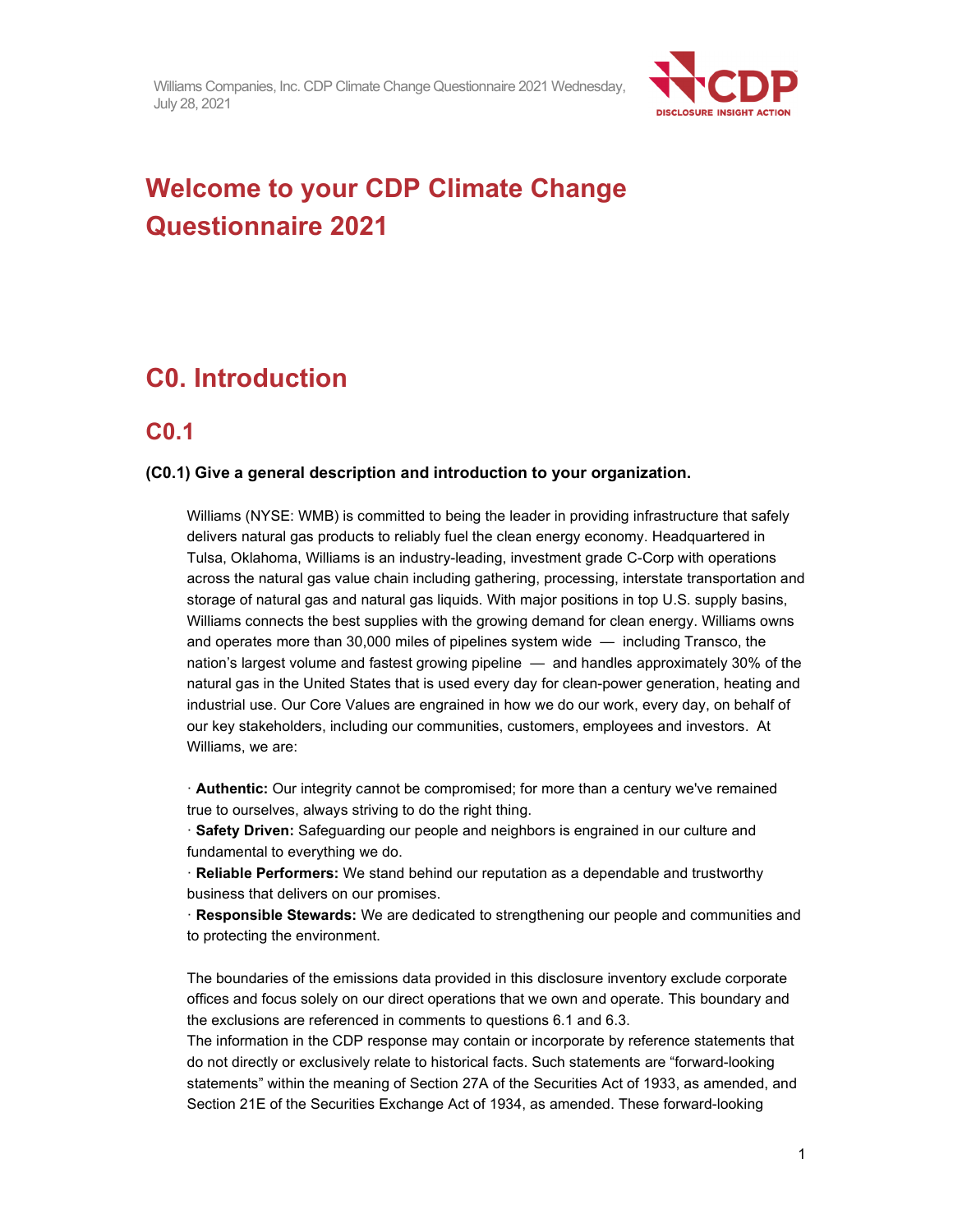

statements relate to anticipated financial performance, management's plans and objectives for future operations, business prospects, outcome of regulatory proceedings, market conditions and other matters. We make these forward-looking statements in reliance on the safe harbor protections provided under the Private Securities Litigation Reform Act of 1995. All statements, other than statements of historical facts, included herein that address activities, events or developments that we expect, believe or anticipate will exist or may occur in the future, are forward-looking statements.

Forward-looking statements can be identified by various forms of words such as "anticipates," "believes," "seeks," "could," "may," "should," "continues," "estimates," "expects," "forecasts," "intends," "might," "goals," "objectives," "targets," "planned," "potential," "projects," "scheduled," "will," "assumes," "guidance," "outlook," "in-service date" or other similar expressions. These forward-looking statements are based on management's beliefs and assumptions and on information currently available to management. Certain important factors that could cause actual results to differ, possibly materially, from expectations or estimates reflected in such forward-looking statements can be found in the "Risk Factors" and "Forward-Looking Statements" sections included in Williams's Annual Report on Form 10-K filed with the SEC on February 24, 2020, and in Part II, Item 1A Risk Factors in our Quarterly Reports on Form 10-Q. Given the uncertainties and risk factors that could cause our actual results to differ materially from those contained in any forward-looking statement, we caution investors not to unduly rely on our forward-looking statements. We disclaim any obligations to, and do not intend to, update any particular forward-looking statement included in this report or announce publicly the result of any revisions to any of the forward-looking statements to reflect future events or developments.

## **C0.2**

**(C0.2) State the start and end date of the year for which you are reporting data.** 

|           | <b>Start date</b> | <b>End date</b> | Indicate if you are providing emissions data for<br>past reporting years |
|-----------|-------------------|-----------------|--------------------------------------------------------------------------|
| Reporting | January 1,        | December 31,    | No.                                                                      |
| year      | 2020              | 2020            |                                                                          |

## **C0.3**

**(C0.3) Select the countries/areas for which you will be supplying data.** 

United States of America

### **C0.4**

**(C0.4) Select the currency used for all financial information disclosed throughout your response.** 

USD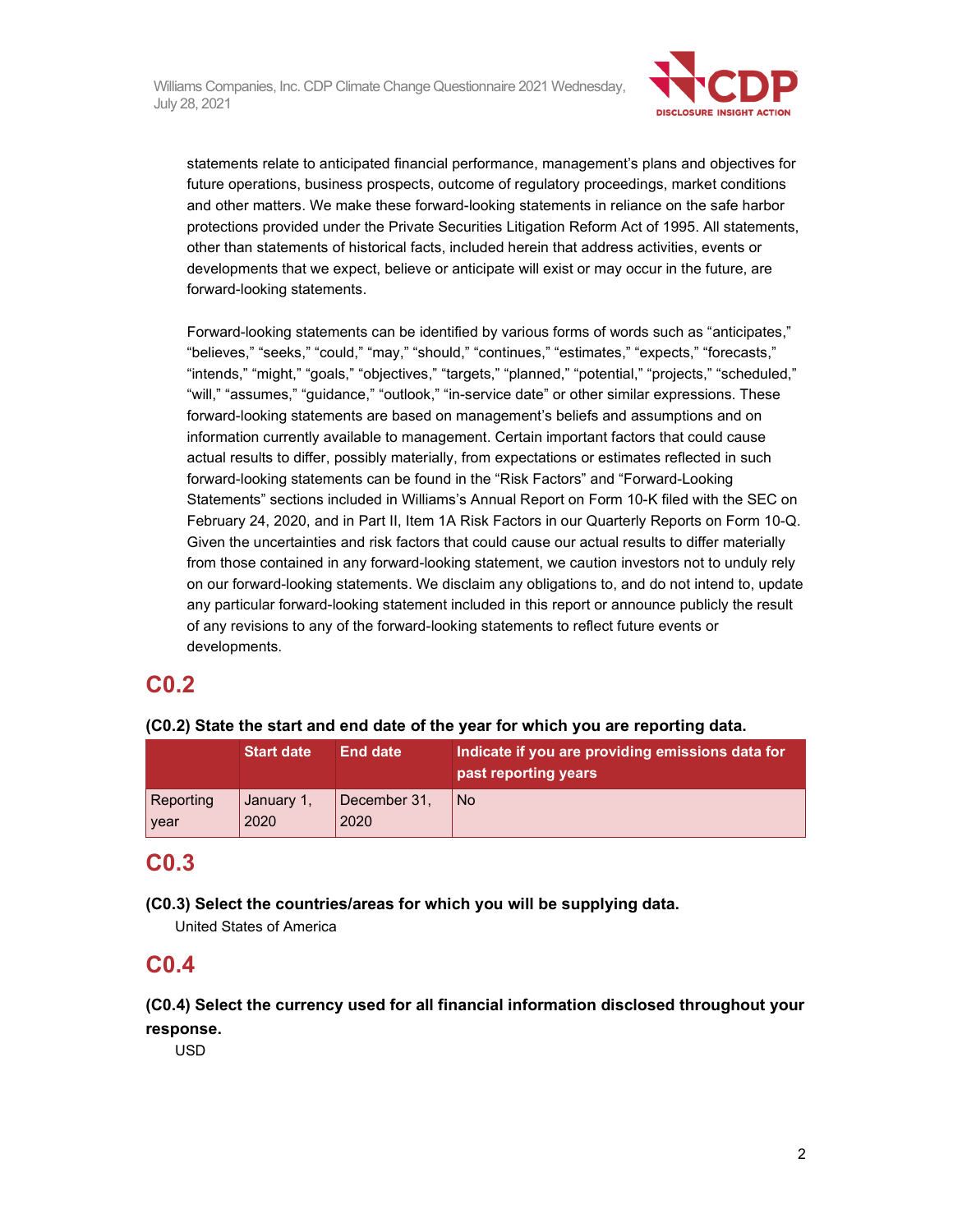

## **C0.5**

**(C0.5) Select the option that describes the reporting boundary for which climaterelated impacts on your business are being reported. Note that this option should align with your chosen approach for consolidating your GHG inventory.** 

Operational control

## **C-OG0.7**

**(C-OG0.7) Which part of the oil and gas value chain and other areas does your organization operate in?** 

**Row 1** 

**Oil and gas value chain**  Midstream

**Other divisions** 

# **C1. Governance**

## **C1.1**

**(C1.1) Is there board-level oversight of climate-related issues within your organization?** 

Yes

# **C1.1a**

**(C1.1a) Identify the position(s) (do not include any names) of the individual(s) on the board with responsibility for climate-related issues.** 

| <b>Position of</b><br>individual(s) | <b>Please explain</b>                                                                                                                                                                                                                                                                                                                                                                                                                                                                                                                                                                            |
|-------------------------------------|--------------------------------------------------------------------------------------------------------------------------------------------------------------------------------------------------------------------------------------------------------------------------------------------------------------------------------------------------------------------------------------------------------------------------------------------------------------------------------------------------------------------------------------------------------------------------------------------------|
| Board-level<br>committee            | The Board of Directors oversees the effectiveness of the company's environmental,<br>social and governance (ESG) risk management and ensures management is<br>devoting adequate attention to ESG matters, including those related to climate<br>change.<br>While climate-related topics can arise in the context of all committees and the full<br>Board, the Governance and Sustainability Committee within Williams' Board has<br>primary oversight on climate change matters because the Governance and<br>Sustainability Committee oversees the company's ESG performance and<br>disclosure. |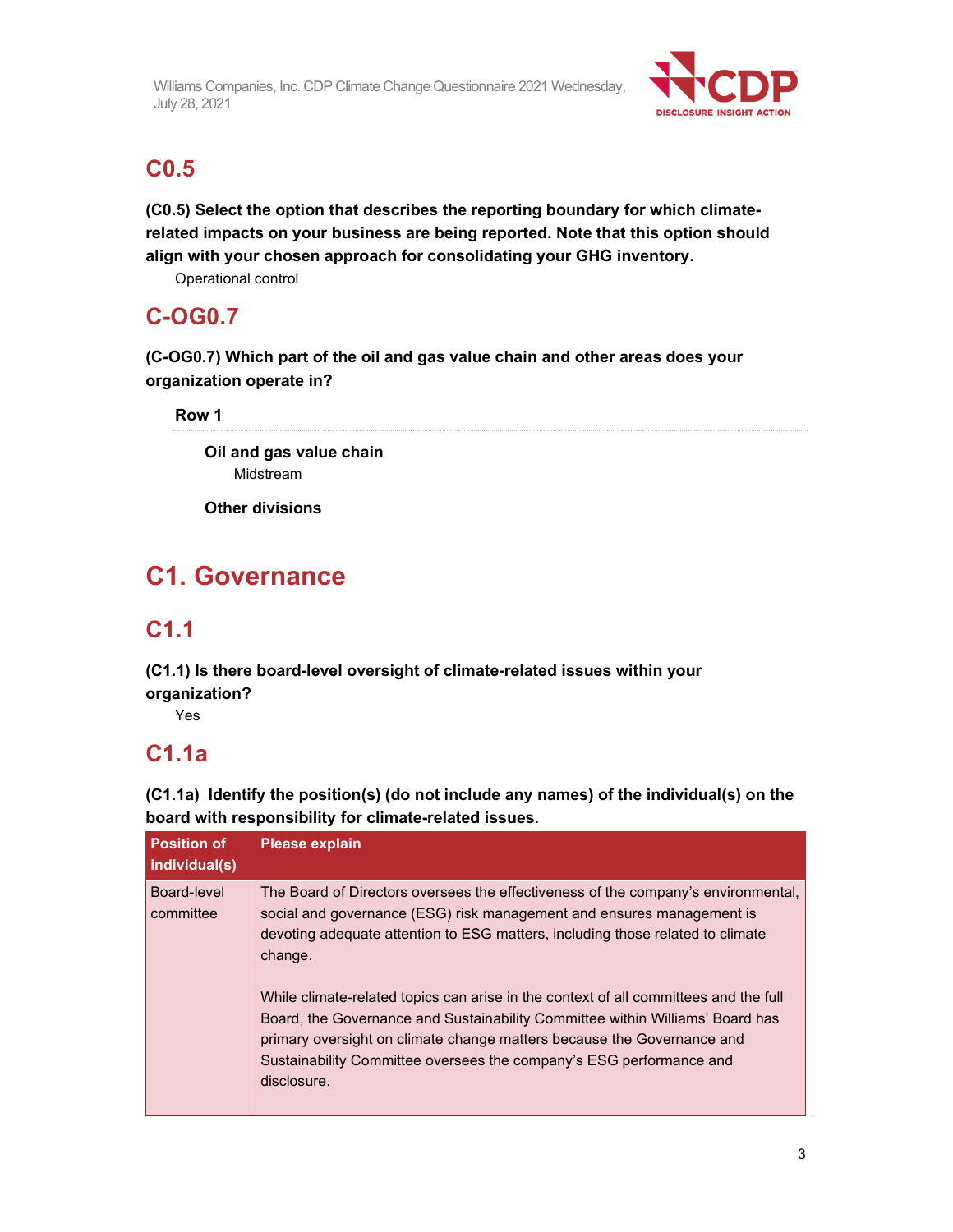

The committee has responsibility for providing general direction on decisions regarding the sustainability of the business and tracking the ESG strategy. This includes reviewing Williams' environmental and climate-related policy statements. The committee regularly reports to the full Board of Directors on relevant topics for further discussion. As an example, Williams presented a Roadmap to achieving our 2030 climate commitments to the Board in 2021 for input. Our strategy to address the risks and opportunities of climate change includes connecting the best natural gas supplies to the best markets; funding and participating in research related to emissions detection, quantification and reduction technologies; clean energy opportunities; advocating for sound, actionable energy and climate change policies; and collaborating with peer companies through key industry initiatives and trade organizations. Our Roadmap will support in key decisions for our climate strategy including capital allocation for relevant initiatives.

Climate change topics can also arise within the Environmental Health and Safety (EHS) Committee, which has responsibility for environmental issues. Specifically, the committee provides oversight on compliance with applicable and proposed environmental legislation, regulations and orders; conformance with industry standards and best practices; asset reliability; operational risk management; and asset integrity plans and programs.

The Audit Committee also has oversight of climate risks as they arise within the Enterprise Risk Management framework. The Audit Committee is responsible for discussing policies with respect to risk assessment and risk management, including with regards to major financial risk exposures and the steps management has taken to monitor and control such exposures.

## **C1.1b**

| <b>Frequency with</b><br>which climate-<br>related issues are a<br>scheduled agenda<br>item | Governance mechanisms Please explain<br>into which climate-related<br>issues are integrated                                                                                         |                                                                                                                                                                                                                                                                                                                                                                                                  |
|---------------------------------------------------------------------------------------------|-------------------------------------------------------------------------------------------------------------------------------------------------------------------------------------|--------------------------------------------------------------------------------------------------------------------------------------------------------------------------------------------------------------------------------------------------------------------------------------------------------------------------------------------------------------------------------------------------|
| Scheduled - some<br>meetings                                                                | Reviewing and guiding<br>strategy<br>Reviewing and guiding<br>major plans of action<br>Reviewing and guiding risk<br>management policies<br>Reviewing and guiding<br>business plans | The Board of Directors participates in a<br>strategic risk assessment process annually to<br>identify the top 10 risks for Williams, during<br>which climate-related topics are sometimes<br>considered.<br>Although climate change is not always<br>prioritized during the strategic risk assessment<br>process, it is specifically addressed by the<br>Governance and Sustainability Committee |

#### **(C1.1b) Provide further details on the board's oversight of climate-related issues.**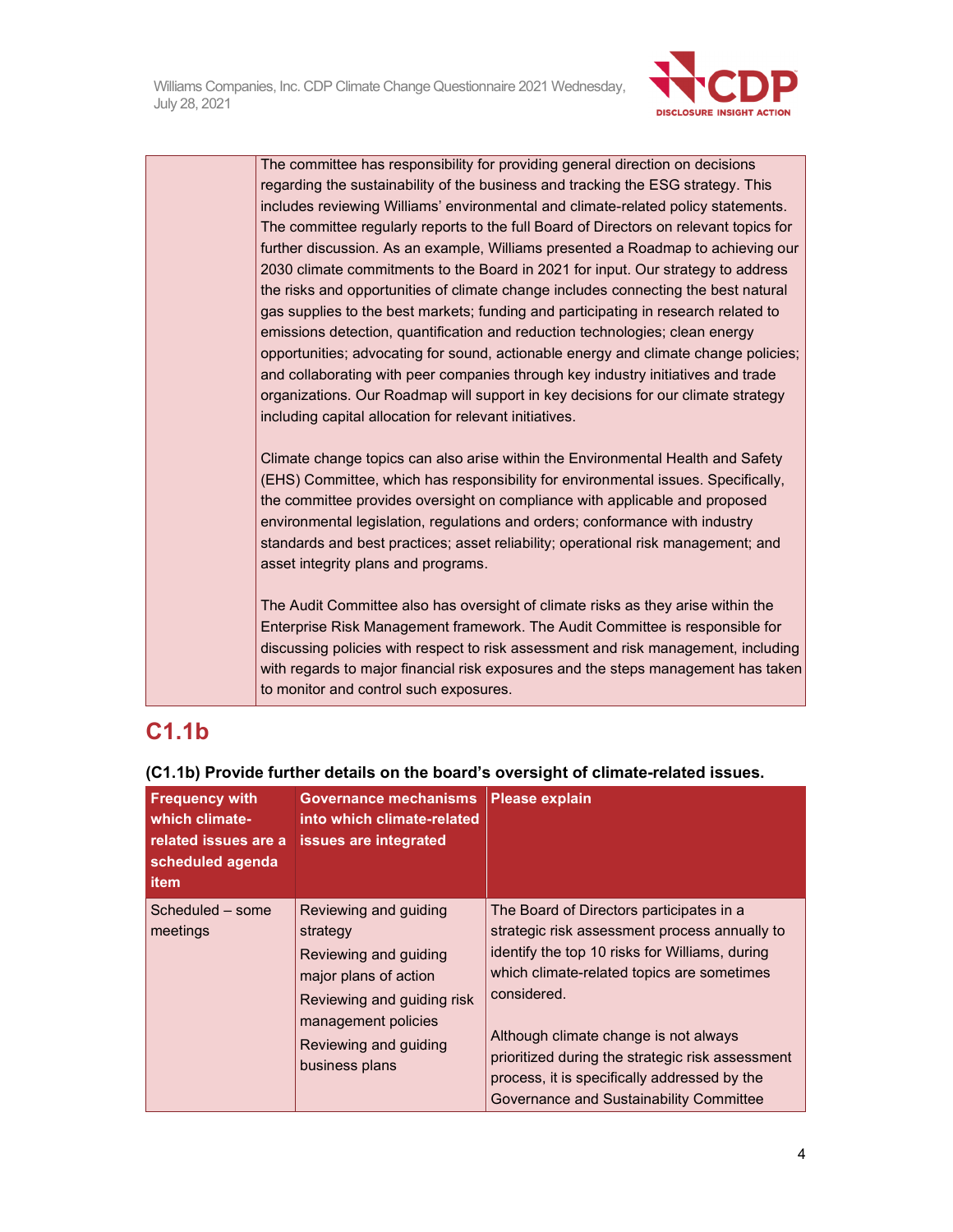

| Setting performance        | along with other ESG risks.                        |
|----------------------------|----------------------------------------------------|
| objectives                 |                                                    |
| Monitoring implementation  | As part of this effort, climate change is factored |
| and performance of         | into major plans and actions. For example,         |
| objectives                 | evaluating the use of solar powered facilities     |
| Monitoring and overseeing  | across our processing plants and pipeline          |
| progress against goals and | systems is a key consideration for upcoming        |
| targets for addressing     | capital projects.                                  |
| climate-related issues     |                                                    |

## **C1.2**

### **(C1.2) Provide the highest management-level position(s) or committee(s) with responsibility for climate-related issues.**

| Name of the position(s)<br>and/or committee(s)                               | <b>Responsibility</b>                                                     | Frequency of reporting to the<br>board on climate-related<br><b>issues</b> |
|------------------------------------------------------------------------------|---------------------------------------------------------------------------|----------------------------------------------------------------------------|
| <b>Chief Operating Officer</b><br>(COO)                                      | Both assessing and managing<br>climate-related risks and<br>opportunities | More frequently than quarterly                                             |
| Other, please specify<br>Director of Environmental<br>Social, and Governance | Both assessing and managing<br>climate-related risks and<br>opportunities | More frequently than quarterly                                             |

## **C1.2a**

### **(C1.2a) Describe where in the organizational structure this/these position(s) and/or committees lie, what their associated responsibilities are, and how climate-related issues are monitored (do not include the names of individuals).**

Williams' Chief Operating Officer (COO) is the highest management-level position with responsibility for climate-related risks and opportunities. The COO sits on the Executive Officer Team (EOT) and reports directly to the Chief Executive Officer (CEO) of Williams who has ultimate responsibility for the oversight and management of all company risks. As part of this role, the COO is responsible for the operational aspect of climate change, including oversight of implementing emissions reduction initiatives. The COO has responsibility for climate-related issues because the majority of Williams' climate risk is associated with its direct operations. To reduce the carbon intensity and by extension risk, there are strategic initiatives underway to reduce fugitive methane emissions through enhanced programs and equipment, and mitigate greenhouse gas emissions by utilizing solar energy at compression stations.

To further integrate overall environmental, social, and governance (ESG) strategy including climate change into the day to day activities across the organization, Williams appointed an ESG Director in 2020. Because these responsibilities tie directly to our corporate strategy, the ESG Director reports to Williams' Vice President Corporate Strategic Development. The VP of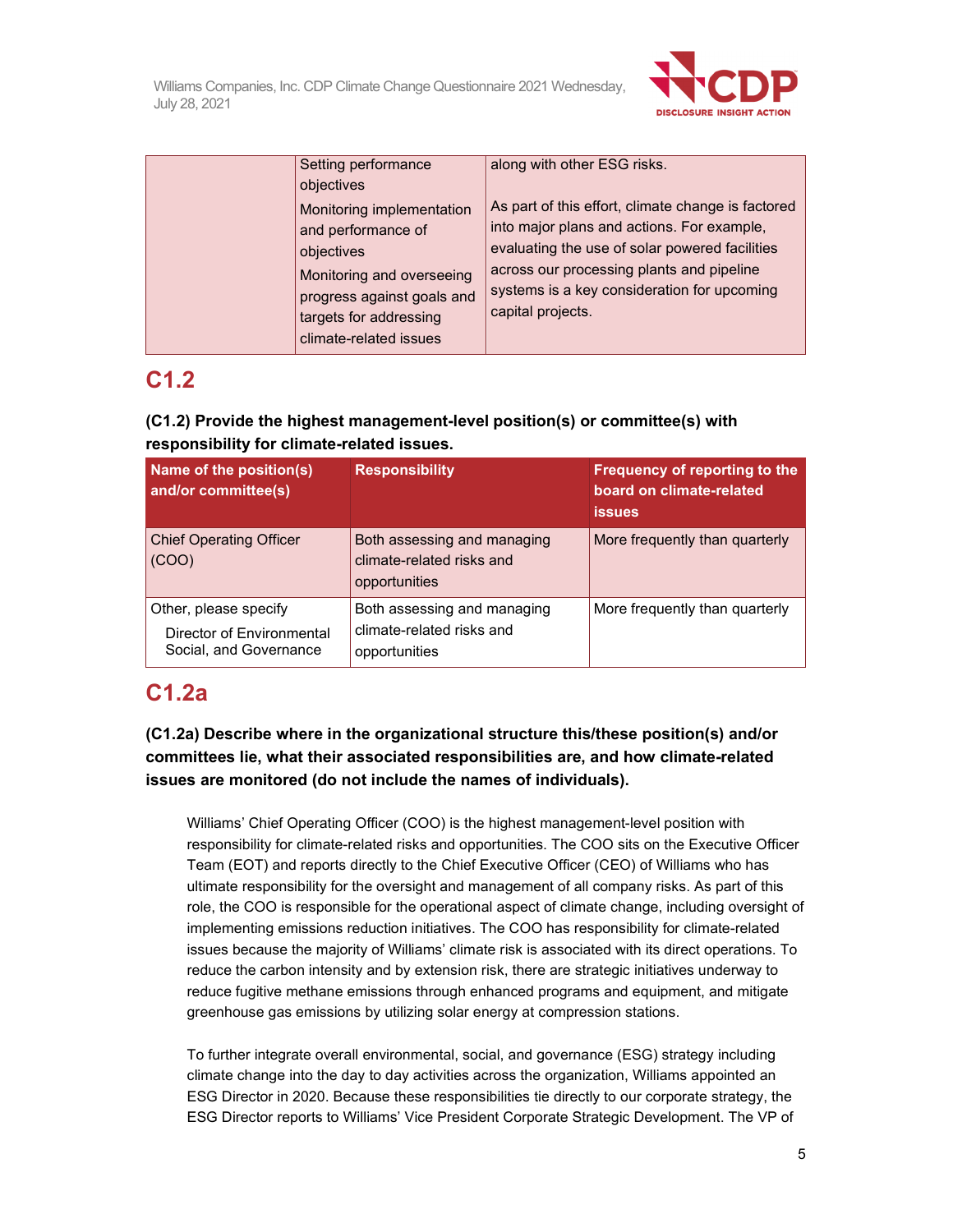

Corporate Strategic Development reports to the SVP of Corporate Strategic Development who then reports to the CEO.

The ESG Director is responsible for engaging with shareholders and other stakeholders to understand ESG expectations and communicate our performance, as well as for raising the visibility of Williams' ESG capabilities. The ESG Director collaborates with several groups within the organization, including Investor Relations, Communications & Corporate Social Responsibility, Government Affairs & Public Outreach, and the Corporate Secretary, to promote effective delivery of ESG-related activities and communicate results to investors and key stakeholders.

## **C1.3**

### **(C1.3) Do you provide incentives for the management of climate-related issues, including the attainment of targets?**

|       | Provide incentives for the management of climate-related issues | <b>Comment</b> |
|-------|-----------------------------------------------------------------|----------------|
| Row 1 | <b>I</b> Yes                                                    |                |

## **C1.3a**

### **(C1.3a) Provide further details on the incentives provided for the management of climate-related issues (do not include the names of individuals).**

| <b>Entitled to</b><br><i>incentive</i> | <b>Type of</b><br><i>incentive</i> | <b>Activity</b><br>inventivized  | <b>Comment</b>                                                                                                                                                                                                                                                                                                                                                                                                                                                                                                                                                                         |
|----------------------------------------|------------------------------------|----------------------------------|----------------------------------------------------------------------------------------------------------------------------------------------------------------------------------------------------------------------------------------------------------------------------------------------------------------------------------------------------------------------------------------------------------------------------------------------------------------------------------------------------------------------------------------------------------------------------------------|
| Corporate<br>executive<br>team         | Monetary<br>reward                 | Emissions<br>reduction<br>target | There are two emissions reduction targets that drive<br>internal performance and these include:<br>Williams' reportable releases metric is an internal<br>environmental metric that influences the short-term, annual<br>incentive for individual employees. This refers to any type<br>of reportable air releases determined by state regulations.<br>In the context of climate change, reportable air releases<br>include methane. The Chief Operating Officer's monetary<br>incentive includes performance against Williams' annual<br>target to reduce reportable releases by 10%. |
|                                        |                                    |                                  | Williams established a loss of primary containment target<br>that includes the unplanned or uncontrolled release of<br>methane. Achieving this target influences short-term,<br>annual incentives for all employees eligible for our Annual<br>Incentive Program. The goal is weighted at 5% of our 2020<br>Annual Incentive Program for all employees, including the<br>executive officer team (Chief Executive Officer and Chief<br>Operating Officer).                                                                                                                              |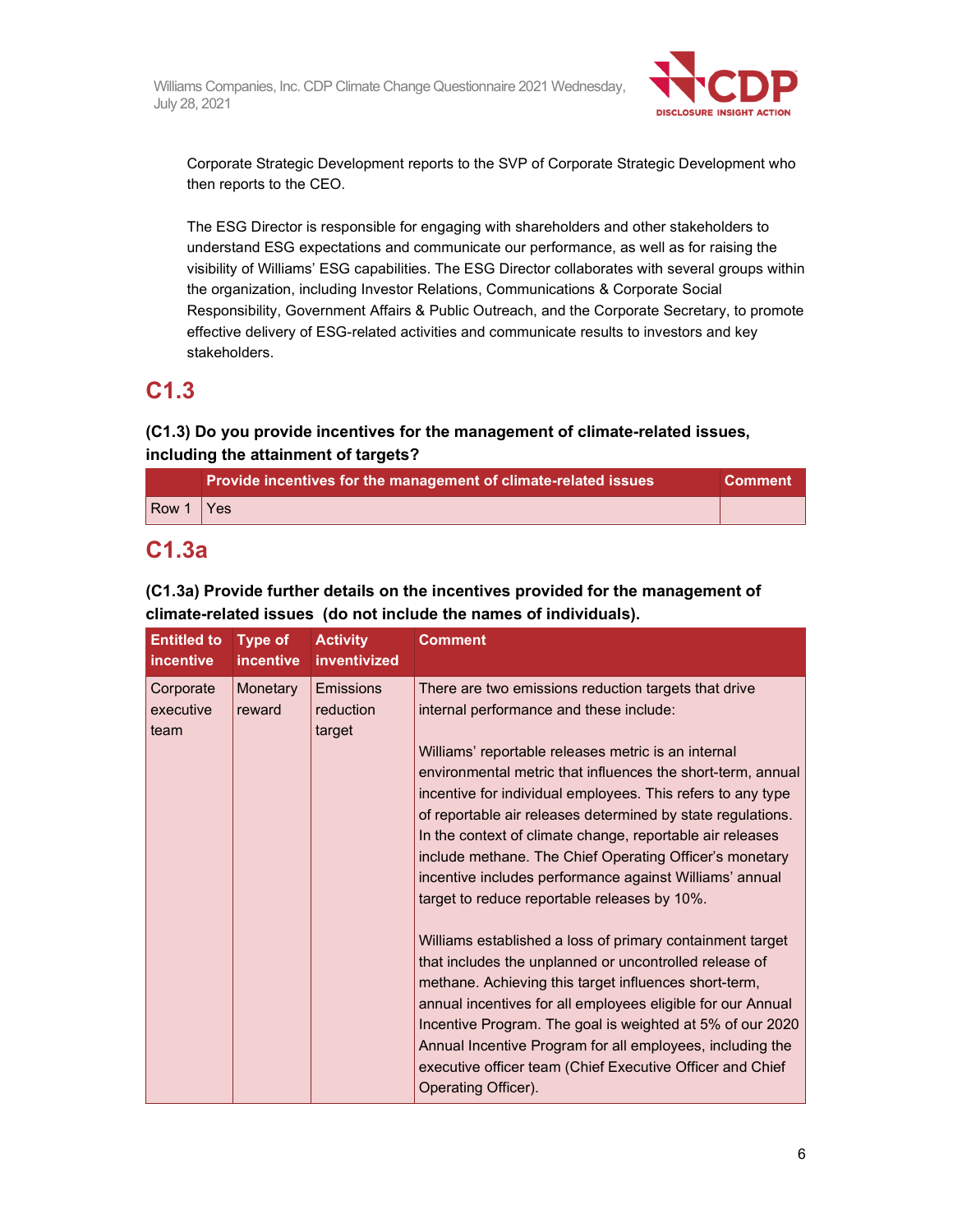

# **C2. Risks and opportunities**

## **C2.1**

**(C2.1) Does your organization have a process for identifying, assessing, and responding to climate-related risks and opportunities?** 

Yes

### **C2.1a**

**(C2.1a) How does your organization define short-, medium- and long-term time horizons?** 

|             | From (years) | To (years) | <b>Comment</b> |
|-------------|--------------|------------|----------------|
| Short-term  |              | J          |                |
| Medium-term | ◠<br>J       | 10         |                |
| Long-term   | 10           | 100        |                |

## **C2.1b**

### **(C2.1b) How does your organization define substantive financial or strategic impact on your business?**

We define strategic impacts on our business though an annual, strategic risk assessment that aligns with our long-term corporate strategy process. Because risk management is embedded within our company's operations through a decentralized, cross-functional approach, we use a strategic risk assessment to look at how risks across the enterprise may impact our strategy. We utilized the "Enterprise Risk Management Integrated Framework" developed by the Committee of Sponsoring Organizations of the Treadway Commission (COSO) as the basis of our strategic risk assessment. COSO is a joint initiative of five private sector organizations, the American Accounting Association, American Institute of Certified Public Accountants, Financial Executives International, the Association of Accountants and Financial Professionals in Business and the Institute of Internal Auditors. COSO is the leading organization in developing enterprise risk management, internal controls, and fraud deterrence frameworks.

This systematic process is facilitated by our corporate strategy team and identifies top risks that could have the greatest impact on achievement of our strategy. It incorporates leaders and risk process owners throughout the organization to identify risks. An annual survey is conducted to assess, rate and prioritize risks that could impact Williams' strategic objectives. The survey includes a qualitative and quantitative assessment. Risks are rated on an impact scale that includes but is not limited to substantive financial impact, which ranges from an annual financial loss/cash flow impact of \$10 million to greater than \$300 million. Risk measurement scales are also used to understand the likelihood of a risk and assess the effectiveness of risk controls. The risk measurement scale enables Williams to provide a measurable, consistent and quantitative rationale for selecting top risks.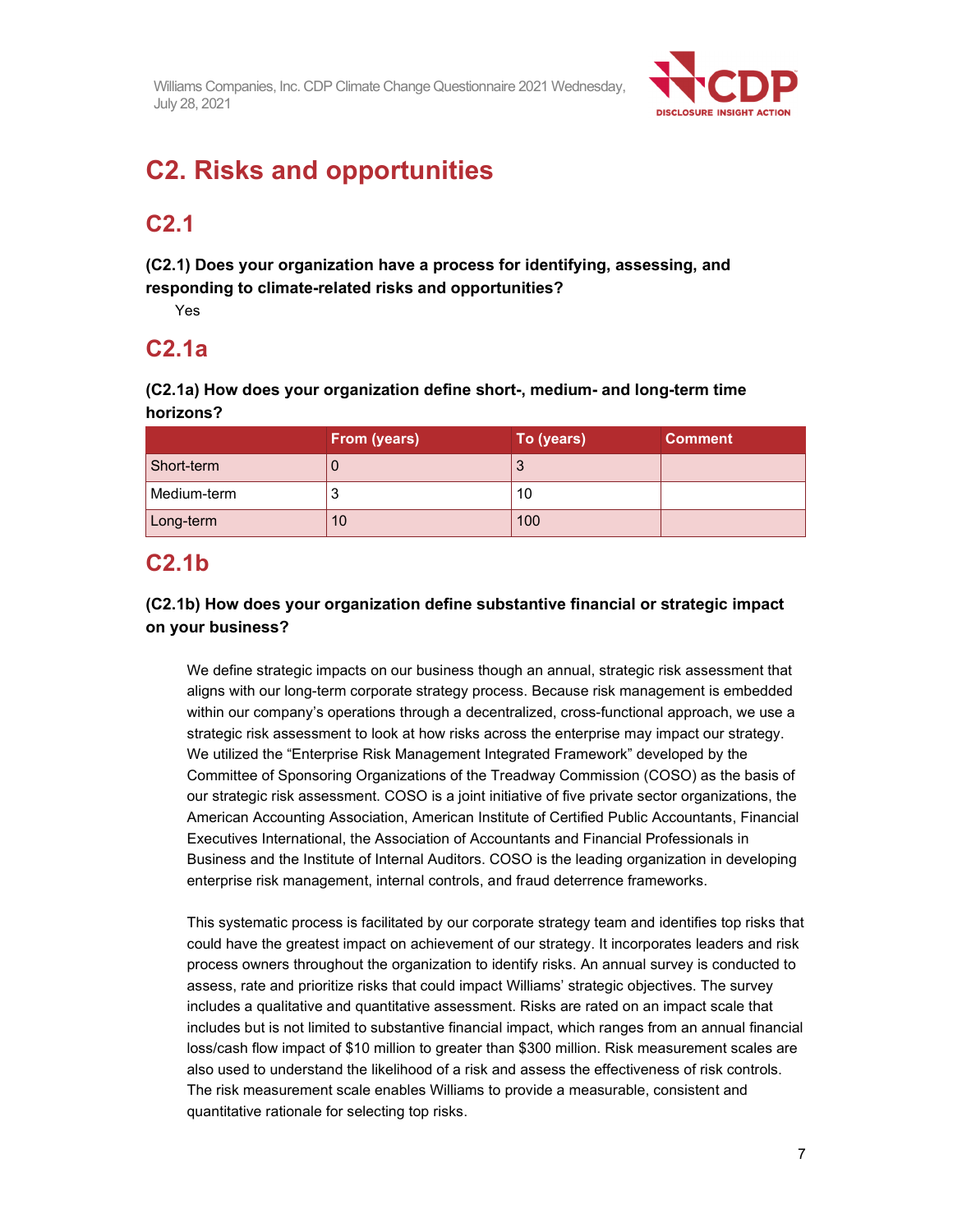

Risk discussions are held with key stakeholders and our executive management team to validate survey results. Williams assigns a risk tolerance and executive monitoring and mitigation accountability for each top risk. Top risks identified through the process are presented to Board of Directors annually during strategy discussions. While climate change was not identified as a top risk for Williams in 2020, environmental topics including climate change are incorporated as part of the Board of Directors strategy discussion.

### **C2.2**

**(C2.2) Describe your process(es) for identifying, assessing and responding to climaterelated risks and opportunities.** 

#### **Value chain stage(s) covered**

Direct operations

#### **Risk management process**

Integrated into multi-disciplinary company-wide risk management process

#### **Frequency of assessment**

Annually

#### **Time horizon(s) covered**

Short-term Medium-term

#### **Description of process**

An annual survey is conducted to assess, score and prioritize risks that could impact Williams' strategic objectives. All risks are assigned to one of 30 risk categories that are consolidated into four classifications: Strategic, Operational, Compliance and Reporting. We hold a risk workshop with key stakeholders and executive management to validate top risks, agree on risk tolerance, and assign accountability for risk monitoring and mitigation.

Williams uses a risk measurement scale to understand likelihood and velocity of risks. The definition of likelihood enables Williams to measure risks that can occur within the next three years. The top risks identified through the process are those that have the highest potential to produce a substantive financial or strategic impact on our business. We focus on the top risks identified through the process, which are presented to Board of Directors annually.

Physical Risks:

(Situation) Extreme weather conditions can increase costs and contribute to increased system stresses.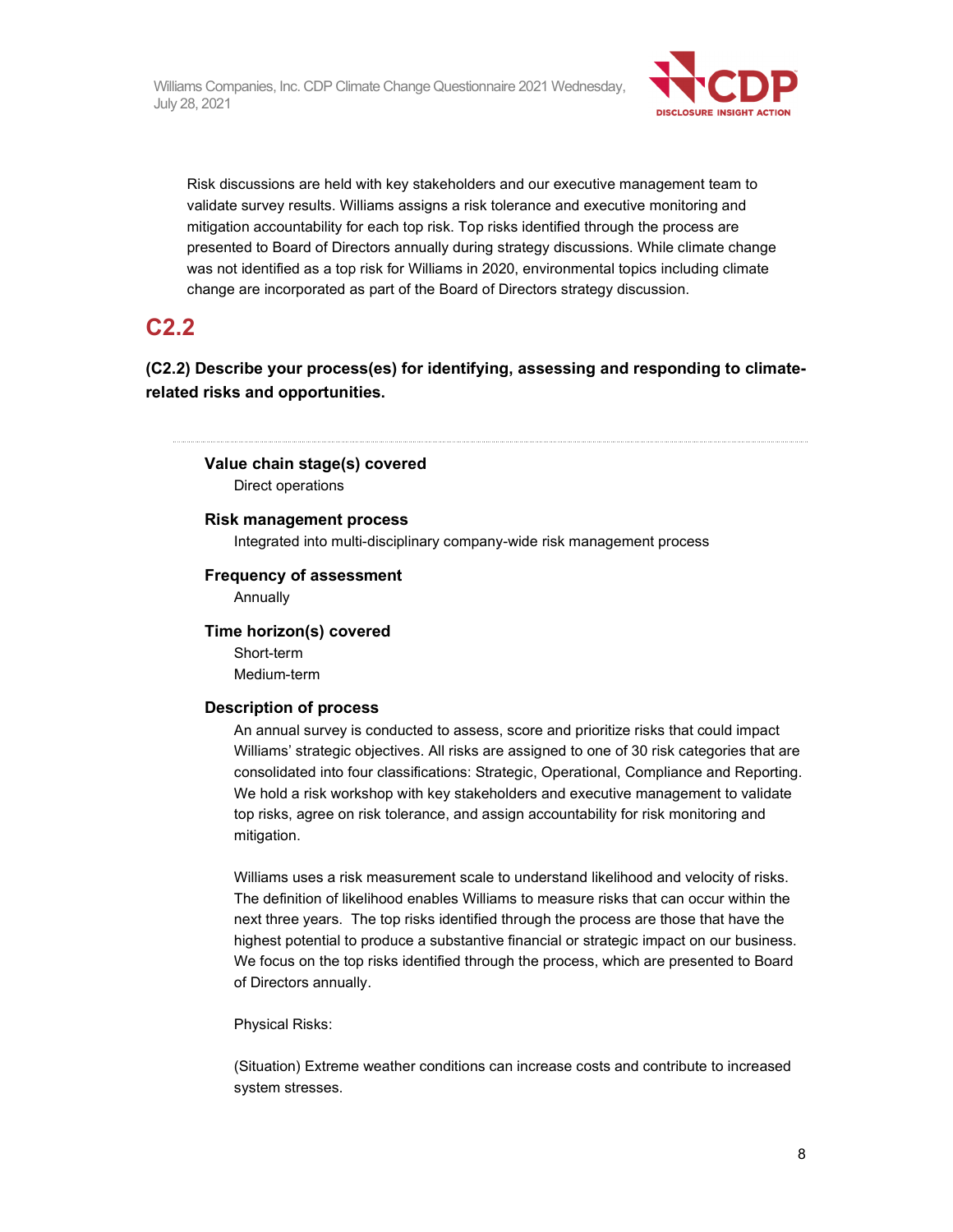

(Task) Acute and chronic physical risks, including those associated with climate change, are included as part of our evaluation of catastrophic loss and business interruptions during our annual strategic risk assessment.

(Action) We evaluate physical risks to our operations by considering how catastrophic loss and business interruptions from hurricanes can overwhelm the controls we have in place. Understanding these potential impacts enables us to calculate sufficient redundancy in our compression systems and effectively manage the integrity of our compressor stations.

(Result) Williams has been able to reliably deliver natural gas and natural gas liquid processing during severe weather events with limited or no service interruptions. Williams' robust pipeline integrity and maintenance efforts ensure our systems operate with the least disruption possible. In 2020, our transmission reliability was 99.88%

Transition Risks:

We also evaluate transition risks, including reputational risk. We face reputational risks that could result in a loss of ability to compete and ultimately revenue due to perceptions that Williams or the industry does not effectively manage its business, deal fairly with stakeholders or accept responsibility to the community.

(Situation) We have faced reputational risks in Pennsylvania, New York and New Jersey, where the permitting environment for expansion projects is increasingly difficult due to local, public opposition related to climate change and the negative perception of natural gas, including doubt about the role it plays in a clean energy future.

(Task) One way we address these risks is to partner with local, respected institutions to analyze project benefits to local communities so that those benefits can be more effectively communicated.

(Action) For example, in 2020, Williams commissioned Rutgers University, to conduct an economic analysis of our proposed Regional Energy Access project.

(Result) The outcomes of this study will be used to inform stakeholders about the forthcoming benefits of the project, therefore mitigating reputational risk.

## **C2.2a**

### **(C2.2a) Which risk types are considered in your organization's climate-related risk assessments?**

**Relevance & Please explain inclusion**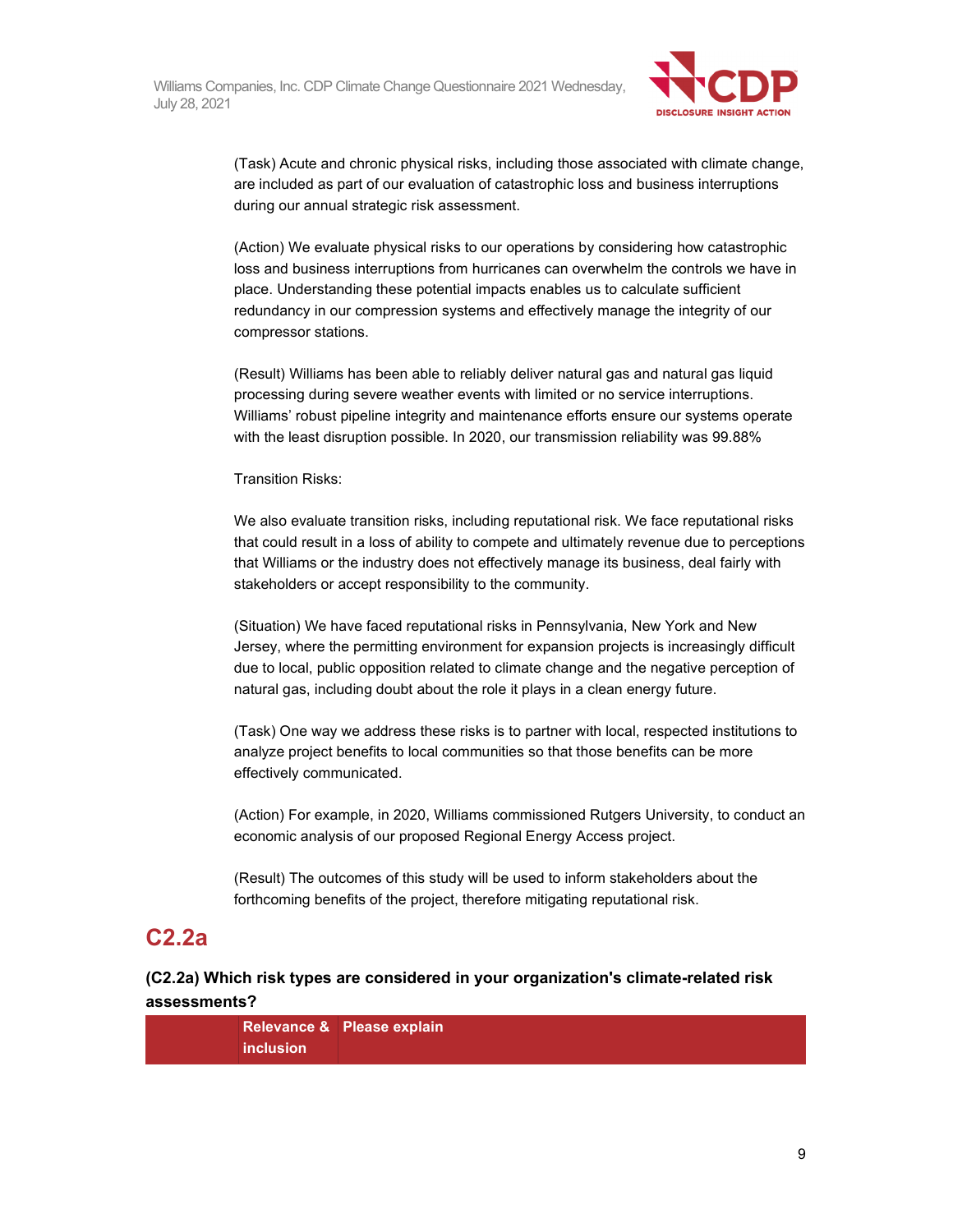

| Current<br>regulation  | Relevant,<br>always<br>included    | We consider the risks that existing climate change laws and<br>regulations can have on our business as part of the legislative and<br>regulatory risk category that is included within our annual strategic risk<br>assessment. An example of an existing climate-related regulation is<br>mandatory U.S. Environmental Protection Agency greenhouse gas<br>reporting requirements. If we are unable to recover or pass through a<br>significant level of our costs related to complying with existing climate<br>change regulatory requirements imposed on us it could have a<br>material adverse effect on our results of operations and financial<br>condition.<br>Example: For example, our ability to obtain necessary permits and<br>approvals is impacted by climate regulation. Some state regulators are<br>not approving permits necessary for the construction of new gas<br>pipelines based on environmental concerns, including climate change.<br>In May 2020, Williams' permit for our gas pipeline was rejected by the<br>New York State Department of Environmental Conservations (DEC).        |
|------------------------|------------------------------------|------------------------------------------------------------------------------------------------------------------------------------------------------------------------------------------------------------------------------------------------------------------------------------------------------------------------------------------------------------------------------------------------------------------------------------------------------------------------------------------------------------------------------------------------------------------------------------------------------------------------------------------------------------------------------------------------------------------------------------------------------------------------------------------------------------------------------------------------------------------------------------------------------------------------------------------------------------------------------------------------------------------------------------------------------------------------------------------------------------------|
|                        |                                    | Several communities in New York and Massachusetts are subject to<br>moratoriums on new gas connections due to resulting fuel shortages.                                                                                                                                                                                                                                                                                                                                                                                                                                                                                                                                                                                                                                                                                                                                                                                                                                                                                                                                                                          |
| Emerging<br>regulation | Relevant,<br>sometimes<br>included | We consider the risks that new climate change laws or greenhouse<br>gas regulations could have on our business as part of the legislative<br>and regulatory strategic risk category that is included within our annual<br>strategic risk assessment process. For example, we assess how<br>climate change regulations and the costs associated with the<br>regulation of greenhouse gas emissions have the potential to affect our<br>business.                                                                                                                                                                                                                                                                                                                                                                                                                                                                                                                                                                                                                                                                  |
|                        |                                    | Regulatory actions by the U.S. Environmental Protection Agency or the<br>passage of new climate change laws or regulations such as carbon<br>pricing or cap and trade (currently being considered by some states<br>that would affect Williams' operations) could result in increased costs<br>to operate and maintain our facilities, install new emission controls on<br>our facilities or administer and manage our greenhouse gas<br>compliance program. We believe it is possible that future governmental<br>legislation and/or regulation may require us either to limit greenhouse<br>gas emissions associated with our operations or to purchase<br>allowances for such emissions. Several states that Williams operates<br>in (Colorado, Pennsylvania, Virginia, New York, Maryland, and Ohio)<br>already have updated regulations aimed to reduce fugitive methane<br>emissions at natural gas processing and compression facilities. We<br>evaluate the potential for increased costs associated with installing<br>new emission controls or changing how we manage our greenhouse<br>gas reporting. |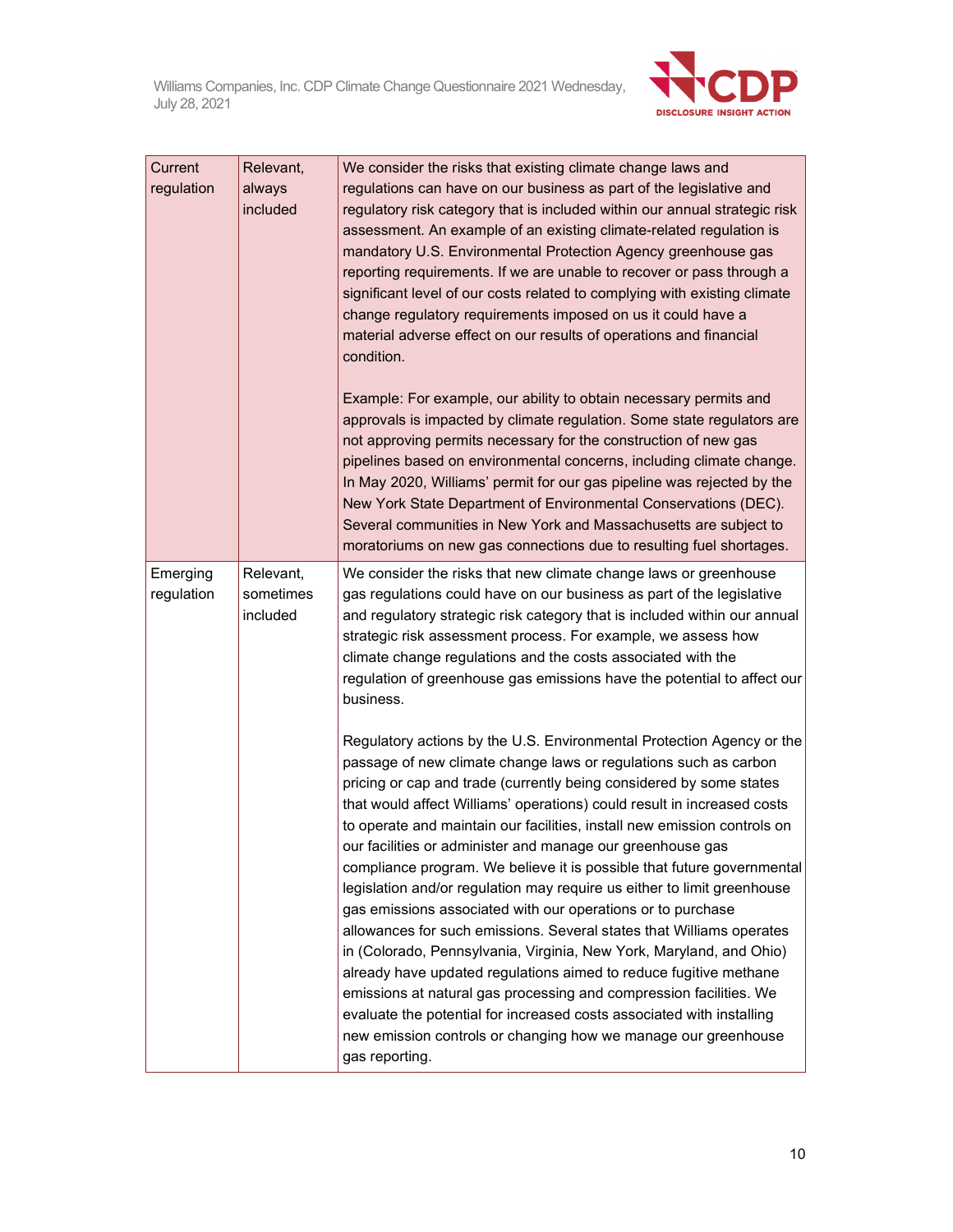

| Technology    | Relevant,<br>sometimes<br>included | While not included as part of our annual strategic risk assessment, we<br>evaluate the likelihood of technology disrupting our business as part of<br>our qualitative scenario analysis process. One such scenario is "The<br>Green Transformation," which evaluates the associated business<br>impacts of fossil fuels being phased out quicker than our other<br>estimates anticipate due to increasing cost-competitiveness of<br>renewable energy technologies such as solar power.<br>Example: For example, the Green Transformation evaluates the<br>potential growth of solar and makes the assumption that there will be<br>continued declines of capital costs for solar supported by federal tax<br>credits and higher state-level renewable targets. As a result, we are in<br>the process of implementing 16 solar projects. Beyond just scenario<br>analysis, Williams established a dedicated team to explore the ongoing<br>development of the renewables business.                                                      |
|---------------|------------------------------------|-----------------------------------------------------------------------------------------------------------------------------------------------------------------------------------------------------------------------------------------------------------------------------------------------------------------------------------------------------------------------------------------------------------------------------------------------------------------------------------------------------------------------------------------------------------------------------------------------------------------------------------------------------------------------------------------------------------------------------------------------------------------------------------------------------------------------------------------------------------------------------------------------------------------------------------------------------------------------------------------------------------------------------------------|
| Legal         | Relevant,<br>sometimes<br>included | We consider business interruptions from potential lawsuits as a<br>component of operational risks, which are evaluated as part of our<br>annual strategic risk assessment process. For example, our business<br>could be affected by the potential for lawsuits against greenhouse gas<br>emitters, based on links drawn between greenhouse gas emissions<br>and climate change. Lawsuits stemmed from opposition to fossil fuels<br>can disrupt or delay the operation or expansion of our assets.<br>Example: While we have not had any material legal implications in the<br>past, we have experienced opposition to some of our expansion<br>projects in the past including the Northeast Supply Enhancement<br>(NESE) pipeline. Other peers in the oil and gas industry have faced<br>lawsuits regarding climate change issues such as emissions reduction<br>and discrepancies in reporting.                                                                                                                                      |
| <b>Market</b> | Relevant,<br>always<br>included    | While not included as part of our annual strategic risk assessment, we<br>evaluate business risks associated with changing market conditions<br>and customers shifting to renewable sources of fuels. Adverse impacts<br>on the oil and gas industry related to the worldwide social and political<br>environment, including uncertainty or instability resulting from climate<br>change, may also adversely affect demand for our services.<br>Example: Our "The Green Transformation" scenario evaluates the<br>associated business impacts of fossil fuels being phased out quicker<br>than our other scenarios anticipate. This scenario included the<br>assumption that global LNG supply outpaces demand growth long-<br>term, global energy demand growth slows overall with efficiency<br>improvements, renewables capture a larger share and gas gets<br>replaced by renewables in European power markets. We are<br>responding to this risk by investing in other low-carbon solutions<br>including solar, hydrogen and CCUS. |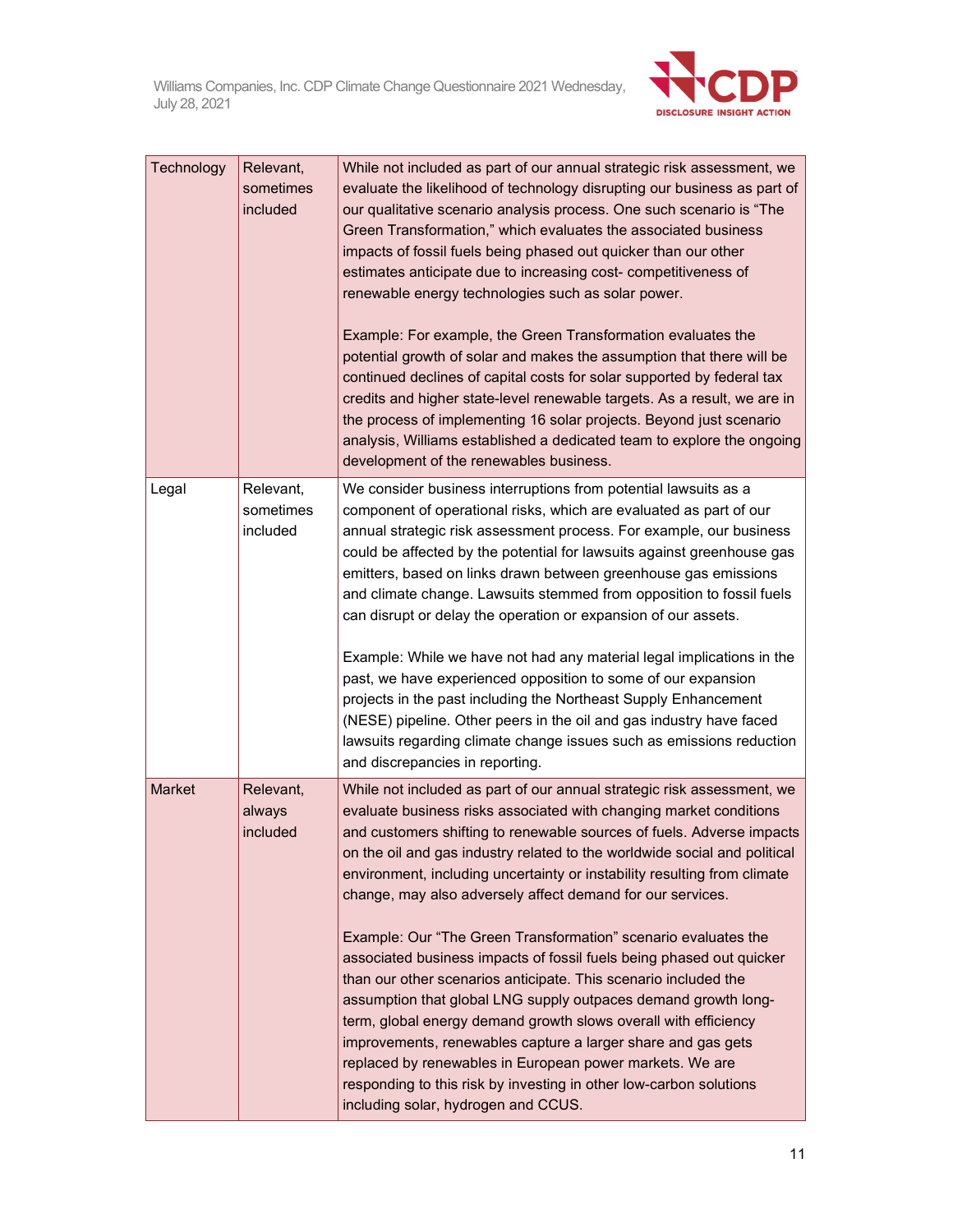

| Reputation        | Relevant,<br>always<br>included    | Reputation risk is a category of risk that we include as part of our<br>annual strategic risk assessment. Reputational risks are considered a<br>loss of customers, key employees, community support or a loss of<br>ability to compete due to perceptions that Williams or the industry does<br>not effectively manage its business, deal fairly with stakeholders or<br>accept responsibility to the community. As part of this process, we<br>assess the reputational risks to our business associated with climate<br>change.                                                                                                                                                                                                                                                                                                                                                                                                                                                                                                                                                                                                                                                                                                                                                                                                            |
|-------------------|------------------------------------|----------------------------------------------------------------------------------------------------------------------------------------------------------------------------------------------------------------------------------------------------------------------------------------------------------------------------------------------------------------------------------------------------------------------------------------------------------------------------------------------------------------------------------------------------------------------------------------------------------------------------------------------------------------------------------------------------------------------------------------------------------------------------------------------------------------------------------------------------------------------------------------------------------------------------------------------------------------------------------------------------------------------------------------------------------------------------------------------------------------------------------------------------------------------------------------------------------------------------------------------------------------------------------------------------------------------------------------------|
|                   |                                    | Example: Williams' scenarios used in the risk management process<br>consider the social impacts of climate change and overall sentiment of<br>communities, customers and other stakeholders towards natural gas.<br>For example, the Green Transformation Scenario's key social<br>assumptions include an aggressive move toward carbon neutrality that<br>drives consumer choice away from non-renewables fuel sources. If we<br>do not adapt to stakeholder expectations and standards, regardless of<br>whether there is a legal requirement to do so, we may suffer from<br>reputational damage and the business, financial condition and/or our<br>stock price could be materially and adversely affected. Investors'<br>increased focus on climate change and sustainability matters may<br>hinder access to capital, as investors may decide to reallocate capital<br>or to not commit capital as a result of their assessment of a company's<br>practices.                                                                                                                                                                                                                                                                                                                                                                           |
| Acute<br>physical | Relevant,<br>sometimes<br>included | Acute physical risk, including those associated with climate change,<br>are included as part of our evaluation of catastrophic loss and<br>business interruption during our annual strategic risk assessment.<br>Increased frequency and severity of weather events such as<br>hurricanes require more system backup, which can add costs and<br>contribute to increased system stresses, including service<br>interruptions. We calculate sufficient redundancy in our compression<br>systems based on historic weather patterns and maintenance<br>activities. We are building more redundancy in the system and<br>enhancing how operations are built and operated based on historic<br>weather patterns. To the extent the frequency of extreme weather<br>events increases, this could increase our cost of providing service. We<br>may not be able to pass on the higher costs to our customers or<br>recover all costs related to mitigating these acute physical risks.<br>Example: The winter storms in Texas in February 2021 impacted some<br>of our suppliers resulting in lost revenue for us. Overall, our offshore<br>operations are the most vulnerable to severe weather. We have<br>worked to mitigate the impacts of this risk through physical barriers,<br>strengthening our assets and additional insurance coverage. |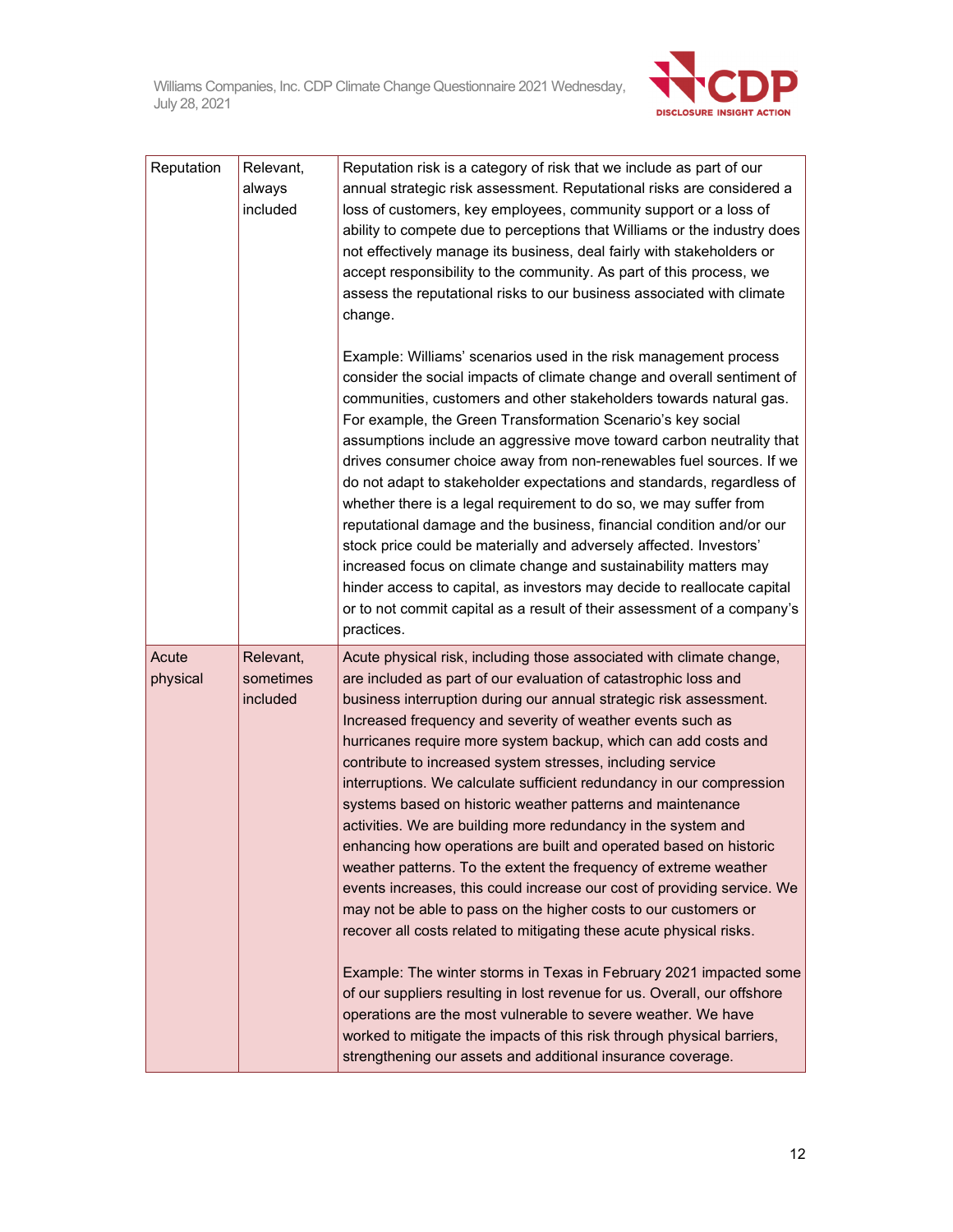

| Chronic  | Relevant, | Chronic physical risk, including those associated with climate change,     |
|----------|-----------|----------------------------------------------------------------------------|
| physical | sometimes | are included as part of our evaluation of asset integrity risks during our |
|          | included  | annual strategic risk assessment. For example, many climate models         |
|          |           | indicate that climate change is likely to result in rising sea levels and  |
|          |           | more frequent rain events, which may lead to higher insurance costs or     |
|          |           | a decrease in available coverage for our assets in areas subject to        |
|          |           | severe weather. These climate-related changes could damage our             |
|          |           | physical assets. In particular, Williams' assets located in low-lying      |
|          |           | areas near coasts and river banks and facilities situated in hurricane-    |
|          |           | prone and rain-susceptible regions. Williams evaluates and manages         |
|          |           | the integrity of our assets.                                               |
|          |           |                                                                            |
|          |           | Example: We use Light Detection and Ranging equipment to actively          |
|          |           | monitor land movements stemmed from increased rainfall near our            |
|          |           | compressor stations, especially in risk-prone regions such as the          |
|          |           | Appalachia.                                                                |
|          |           |                                                                            |

## **C2.3**

**(C2.3) Have you identified any inherent climate-related risks with the potential to have a substantive financial or strategic impact on your business?** 

Yes

## **C2.3a**

**(C2.3a) Provide details of risks identified with the potential to have a substantive financial or strategic impact on your business.** 

**Identifier** 

Risk 1

#### **Where in the value chain does the risk driver occur?**

Direct operations

### **Risk type & Primary climate-related risk driver**

Reputation Increased stakeholder concern or negative stakeholder feedback

#### **Primary potential financial impact**

Increased indirect (operating) costs

#### **Company-specific description**

Investor advocacy groups, certain institutional investors, investment funds and other influential investors are increasingly focused on environmental, social and governance practices. As part of our corporate strategy, we are working to adapt to investor and stakeholder expectations to prevent reputational damage. We believe natural gas is an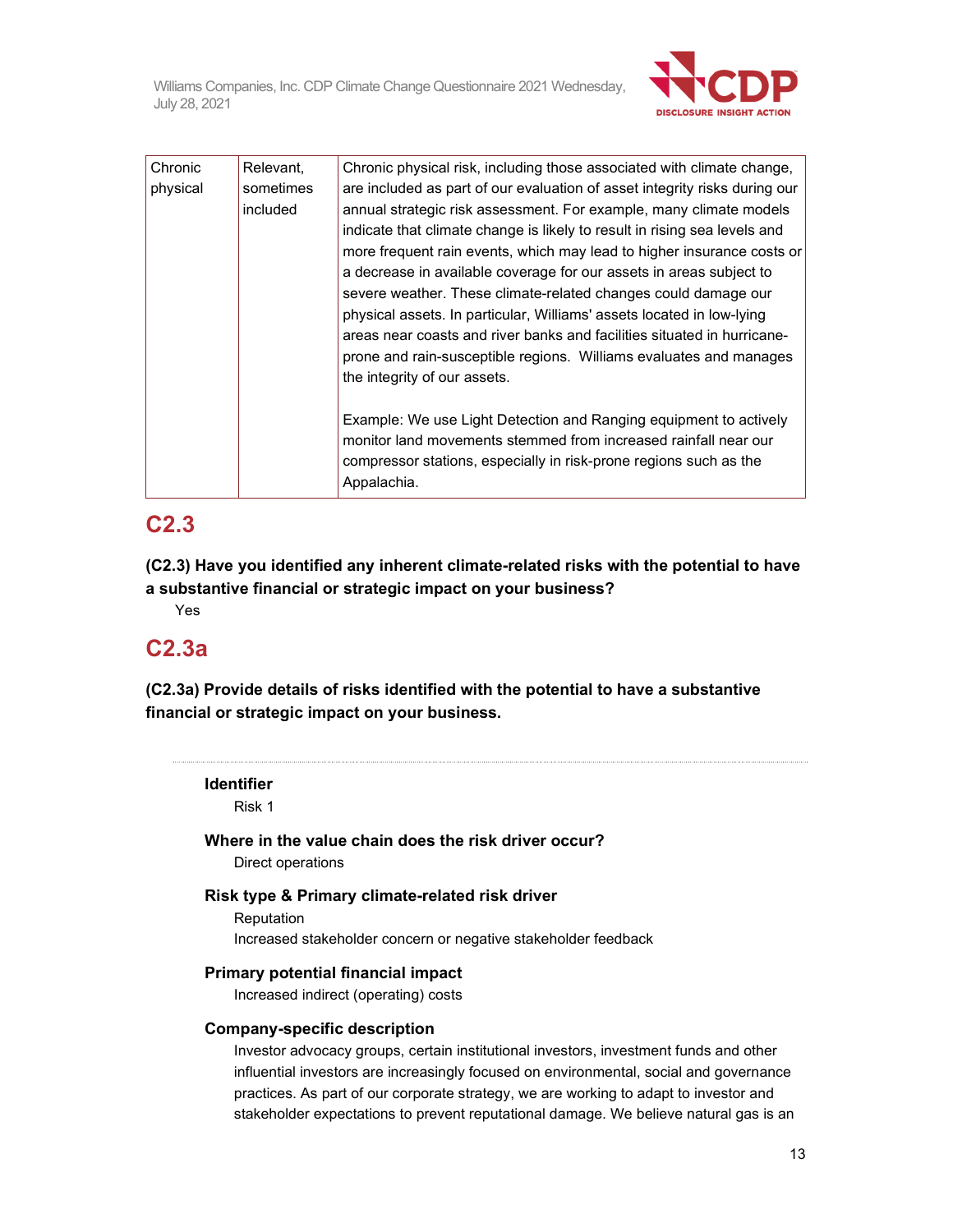

integral part of the low-carbon future, particularly when it comes to displacing higheremission fuels such as coal and heating oil. Our shareholders may require us to implement sustainability procedures or standards to maintain existing investments or make further investments in us. Investors' increased focus and activism related to climate change matters could hinder access to capital, as investors may decide to reallocate capital or to not commit capital as a result of their assessment of Williams' climate practices.

We have experienced, and we anticipate that we will continue to face, opposition to the operation and expansion of our pipelines and facilities from certain governmental officials, environmental groups, landowners, tribal groups, local groups, and other advocates such as what we have encountered with the Northeast Supply Enhancement (NESE) project. NESE was a proposed pipeline project that would help the state of New York transition from higher carbon heating oils to cleaner natural gas. In some instances, we encounter opposition from stakeholders that disfavor hydrocarbon-based energy supplies regardless of practical implementation, emission reductions, societal benefits or financial considerations.

Opposition to the operation and expansion of Williams pipelines and facilities can take many forms, including the delay or denial of required governmental permits, organized protests, attempts to block or sabotage our operations, intervention in regulatory or administrative proceedings involving our assets, or lawsuits or other actions designed to prevent, disrupt or delay the operation or expansion of our assets and business. This opposition to hydrocarbon infrastructure increases the cost of installation and can cause a delay of in-service dates. Any such event that delays or prevents the expansion of our business, that interrupts the revenues generated by our operations, or which causes us to make significant expenditures not covered by insurance, could adversely affect our financial condition and results of operations.

#### **Time horizon**

Short-term

#### **Likelihood**

Likely

#### **Magnitude of impact**

Medium

**Are you able to provide a potential financial impact figure?**  Yes, a single figure estimate

#### **Potential financial impact figure (currency)**  172,000,000

#### **Potential financial impact figure – minimum (currency)**

**Potential financial impact figure – maximum (currency)**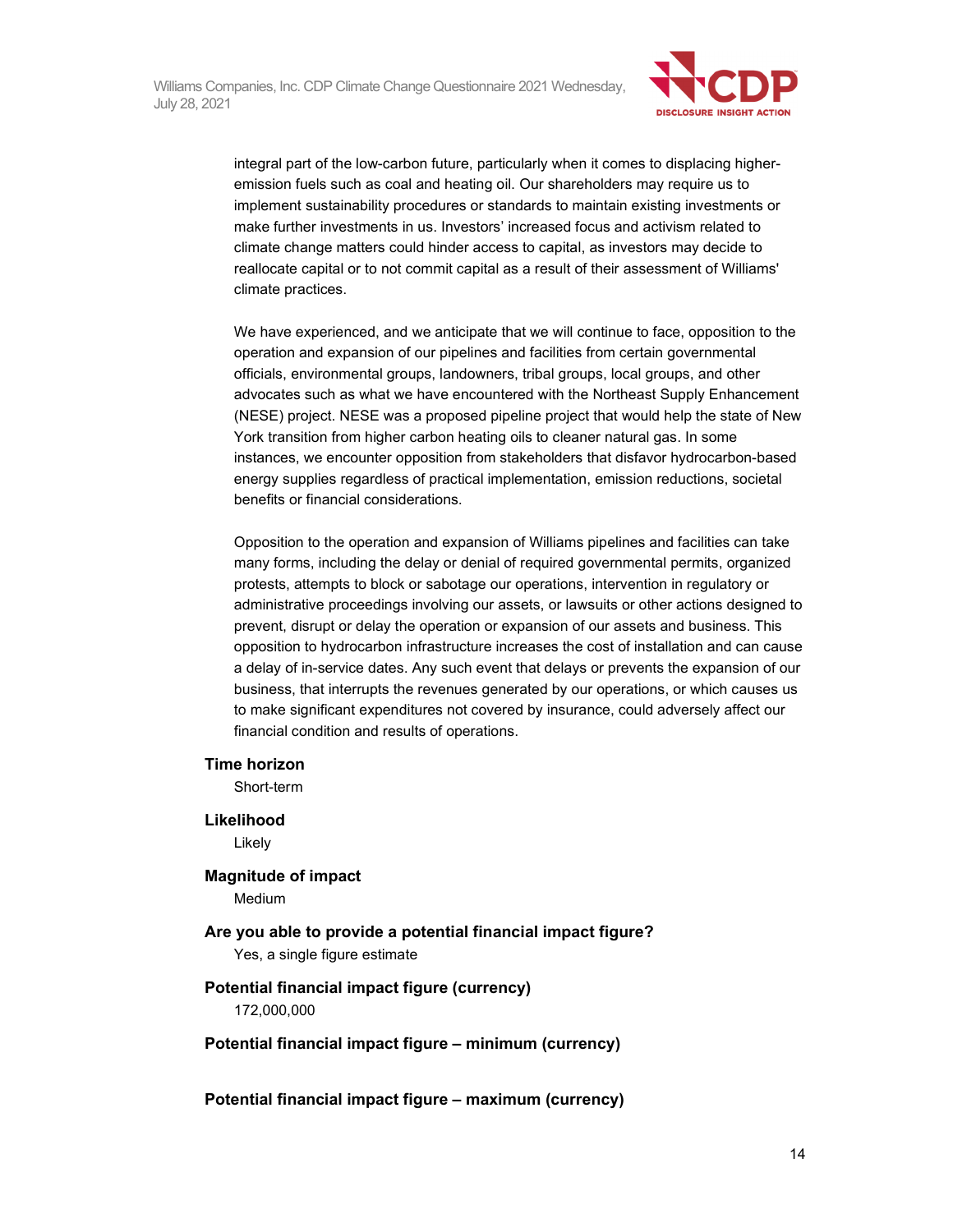

#### **Explanation of financial impact figure**

The potential financial impact figure represents a historical cost that Williams incurred after deciding to withdraw investment from one of our projects where the risk adjusted return was diminished due to environmental concerns. In fourth quarter 2019, Williams wrote-off the Constitution Pipeline for approximately \$172 million including \$145 million for impairment and \$27 million for loss on deconsolidation.

#### **Cost of response to risk**

369,680

#### **Description of response and explanation of cost calculation**

Cost of Response to Risk Calculation: The cost of response to risk of \$369,680 provided is the external cost of third-party support for our sustainability strategy and disclosure for 2020. This includes approximately \$220,000 for support compiling our Sustainability Report and other ESG disclosures, \$38,000 for assurance of key ESG metrics in those disclosures, and \$112,000 for overall sustainability strategy support. This spending on sustainability strategy and disclosure mitigates our reputational risk by providing the public, investors, regulators and other important stakeholders with critical information about our ESG practices so they can make accurate and informed evaluations of Williams.

(Situation) Williams takes a number of actions to proactively address reputational concerns with shareholders regarding climate change.

(Task) We engage with shareholders to understand different perspectives, share our viewpoints and resolve issues.

(Action) To support this effort, we appointed an environmental, social and governance (ESG) director to raise the visibility of our ESG capabilities, engage shareholders and communicate our performance.

(Result) We interact with our stakeholders on topics related to climate change using a variety of mechanisms, including in-person meetings, social media, open houses and community events. In 2020, we undertook meetings with 200 regulators, 17 investor focused conference calls, and participated in 18 industry associations during which climate change was an active topic. Additionally, we publish an annual Sustainability Report that provides information on our emissions-reduction efforts and climate change strategy.

#### **Comment**

**Identifier**  Risk 2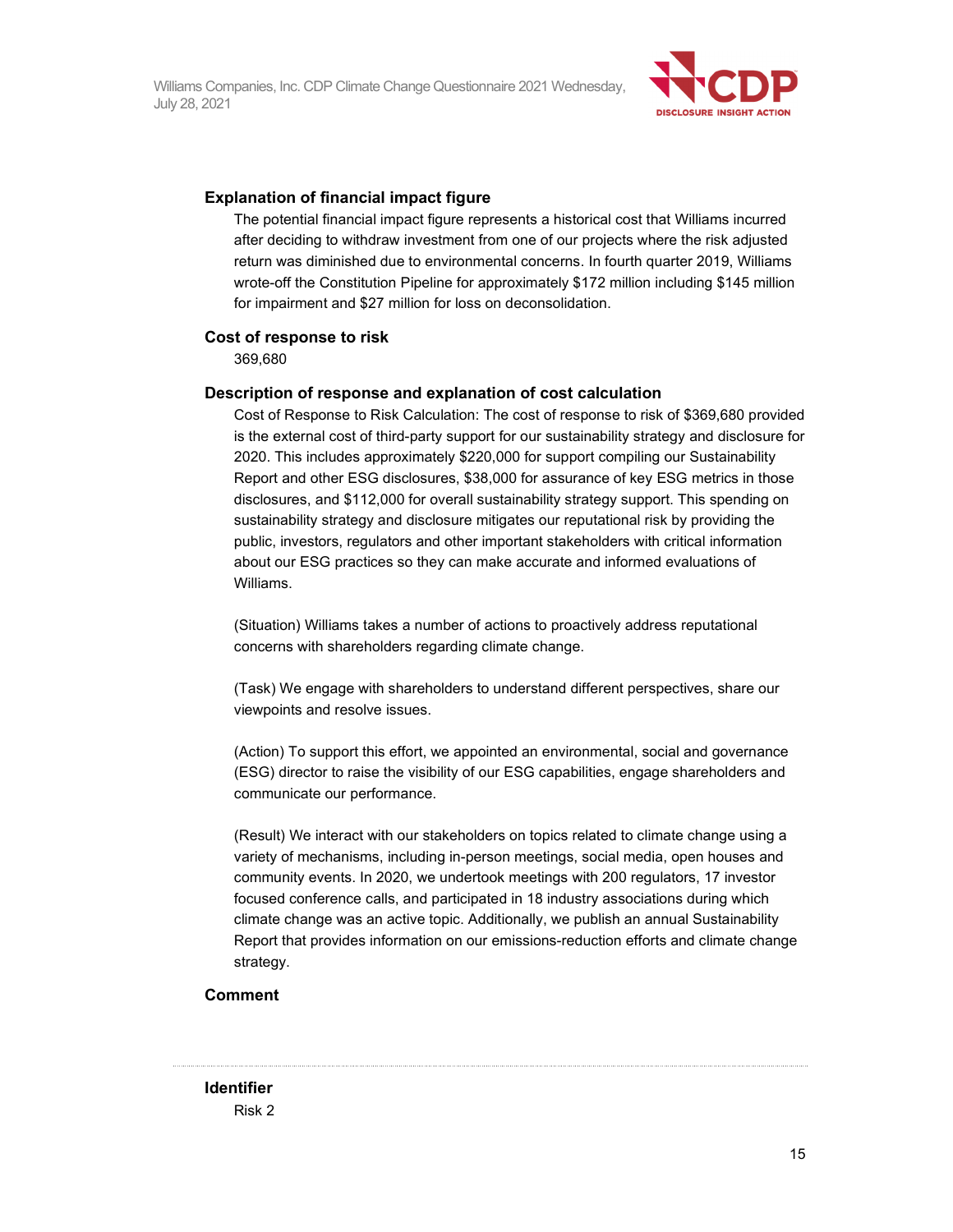

#### **Where in the value chain does the risk driver occur?**  Direct operations

#### **Risk type & Primary climate-related risk driver**

Emerging regulation Mandates on and regulation of existing products and services

#### **Primary potential financial impact**

Increased indirect (operating) costs

#### **Company-specific description**

Our operations are subject to environmental laws and regulations, including those that relate to climate change and greenhouse gas emissions, which may expose us to significant costs, liabilities and expenditures. Failure to comply may result in the assessment of administrative, civil and/or criminal penalties, the imposition of remedial obligations, the imposition of stricter conditions on or revocation of permits, the issuance of injunctions limiting or preventing some or all of our operations, and delays or denials in granting permits.

Global energy systems need to undergo major transformations over the next 30 years to reduce carbon emissions. A key challenge to achieving this transformation is the current federal permitting policies. The National Petroleum Council's energy infrastructure study, co-chaired by the Chief Executive Officer of Williams Companies, calls on Congress to address this challenge by clarifying the National Environmental Protection Act permit process and developing a national climate change policy. The U.S. Council on Environmental Quality division of the Executive Office has issued draft National Environmental Policy Act regulation updates in response to study.

In addition to activities on the federal level, state and regional initiatives could also lead to the regulation of greenhouse emissions sooner than federal regulation and/or independent of federal regulation. These regulations could be more stringent than any federal legislation that may be adopted. For example, the U.S. Environmental Protection Agency and several states that Williams operates in (Colorado, Pennsylvania, Virginia, New York, Maryland, and Ohio) have updated regulations aimed to reduce fugitive methane emissions at natural gas processing and compression facilities. Additional states are in the rule-making process to regulate methane emissions, or are considering carbon cap and trade mechanisms. We anticipate with the growing activity at the state level around making climate commitments, including setting either state-wide or sectorwide targets around carbon neutrality, that these risks will increasingly be passed on to the business.

#### **Time horizon**

Medium-term

#### **Likelihood**

About as likely as not

#### **Magnitude of impact**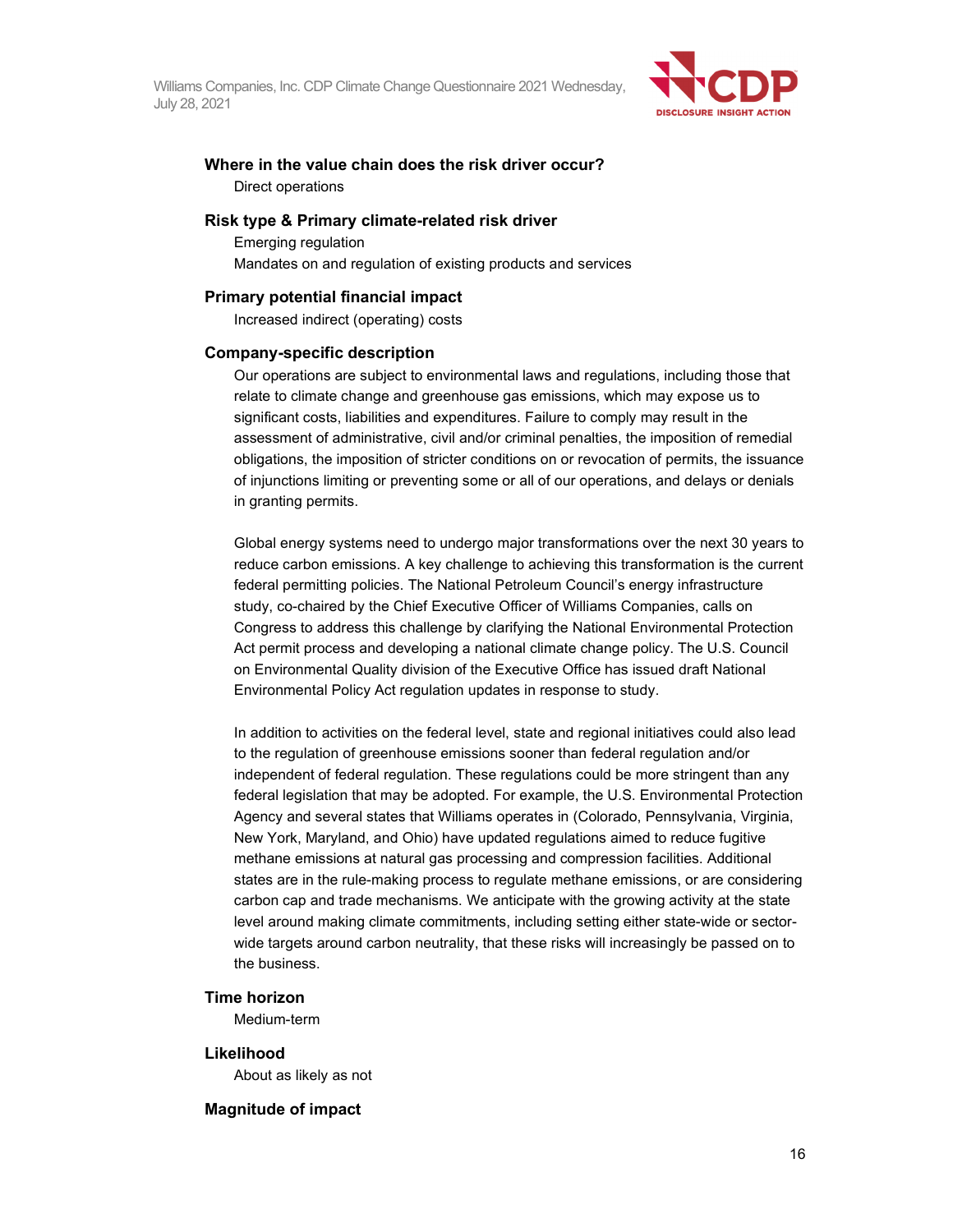

High

### **Are you able to provide a potential financial impact figure?**  Yes, a single figure estimate

#### **Potential financial impact figure (currency)**  83,440,000

#### **Potential financial impact figure – minimum (currency)**

#### **Potential financial impact figure – maximum (currency)**

#### **Explanation of financial impact figure**

Using the current average voluntary carbon market price per metric ton CO2e at around \$8 in 2021, the estimated financial impact would be \$83,440,000 for Scope 1 emissions (10430000 metric tons CO2e \* \$8 per metric ton CO2e). This average voluntary carbon market prices was determined by looking at domestic carbon markets, such as the Regional Greenhouse Gas Initiative (RGGI). In June 2021, the RGGI auction price closed at \$7.97 per metric ton CO2e.

#### **Cost of response to risk**

485,000

#### **Description of response and explanation of cost calculation**

Cost of Response to Risk Calculation: To respond this risk, Williams has invested an estimated \$485,000 since 2019 to perform equipment change outs and modifications to achieve methane reductions. This work resulted in an 18% reduction in methane emissions from those sources in 2020 compared to 2019, the equivalent of taking more than 13,000 cars off the road each year. Approximately \$70,000 was spent to change out 26 high bleed pneumatic controllers with low bleed pneumatic controllers and approximately \$415,000 was spent to replace 6 gas-driven glycol pumps with electric pumps.

With increased stakeholder focus on climate change, we continue to monitor legislative and regulatory developments related to climate change and take efforts to voluntarily reduce GHG emissions from our facilities. To manage potential risks from climaterelated policies, we engage with and educate state and federal agencies during the rulemaking processes to advocate for sensible regulations on methane and carbon emissions.

(Situation) As a part of our annual enterprise strategy process, scenarios that consider the impact of growing political intervention, emerging regulations or social attitudes toward decarbonization are evaluated and used to inform our long-term strategy.

(Task) We implemented programs and invested in technologies to help reduce methane and other GHG emissions from our operations.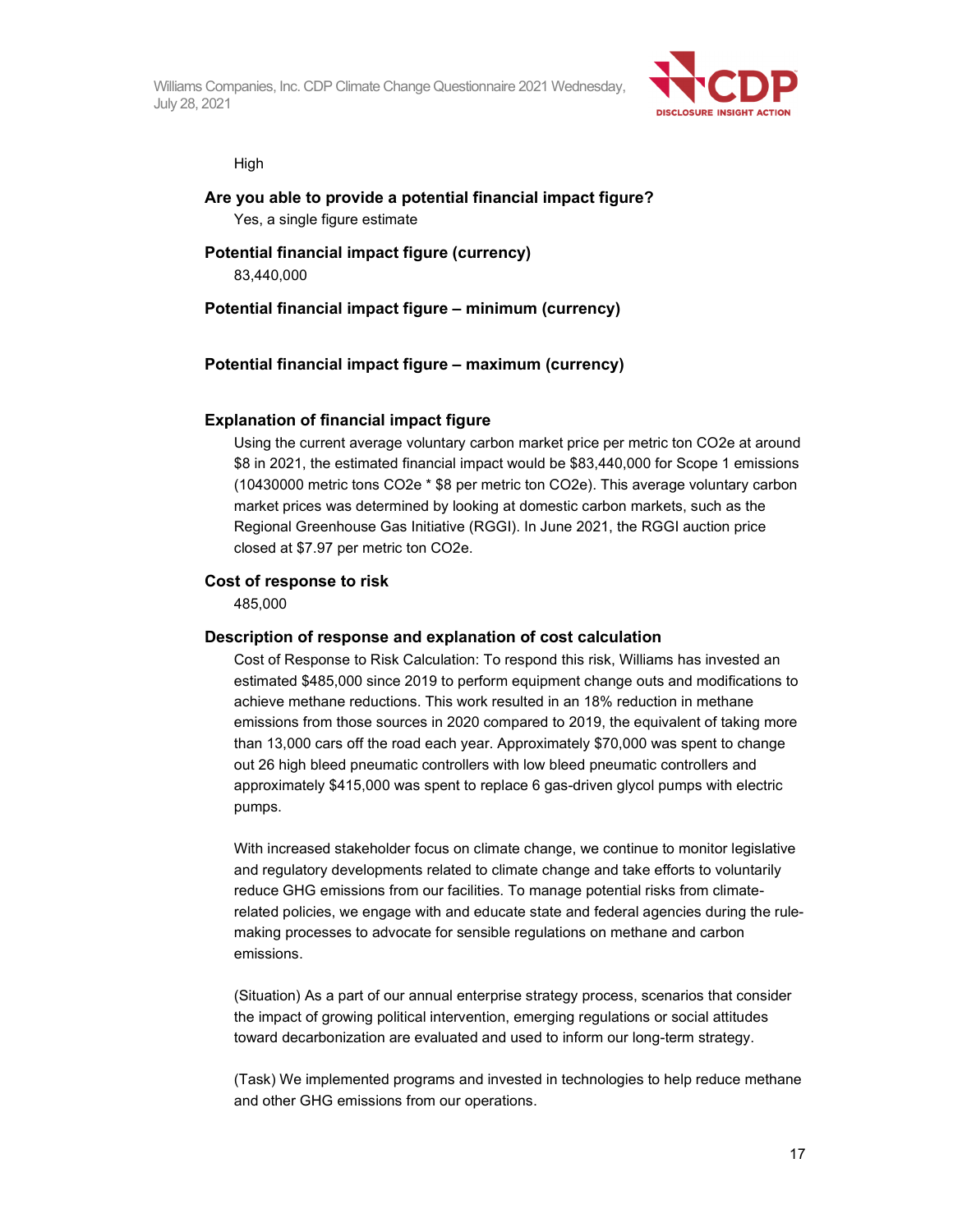

(Action) Efforts to reduce methane emissions include conducting leak detection and repairs at facilities, reducing blowdowns by increasing system reliability, replacing compressor rod packing, installing electric motors on compressors and glycol circulation pumps, installing flares to control methane emissions, and replacing wet-seal compressors with dry-seal compressors. In addition, thermal oxidizers were installed at eight gathering compressor stations in Ohio and Pennsylvania to assist with methane emissions.

(Result) Through these efforts, we have reduced reported methane emissions from our transmission compressor stations and processing plant operations by more than 41% since 2012, while throughput capacity at these facilities increased 40%. Additionally, Williams continued implementing a methane emissions reduction initiative in 2020 to reduce GHG emissions across our Northeast gathering and processing operations. Continuing to proactively reduce our own emissions will reduce the financial impacts of emerging greenhouse gas regulations in the future.

#### **Comment**

#### **Identifier**

Risk 3

#### **Where in the value chain does the risk driver occur?**

Direct operations

#### **Risk type & Primary climate-related risk driver**

Acute physical Increased severity and frequency of extreme weather events such as cyclones and floods

#### **Primary potential financial impact**

Increased capital expenditures

#### **Company-specific description**

Our assets and operations, particularly those located offshore, as well as our customers' assets and operations can be adversely affected by hurricanes, floods, earthquakes, landslides, tornadoes, fires and other weather conditions such as extreme or unseasonable temperatures. An impairment of our assets, including property, plant, and equipment, intangible assets, and/or equity-method investments could reduce our earnings. Extreme climate conditions generally require more system backup, which can add costs and contribute to increased system stresses, including service interruptions as well as higher insurance costs. Extreme climate conditions outside of our operating territory could also have an impact on our revenues.

Our offshore facilities, four deepwater crude oil pipelines and production platforms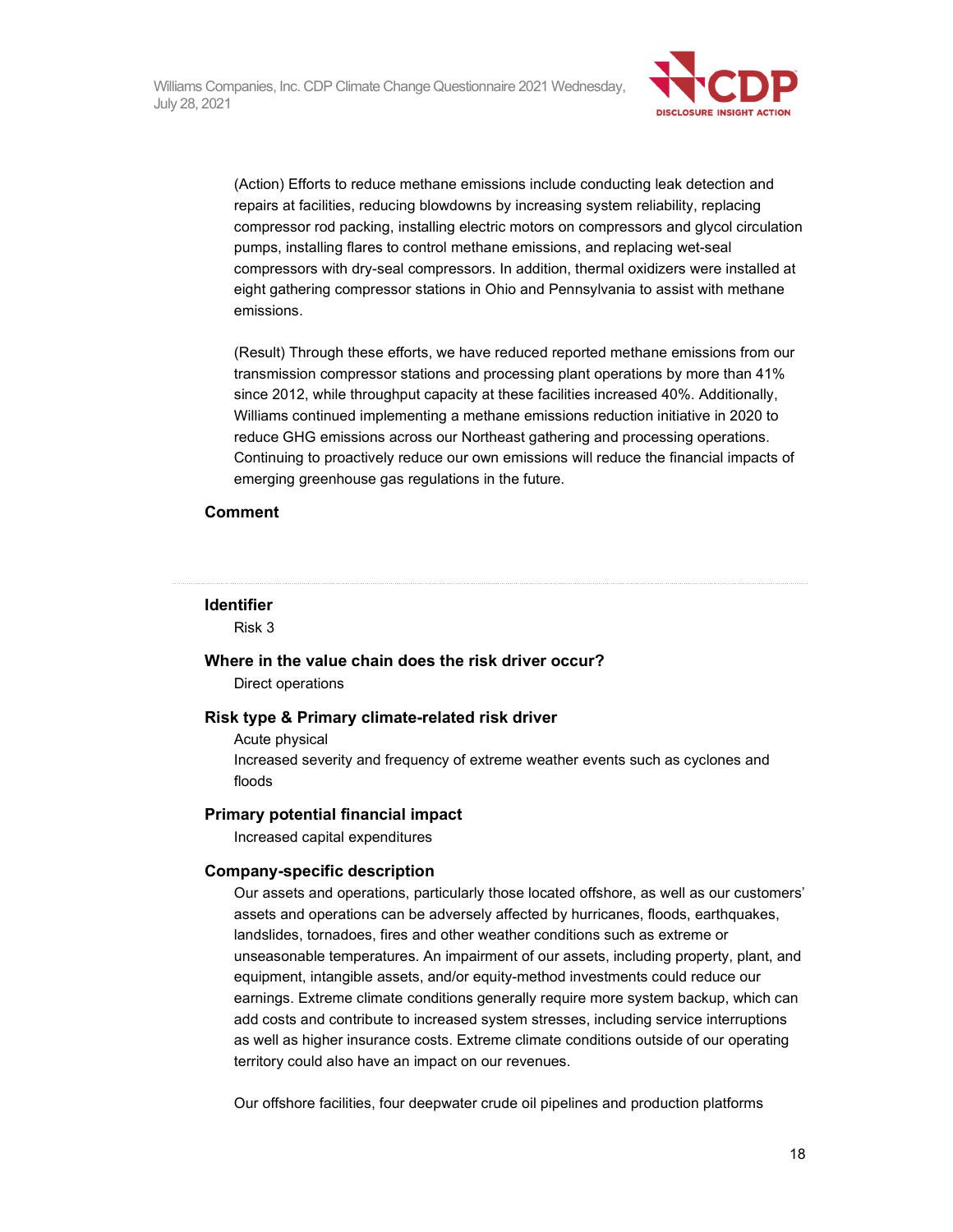

serving the deepwater, are primarily located along the Gulf Coast, and flow rate through these facilities can be adversely impacted during severe weather events that require offshore producers to shut-in production for safety. To prevent asset damage and ensure reliable operations, Williams has performed the following mitigations at our Larose gas processing facility near the Louisiana coastline:

- Elevated dike surrounding the processing facility from 8ft to 12ft.

- Emergency generators installed to run pumps to evacuate the dike in the event of power loss.

- Dedicated emergency generation tie-in point in order to run the entire facility on trucked-in emergency generation power.

- Elevated administration building to avoid flood waters (Building not within dike).

In addition to the changes at the Larose facility, critical offshore junction platforms (GA A244, MP 261A, ST 283, and BA 538) have been built, modified, or are currently being modified to withstand a 300-year hurricane condition as per API-RP2SIM (Structural Integrity Management). The formal criteria recognized by BSEE currently calls for structures to withstand a 100-year hurricane. Even though the elevated 300-year criteria is not officially required by BSEE, Williams has invested over \$100M building and fortifying to this elevated criteria to mitigate storm damage and shutdown risk.

A significant disruption in our or our customers' operations or a significant liability for which we are not fully insured could have a material adverse effect on our business, financial condition, results of operations and cash flows.

#### **Time horizon**

Medium-term

#### **Likelihood**

More likely than not

#### **Magnitude of impact**

Low

**Are you able to provide a potential financial impact figure?**  Yes, a single figure estimate

**Potential financial impact figure (currency)**  23,226,931

**Potential financial impact figure – minimum (currency)** 

#### **Potential financial impact figure – maximum (currency)**

#### **Explanation of financial impact figure**

The potential financial impact figure represents the total EBITDA impact of \$23,226,931 to Williams from tropical storms/hurricanes in the Gulf of Mexico in 2020. This EBITDA impact was calculated using per day revenues from our offshore platforms multiplied by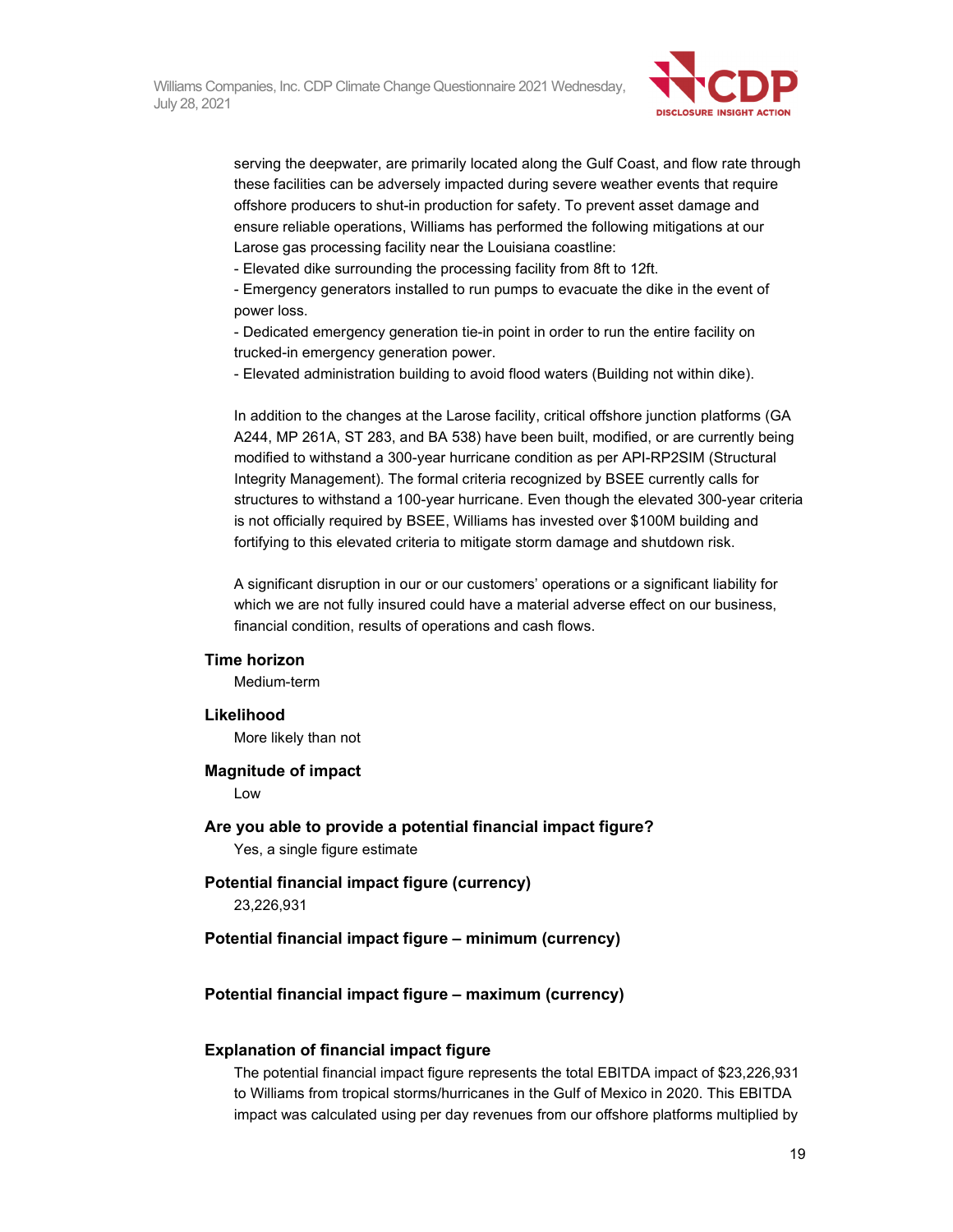

the estimated number of days shut-in for each platform during each 2020 tropical storm/hurricane. It represents the financial impact to Williams based on asset ownership, as Williams has 60% ownership in its Discovery assets.

#### **Cost of response to risk**

105,000,000

#### **Description of response and explanation of cost calculation**

Cost of Response to Risk Calculation: The cost of response to risk represents the sum of several physical risk mitigation programs to reduce the impact of extreme weather events to Williams' assets. \$100,000,000 was for our Gulf of Mexico mitigation efforts and \$5,000,000 was for our landslide mitigation. Breaking the landslide mitigation spend down further, approximately \$800,000 was spent on higher risk landslides, \$750,000 was spent on landslide monitoring, including LiDAR surveys, aerial patrols, and environmental inspections, and the rest was spent on landslide remediation.

(Situation) The Williams Integrated Management System (WIMS) serves as a platform for communicating and implementing the company's polices, requirements, guidelines, procedures, specifications and other documents that are used to design, build, operate and maintain our assets.

(Task) Williams is enhancing existing weather response plans to continue to be able to quickly respond and mitigate impacts of future storms.

(Action) To manage our potential risks from physical weather and/or climate-related events, we use WIMS, Standard Operating Procedures, and System Integrity Plans. We also invest in insurance coverage for potential property damage and business interruption.

(Result) Our business continuity planning and training includes potential impacts from future weather and climate events, and helps Williams appropriately respond when such challenges arise.

As part of our operating process, we calculate sufficient redundancy in our compression systems based on historic weather patterns in the different regions where we operate and maintenance activities. We are building more redundancy in the system, and continually enhancing how operations are built and operated based on historic weather patterns. We take into account the increasing number of severe weather events resulting from climate change.

Williams' Chief Executive Officer co-chaired a National Petroleum Council study that examined the resiliency of natural gas and oil infrastructure in the event of a natural disaster. The report provides industry and government with advice to better prepare for significant disruptions to oil and natural gas supply chains caused by natural disasters such as hurricanes, earthquakes and floods.

#### **Comment**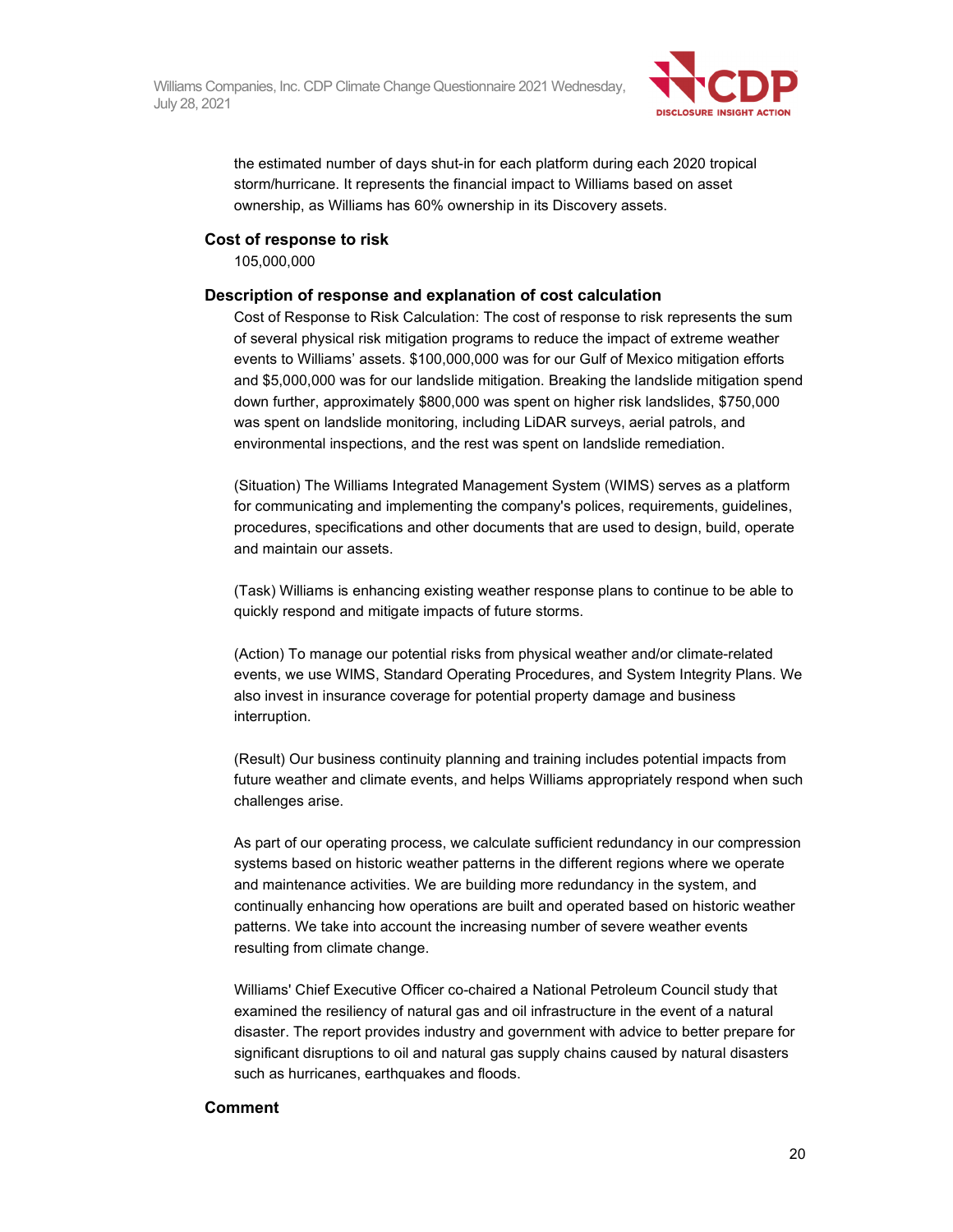

### **C2.4**

**(C2.4) Have you identified any climate-related opportunities with the potential to have a substantive financial or strategic impact on your business?** 

Yes

### **C2.4a**

**(C2.4a) Provide details of opportunities identified with the potential to have a substantive financial or strategic impact on your business.** 

| <b>Identifier</b>                                    |  |  |  |
|------------------------------------------------------|--|--|--|
| Opp1                                                 |  |  |  |
| Where in the value chain does the opportunity occur? |  |  |  |

Direct operations

#### **Opportunity type**

**Markets** 

#### **Primary climate-related opportunity driver**

Access to new markets

#### **Primary potential financial impact**

Increased revenues through access to new and emerging markets

#### **Company-specific description**

Natural gas is a critical part of our nation's clean-energy future and provides immediate, practical solutions to reducing emissions. As natural gas is a flexible, lower-emission fuel compared to other hydrocarbons such as coal, natural gas can be an ideal partner for renewable energy sources like wind and solar power since it can quickly provide power to the national grid when renewable energy sources are not available. Natural gas provides an opportunity for states and consumers to reduce emissions by switching from traditional fuels used for heating and power generation, and align with state-driven climate change or greenhouse gas emission policy ambitions. This opportunity provides an avenue for Williams to access new markets beyond the operations we already have in 15 supply areas that provide natural gas services to more than 600 customers.

We remain committed to reducing greenhouse gas emissions from our operations while simultaneously helping our customers achieve their emissions reductions goals. Our U.S. customers are beginning to make commercial decisions based on the carbon intensity of gas molecules delivered. Williams has an opportunity to harness a competitive advantage by providing "greener gas" to customers along the entire value chain. Williams' commercial teams are working closely with the environmental, safety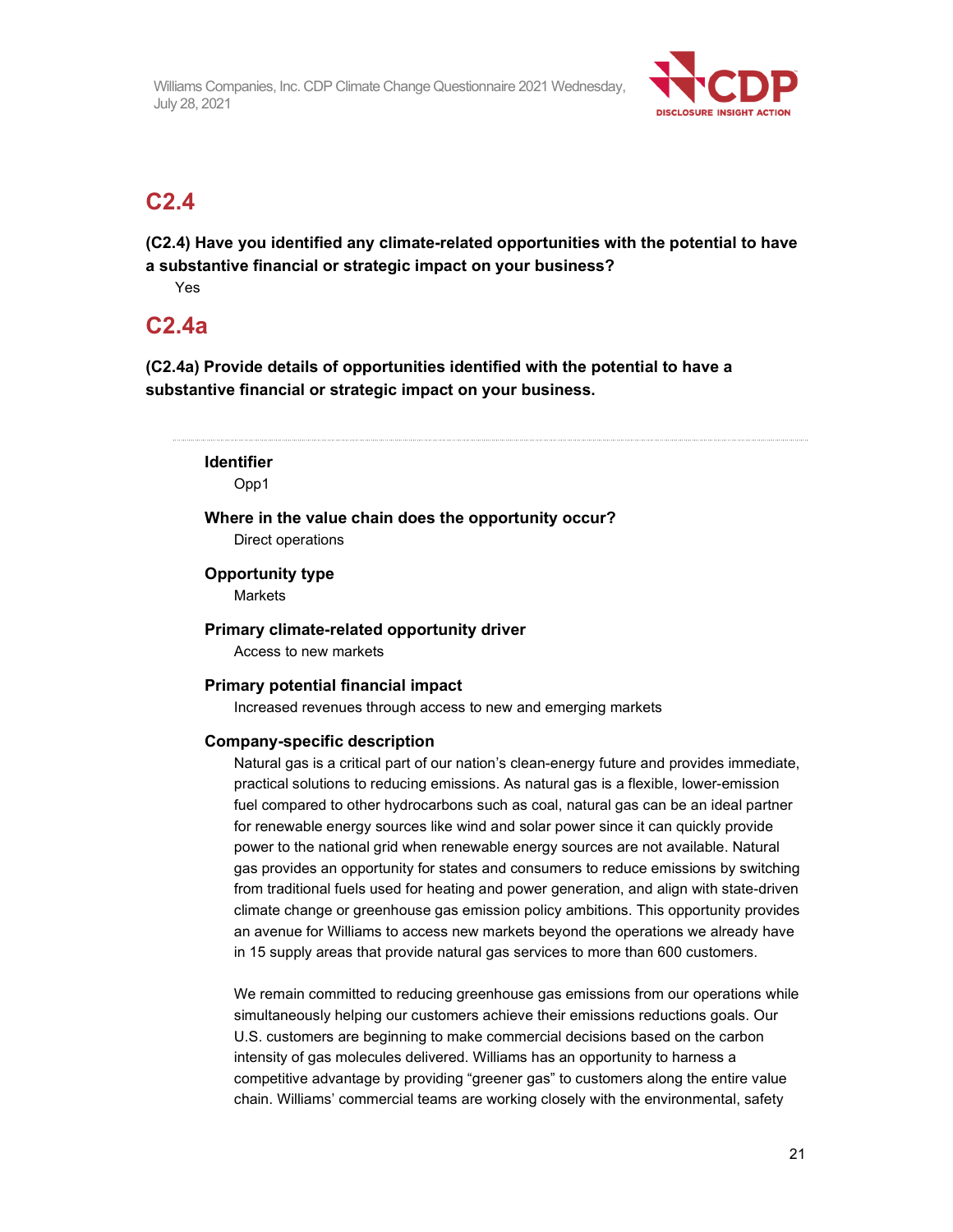

and operations groups to support customers' ambitions around climate change and sustainability. For example, Williams delivers renewable natural gas by partnering with energy companies in Washington, Ohio and Texas to transport landfill-produced methane.

#### **Time horizon**

Short-term

#### **Likelihood**

Virtually certain

#### **Magnitude of impact**

Medium

### **Are you able to provide a potential financial impact figure?**

Yes, a single figure estimate

#### **Potential financial impact figure (currency)**

16,590,641

#### **Potential financial impact figure – minimum (currency)**

#### **Potential financial impact figure – maximum (currency)**

#### **Explanation of financial impact figure**

The financial impact figure of \$16,590,641 represents the 2020 Total Operating Revenue for the Gateway Expansion Project as reported in our annual FERC Form 2 filing in April 2021. Further details on the breakdown of this cost cannot be publicly disclosed at this time.

#### **Cost to realize opportunity**

76,262,229

#### **Strategy to realize opportunity and explanation of cost calculation**

Cost to Realize Opportunity Calculation: The cost to realize the opportunity of access to new markets through the Gateway Expansion Project was \$76,262,229 USD capital cost, as reported to Federal Energy Regulatory Commission in the required cost report in a 6/30/20 filing. As outlined in that Gateway Expansion Project Detail of Actual Cost and Forecast as of May 2020, there was \$143,975 cost for right of way, \$60,000 cost for damages, \$58,618 cost for surveys, \$21,545,990 cost for materials, \$42,524,611 cost for labor, \$5,172,085 cost for engineering & inspection, \$1,207,950 cost for overhead (A&G), \$3,615,529 cost for AFUDC, \$375,000 cost for contingencies, \$431,457 cost for legal fees, and \$1,127,014 cost for other services and costs.

(Situation) Natural gas continues to be the preferred fuel type for new power generation projects in the United States.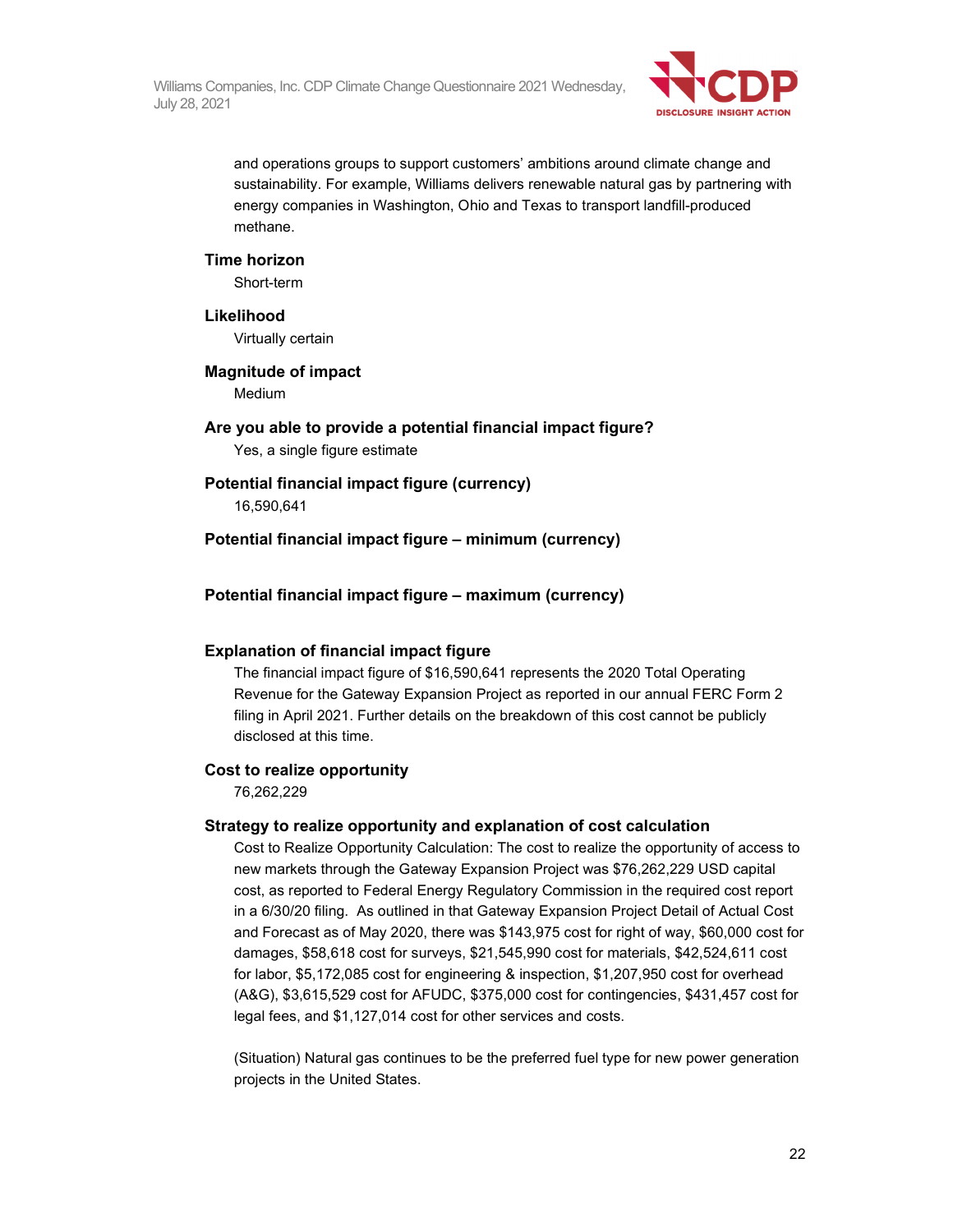

(Task) Williams evaluates opportunities to introduce our products to different markets in the United States. Williams has considered the financial opportunity of expanding access to natural gas and displace higher-emission fuels such as coal and heating oil while contributing to the growing clean energy economy.

(Action) In 2019, Williams completed the Gateway Expansion Project — approximately 11 months ahead of schedule — to meet growing demand for clean energy in New Jersey.

(Result) The Gateway Expansion Project provides the transportation services needed to meet the daily home heating, hot water and cooking needs of an estimated 280,000 homes. This is equivalent to removing approximately 590,000 metric tons per year of greenhouse gas emissions as a result of converting heating oil to natural gas

Williams also continues to expand our capabilities to provide gas supplies for liquefied natural gas (LNG) exports. There is growing demand around the world for loweremission energy that is accessible and affordable. Exported liquefied natural gas can also help reduce the need for coal-powered generation in other parts of the world, further reducing global greenhouse gas emissions. Williams is uniquely positioned to supply gas for LNG export along its Transco Pipeline system. LNG export volumes are projected to grow by an additional 13.4 billion cubic feet per day along Transco states through 2028.

#### **Comment**

# **Identifier**

Opp2

**Where in the value chain does the opportunity occur?**  Downstream

#### **Opportunity type**

Energy source

#### **Primary climate-related opportunity driver**

Use of lower-emission sources of energy

#### **Primary potential financial impact**

Returns on investment in low-emission technology

#### **Company-specific description**

Williams has a variety of low-emissions solutions and technologies that we plan to implement in our own operations first to help achieve our emissions reductions targets and then may use to generate revenues in the future. Examples include:

Solar energy (short-term): In 2020, Williams established a team dedicated to developing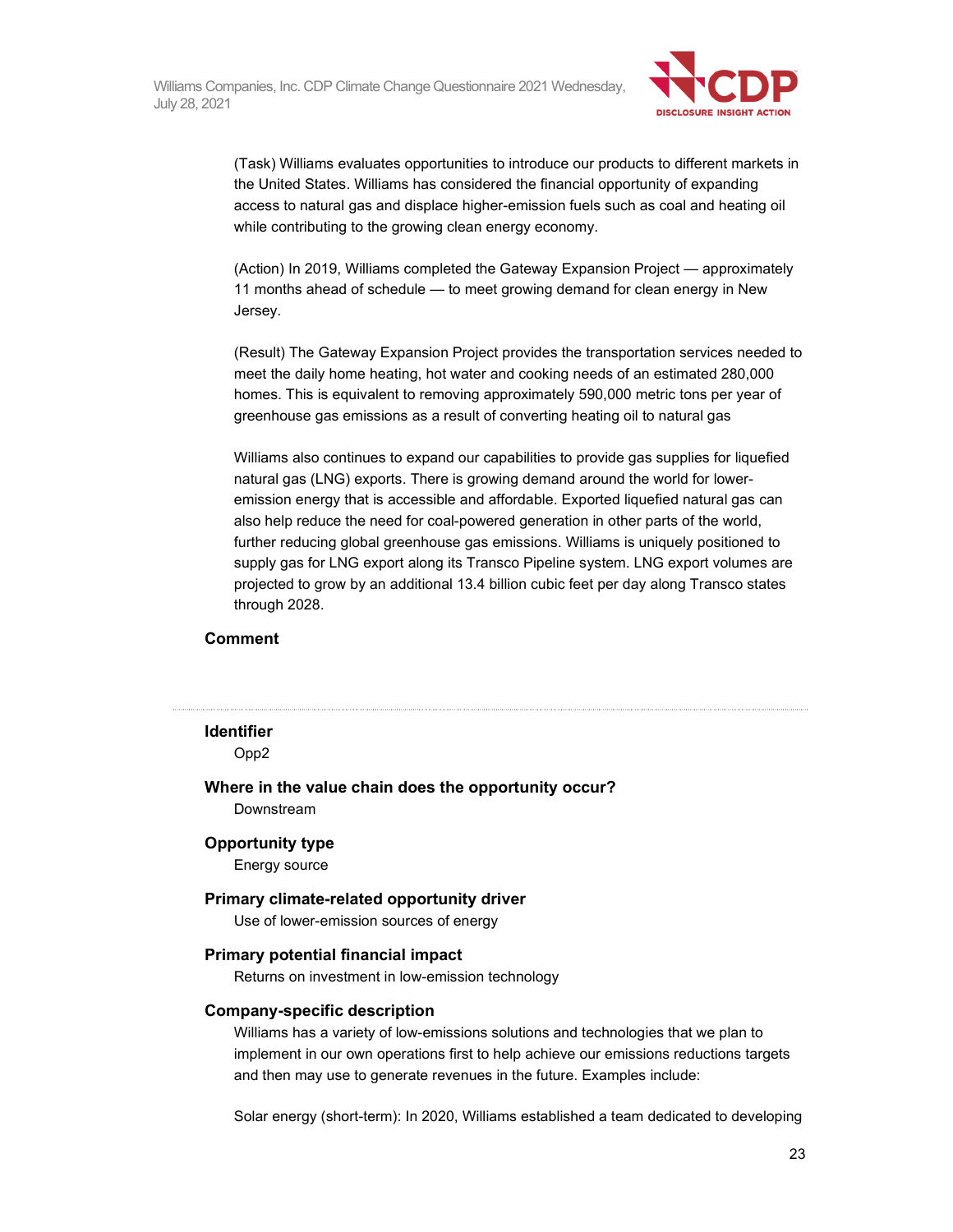

solar generation opportunities. The solar projects are intended to provide electricity to our existing natural gas compression and processing facilities. The 16 projects currently under commercial development across the Williams operational footprint would offset approximately 16% of the historical annual electric demand. We expect the first of the solar projects to begin commercial operation in mid-2023.

Hydrogen (long-term): Williams is currently evaluating the use of clean hydrogen produced from renewable power and electrolysis or methane reforming, coupled with carbon capture, to reduce greenhouse gas emissions within selected compression applications. We are also studying the impact of blending clean hydrogen with natural gas in our pipeline infrastructure. Williams will also be evaluating the potential of our processing facilities and compression assets, coupled with clean hydrogen sourced from renewable power and electrolysis, to generate synthetic natural gas and distribute to our customer base.

Carbon Capture, Utilization and Storage (long-term): Williams already utilizes CCUS in our operations. For example, at our Dilley Amine treatment facility in Texas, we capture an amine vent stream, which is primarily carbon dioxide, and inject it into an underground disposal well. Moving forward, Williams will continue to evaluate carbon capture and utilization or storage opportunities.

#### **Time horizon**

Short-term

#### **Likelihood**

Virtually certain

**Magnitude of impact**  Low

**Are you able to provide a potential financial impact figure?**  Yes, an estimated range

- **Potential financial impact figure (currency)**
- **Potential financial impact figure minimum (currency)**  35,000,000

#### **Potential financial impact figure – maximum (currency)**  40,000,000

#### **Explanation of financial impact figure**

As part of Williams path to achieving our absolute emissions reduction goal of 56% by 2030, we are in the process of developing 16 solar projects with a current total of about 350 MW, in-service by 2023. We have identified solar investment opportunities up to \$385 million dollars with attractive returns. Williams expects to see a total 10%-15% realizable project return (5%-9% base project return, <1%-3% from renewable energy credits and 2%-3% in tax credit). 10%-15% of the total possible amount of \$400 million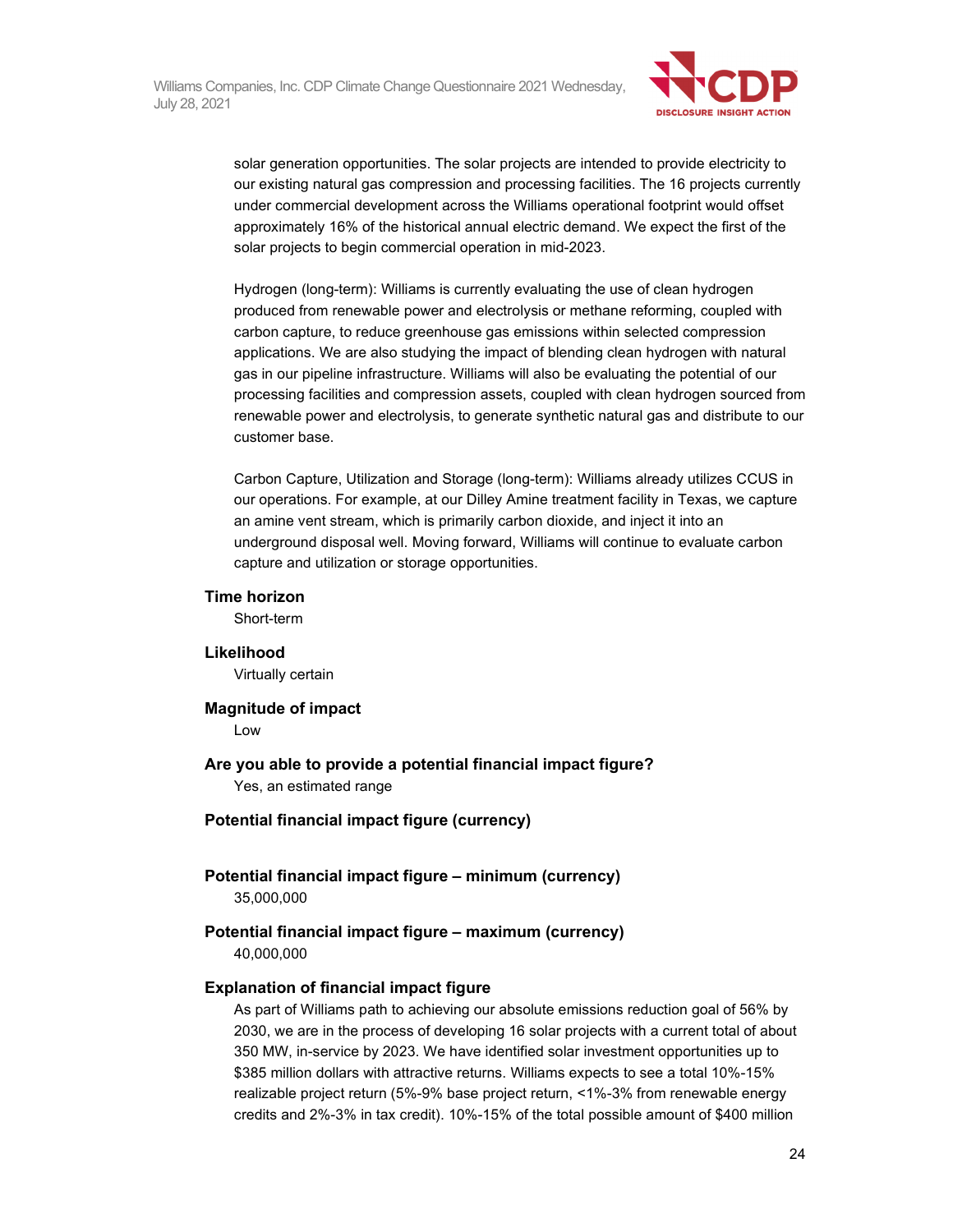

invested is how we arrived at the \$35-\$40 million potential financial impact. This assumes standard project return rates.

#### **Cost to realize opportunity**

385,000,000

#### **Strategy to realize opportunity and explanation of cost calculation**

Cost to Realize Opportunity Calculation: Up to \$385 million is the amount of identified solar investment opportunities as part of Williams' approximately \$3 billion in capital toward reducing emissions through 2025. This cost includes total anticipated spend to procure, build, and install the solar farms.

In 2020, Williams created a renewables and emerging opportunities team to evaluate solar opportunities and to help inform Williams' climate and corporate strategies.

(Situation) Williams has set a new short-term and long-term emissions reductions target for 2030 and 2050, respectively.

(Task) In order to meet these goals, Williams will leverage multiple solutions and technologies to reduce emissions. One of the key projects in this portfolio is our solar initiative.

(Action) Williams has been identifying locations where solar power installations are both economical and can be primarily sited on company-owned land that is adjacent to existing facilities. Sites under consideration span Williams' footprint, with initial sites identified in Alabama, Colorado, Georgia, Louisiana, New Jersey, North Carolina, Ohio, Pennsylvania and Virginia.

(Result) Natural gas-powered generation of electricity brings reliability to the U.S. electric power grid and allows for growth in renewable energy. Investments in intermittent solar power are made viable by the benefits of combined cycle back up on the grid and tax credits. The capacity of the farms will range from 1 megawatt to 40 megawatts depending on the energy needs of the Williams facility.

#### **Comment**

### **Identifier**

Opp3

**Where in the value chain does the opportunity occur?** 

Direct operations

### **Opportunity type**

Products and services

#### **Primary climate-related opportunity driver**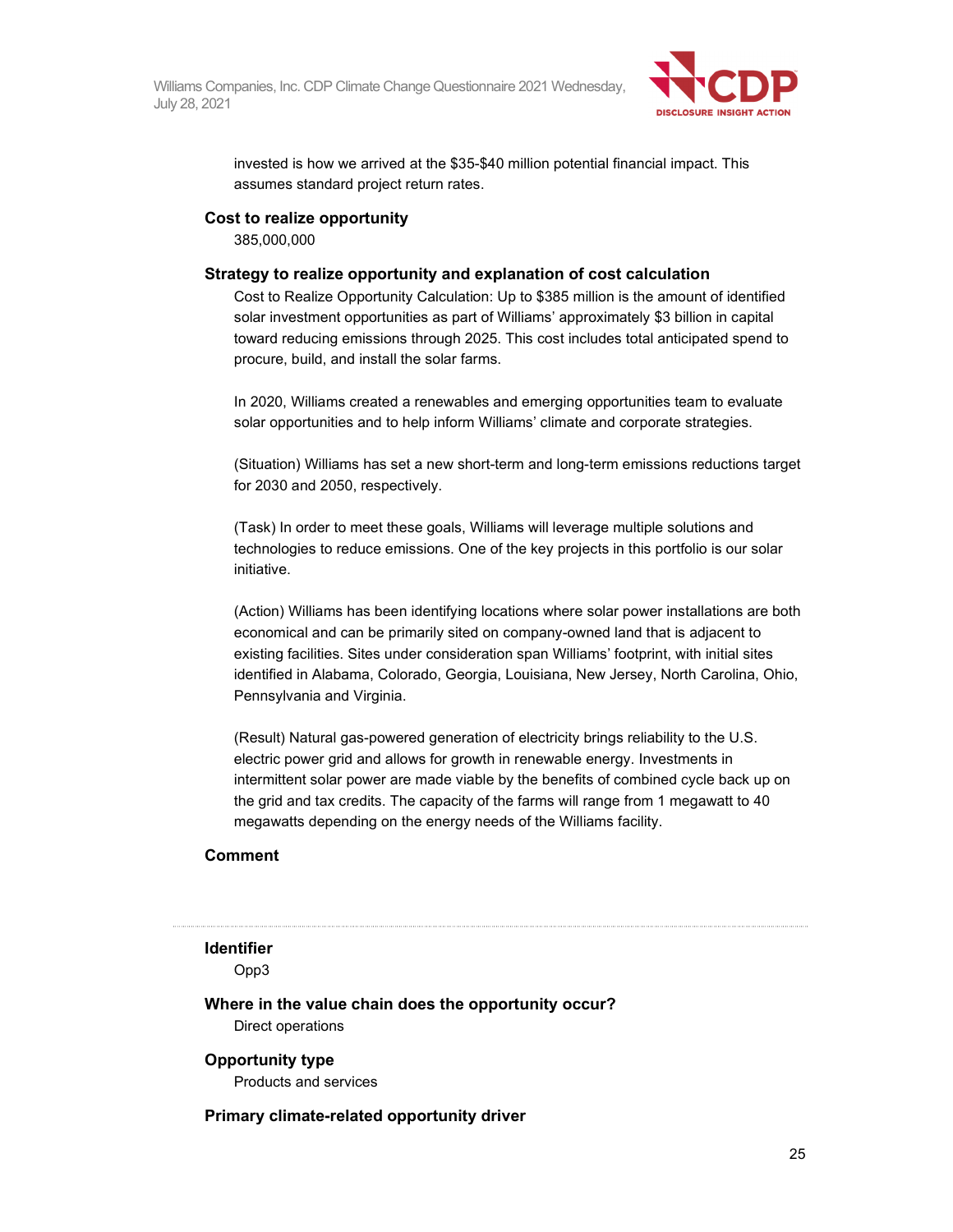

Development and/or expansion of low emission goods and services

#### **Primary potential financial impact**

Increased revenues resulting from increased demand for products and services

#### **Company-specific description**

As more counties, states, cities and companies make commitments to reduce emissions and achieve carbon neutrality, Williams has an opportunity to support these entities looking for a pathway to meet ambitious targets. Many of these entities have already started switching to renewable fuels, increasing the demand for these products. To help meet this demand, we are identifying more biogenic and renewable sources of fuel to supply to our customers. For example, a commonly available renewable fuel is methane that is a by-product of the waste decomposition process that occurs in landfills and on dairy farms. Williams is well positioned to collect and process methane from landfills and agriculture for consumption. Our expertise in pipeline operations enables us to capitalize on this opportunity and help reduce methane emissions for our customers.

In 2020, Williams joined the Leadership Advisory Board on the Coalition for Renewable Natural Gas—a public policy advocacy and education platform for the renewable natural gas industry in North America. The coalition advocates for sustainable development, deployment and utilization of renewable natural gas so that present and future generations will have access to domestic, renewable, clean fuel and energy. The coalition's sustainable methane abatement and recycling timeline initiative intends to capture and control methane from more than 40,000 organic waste sites in North America by 2050.

Renewable natural gas has negative greenhouse gas emissions when combusted as a fuel instead of directly vented to atmosphere, so we are always looking for new sources of renewable gas and new partnerships to meet growing demand for renewable fuels. Williams delivers renewable natural gas by partnering with renewable energy developers in Washington, Idaho, Ohio and Texas to transport methane emissions captured from landfills or dairy farms where the methane is a byproduct of the waste decomposition process. In the Northeast, partnering with Montauk Energy, Williams operates a receipt point for natural gas produced by the Apex Landfill in Ohio. Methane is captured by drilling small wells across the landfill's surface, then gathered at an onsite treatment facility where the gas composition is brought to Williams' pipeline specifications. After ensuring the landfill-produced methane is pipeline quality, Williams receives and markets the gas on our system.

#### **Time horizon**

Short-term

### **Likelihood**

Virtually certain

#### **Magnitude of impact**

Low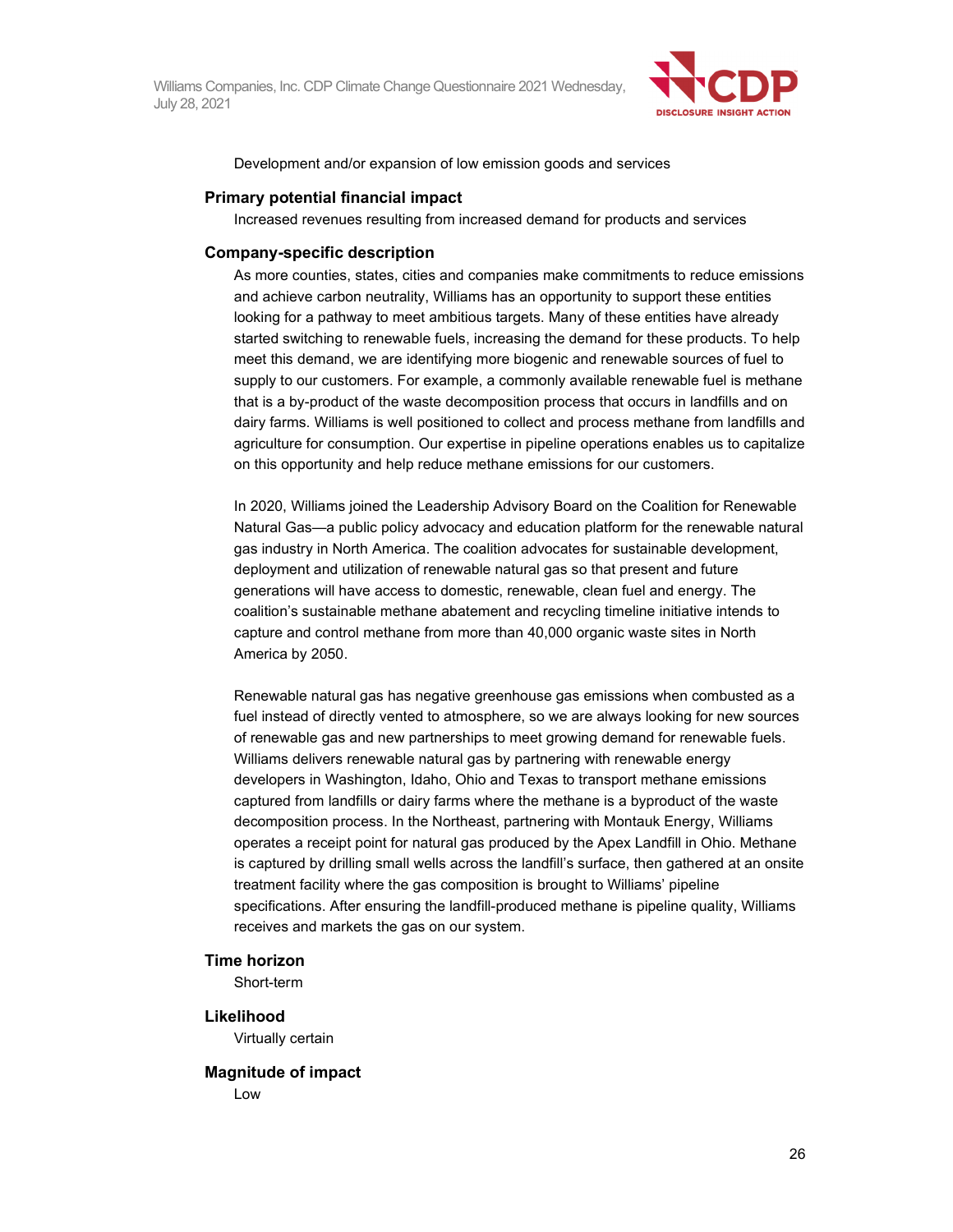

#### **Are you able to provide a potential financial impact figure?**  Yes, a single figure estimate

#### **Potential financial impact figure (currency)**  25,000,000

#### **Potential financial impact figure – minimum (currency)**

#### **Potential financial impact figure – maximum (currency)**

#### **Explanation of financial impact figure**

The potential financial impact figure represents the estimated annual EBITDA impact from all RNG projects currently in the pipeline. This impact is based upon expected project returns of 15-20% IRR.

#### **Cost to realize opportunity**

200,000,000

#### **Strategy to realize opportunity and explanation of cost calculation**

Cost to Realize Opportunity Calculation: The cost to realize all RNG projects currently in the pipeline is \$200,000,000 USD of capex over the next 3 years. This cost includes total anticipated spend to procure, build, and install all Williams portions of currently identified RNG facilities or connections.

(Situation) We continue to capitalize on opportunities to meet increasing customer demand for renewable resources.

(Task) In 2019, Williams' updated our gas quality specifications to attract more renewable natural gas per year, and we are actively working to increase that number.

(Action) As part of this effort, we are evaluating opportunities to incrementally expand renewable gas produced from dairy and swine farms that don't have infrastructure in place to capture gas by products. As part of the project, we changed tariff specifications to allow for more renewable natural gas on our Northwest Pipeline system.

(Result) The project will convert 150,000 gallons per day of dairy cow waste into 160,000 million British Thermal Units (MMBtu) of renewable gas each year. We anticipate the project will offset approximately 50,000 metric tons of greenhouse gas emissions each year. We have evaluated available sources of renewable gas in the United States, and our estimates show that there is enough available to offset emissions from our transmission pipeline operations, which represents one-third of our carbon footprint.

#### **Comment**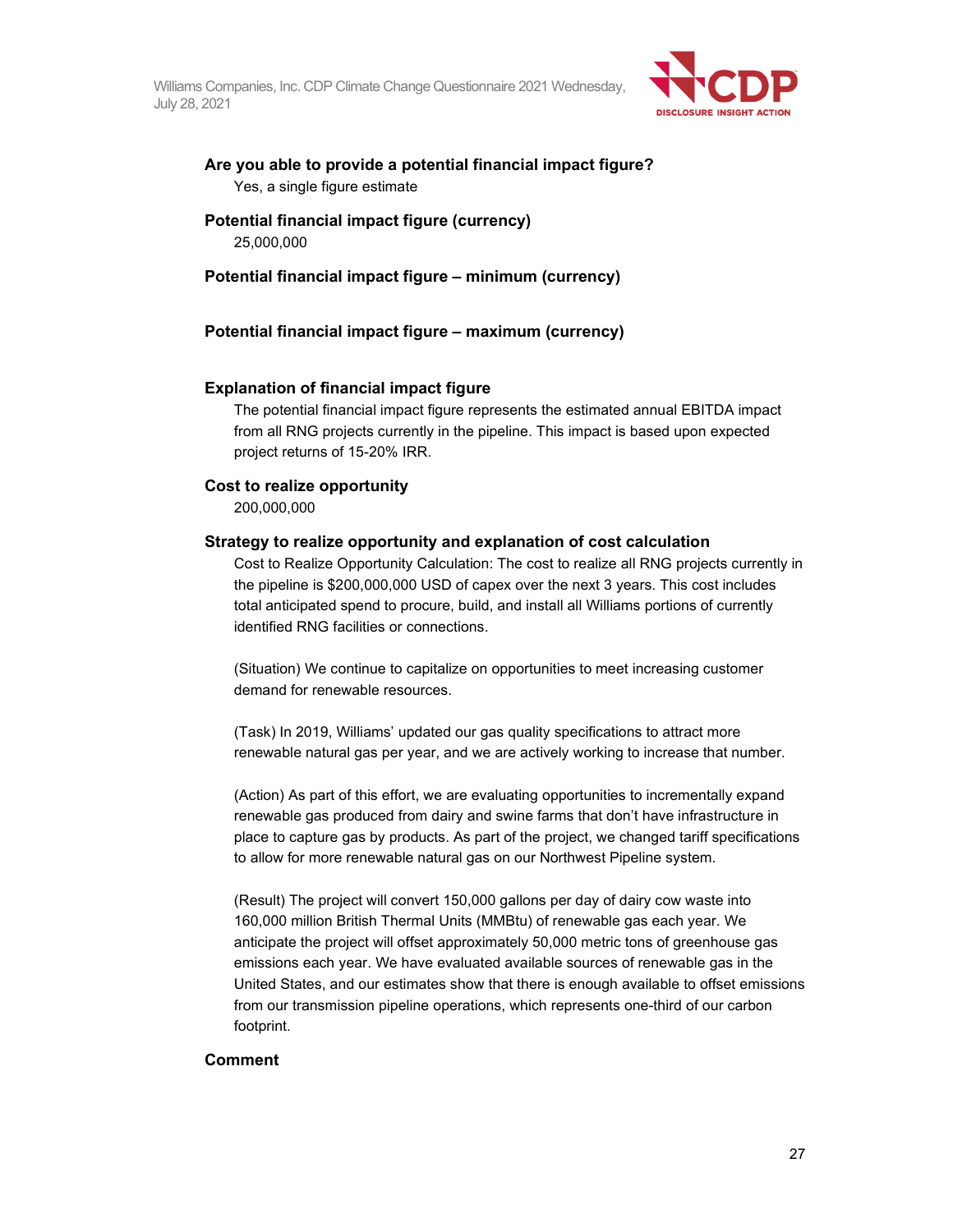

# **C3. Business Strategy**

## **C3.1**

### **(C3.1) Have climate-related risks and opportunities influenced your organization's strategy and/or financial planning?**

Yes, and we have developed a low-carbon transition plan

## **C3.1a**

### **(C3.1a) Is your organization's low-carbon transition plan a scheduled resolution item at Annual General Meetings (AGMs)?**

|     | Is your low-carbon transition plan a scheduled resolution item at AGMs?        | <b>Comment</b> |
|-----|--------------------------------------------------------------------------------|----------------|
| Row | No, but we intend it to become a scheduled resolution item within the next two |                |
| l 1 | vears                                                                          |                |

## **C3.2**

### **(C3.2) Does your organization use climate-related scenario analysis to inform its strategy?**

Yes, qualitative and quantitative

## **C3.2a**

### **(C3.2a) Provide details of your organization's use of climate-related scenario analysis.**

| <b>Climate-related scenarios and</b><br>models applied                                                                                                                                                                                              | <b>Details</b>                                                                                                                                                                                                                                                                                                                                                                                                                                                                                                                                                                                                                              |
|-----------------------------------------------------------------------------------------------------------------------------------------------------------------------------------------------------------------------------------------------------|---------------------------------------------------------------------------------------------------------------------------------------------------------------------------------------------------------------------------------------------------------------------------------------------------------------------------------------------------------------------------------------------------------------------------------------------------------------------------------------------------------------------------------------------------------------------------------------------------------------------------------------------|
| <b>IEA Sustainable development</b><br>scenario<br>Other, please specify<br>Williams uses a variety of<br>inputs including IEA STEPS,<br>Wood Mackenzie, IHS, S&P<br><b>Global Platts and EIA</b><br>projections to create four<br>custom scenarios. | As a part of our 2020 and 2021 annual corporate strategy<br>development process we generated and evaluated four custom<br>qualitative and quantitative scenarios with the IEA scenario as a<br>fifth option for comparison to evaluate business impacts related<br>to climate change. The custom scenarios include a "Stay-the-<br>course", low natural gas demand, high natural gas demand, and<br>a "Green Transformation" scenario.<br>How the scenarios were identified with reference to inputs,<br>assumptions, and analytical methods used: When developing the<br>scenarios, Williams conducted an internal exercise to discuss our |
|                                                                                                                                                                                                                                                     | "global assumptions." We identified four potential outcomes to<br>base them on including a low and high gas demand perspective<br>and a low and high degree of change from a political, regulatory,<br>and social acceptance perspective. For inputs to the chosen<br>scenarios, we leveraged our 3rd party consultants and available<br>3rd party scenarios including Wood Mackenzie, IHS, S&P Global                                                                                                                                                                                                                                      |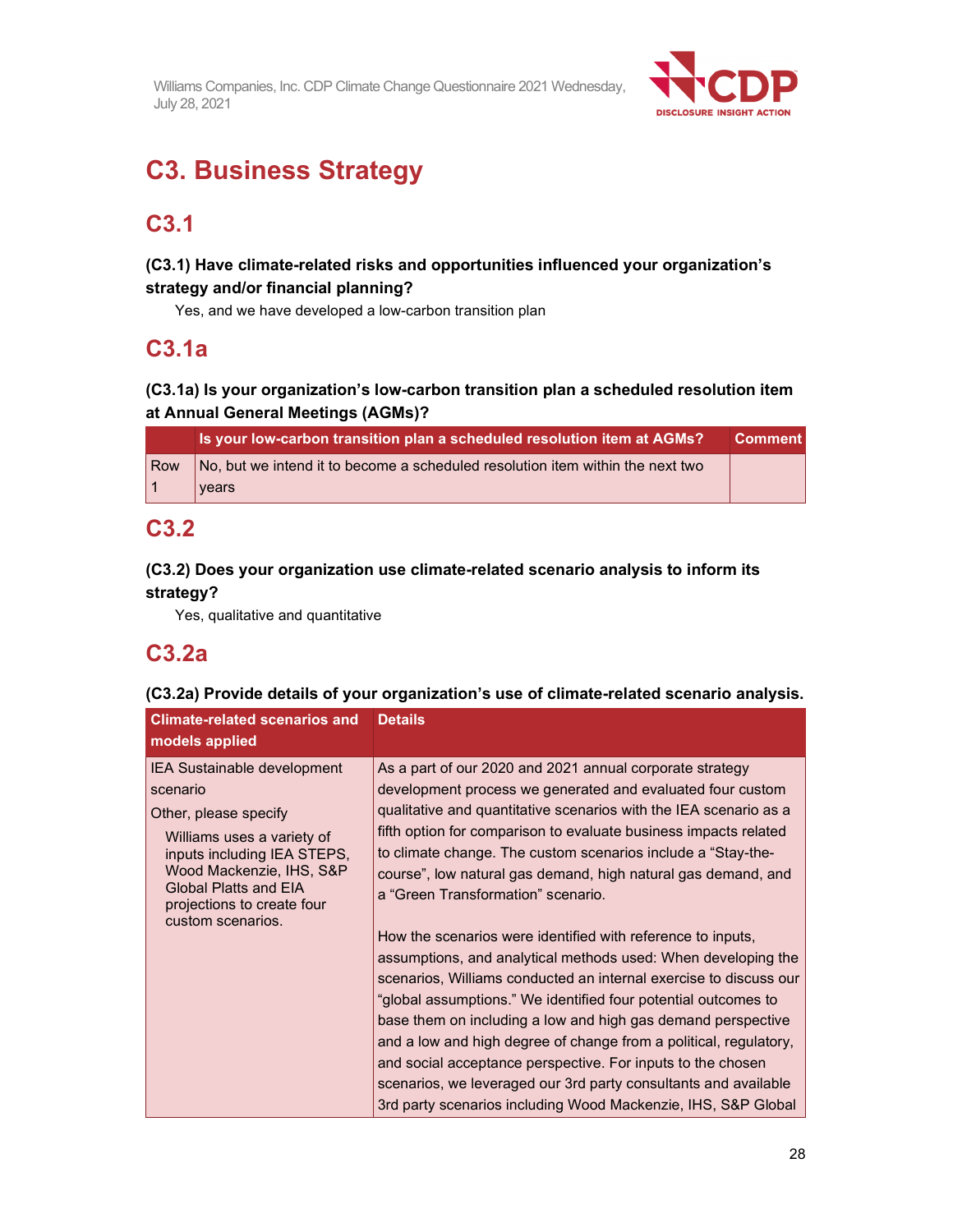

| Platts, IEA SDS, IEA STEPS, and EIA. We reviewed the            |
|-----------------------------------------------------------------|
| assumptions of each and made adjustments based on our own       |
| projections. For example, our "Green Transformation" scenario   |
| shows U.S. legislative actions prohibit new infrastructure      |
| development and the country pursues a rapid decarbonization     |
| plan but not quite as fast as a 2DS. The analytical method      |
| consisted of looking at supply and demand fundamentals on an    |
| annual basis and the potential impacts on our business strategy |
| under the different scenarios.                                  |

Time horizons: The scenarios cover the next 20 years. It is important to our organization to cover our short and medium-term time horizons and a portion of our long-term time horizon to ensure we have a holistic view of the potential outcomes and that we are prepared to respond as they develop over time.

Area of organization: Williams uses the scenarios to consider how the potential outcomes may impact supply and demand balances, operations, and profitability.

Results: The resulting strategic direction and execution plans drive our investment decisions and risk mitigation plans. An example of a result from the scenario analysis that could potentially lead to investment decisions is the increased risk of emerging emissions reduction regulation under the Green Transformation Scenario. Examples of investment discussions may include solar power generation, CCUS, and hydrogen vs. a large investment on an expansion of the Transco pipeline or a combination of both. Where the scenarios suggest that we might not be resilient, we engage in robust discussions on what it will take to show that the business will continue to grow in a meaningful way that meets shareholder expectations.

(Situation) The results of the scenario analysis enable Williams to strategically evaluate project opportunities and make sure we are spending capital most efficiently.

(Task) As part of our growth strategy, we consider acquisition opportunities and engage in significant capital projects.

(Action) In the Northeast (NE), we use the price of \$/ton to prioritize reduction efforts for the NE Methane Reduction Program. The price is used as an evaluation tool to drive lowcarbon investments and prioritize spending for methane reduction projects. Approved reduction projects spanning 2019 and 2020 ranged from \$2.60/ton to \$295/ton.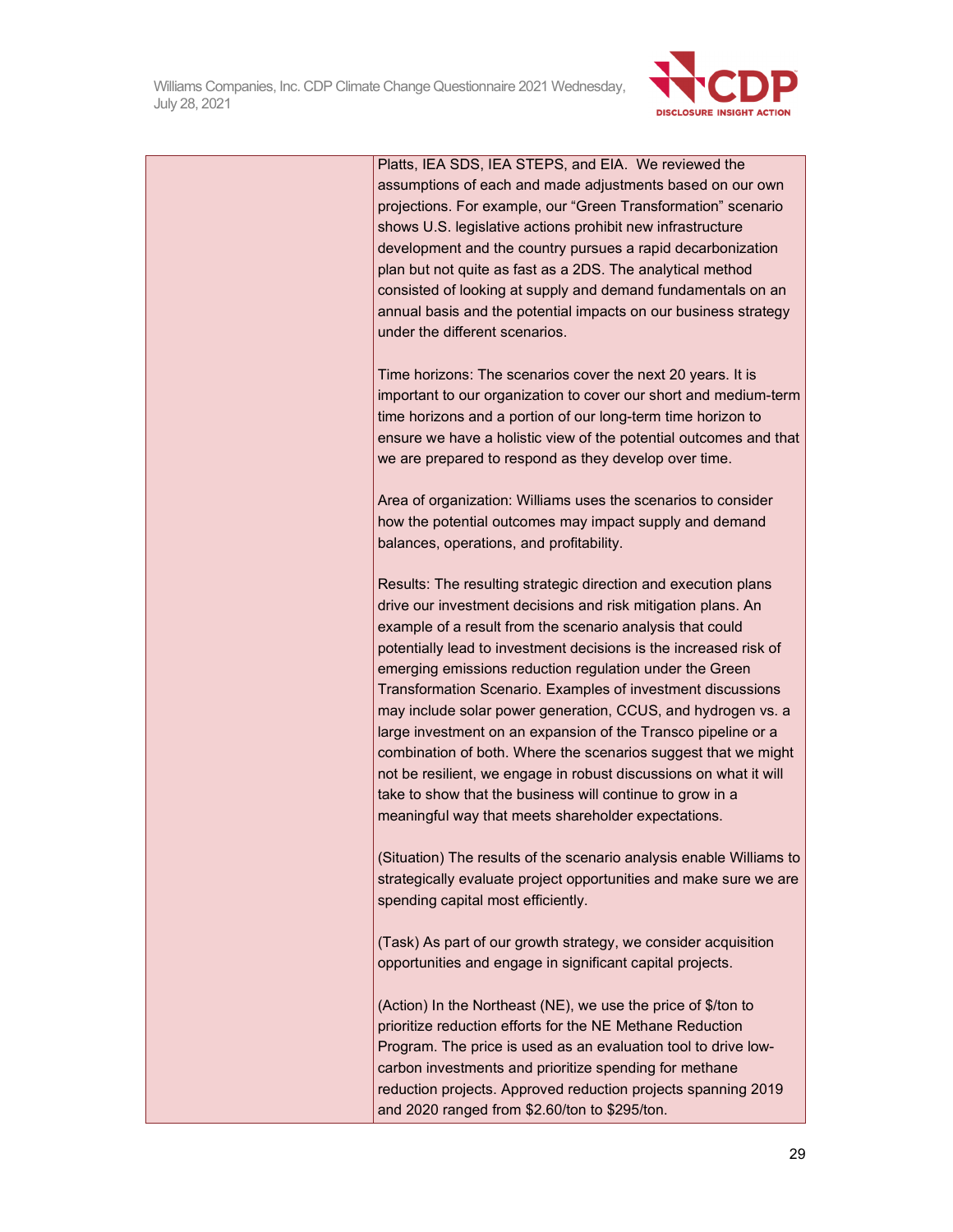

| (Result) Based on the results of this assessment, William was<br>able to identify investments in equipment change outs from 2019-<br>2020 that will reduce emissions by 1,890 tons of methane with an<br>investment of \$1.66 million USD, resulting in a cost of carbon of<br>\$35.10/ton CO2e.                                                                                                |
|-------------------------------------------------------------------------------------------------------------------------------------------------------------------------------------------------------------------------------------------------------------------------------------------------------------------------------------------------------------------------------------------------|
| We believe our company is well positioned for the future based<br>on our strong growth plan and strategic competitive advantages<br>such as our irreplaceable transmission assets. We evaluate the<br>best place to deploy capital in order to maximize returns, while<br>also taking into account environmental and reputational<br>considerations, including those related to climate change. |

# **C3.3**

|                           |  |  | (C3.3) Describe where and how climate-related risks and opportunities have |  |
|---------------------------|--|--|----------------------------------------------------------------------------|--|
| influenced your strategy. |  |  |                                                                            |  |

|                          | Have climate-related<br>risks and<br>opportunities<br>influenced your<br>strategy in this area? | <b>Description of influence</b>                                                                                                                                                                                                                                                                                                                                                                                                                                                                                                                                                                                                                                                                                                                                                                                                                                                                                                                                                                                                                                                               |
|--------------------------|-------------------------------------------------------------------------------------------------|-----------------------------------------------------------------------------------------------------------------------------------------------------------------------------------------------------------------------------------------------------------------------------------------------------------------------------------------------------------------------------------------------------------------------------------------------------------------------------------------------------------------------------------------------------------------------------------------------------------------------------------------------------------------------------------------------------------------------------------------------------------------------------------------------------------------------------------------------------------------------------------------------------------------------------------------------------------------------------------------------------------------------------------------------------------------------------------------------|
| Products and<br>services | Yes                                                                                             | Natural gas is critical to addressing climate change,<br>particularly when it comes to displacing or providing<br>alternatives to more polluting fuels with solutions we can<br>execute on today. Because the U.S. has an abundant<br>supply of natural gas, harnessing this local, cleaner<br>resource has helped reduce U.S. emissions. Williams plans<br>to expand access to natural gas products, which are<br>contributing to a clean energy economy. In addition to<br>expanding natural gas, Williams is also looking into other<br>low emission products and services including solar,<br>hydrogen and renewable natural gas.<br>(Situation) Williams delivers renewable natural gas (RNG)<br>by partnering with renewable energy developers in<br>Washington, Idaho, Ohio and Texas to transport methane<br>emissions captured from landfills or dairy farms where the<br>methane is a byproduct of the waste decomposition<br>process. Methane produced from the waste is a renewable<br>fuel and is captured as biogas rather than being released<br>directly into the atmosphere. |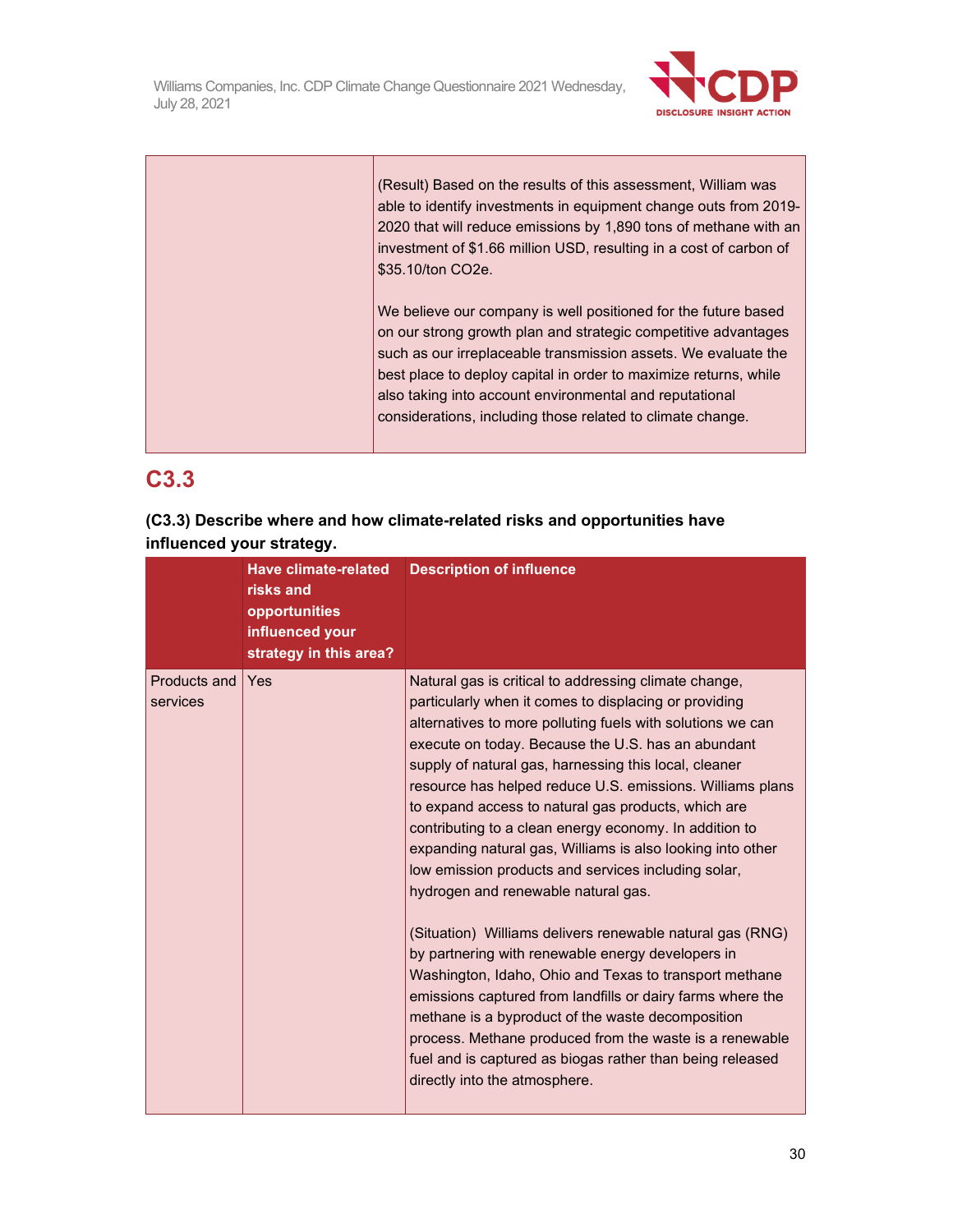

|                                       |     | (Task) As part of our corporate strategy, we are also<br>exploring opportunities to expand the supply of renewable<br>natural gas products to our customers.<br>(Action) For example, in 2020, Williams completed a project<br>in partnership with a dairy farm in Washington by building<br>the necessary infrastructure to connect the biogas to our<br>pipeline. As part of the project, we changed tariff<br>specifications to allow for more renewable natural gas in our<br>Northwest Pipeline system, while still ensuring safe<br>transportation of the blended fuel.<br>(Result) The project will offset approximately 50,000 metric<br>tons of greenhouse gas emissions annually - the<br>equivalent of taking more than 10,800 cars off the road each<br>year.                                                                                                                                                                                                                                                                                                        |
|---------------------------------------|-----|----------------------------------------------------------------------------------------------------------------------------------------------------------------------------------------------------------------------------------------------------------------------------------------------------------------------------------------------------------------------------------------------------------------------------------------------------------------------------------------------------------------------------------------------------------------------------------------------------------------------------------------------------------------------------------------------------------------------------------------------------------------------------------------------------------------------------------------------------------------------------------------------------------------------------------------------------------------------------------------------------------------------------------------------------------------------------------|
|                                       |     | Time horizon: Short term                                                                                                                                                                                                                                                                                                                                                                                                                                                                                                                                                                                                                                                                                                                                                                                                                                                                                                                                                                                                                                                         |
| Supply chain<br>and/or value<br>chain | Yes | Williams has started considering carbon accounting across<br>the value chain and identifying potential opportunities for<br>emissions reduction. As we think about our downstream and<br>producer customers, as they are trying to meet their own<br>targets or demands of their own customers, we discuss how<br>we provide additional services around emission monitoring<br>and certifications, so that they fully understand the<br>emissions of the product that they are buying.<br>(Situation) Williams recognizes our impact spans beyond<br>our own operations and has begun to expand our climate<br>strategy to include our value chain.<br>(Task) We are beginning to partner with our customers and<br>work together to achieve their climate and energy targets.<br>(Action) Williams has partnered with one of our key<br>customers Cheniere to better understand their climate<br>objectives.<br>(Result) Through this partnership, we are identifying the<br>potential solutions that Williams can offer to help Cheniere<br>meet their company's energy goals. |
|                                       |     | Time horizon: Medium term                                                                                                                                                                                                                                                                                                                                                                                                                                                                                                                                                                                                                                                                                                                                                                                                                                                                                                                                                                                                                                                        |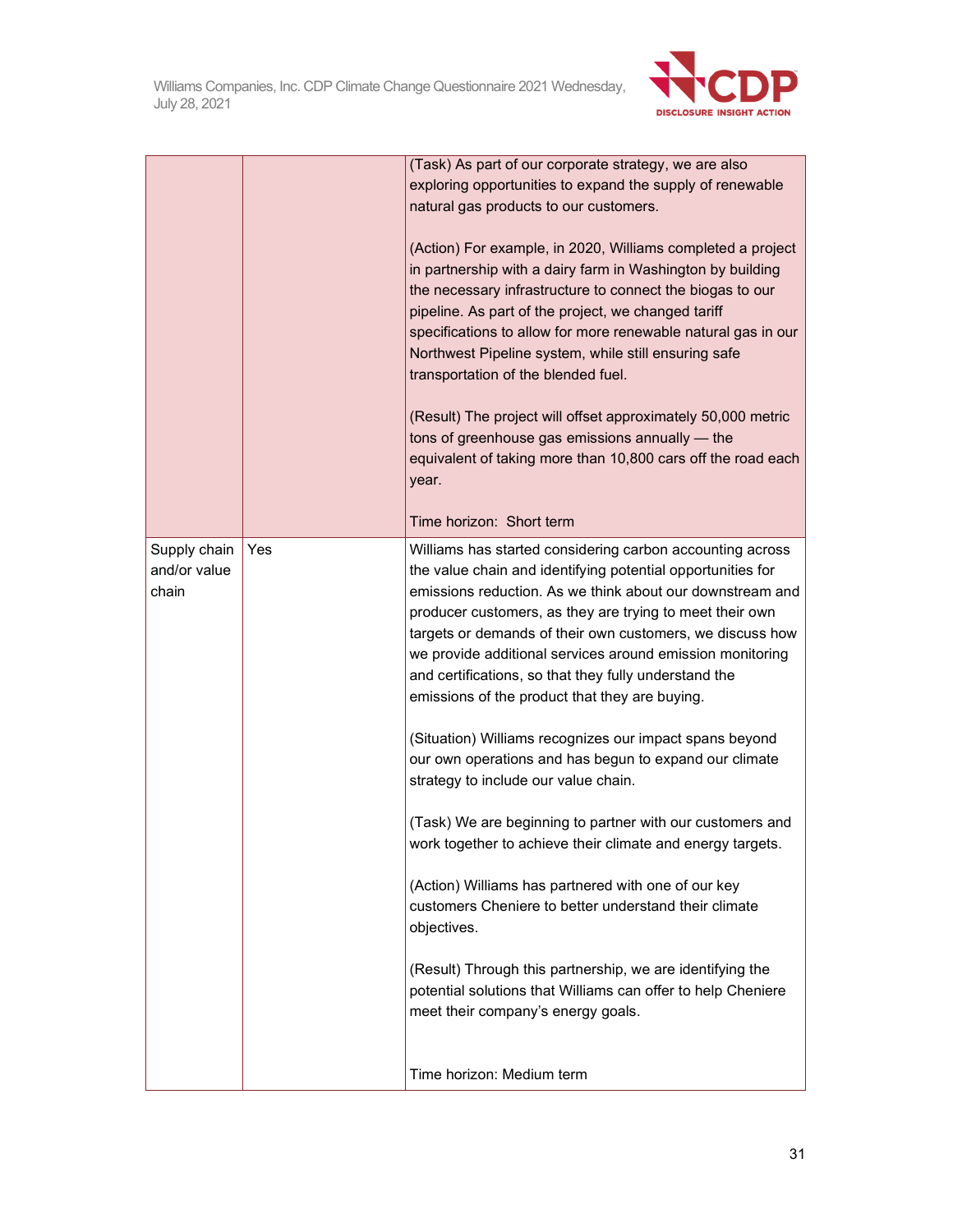

| Time horizon: Medium-term<br>Operations<br>Yes<br>Reducing GHG emissions from our operations is a key part | Investment in $\sqrt{Y}$ es<br>R&D | Williams participates in and contributes to research<br>initiatives to maintain our position as a thought leader,<br>support technological innovation and develop best practices<br>to reduce GHG emissions for the midstream sector. As a<br>midstream industry leader, we believe we can successfully<br>sustain and evolve our business as the world moves to a<br>low-carbon future, while helping our customers and<br>stakeholders meet their climate goals. For example,<br>Williams is currently evaluating the use of clean hydrogen<br>produced from renewable power and electrolysis or<br>methane reforming, coupled with carbon capture, to reduce<br>greenhouse gas emissions within selected compression<br>applications. We are also studying the impact of blending<br>clean hydrogen with natural gas in our pipeline<br>infrastructure.<br>(Situation) Hydrogen offers versatility as a method for<br>energy storage, a source of fuel and even feedstock for<br>various industrial- and energy-related processes.<br>(Task) Williams is researching the potential of our<br>processing facilities and compression assets, coupled with<br>clean hydrogen sourced from renewable power and<br>electrolysis, to generate synthetic natural gas and distribute<br>to our customer base.<br>(Action) Williams is a founding board member of the Clean<br>Hydrogen Future Coalition, a newly launched coalition that<br>supports the adoption of clean hydrogen in the United<br>States. Together with fellow energy companies, labor<br>unions, utilities, nongovernmental organizations, equipment<br>suppliers and project developers, we will identify specific<br>actions that the United States can take to create and scale<br>the clean hydrogen economy.<br>(Result) In 2020, Williams actively evaluated opportunities to<br>collaborate with the U.S. Department of Energy and<br>industry-funded pilot projects, and will participate in research<br>with institutions such as the University of Oklahoma. |
|------------------------------------------------------------------------------------------------------------|------------------------------------|---------------------------------------------------------------------------------------------------------------------------------------------------------------------------------------------------------------------------------------------------------------------------------------------------------------------------------------------------------------------------------------------------------------------------------------------------------------------------------------------------------------------------------------------------------------------------------------------------------------------------------------------------------------------------------------------------------------------------------------------------------------------------------------------------------------------------------------------------------------------------------------------------------------------------------------------------------------------------------------------------------------------------------------------------------------------------------------------------------------------------------------------------------------------------------------------------------------------------------------------------------------------------------------------------------------------------------------------------------------------------------------------------------------------------------------------------------------------------------------------------------------------------------------------------------------------------------------------------------------------------------------------------------------------------------------------------------------------------------------------------------------------------------------------------------------------------------------------------------------------------------------------------------------------------------------------------------------------------------------------------------------------------------------|
| opportunities. We support effective, voluntary programs to                                                 |                                    | of our strategy to minimize climate-related risks and realize                                                                                                                                                                                                                                                                                                                                                                                                                                                                                                                                                                                                                                                                                                                                                                                                                                                                                                                                                                                                                                                                                                                                                                                                                                                                                                                                                                                                                                                                                                                                                                                                                                                                                                                                                                                                                                                                                                                                                                         |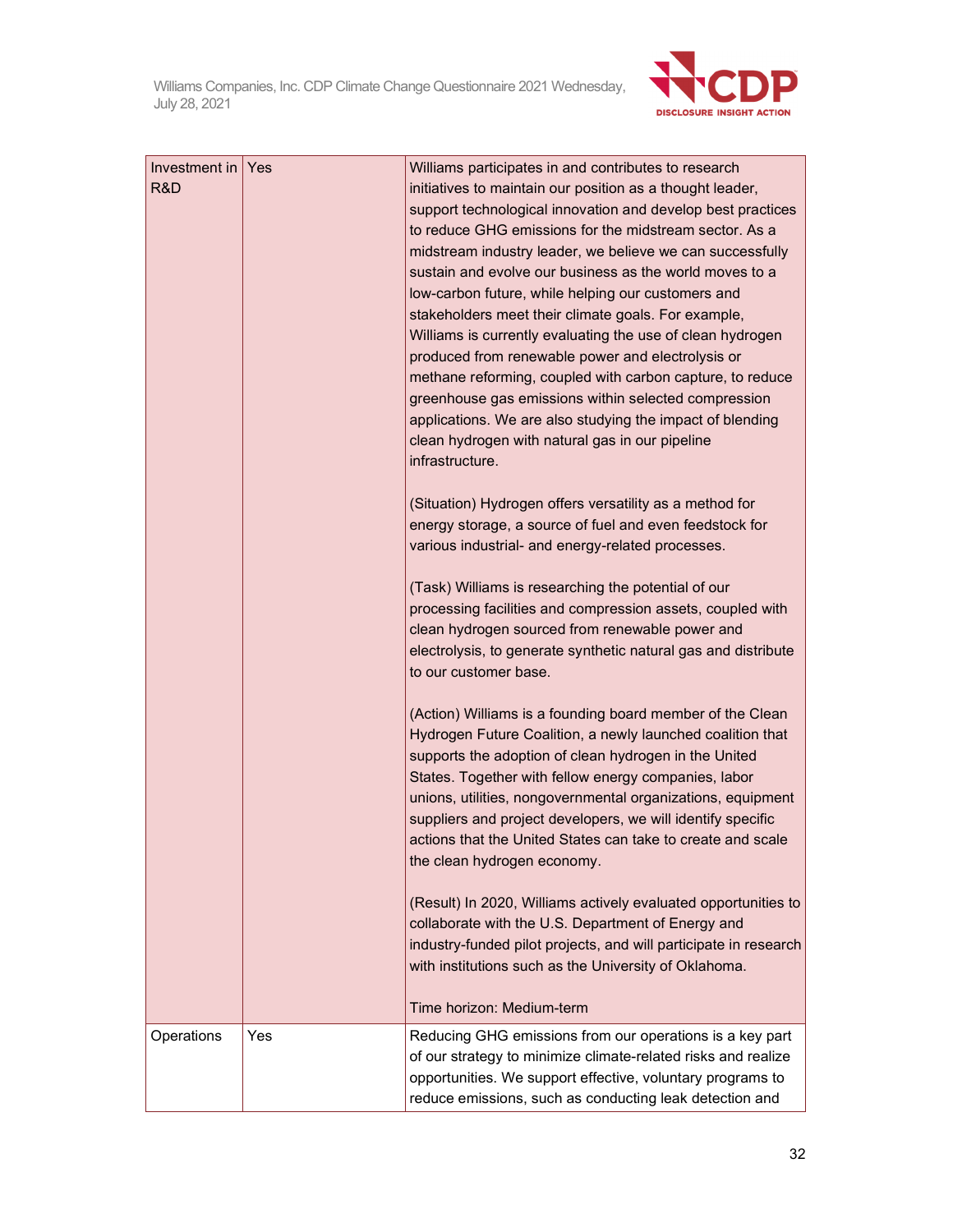

| repair (LDAR) assessments, installing electric motors on<br>compressors and installing emission combustion devices.<br>Williams is currently utilizing CCUS in our operations. At our<br>Dilley Amine treatment facility in Texas, we capture an<br>amine vent stream, which is primarily carbon dioxide, and<br>inject it into an underground disposal well. We are also<br>evaluating opportunities for using solar energy to power our<br>compression stations, which will significantly reduce<br>emissions associated with facility electricity use. In 2020,<br>Williams's facilities used 3.421 million MWh of electricity to<br>power our operations, and we expect approximately similar<br>usage in future years. The 15 projects currently under<br>commercial development would offset approximately 16% of<br>the historical annual electric demand. Solar projects are<br>currently under development in Alabama, Colorado, New<br>Jersey, Ohio, Pennsylvania and Virginia; the solar facilities<br>will be located either on land currently owned or near our |
|------------------------------------------------------------------------------------------------------------------------------------------------------------------------------------------------------------------------------------------------------------------------------------------------------------------------------------------------------------------------------------------------------------------------------------------------------------------------------------------------------------------------------------------------------------------------------------------------------------------------------------------------------------------------------------------------------------------------------------------------------------------------------------------------------------------------------------------------------------------------------------------------------------------------------------------------------------------------------------------------------------------------------------------------------------------------------|
| facilities.<br>Williams is a signatory of the Interstate Natural Gas<br>Association of America's Methane Emissions Commitment<br>to implement methane reduction activities and perform leak<br>surveys at all transmission and storage compressor stations<br>by 2022. We use infrared cameras to quickly identify leaking<br>equipment, which can represent a large source of emissions<br>for our industry. We implemented a formalized LDAR<br>program in 2020, which has enhanced how we mitigate<br>unintended releases from equipment and measure<br>associated success.                                                                                                                                                                                                                                                                                                                                                                                                                                                                                               |
| (Situation) Our natural gas focused strategy provides a<br>practical and immediate path to reduce emissions, support<br>the viability of renewable energy and grow a clean energy<br>economy - with solutions we can execute on today.<br>(Task) Williams set out to develop new, more ambitious<br>targets in 2020.                                                                                                                                                                                                                                                                                                                                                                                                                                                                                                                                                                                                                                                                                                                                                         |
| (Action) Last July, Williams presented the proposed targets<br>and pathway to achieving them to the board for approval.<br>(Result) We set a near-term goal of 56% absolute reduction<br>from 2005 levels in company-wide greenhouse gas<br>emissions by 2030 on our path to net zero carbon emissions<br>by 2050.                                                                                                                                                                                                                                                                                                                                                                                                                                                                                                                                                                                                                                                                                                                                                           |
|                                                                                                                                                                                                                                                                                                                                                                                                                                                                                                                                                                                                                                                                                                                                                                                                                                                                                                                                                                                                                                                                              |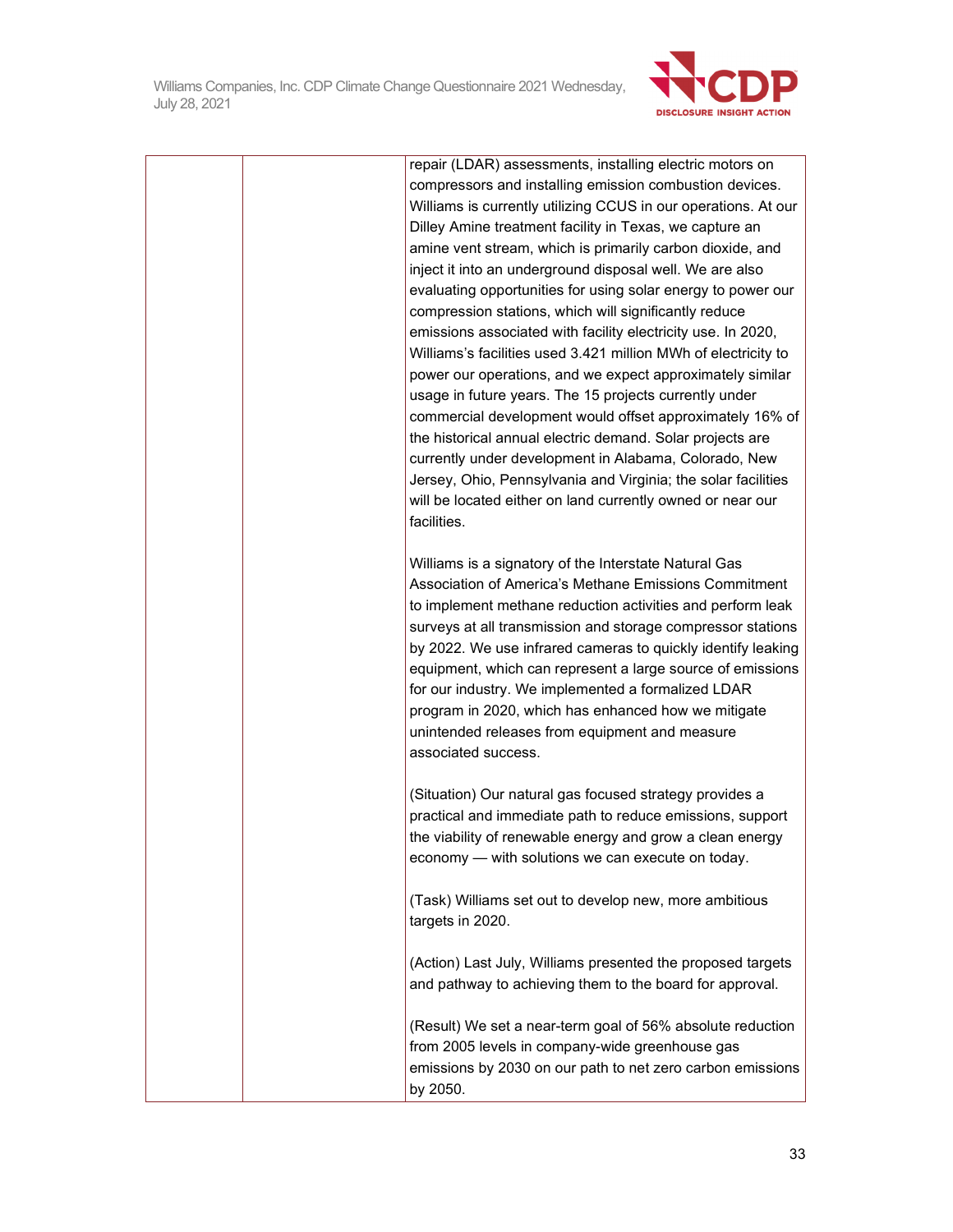

|  | Time horizon: Short-term, medium-term, and long-term |
|--|------------------------------------------------------|
|  |                                                      |

## **C3.4**

### **(C3.4) Describe where and how climate-related risks and opportunities have influenced your financial planning.**

|                      |                    | <b>Financial planning Description of influence</b>                                                                                                                                                                                      |
|----------------------|--------------------|-----------------------------------------------------------------------------------------------------------------------------------------------------------------------------------------------------------------------------------------|
|                      | elements that have |                                                                                                                                                                                                                                         |
|                      | been influenced    |                                                                                                                                                                                                                                         |
| Row  <br>$\mathbf 1$ |                    | Capital expenditures   Our strategy to address the risks and opportunities of climate change<br>includes:                                                                                                                               |
|                      |                    | • Connecting the best supplies to the best markets to maximize<br>transportation efficiency, improve cost-effectiveness and significantly<br>reduce emissions;<br>• Operating our assets efficiently through preventive maintenance and |
|                      |                    | equipment upgrades;<br>• Using data analytics to identify and drive strategic emissions reduction<br>initiatives;                                                                                                                       |
|                      |                    | • Collaborating with peer companies through key industry initiatives and<br>trade organization involvement to uncover and implement innovative<br>best practices;                                                                       |
|                      |                    | • Exploring and implementing renewable energy opportunities, including<br>renewable natural gas and solar energy;                                                                                                                       |
|                      |                    | . Focusing on the use of existing rights of way to reduce deforestation;<br>and                                                                                                                                                         |
|                      |                    | . Funding and participating in research related to emissions detection,<br>quantification and reduction technologies.                                                                                                                   |
|                      |                    | Time horizons: We incorporate this short- and medium-term strategy into<br>our financial planning.                                                                                                                                      |
|                      |                    | (Situation) We take into account climate change risks and opportunities<br>when evaluating capital expenditures.                                                                                                                        |
|                      |                    | (Task) Williams set out to identify additional opportunities to reduce<br>greenhouse gas emissions across our Northeast gathering and<br>processing operations.                                                                         |
|                      |                    | (Action) Williams implemented a methane emissions reduction initiative<br>in 2019.                                                                                                                                                      |
|                      |                    | (Result) Using the U.S. Environmental Protection Agency reported<br>methane emissions for 2017, it was determined that the best                                                                                                         |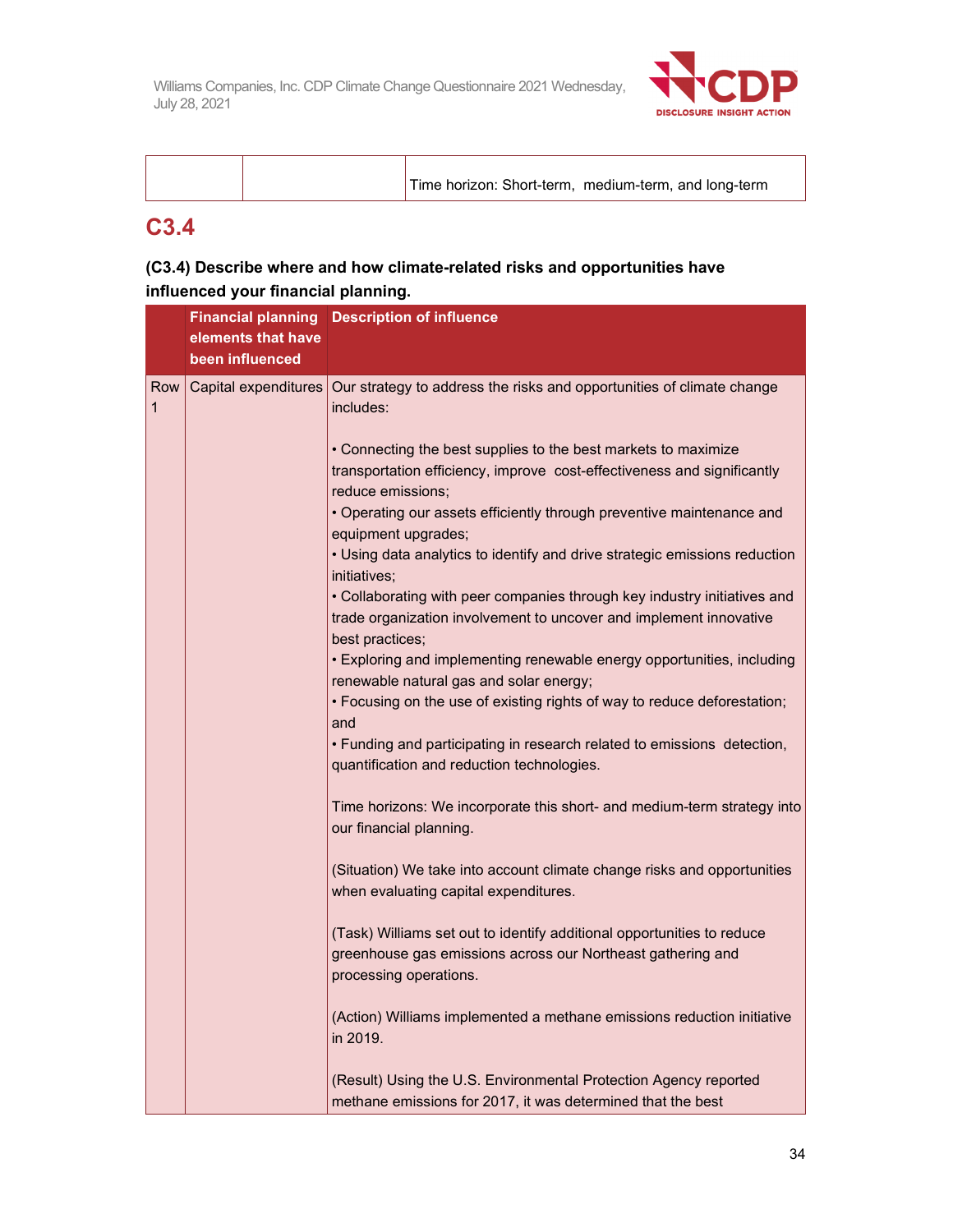

opportunities for methane reduction in the Northeast are equipment modification and replacement at existing facilities. This equipment includes, but is not limited to, pneumatic controller replacements, switching controllers to instrument air, replacement of gas-driven pneumatic pumps with electric pumps on dehydrator skids and installing more efficient burner units in dehydrator systems. Williams worked to prioritize opportunities with the highest potential to reduce emissions in a strategic and targeted manner to manage costs and maximize outcomes. Williams invested an estimated \$475,000 in the initiative, resulting in a 26% reduction in predicted methane emissions for the year 2020 compared to 2017 — the equivalent of taking more than 14,300 cars off the road each year.

In addition, Williams submitted a proposal to the Federal Energy Regulatory Commission to execute a voluntary Transco Emissions Reduction Program. Transco is a 10,200-mile interstate natural gas transmission pipeline system, extending from South Texas to New York City. The Transco Pipeline system is a major provider of natural gas to the Northeastern and Southeastern states. Compressor stations help move gas along the Gulf Coast and to 12 Southeastern and Atlantic seaboard states, including supplying natural gas to major metropolitan areas in New York, New Jersey and Pennsylvania. While we have not yet reached agreement with shippers for the program, we are committed to engaging customers to come up with a solution that satisfies all interested stakeholders. If approved, the Transco Emissions Reduction Program will significantly reduce key air pollutants, particularly methane emitted from compressor stations along the Transco Pipeline system. We anticipate an 82% reduction in methane emissions from the compressor units.

## **C3.4a**

### **(C3.4a) Provide any additional information on how climate-related risks and opportunities have influenced your strategy and financial planning (optional).**

 We work to keep our costs competitive while reducing emissions. Our environmental specialists and operations managers help develop and implement initiatives to mitigate greenhouse gas emissions at our compressor stations, processing plants and storage facilities. Examples include conducting leak detection and repair assessments, installing electric motors on compressors and installing emission combustion devices. Our strategy for addressing the risks and opportunities of climate change includes:

- Connecting the best supplies to the best markets so that our products are traveling shorter distances, improving cost-effectiveness and significantly reducing our emissions;
- Operating our assets efficiently through proper maintenance and equipment upgrades;
- Using data to identify and drive the most common sense emissions reduction initiatives;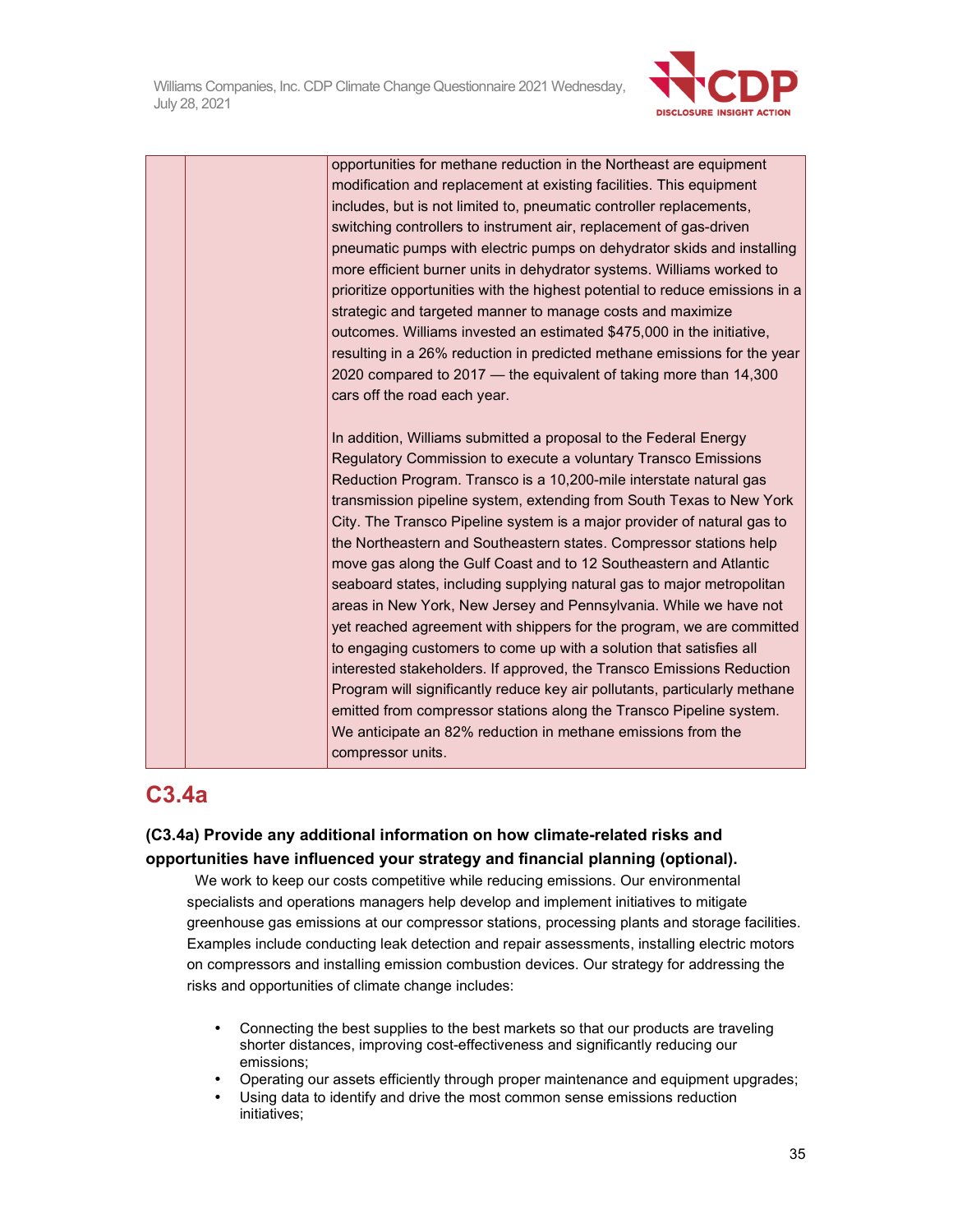

- Collaborating on best practices through voluntary programs and trade organizations;
- Exploring renewable energy opportunities, including renewable natural gas and solar energy; and
- Funding and participating in research related to emissions detection, quantification and reduction technologies.

Williams is committed to providing the infrastructure that safely delivers natural gas to reliably fuel the clean energy economy. Our natural gas focused strategy provides a practical and immediate path to reduce emissions, support the viability of renewable energy and grow a clean energy economy — with solutions we can execute on today. We have set a near-term goal of 56% absolute reduction from 2005 levels in company-wide greenhouse gas emissions by 2030 on our path to net zero carbon emissions by 2050. As a midstream industry leader, we believe we can successfully sustain and evolve our business as the world moves to a low carbon future, while also helping our customers meet state-level and company-driven climate goals. We will continue to invest in responsible environmental stewardship and reduce our carbon footprint while meeting the clean energy needs of our communities and delivering longterm value to our stakeholders. Achievement of our reduction goals will be dependent on many factors, including natural gas prices and the pace and extent of improvements in energy technology.

# **C4. Targets and performance**

## **C4.1**

**(C4.1) Did you have an emissions target that was active in the reporting year?**  Absolute target

### **C4.1a**

**(C4.1a) Provide details of your absolute emissions target(s) and progress made against those targets.** 

**Target reference number**  Abs 1 **Year target was set**  2020 **Target coverage**  Company-wide **Scope(s) (or Scope 3 category)**  Scope 1+2 (location-based) **Base year**  2005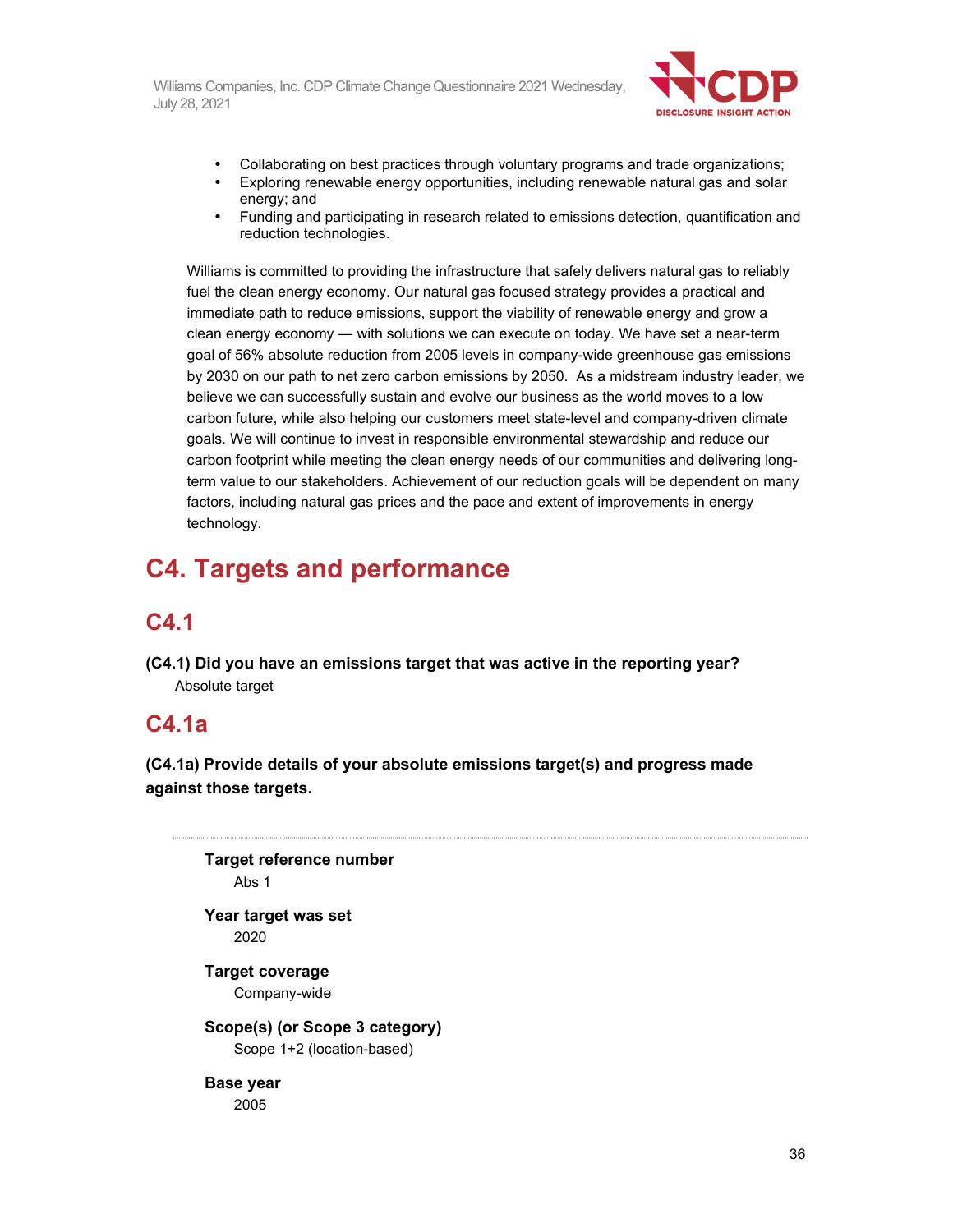

## **Covered emissions in base year (metric tons CO2e)**  22,557,421

## **Covered emissions in base year as % of total base year emissions in selected Scope(s) (or Scope 3 category)**

100

#### **Target year**  2030

## **Targeted reduction from base year (%)**

56

**Covered emissions in target year (metric tons CO2e) [auto-calculated]**  9,925,265.24

#### **Covered emissions in reporting year (metric tons CO2e)**

11,933,231

# **% of target achieved [auto-calculated]**

84.1043302652

#### **Target status in reporting year**

**New** 

## **Is this a science-based target?**

No, and we do not anticipate setting one in the next 2 years

## **Target ambition**

## **Please explain (including target coverage)**

In 2020, Williams set a near-term goal of reducing absolute greenhouse gas emissions 56% from 2005 levels by 2030, putting the company on a positive trajectory to be net zero emissions by 2050. By setting a near-term goal for 2030, we plan to leverage our natural gas-focused strategy and technology that is available today to reduce emissions, scale renewables and build a clean energy economy. We will do so while looking forward and anticipating innovations for the future like hydrogen and carbon capture, utilization and storage (CCUS) that will ultimately contribute to our aspiration to be net zero by 2050.

To reach our 2030 target, Williams is utilizing technology readily available today such as pursuing methane emissions reduction opportunities through leak detection and repair (LDAR), work practice improvements and evaluating equipment upgrades on a sitespecific basis. This near-term phase also includes employing emissions reduction strategies through research organizations and trade groups. Williams is also exploring the use of solar power generation to support the power needs of specific natural gas transmission and processing operations sites. Our 2030 target shows our commitment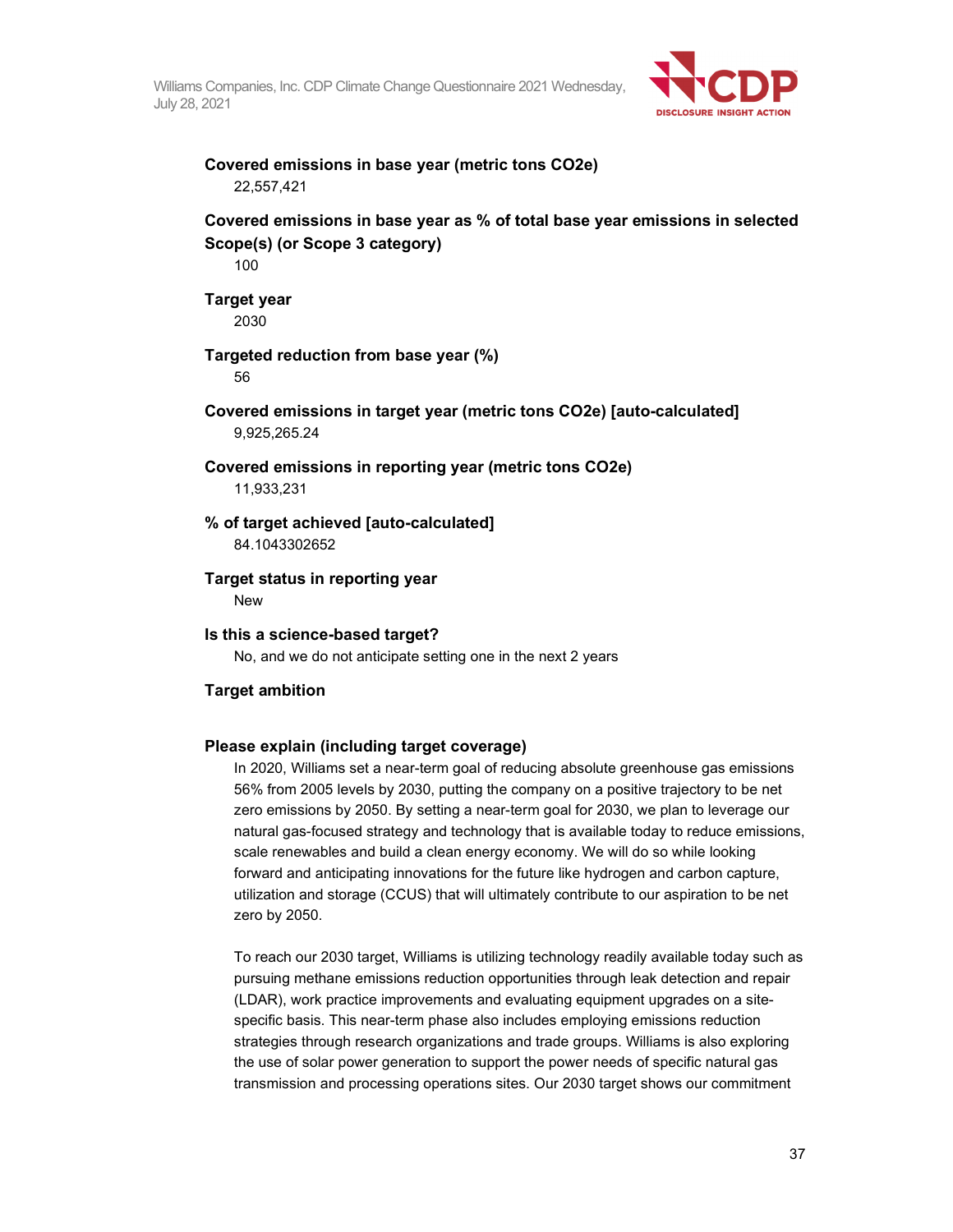

to executing on opportunities in the here and now and holds our leadership accountable for near-term action and performance.

**Target reference number**  Abs 2 **Year target was set**  2020 **Target coverage**  Company-wide **Scope(s) (or Scope 3 category)**  Scope 1+2 (location-based) **Base year**  2005 **Covered emissions in base year (metric tons CO2e)**  22,557,421 **Covered emissions in base year as % of total base year emissions in selected Scope(s) (or Scope 3 category)**  100 **Target year**  2050 **Targeted reduction from base year (%)**  100 **Covered emissions in target year (metric tons CO2e) [auto-calculated]**   $\Omega$ **Covered emissions in reporting year (metric tons CO2e)**  11,933,231 **% of target achieved [auto-calculated]**  47.0984249485 **Target status in reporting year**  New **Is this a science-based target?**  No, and we do not anticipate setting one in the next 2 years **Target ambition** 

**Please explain (including target coverage)**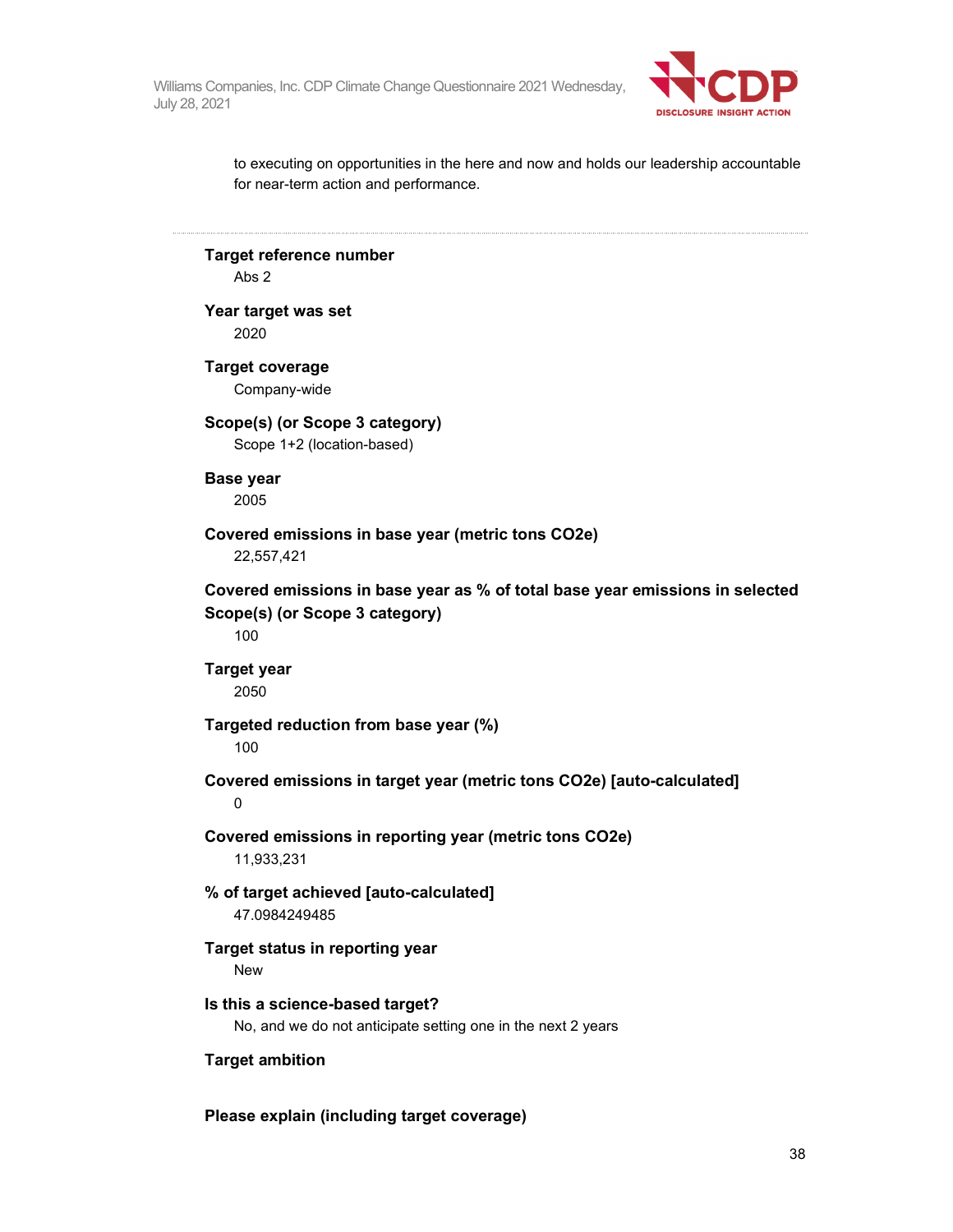

In 2020, Williams set a near-term goal of reducing absolute greenhouse gas emissions 56% from 2005 levels by 2030, putting the company on a positive trajectory to be net zero emissions by 2050. By setting a near-term goal for 2030, we plan to leverage our natural gas-focused strategy and technology that is available today to reduce emissions, scale renewables and build a clean energy economy. We will do so while looking forward and anticipating innovations for the future like hydrogen and carbon capture, utilization and storage (CCUS) that will ultimately contribute to our aspiration to be net zero by 2050.

# **C4.2**

**(C4.2) Did you have any other climate-related targets that were active in the reporting year?** 

Net-zero target(s)

# **C4.2c**

**(C4.2c) Provide details of your net-zero target(s).** 

**Target reference number**  NZ1

**Target coverage**  Company-wide

**Absolute/intensity emission target(s) linked to this net-zero target**  Abs2

**Target year for achieving net zero**  2050

## **Is this a science-based target?**

No, and we do not anticipate setting one in the next 2 years

## **Please explain (including target coverage)**

In 2020, Williams set a near-term goal of reducing absolute greenhouse gas emissions 56% from 2005 levels by 2030, putting the company on a positive trajectory to be net zero emissions by 2050. By setting a near-term goal for 2030, we plan to leverage our natural gas-focused strategy and technology that is available today to reduce emissions, scale renewables and build a clean energy economy. We are also looking forward and anticipating innovations for the future like hydrogen and carbon capture, utilization and storage (CCUS) that will ultimately contribute to our aspiration to be net zero by 2050.

# **C-OG4.2d**

**(C-OG4.2d) Indicate which targets reported in C4.1a/b incorporate methane emissions, or if you do not have a methane-specific emissions reduction target for your oil and**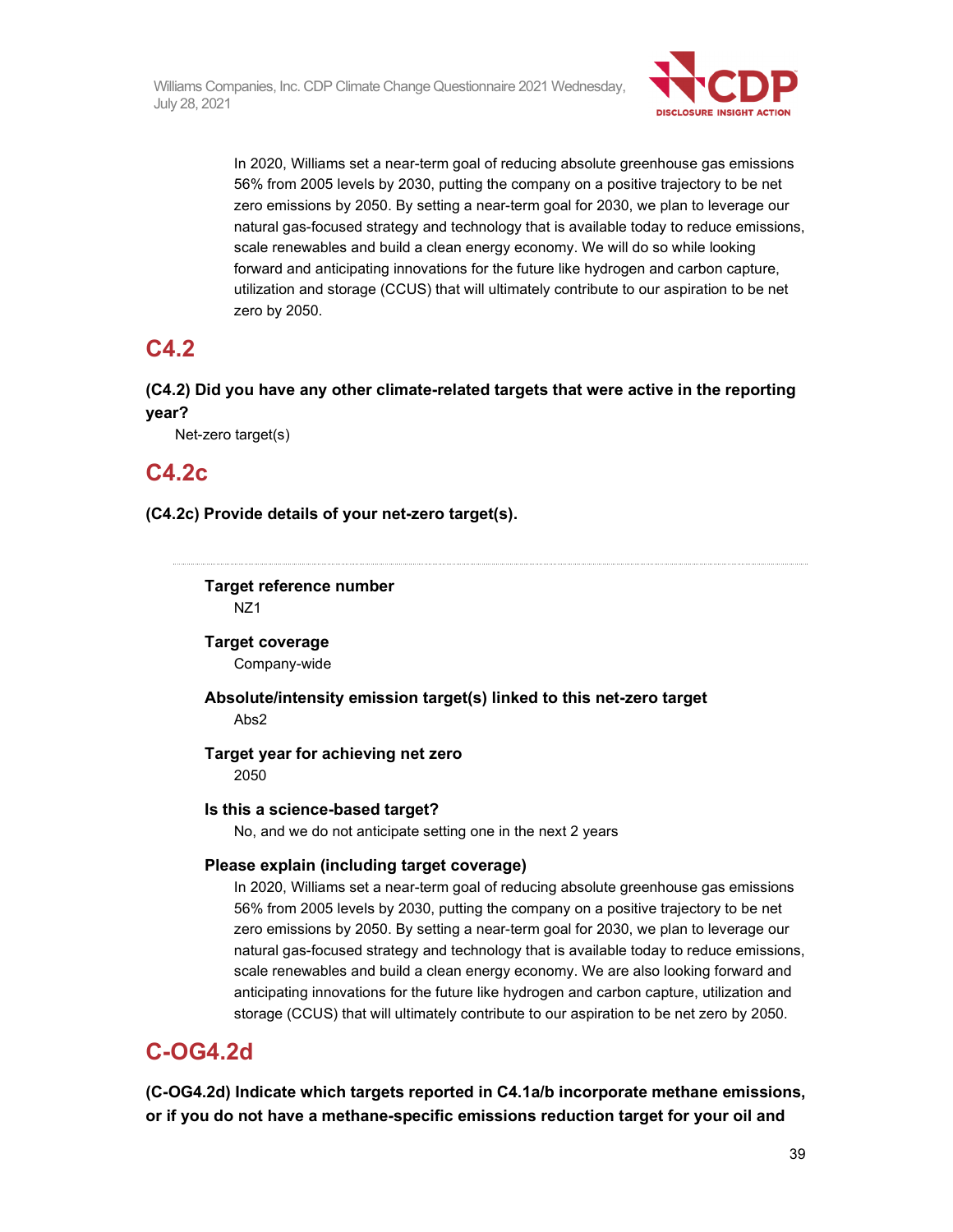

## **gas activities, please explain why not and forecast how your methane emissions will change over the next five years.**

 Our absolute (Abs 1 and Abs 2) and net zero (NZ 1) targets apply to all Scope 1 and 2 (location-based) carbon emissions including methane. Methane makes up approximately 11% of our total Scope 1 and 2 emissions. As we seek to maximize natural gas resources to meet growing demand, we are working to reduce greenhouse gas emissions from our operations. To reach the 2030 target, Williams is pursuing common sense methane emissions reduction opportunities through leak detection and repair, work practice improvements, and evaluating equipment upgrades on a site-specific basis. Using this strategy, since 2012, we have reduced our reported methane emissions from natural gas processing plants and transmission compressor stations more than 58%. Over the same period, the natural gas throughput at these facilities increased by 27%.

This near-term phase also includes collaborating with peers and customers to uncover and implement innovative emissions reduction strategies through Williams-led initiatives, research organizations and trade groups. For example, In June 2019, Williams joined Our Nation's Energy Future (ONE Future) Coalition, a group of natural gas companies committed to voluntarily reduce methane emissions by identifying policy and technical solutions that better manage emissions associated with the production, processing, transmission and distribution of natural gas. ONE Future members set a goal to collectively reduce methane emissions in the natural gas supply chain to 1% by 2025. Williams has committed to the ONE Future 2025 methane intensity goals for industry sectors of 0.08% for gathering and boosting, 0.11% for processing and 0.30% for transmission and storage. Williams continues to exceed anticipated progress toward the ONE Future greenhouse gas reduction goal. In addition, Williams will continue to support Colorado State University's Methane Emissions Technology Evaluation Center and fund methane emissions reduction projects at Pipeline Research Council International.

We continue to grow the business and expect our emissions intensity will remain the same or decrease, as we continue to connect the best supplies to the best markets.

As a midstream industry leader, we believe we can successfully sustain and evolve our business as the world moves to a low carbon future, while also helping our customers meet their state level and company climate goals. We will continue to invest in responsible environmental stewardship and reduce our carbon footprint while meeting the clean energy needs of our communities and delivering long-term value to our stakeholders.

# **C4.3**

**(C4.3) Did you have emissions reduction initiatives that were active within the reporting year? Note that this can include those in the planning and/or implementation phases.** 

Yes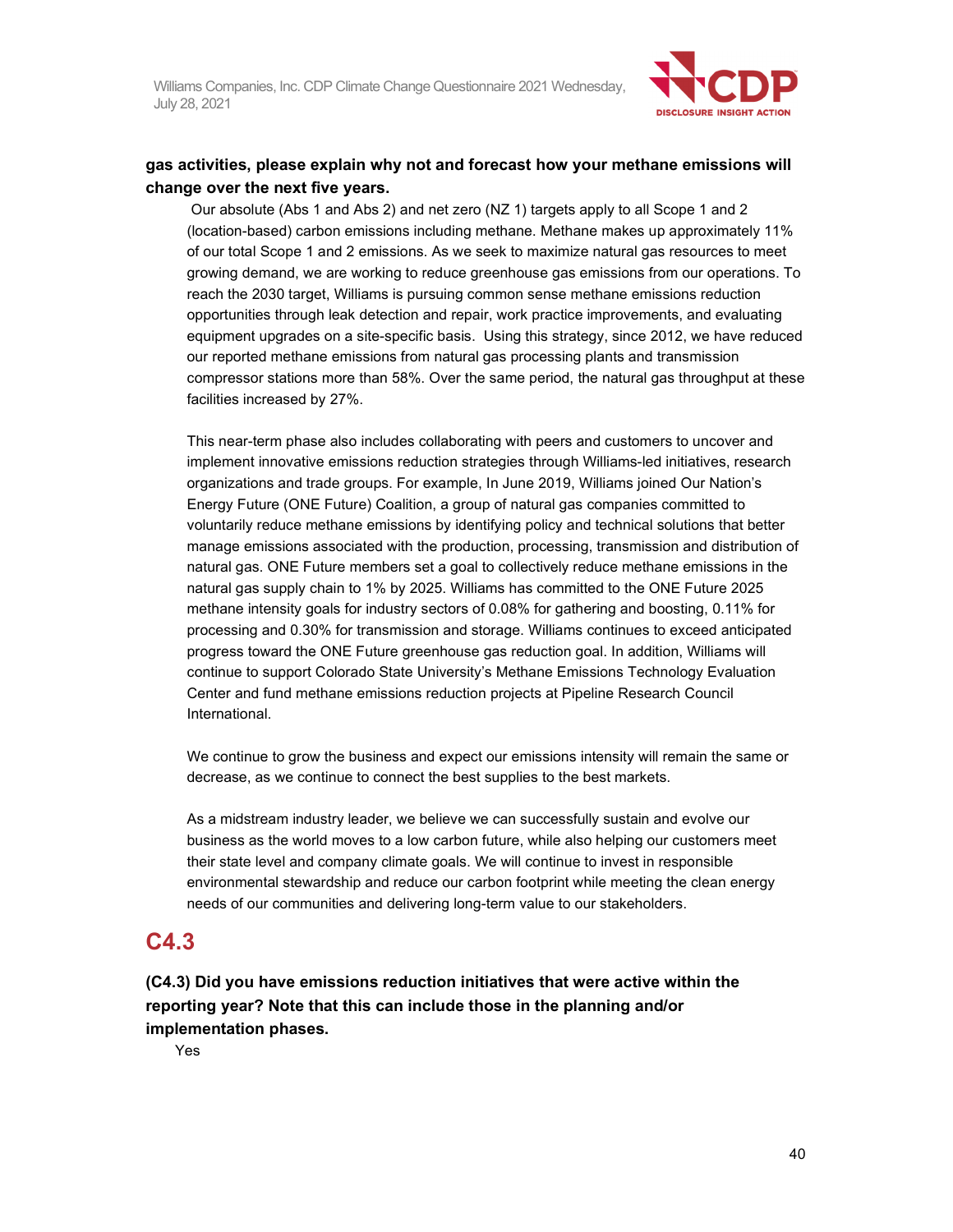

# **C4.3a**

# **(C4.3a) Identify the total number of initiatives at each stage of development, and for those in the implementation stages, the estimated CO2e savings.**

|                              | <b>Number of</b><br><i>initiatives</i> | Total estimated annual CO2e savings in metric<br>tonnes CO2e (only for rows marked *) |
|------------------------------|----------------------------------------|---------------------------------------------------------------------------------------|
| Under investigation          | 58                                     | 664,515                                                                               |
| To be implemented*           |                                        | 300,000                                                                               |
| Implementation<br>commenced* | 0                                      | 0                                                                                     |
| Implemented*                 | 4                                      | 836,851                                                                               |
| Not to be implemented        | $\Omega$                               | 0                                                                                     |

# **C4.3b**

**(C4.3b) Provide details on the initiatives implemented in the reporting year in the table below.** 

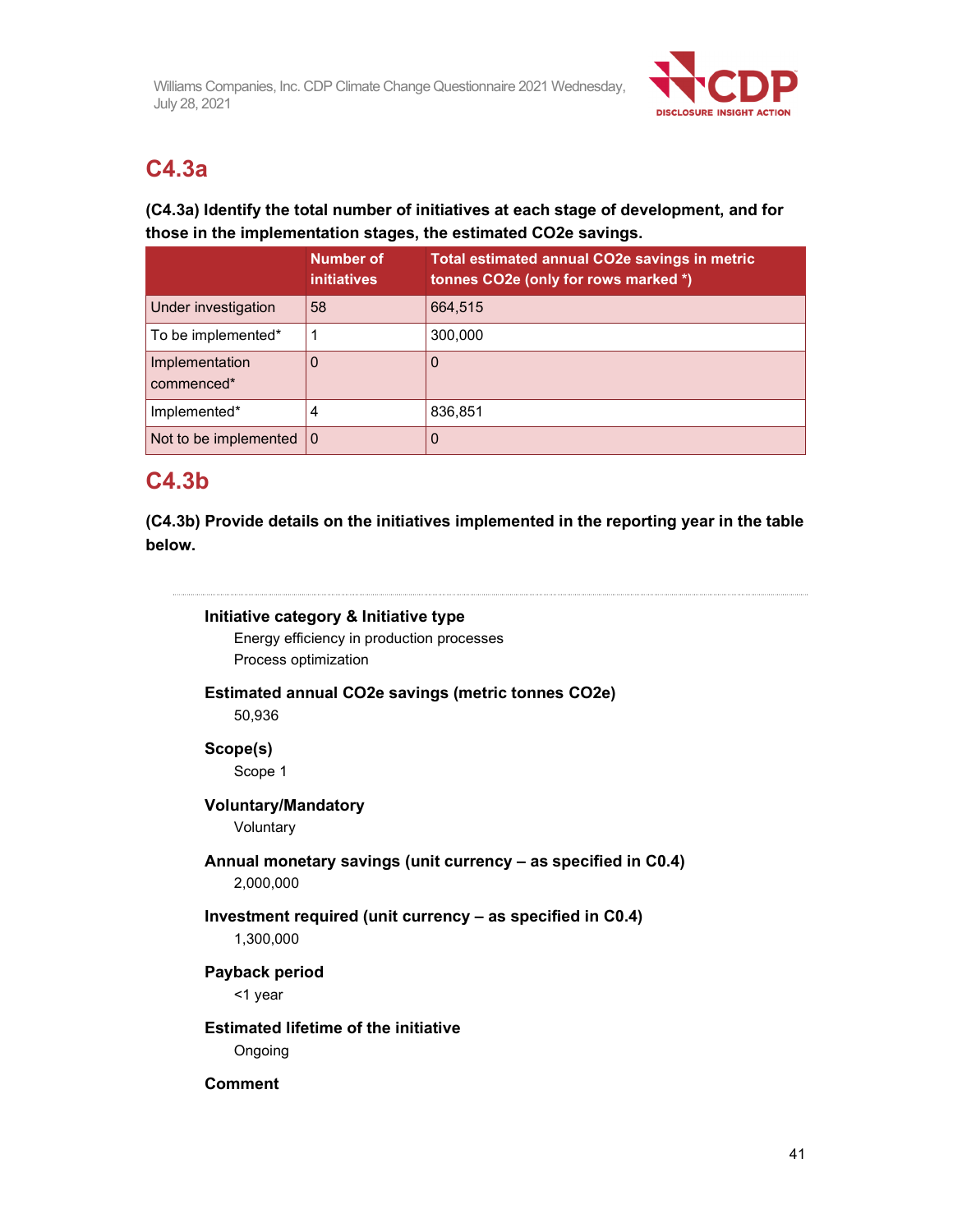

In 2020, Williams transitioned our operations in southwest Wyoming to low-pressure gathering systems. This transition eliminated the need for several compressor stations and resulted in reduced greenhouse gas emissions and criteria pollutants. As a result of rigorous reliability evaluations, we decommissioned six compressor stations without impact to our customers. Williams spent \$1.3 million to both decommission these stations and make the necessary pipeline modifications. The project will result in \$2 million in savings annually and significant emissions reductions.

#### **Initiative category & Initiative type**

Energy efficiency in production processes Machine/equipment replacement

**Estimated annual CO2e savings (metric tonnes CO2e)** 

53,525

#### **Scope(s)**

Scope 1

#### **Voluntary/Mandatory**

Voluntary

**Annual monetary savings (unit currency – as specified in C0.4)**  110,950

**Investment required (unit currency – as specified in C0.4)**  242,500

**Payback period** 

4-10 years

#### **Estimated lifetime of the initiative**

Ongoing

#### **Comment**

Williams' Marcellus natural gas gathering operations implemented a methane emissions reduction program in 2019 and 2020. This methane reduction program involved replacing six gas-driven pneumatic glycol pumps on dehydrator units with electric glycol pumps at three compressor stations, and replacing 26 high bleed pneumatic controllers with low bleed pneumatic controllers at 10 compressor / dehydrator stations. This project was an internal collaboration between operations, engineering, environmental, and project management with support from senior leadership.

#### **Initiative category & Initiative type**

Energy efficiency in production processes Process optimization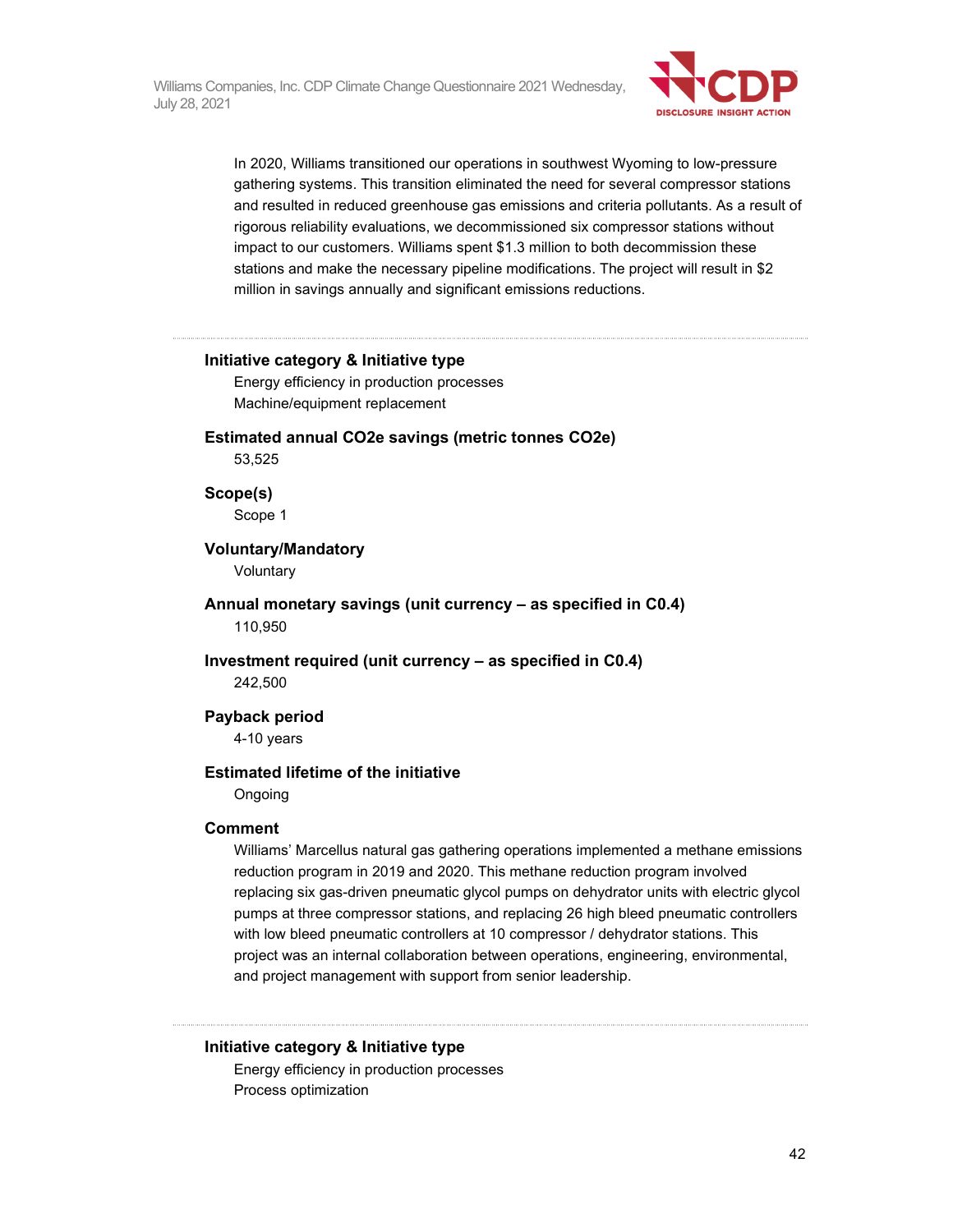

## **Estimated annual CO2e savings (metric tonnes CO2e)**  716,366

#### **Scope(s)**

Scope 1

#### **Voluntary/Mandatory**

Voluntary

## **Annual monetary savings (unit currency – as specified in C0.4)**

3,965,000

### **Investment required (unit currency – as specified in C0.4)**

2,965,000

#### **Payback period**

<1 year

#### **Estimated lifetime of the initiative**

Ongoing

#### **Comment**

In 2020, Williams implemented recompression activities during planned maintenance outages for an estimated 1,570 MMSCF saved and 716,366 metric tons CO2e reduction in emissions that would have been vented. The cost was \$2.695 million USD, and estimate cost savings using the value of gas recovered at \$2.46/MMbtu (12 month average Henry Hub Price) was \$3.965 million USD.

#### **Initiative category & Initiative type**

Energy efficiency in production processes Process optimization

#### **Estimated annual CO2e savings (metric tonnes CO2e)**

16,024

#### **Scope(s)**

Scope 1

### **Voluntary/Mandatory**

Voluntary

#### **Annual monetary savings (unit currency – as specified in C0.4)**

0

#### **Investment required (unit currency – as specified in C0.4)**  12,897,532

### **Payback period**  No payback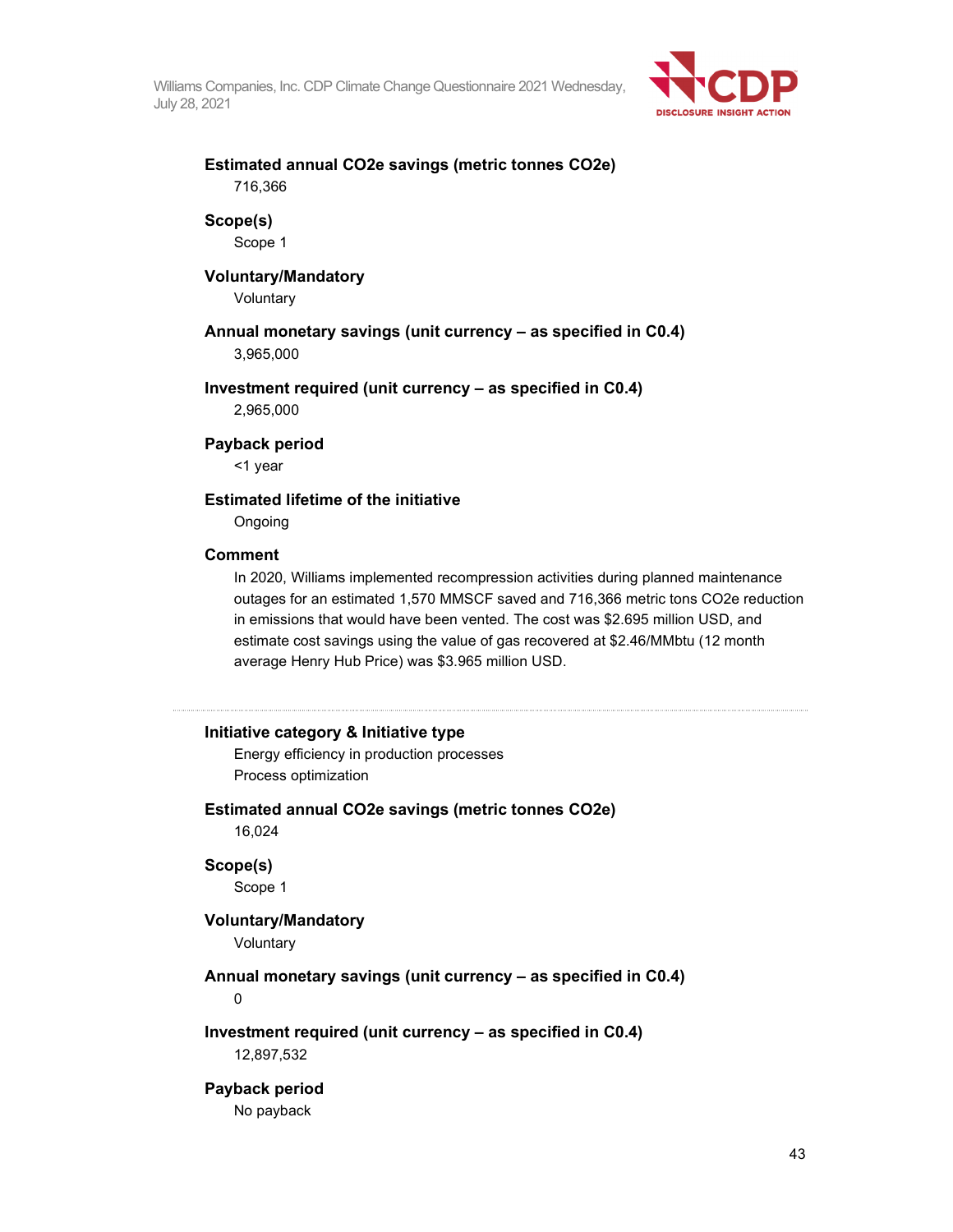

### **Estimated lifetime of the initiative**

<1 year

#### **Comment**

In 2020 Williams installed emissions control technology at 8 stations in our Northeast Operations that combust methane emissions from glycol dehydration systems. The main driver for this project was to reduce VOC emissions, but additional routing from the flash tanks to combustion devices was install at 34 compressor stations to reduce methane emissions as well. The investment required figure represents the total cost for these projects, not just the cost to reduce methane emissions.

# **C4.3c**

## **(C4.3c) What methods do you use to drive investment in emissions reduction activities?**

| <b>Method</b>                                        | <b>Comment</b>                                                                                                                                                                                                                                                                                                                                                                                                                                                                                                                                                                                                                                                                                        |
|------------------------------------------------------|-------------------------------------------------------------------------------------------------------------------------------------------------------------------------------------------------------------------------------------------------------------------------------------------------------------------------------------------------------------------------------------------------------------------------------------------------------------------------------------------------------------------------------------------------------------------------------------------------------------------------------------------------------------------------------------------------------|
| Compliance with regulatory<br>requirements/standards | Diligent compliance with environmental and regulatory requirements is<br>vital to managing our environmental impacts. The Williams Integrated<br>Management System provides Williams-specific guidelines and<br>policies for employees to follow, including compliance regulations and<br>industry standards.                                                                                                                                                                                                                                                                                                                                                                                         |
|                                                      | Our Williams Integrated Management System includes requirements<br>for monitoring greenhouse gas (GHG) emissions and complying with<br>federal reporting requirements. We prepare and submit an annual<br>GHG emissions inventory to the U.S. Environmental Protection<br>Agency for our midstream gathering, natural gas processing and<br>interstate transmission and storage operations. We also track and<br>report Scope 1 and Scope 2 emissions data in accordance with the<br>Greenhouse Gas Protocol. Scope 1 emissions are those that come<br>from operating our assets. Scope 2 emissions include indirect<br>sources, such as the purchase of electricity to power compressor<br>stations. |
|                                                      | Accurately tracking GHG emissions with measurable data enables us<br>to identify opportunities to reduce energy consumption and increase<br>operational efficiency.                                                                                                                                                                                                                                                                                                                                                                                                                                                                                                                                   |
| Dedicated budget for other<br>emissions reduction    | Blowdown emissions reduction standard: Williams is in the process of<br>implementing a blowdown emissions reduction standard for                                                                                                                                                                                                                                                                                                                                                                                                                                                                                                                                                                      |
| activities                                           | transmission pipeline assets that requires recompression or other<br>reduction measures to be evaluated for all blowdown events. This<br>standard requires an 80% reduction in greenhouse gas emissions for<br>all non-emergency pipeline blowdowns that would vent more than 1<br>MMSCF (before any volume reduction). We will fully integrate this<br>requirement into the Williams Integrated Management System in late                                                                                                                                                                                                                                                                            |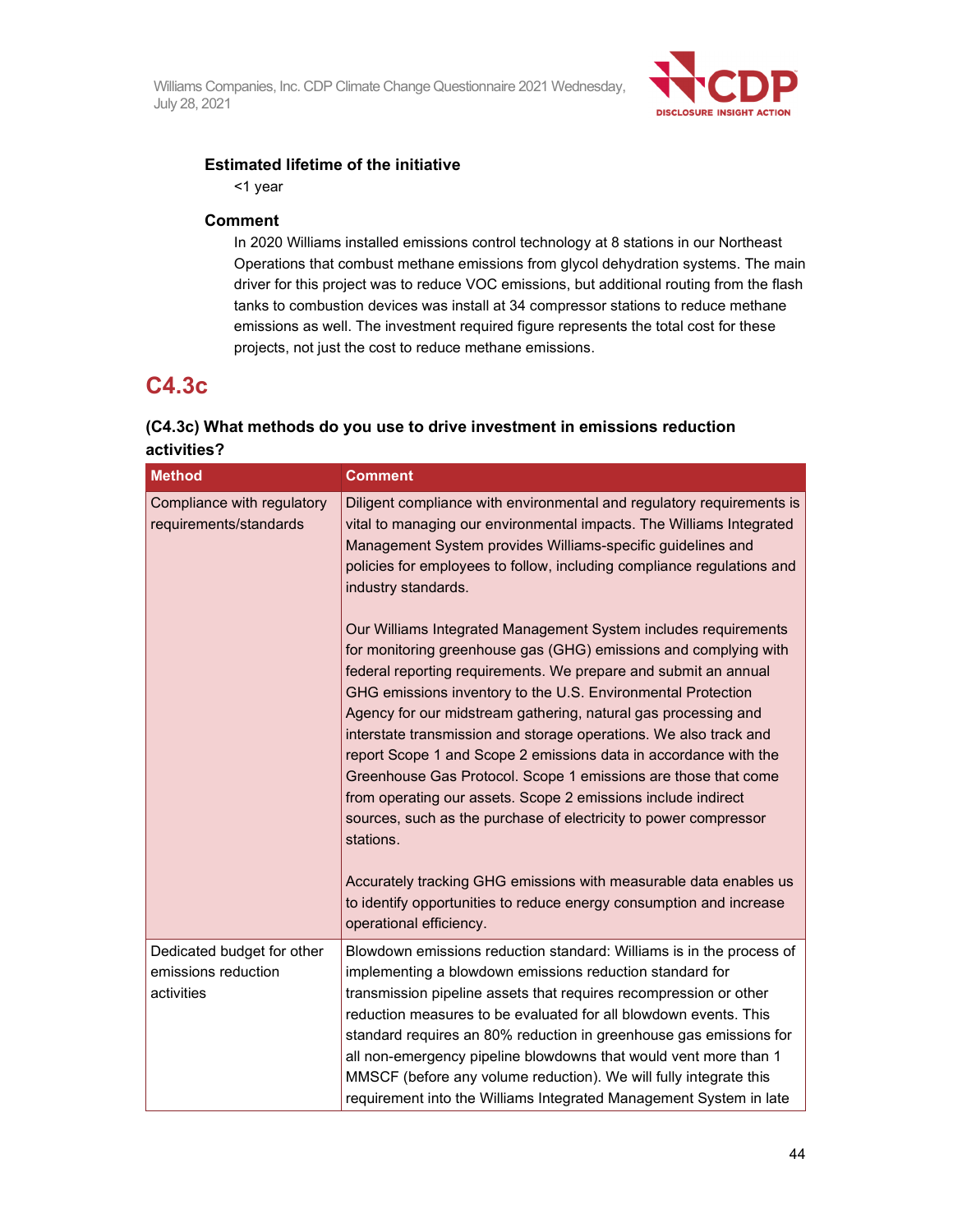

|                                                          | 2021.                                                                                                                                                                                                                                                                                                                                                                                                                                                                                                                                                                                                                                                                                                                                                                                                                                                                                                                                                                                                                                                                                                                                                                                                   |
|----------------------------------------------------------|---------------------------------------------------------------------------------------------------------------------------------------------------------------------------------------------------------------------------------------------------------------------------------------------------------------------------------------------------------------------------------------------------------------------------------------------------------------------------------------------------------------------------------------------------------------------------------------------------------------------------------------------------------------------------------------------------------------------------------------------------------------------------------------------------------------------------------------------------------------------------------------------------------------------------------------------------------------------------------------------------------------------------------------------------------------------------------------------------------------------------------------------------------------------------------------------------------|
|                                                          | Solar projects: 2020, Williams established a team dedicated to<br>developing solar generation opportunities across the company asset<br>footprint. The solar projects are intended to provide electricity to our<br>existing natural gas compression and processing facilities. We expect<br>the first of the solar projects to begin commercial operation in mid-<br>2023.                                                                                                                                                                                                                                                                                                                                                                                                                                                                                                                                                                                                                                                                                                                                                                                                                             |
|                                                          | CCUS: To achieve net zero emissions by mid-century, society will<br>need to leverage carbon capture, utilization and storage (CCUS)<br>capabilities for hard-to-abate industrial applications. Williams already<br>utilizes CCUS in our operations. For example, at our Dilley Amine<br>treatment facility in Texas, we capture an amine vent stream, which is<br>primarily carbon dioxide, and inject it into an underground disposal<br>well. Not only does this make the gas safe for handling, but it also<br>reduces the overall greenhouse gas emissions from that natural gas<br>by reducing its carbon dioxide content. At our Parachute Creek gas<br>plant in Colorado, we capture carbon dioxide through amine treatment<br>of the gas stream and provide that as a feedstock for industrial<br>chemical production. Moving forward, Williams will continue to<br>evaluate carbon dioxide-rich amine vent streams for capture and<br>utilization or storage opportunities to reduce greenhouse gas<br>emissions.                                                                                                                                                                              |
| Partnering with governments<br>on technology development | Williams has been a member of the U.S. EPA Natural Gas STAR<br>program since its inception in 1993. Natural Gas STAR is a voluntary<br>partnership that encourages oil and natural gas companies to adopt<br>cost-effective technologies and practices that improve operational<br>efficiency and reduce methane emissions. From 1993-2020, Williams<br>avoided almost 5 million metric tons of CO2e by implementing industry<br>best practices and partnering with the Natural Gas STAR program.<br>Also, Williams is a founding board member of the Clean Hydrogen<br>Future Coalition, a newly launched coalition that supports the adoption<br>of clean hydrogen in the United States. Together with fellow energy<br>companies, labor unions, utilities, nongovernmental organizations,<br>equipment suppliers and project developers, we will identify specific<br>actions that the United States can take to create and scale the clean<br>hydrogen economy. Williams is actively evaluating opportunities to<br>collaborate with the U.S. Department of Energy and industry-funded<br>pilot projects, and will participate in research with institutions such as<br>the University of Oklahoma. |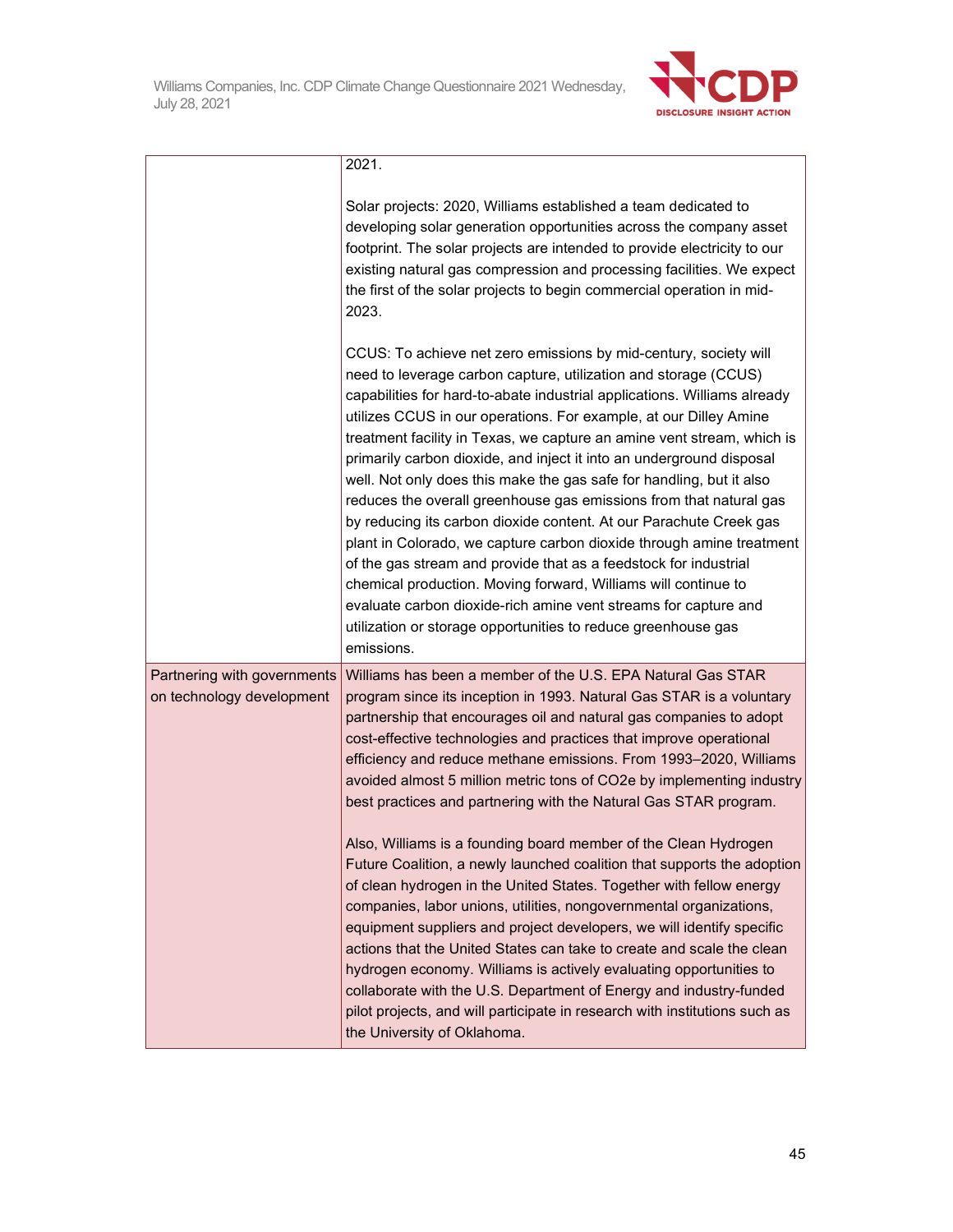

# **C4.5**

**(C4.5) Do you classify any of your existing goods and/or services as low-carbon products or do they enable a third party to avoid GHG emissions?**  Yes

# **C4.5a**

**(C4.5a) Provide details of your products and/or services that you classify as lowcarbon products or that enable a third party to avoid GHG emissions.** 

# **Level of aggregation**

Product

## **Description of product/Group of products**

We recognize the important role natural gas can play in helping to address environmental climate change when it comes to displacing other higher-emission fuels with solutions we can execute on today. According to the U.S. Energy Information Administration, between 2005 and 2019, greenhouse gas emissions from the electric sector declined 33%. The majority of this total was attributed to natural gas replacing coal since gas emits half as much carbon dioxide as coal and 30% less than oil per unit of energy delivered.

Natural gas is a flexible, lower-emission fuel compared to other hydrocarbons such as coal. In addition, Williams is exploring renewable energy opportunities, including renewable natural gas (RNG). Currently, Williams delivers RNG by partnering with energy companies in Washington, Idaho, Ohio, and Texas to transport methane emissions captured from landfills or dairy farms where the methane is a byproduct of the waste decomposition process. Methane produced from the waste is a renewable fuel because it is captured as biogas rather than being released directly into the atmosphere.

## **Are these low-carbon product(s) or do they enable avoided emissions?**

Low-carbon product and avoided emissions

## **Taxonomy, project or methodology used to classify product(s) as low-carbon or to calculate avoided emissions**

Other, please specify EIA US Energy Information Administration

## **% revenue from low carbon product(s) in the reporting year**

95

## **Comment**

Approximately 95% of Williams' operations on an energy basis includes natural gas, NGLs, and RNG. The other 5% includes Rocky Mountain Midstream (RMM) oil gathering and offshore oil gathering.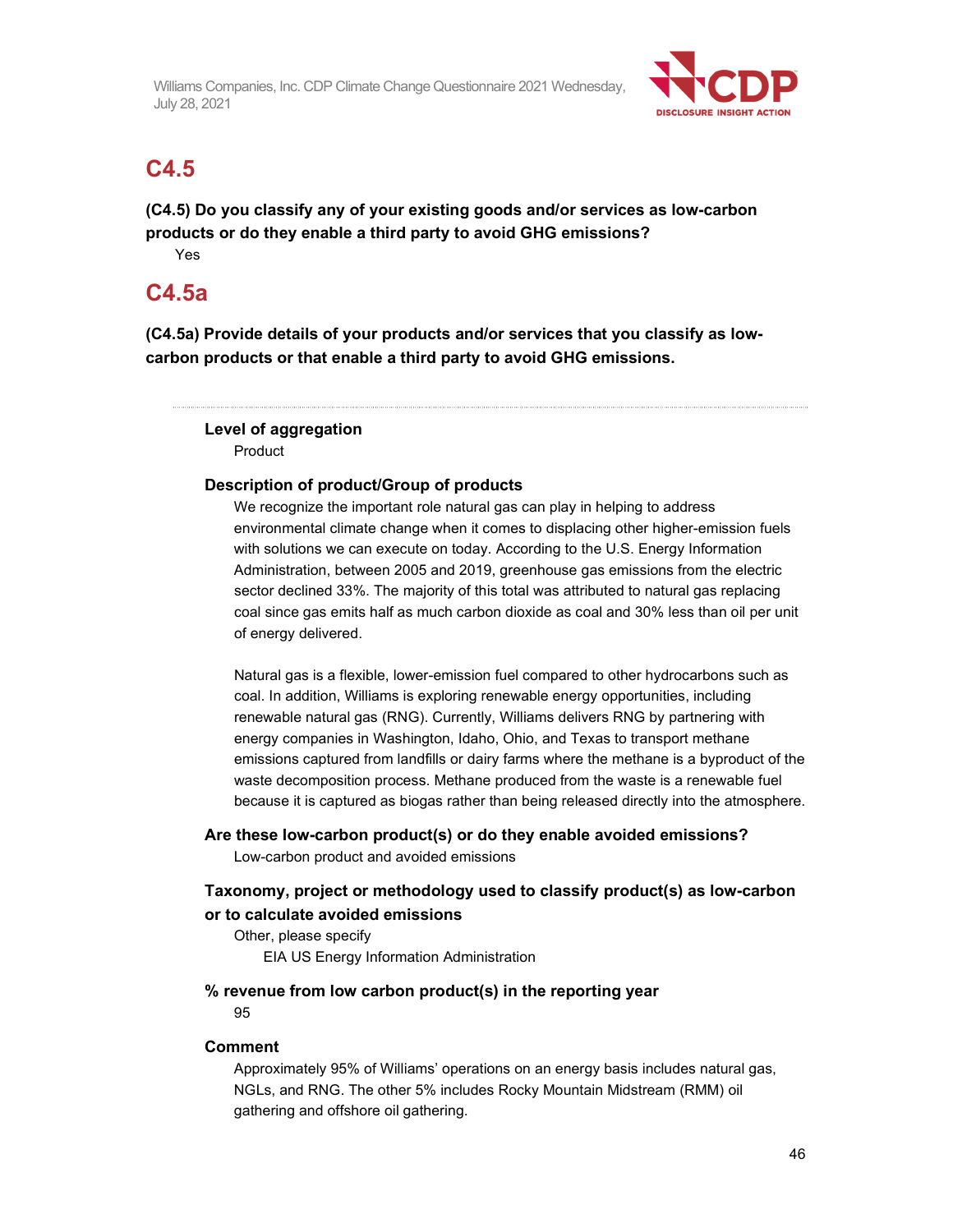

# **C-OG4.6**

## **(C-OG4.6) Describe your organization's efforts to reduce methane emissions from your activities.**

Methane made up an estimated 11% of Williams' assets' Scope 1 and 2 greenhouse gas emissions profile in 2020, and we pay particular attention to reducing methane emissions. We employ several mechanisms to continuously minimize methane emissions from our interstate natural gas transmission and storage operations that focus on reductions from pipeline blowdowns, pneumatic controllers, compressor packing and leaking components. Williams' operating areas are actively purchasing and installing equipment to reduce methane emissions where opportunities are identified. Examples include replacing higher bleeding pneumatic controllers with low bleed controllers, and replacing gas pneumatic pumps with non-emitting electric pumps on dehydrator systems.

Williams has been a member of the U.S. Environmental Protection Agency Natural Gas Star program since 1993, participating in a voluntary partnership that encourages oil and natural gas companies to adopt cost-effective technologies and practices that improve operational efficiency and reduce methane emissions. From 1993–2020, Williams avoided almost 5 million metric tons of CO2e by implementing industry best practices and partnering with the Natural Gas STAR program. We successfully implemented and reported pressure-reduction using recompression to lower gas line pressure before pipeline maintenance. When using recompression technology, Williams is able to reduce pipeline blowdown greenhouse gas emissions by 86% on average. These measures help reduce methane emissions and make more natural gas available for sale.

Williams participates in trade organizations to collaboratively identify and promote best industry management practices for reducing methane emissions. These organizations include the Interstate Natural Gas Association of America (INGAA), the American Petroleum Institute (API), Our Nation's Energy Future Coalition, Inc.(ONE Future), and the GPA Midstream Association. Williams is also a signatory of the INGAA's Methane Emissions Commitment which includes performing leak surveys at all transmission and storage compressor stations by 2022, and implementing methane reduction activities, where feasible.

# **C-OG4.7**

**(C-OG4.7) Does your organization conduct leak detection and repair (LDAR) or use other methods to find and fix fugitive methane emissions from oil and gas production activities?** 

Yes

# **C-OG4.7a**

**(C-OG4.7a) Describe the protocol through which methane leak detection and repair or other leak detection methods, are conducted for oil and gas production activities,**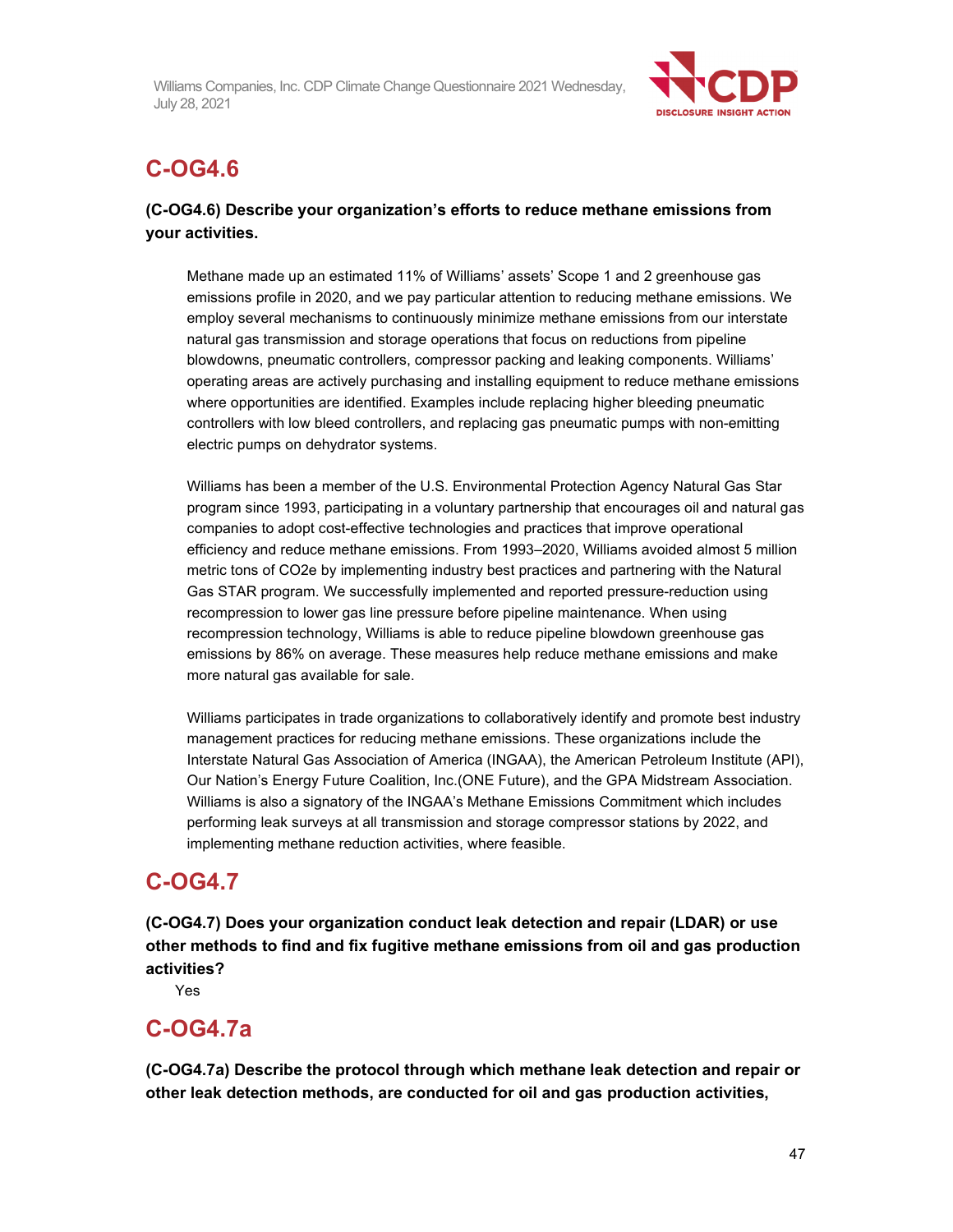

## **including predominant frequency of inspections, estimates of assets covered, and methodologies employed.**

We operate more than 30,000 miles of pipeline across 24 U.S. states and offshore in the Gulf of Mexico. Williams regularly completes integrity assessments of pipelines and repairs of identified defects. We monitor pipelines for flow, pressure, temperature and other factors through our dedicated control centers, which include automated system response to potential leak conditions. Technologies such as infrared, acoustic and lasers are also used to facilitate leak detection. We train pipeline control specialists to recognize abnormal conditions that could be the result of a pipeline leak and how to respond to potential leaks.

Williams uses infrared cameras to identify and repair leaking equipment. We conduct quarterly, semi-annual or annual LDAR survey on Williams' compressor stations and facilities using an optical gas imaging (OGI) camera. Leak survey and repair data from 2020 indicates that Williams' LDAR surveys are an effective work practice in significantly reducing emissions of fugitive methane to the environment.

Williams recently started using a single software platform, Leak Tracker Pro™ (LTP), to maintain leak records from OGI surveys conducted in the Williams gathering and boosting and transmission sectors. Use of LTP allows for improved surveys, record keeping and a more indepth look at trends. We used the LTP results in 2020 to more accurately identify leaking equipment components such as valves, connectors, flanges, pumps and open-ended lines. We will analyze this information to reduce the number of leaks at Williams' facilities going forward, which will also help us achieve our emissions reduction targets. Williams is in the process of developing a Williams Integrated Management System requirement with associated roles and responsibilities for LDAR. Once finalized, we will use these documents to clearly communicate the roles and responsibilities of Williams' employees to promote an efficient and effective LDAR program across the enterprise.

(Situation) Williams is a signatory of Interstate Natural Gas Association of America's Methane Emissions Commitment.

(Task) The pledge is to implement methane reduction activities and perform leak surveys at all transmission and storage compressor stations by 2022.

(Action) In 2020, we implemented a formalized leak detection and repair program to enhance how we mitigate unintended releases from transmission and storage equipment and measure associated success. The Williams Voluntary Leak Detection and Repair Program (WilLDAR) is the voluntary standard applicable to Williams' compressor stations.

(Result) As a result of this program, Williams has been able to successfully drive reductions, which will be quantified in 2022.

Williams has also sponsored and participated in five Colorado State University and U.S. Department of Energy methane emissions studies, and has attended workshops on next generation leak detection and repair strategies. Williams continues to support Colorado State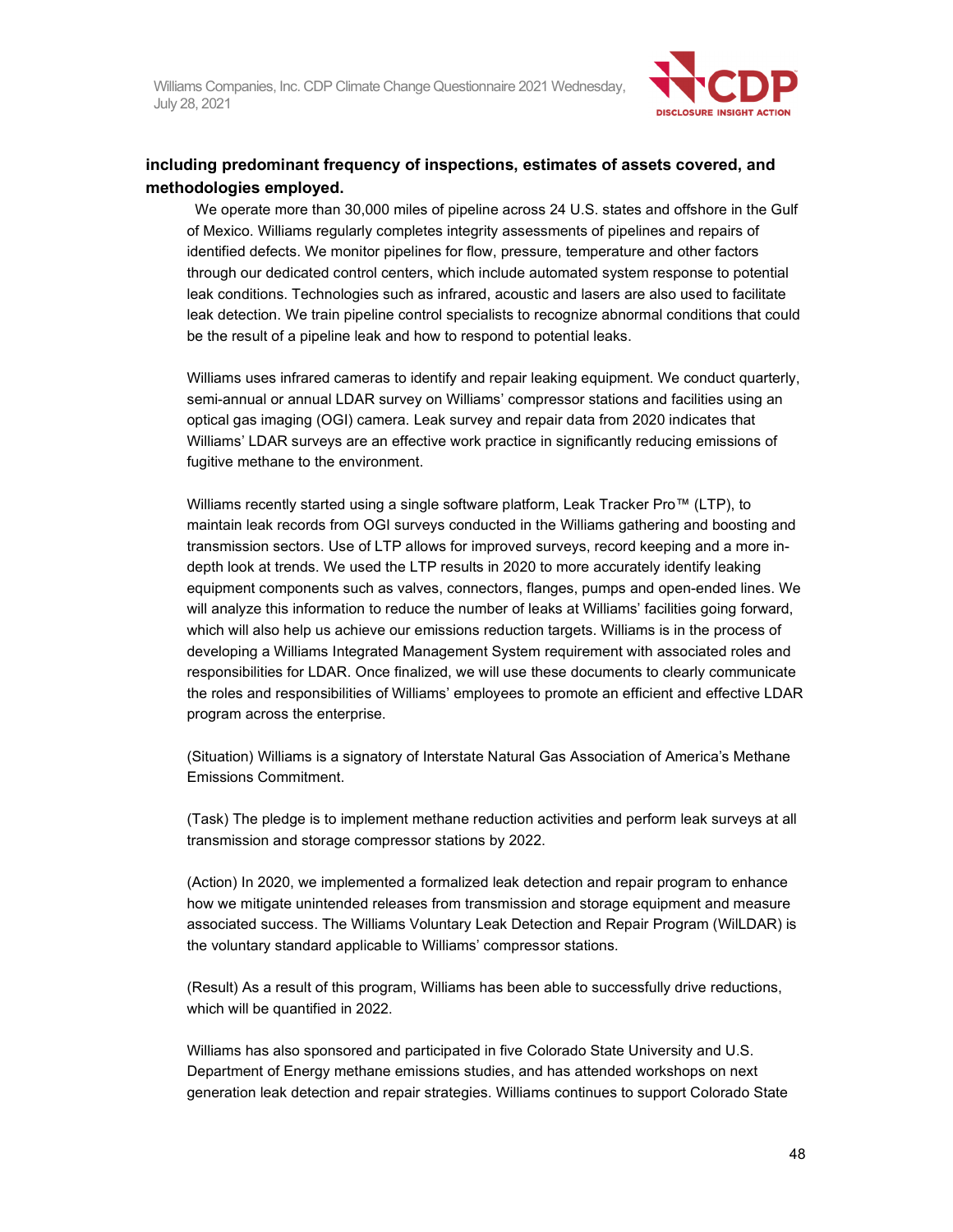

University's Methane Emissions Technology Evaluation Center and fund greenhouse gas emissions reduction projects at Pipeline Research Council International.

# **C-OG4.8**

## **(C-OG4.8) If flaring is relevant to your oil and gas production activities, describe your organization's efforts to reduce flaring, including any flaring reduction targets.**

 We do not have production activities, therefore flaring from our midstream facilities is not relevant. However, Williams works to help reduce flaring from upstream producers. For example, Williams filed a lawsuit in Travis County, Texas in 2019 challenging the Railroad Commission's decision to allow Exco Operating Co. LP to burn off gas at 130 oil wells in South Texas. Despite the fact that Williams operates a gathering system that connects to those wells and could have transported that gas to market, the Railroad Commission authorized the flaring because it wasn't profitable for Exco to sell the gas. Williams believes the recent pattern of approving every flaring permit contradicts a long-standing tradition at the agency of frequently prohibiting flaring. Flaring permits have increased by 44% over the past decade — from 158 approved in fiscal 2009 to nearly 7,000 approved in the latest fiscal year, resulting in increased greenhouse gas emissions. Limiting flaring permits regardless of economic conditions will help prevent unnecessary flaring emissions.

# **C5. Emissions methodology**

# **C5.1**

**(C5.1) Provide your base year and base year emissions (Scopes 1 and 2).** 

#### **Scope 1**

**Base year start**  January 1, 2005

# **Base year end**

December 31, 2005

## **Base year emissions (metric tons CO2e)**

20,913,943

#### **Comment**

2005 is the baseline year for the new absolute reduction target and net zero target.

#### **Scope 2 (location-based)**

#### **Base year start**  January 1, 2005

## **Base year end**

December 31, 2005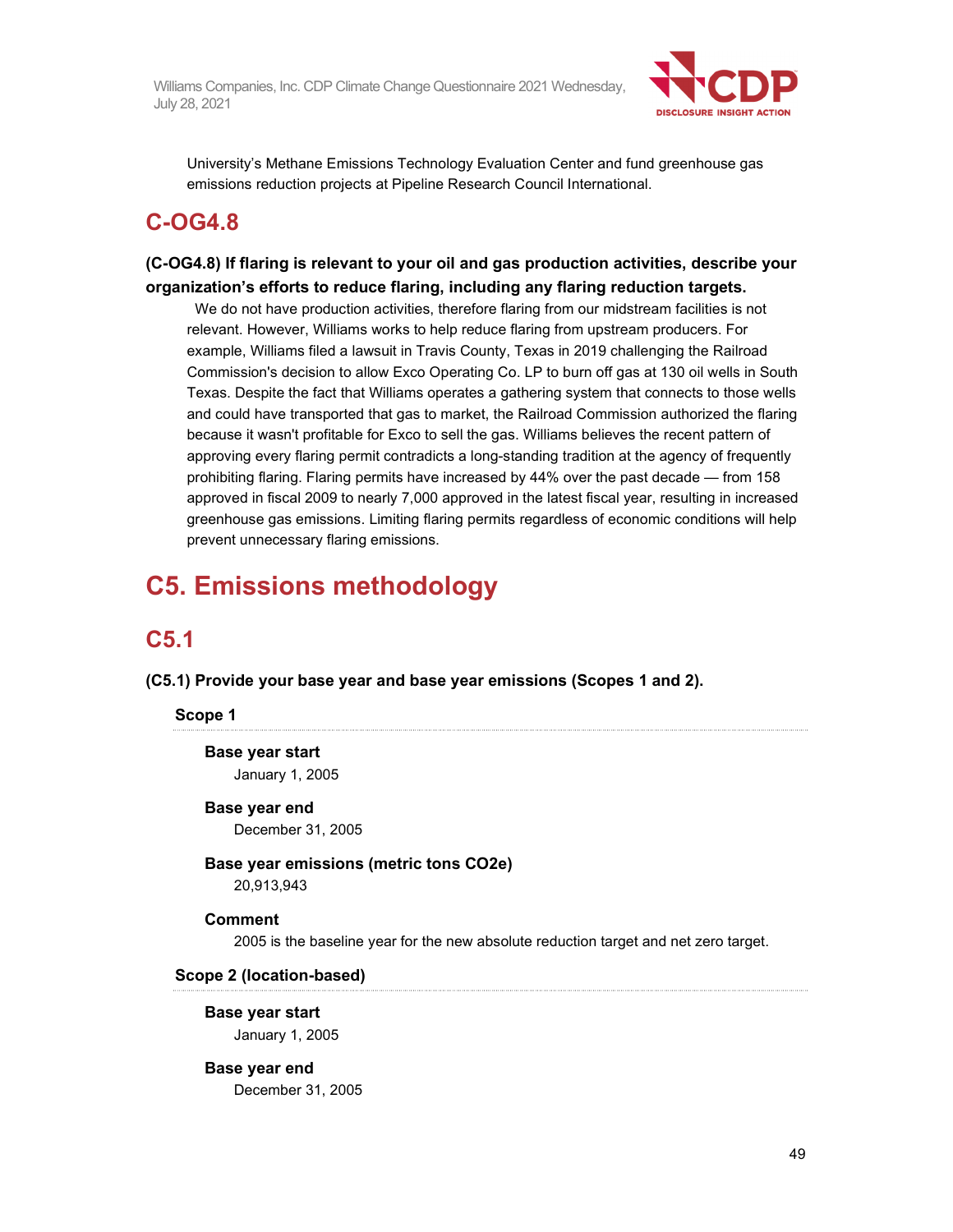

## **Base year emissions (metric tons CO2e)**  1,643,478

#### **Comment**

2005 is the baseline year for the new absolute reduction target and net zero target.

#### **Scope 2 (market-based)**

**Base year start** 

**Base year end** 

**Base year emissions (metric tons CO2e)** 

**Comment** 

# **C5.2**

**(C5.2) Select the name of the standard, protocol, or methodology you have used to collect activity data and calculate emissions.** 

The Greenhouse Gas Protocol: Public Sector Standard US EPA Mandatory Greenhouse Gas Reporting Rule Other, please specify Methane Emissions Estimation Protocol ONE Future

# **C5.2a**

## **(C5.2a) Provide details of the standard, protocol, or methodology you have used to collect activity data and calculate emissions.**

 To estimate methane emission intensity figures for our business activities, Williams uses the ONE Future Methane Emissions Estimation Protocol. All ONE Future companies are intended to use this Methane Emissions Estimation Protocol to quantify and report their methane emissions intensity. This protocol also defines the means by which participating companies will estimate their average emissions intensity and compare it to segment targets and the national goal of 1% emission intensity. To minimize reporting burdens and provide consistent and transparent reporting, this protocol relies in large part on existing U.S. Environmental Protection Agency estimation and reporting mechanisms — principally the U.S. Environmental Protection Agency's Greenhouse Gas Reporting Program and Inventory of U.S. Greenhouse Gas Emissions and Sinks.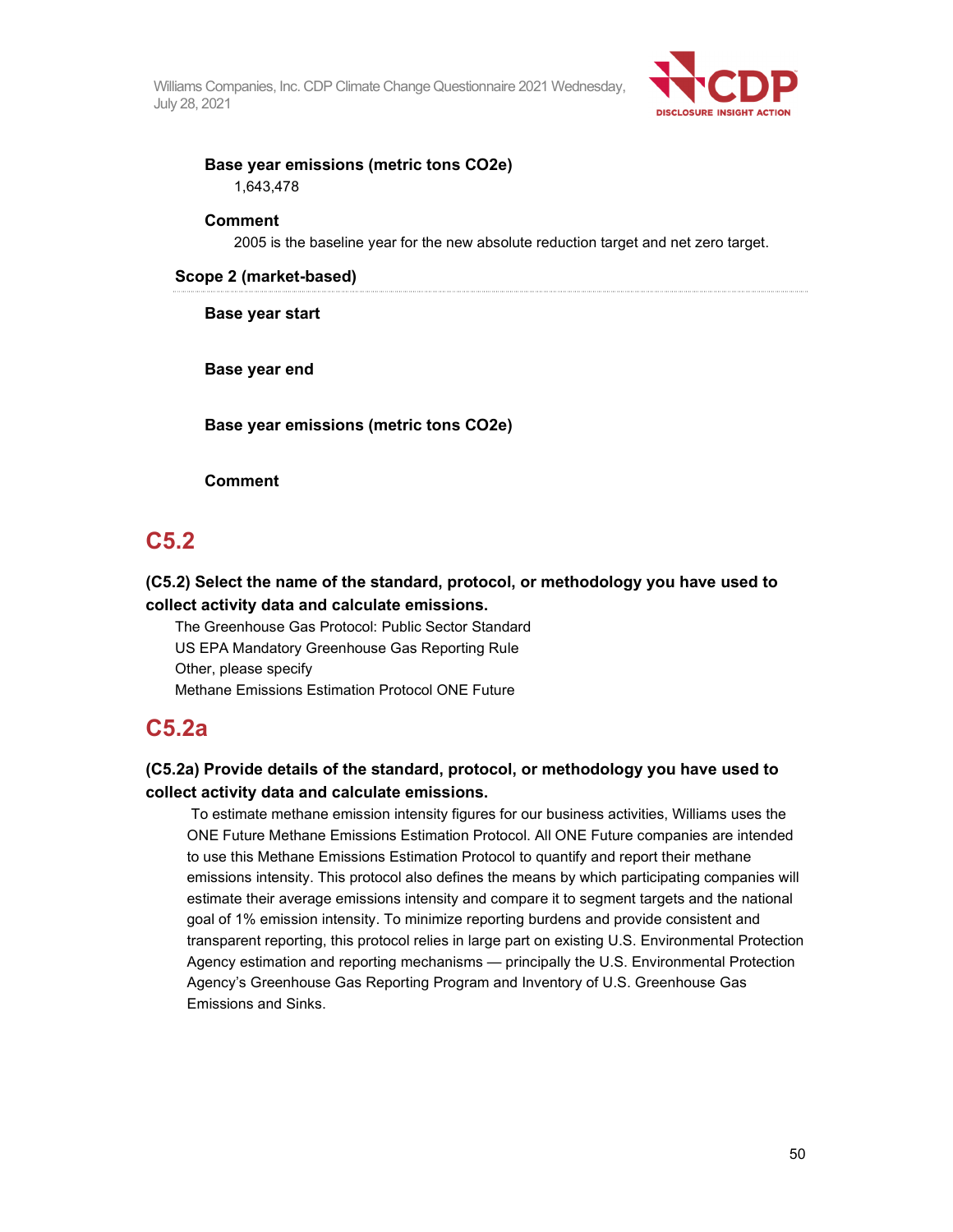

# **C6. Emissions data**

# **C6.1**

**(C6.1) What were your organization's gross global Scope 1 emissions in metric tons CO2e?** 

#### **Reporting year**

# **Gross global Scope 1 emissions (metric tons CO2e)**

10,434,780

#### **Comment**

Gross direct (Scope 1) greenhouse gas emissions in millions of metric tons of CO2 equivalent. The consolidation approach is operational control and includes CO2, CH4, and N2O. Emissions are based on calendar years. Emissions from facilities that are applicable under the U.S. EPA Greenhouse Gas Reporting Program (GHGRP) are calculated using the GHGRP methodology. Emissions from facilities that are not applicable under GHGRP due to reporting thresholds are calculated referencing GHGRP and ONE Future protocols. Methane emissions from sources that aren't applicable under the GHGRP are calculated using ONE Future protocol. Data excludes emissions from offshore assets, corporate office buildings and company vehicles. Global Warming Potential rates are 25 for CH4 and 298 for N2O. No Williams facilities are covered by emissions limiting regulations. Williams does not produce biogenic emissions from its direct operations. Williams does not produce hydrofluorocarbons, perfluorocarbons, sulfur hexafluoride or nitrogen trifluoride emissions.

# **C6.2**

**(C6.2) Describe your organization's approach to reporting Scope 2 emissions.** 

**Row 1** 

#### **Scope 2, location-based**

We are reporting a Scope 2, location-based figure

## **Scope 2, market-based**

We have no operations where we are able to access electricity supplier emission factors or residual emissions factors and are unable to report a Scope 2, market-based figure

## **Comment**

# **C6.3**

**(C6.3) What were your organization's gross global Scope 2 emissions in metric tons CO2e?**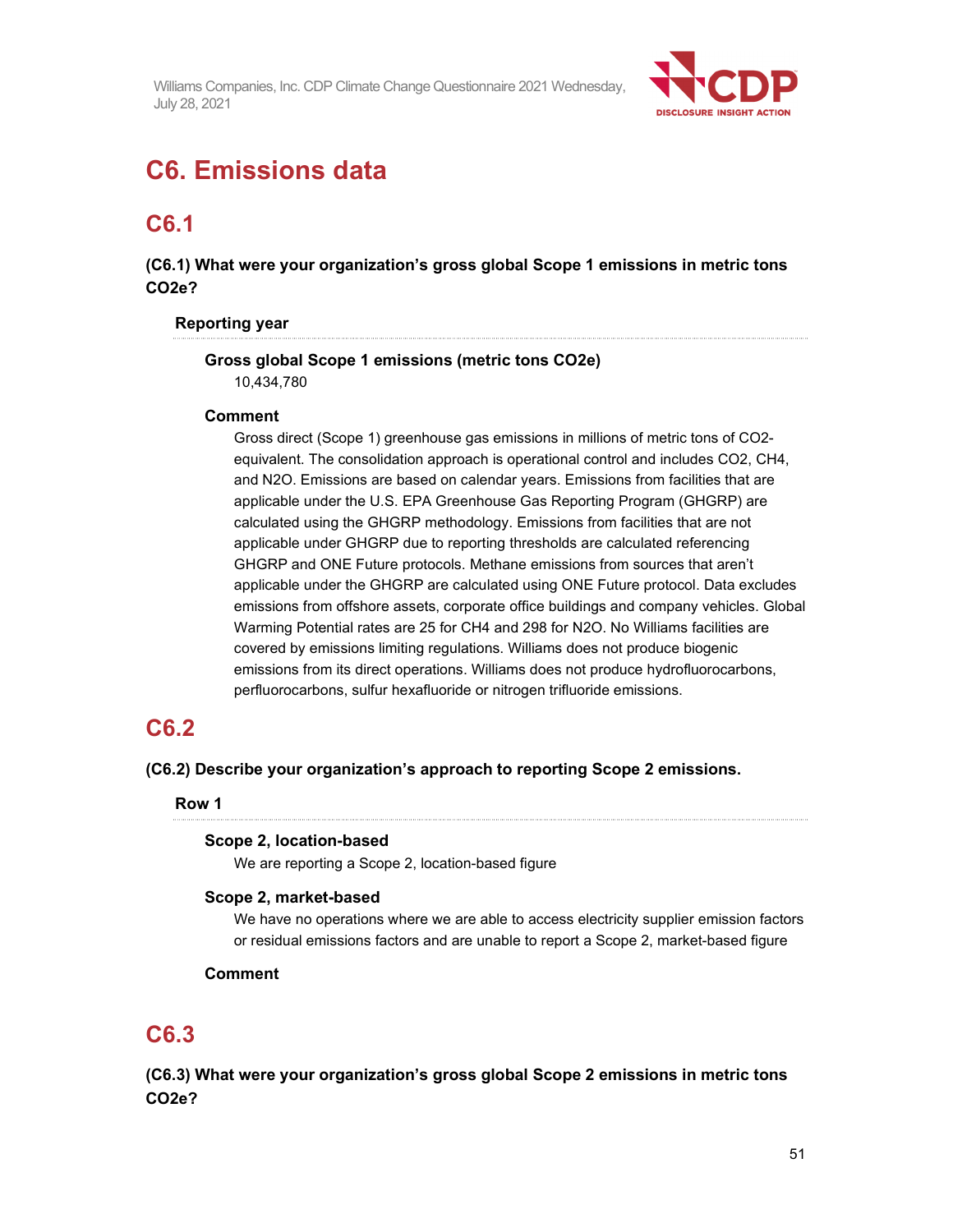

## **Reporting year**

# **Scope 2, location-based**

1,503,232

## **Comment**

Gross location-based energy indirect (Scope 2) greenhouse gas emissions in millions of metric tons of CO2-equivalent. The consolidation approach is operational control. 2020 emissions were calculated using U.S. EPA Power Profiler Emissions Tool 2019, using emission factors from U.S. EPA eGRID2019 multiplied by kWh energy use for all assets that Williams operates. Corporate building energy use is excluded.

# **C6.4**

**(C6.4) Are there any sources (e.g. facilities, specific GHGs, activities, geographies, etc.) of Scope 1 and Scope 2 emissions that are within your selected reporting boundary which are not included in your disclosure?** 

Yes

# **C6.4a**

**(C6.4a) Provide details of the sources of Scope 1 and Scope 2 emissions that are within your selected reporting boundary which are not included in your disclosure.** 

## **Source**

Company vehicles

# **Relevance of Scope 1 emissions from this source**

Emissions are not relevant

- **Relevance of location-based Scope 2 emissions from this source**  Emissions are not relevant
- **Relevance of market-based Scope 2 emissions from this source (if applicable)**  Emissions are not relevant

## **Explain why this source is excluded**

Williams has a fleet of company vehicles that generate approximately 10,496.5 metric tons of greenhouse gas emissions annually using the U.S. Environmental Protection Agency March 2020 emission factor of .335 kg CO2 per mile for a typical passenger vehicle, .000009 kg CH4 per mile for a typical passenger vehicle, .000008 kg N2O per mile for a typical passenger vehicle, and using the total miles driven by company vehicles. These emissions are estimated to represent less than 1% of our overall Scope 1 and 2 emissions footprint and are considered de minimis.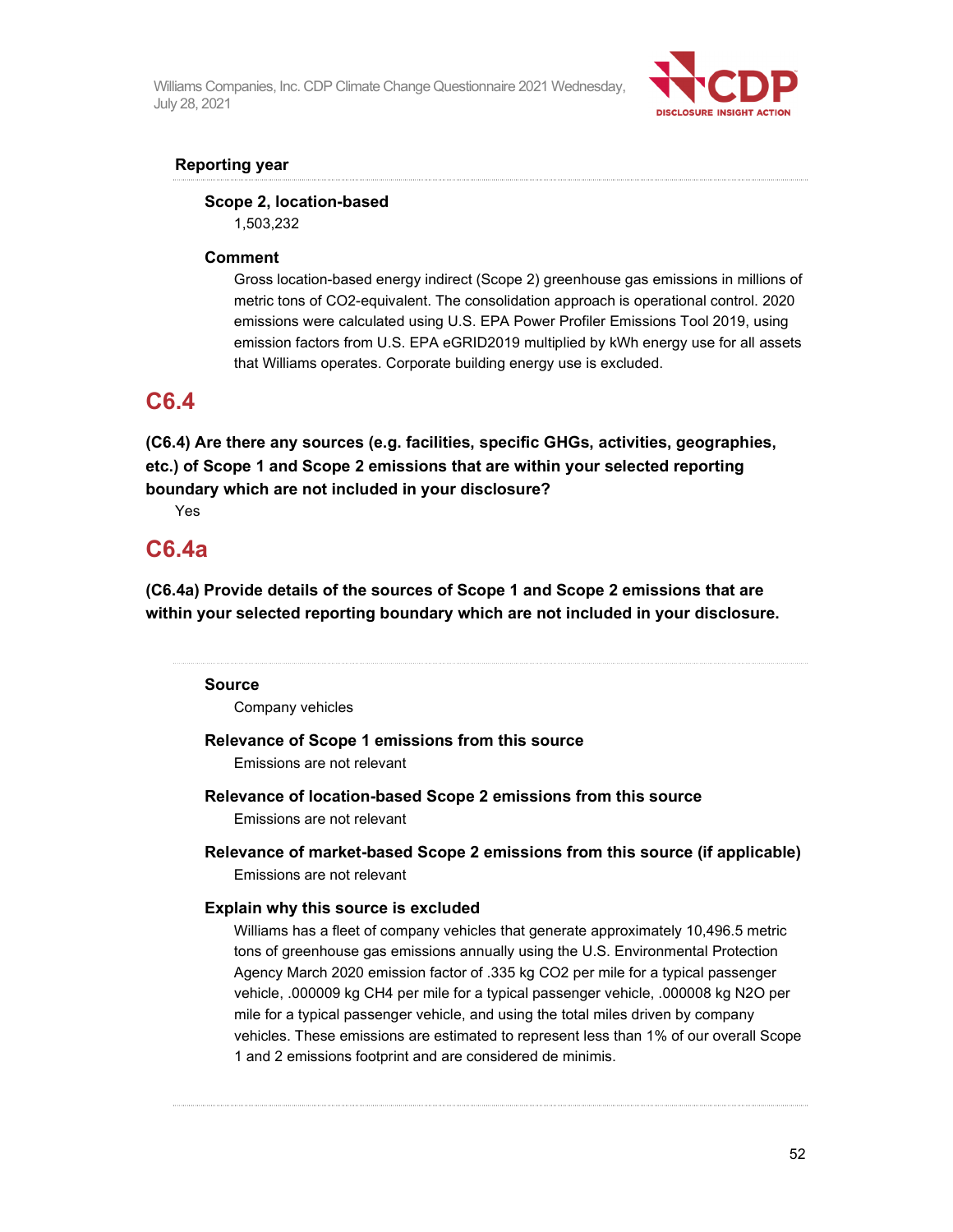

#### **Source**

Office buildings

#### **Relevance of Scope 1 emissions from this source**

Emissions are not relevant

### **Relevance of location-based Scope 2 emissions from this source**

Emissions are not relevant

# **Relevance of market-based Scope 2 emissions from this source (if applicable)**

Emissions are not relevant

#### **Explain why this source is excluded**

Williams has four leased or owned corporate offices that are not included in our Scope 1 and 2 emissions footprint. Total energy purchased energy emissions are approximately 7,386 metric tons CO2e annually. These emissions are estimated to represent less than 1% of our overall Scope 1 and 2 emissions footprint and are considered de minimis.

#### **Source**

**Offshore** 

# **Relevance of Scope 1 emissions from this source**

Emissions are not relevant

# **Relevance of location-based Scope 2 emissions from this source**

Emissions are not relevant

**Relevance of market-based Scope 2 emissions from this source (if applicable)**  Emissions are not relevant

#### **Explain why this source is excluded**

Williams has a few offshore few gathering platforms that are generating fugitive emissions. These emissions are estimated to represent less than 1% of our overall Scope 1 and 2 emissions footprint and are considered de minimis.

# **C6.5**

## **(C6.5) Account for your organization's gross global Scope 3 emissions, disclosing and explaining any exclusions.**

#### **Purchased goods and services**

#### **Evaluation status**

Not relevant, explanation provided

#### **Please explain**

Since we have operations across the natural gas value chain, including gathering, processing, interstate transportation and storage of natural gas and natural gas liquids,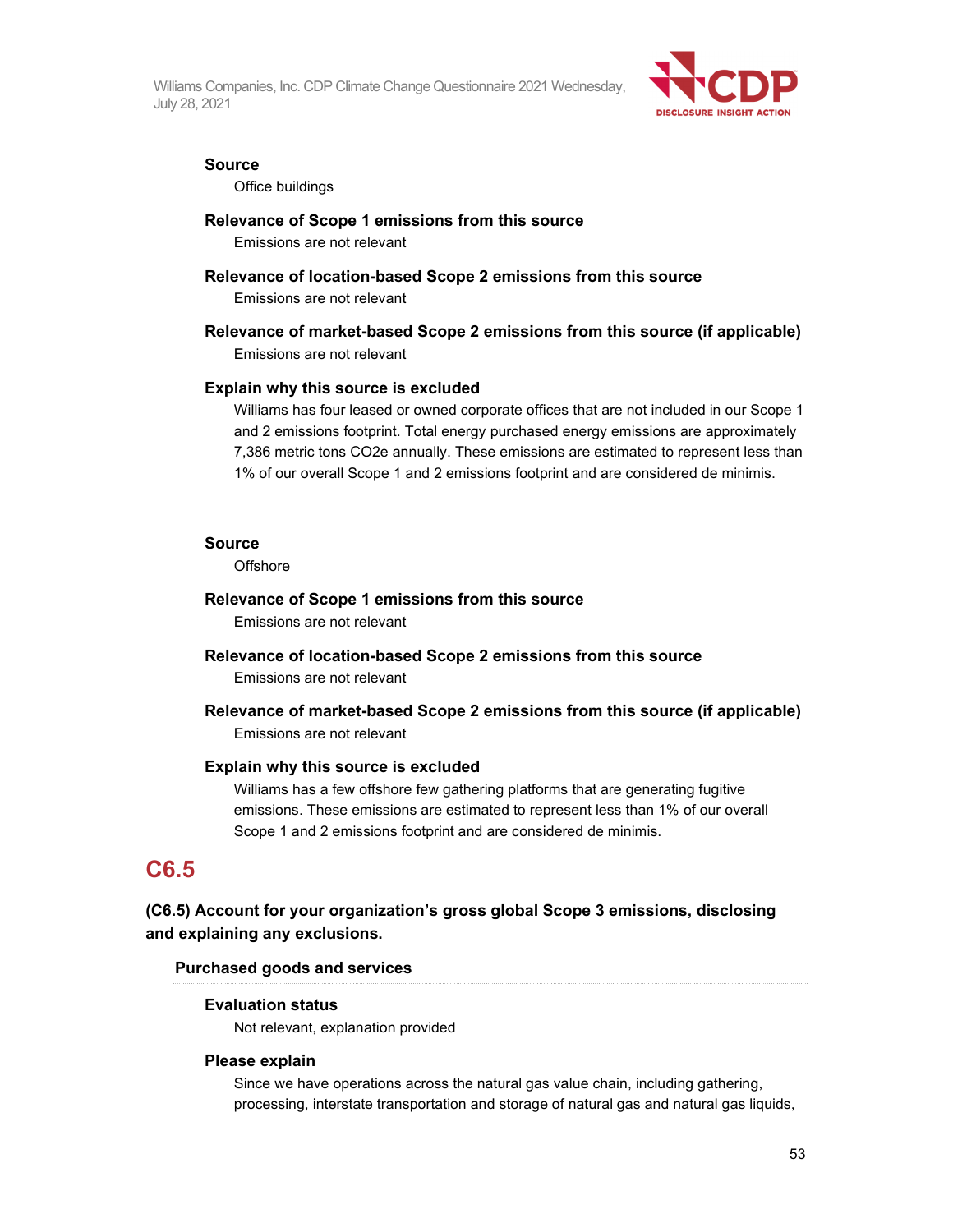

we have proportionally small amounts of waste generated in operations. Therefore, we do not anticipate this being a material source of Scope 3 greenhouse gas emissions.

#### **Capital goods**

#### **Evaluation status**

Not evaluated

#### **Please explain**

We have not evaluated our Scope 3 greenhouse gas emissions and thus are unable to evaluate if this will be a significant source of Scope 3 greenhouse gas emissions.

#### **Fuel-and-energy-related activities (not included in Scope 1 or 2)**

#### **Evaluation status**

Relevant, not yet calculated

#### **Please explain**

Since we have operations across the natural gas value chain, including gathering, processing, interstate transportation and storage of natural gas and natural gas liquids, gas and natural gas liquids products are transferred by third party truck, rail, and pipeline systems. We estimate that fuel-and-energy related activities (not included in Scope 1 or 2) will be a significant source of Scope 3 greenhouse gas emissions.

#### **Upstream transportation and distribution**

#### **Evaluation status**

Not relevant, explanation provided

#### **Please explain**

Since we have operations across the natural gas value chain, including gathering, processing, interstate transportation and storage of natural gas and natural gas liquids, we have proportionally small amounts of waste generated in operations. Therefore, we estimate these emissions to be zero (0).

#### **Waste generated in operations**

#### **Evaluation status**

Not relevant, explanation provided

#### **Please explain**

Since we have operations across the natural gas value chain, including gathering, processing, interstate transportation and storage of natural gas and natural gas liquids, we have proportionally small amounts of waste generated in operations. Therefore, we do not anticipate this being a material source of Scope 3 greenhouse gas emissions.

#### **Business travel**

#### **Evaluation status**

Not relevant, calculated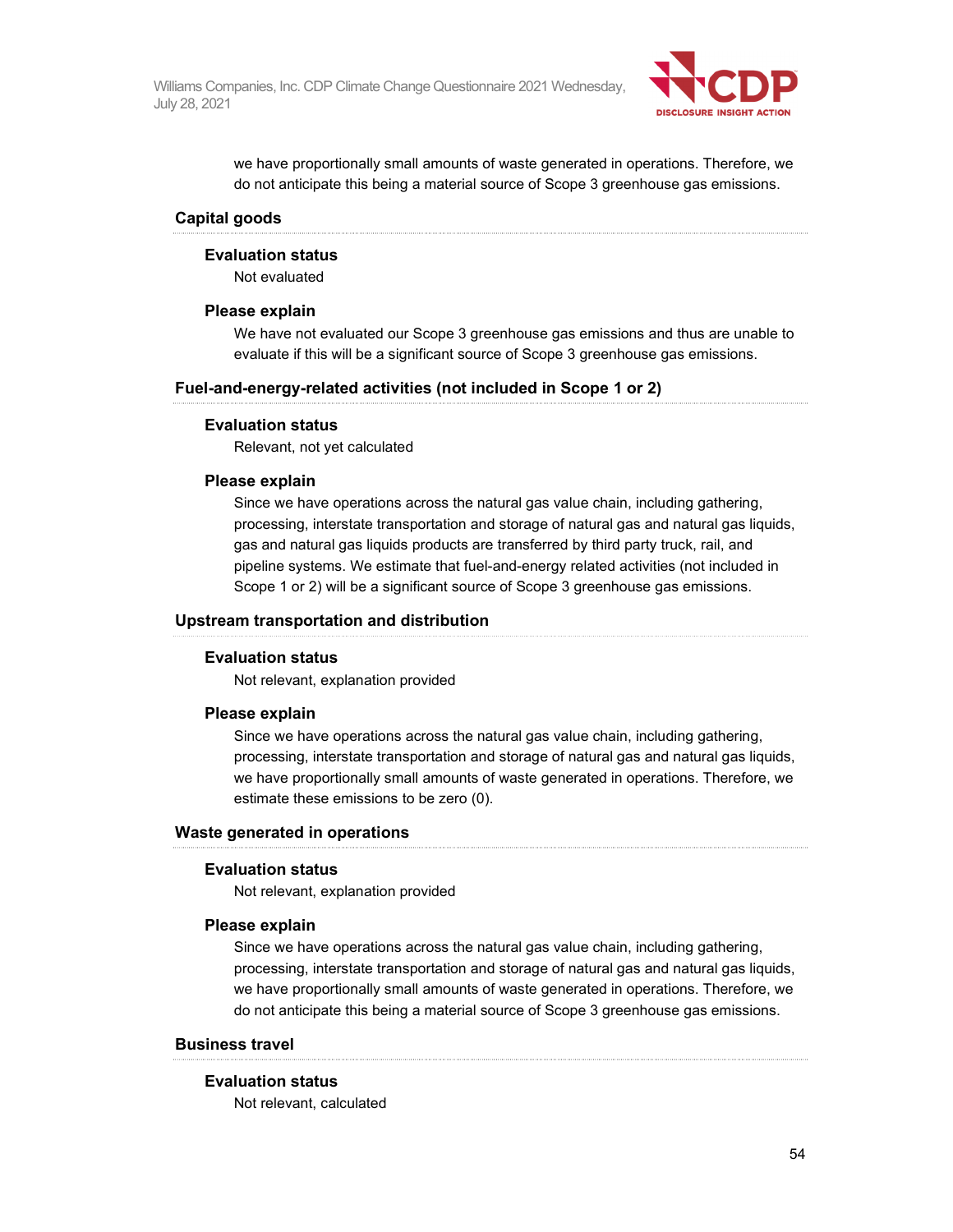

#### **Metric tonnes CO2e**

1,398

#### **Emissions calculation methodology**

Passenger vehicle emissions were calculated by using the EPA passenger vehicles/year method. An emission factor of 4.6 metric tons CO2e/vehicle/year was used. Using the distance-based method calculation for airline miles, the emission factor used was .217 kg CO2e/mi per passenger from carbonfund.org. Hotel stays were calculated at a rate of 15.13 kg CO2e/room day, also sourced from carbonfund.org.

## **Percentage of emissions calculated using data obtained from suppliers or value chain partners**

0

#### **Please explain**

Since we have operations across the natural gas value chain, including gathering, processing, interstate transportation and storage of natural gas and natural gas liquids, the emissions from business travel are proportionally small. Therefore, we do not anticipate this being a material source of Scope 3 greenhouse gas emissions. Business travel emissions for 2020 were less than 1,397.98 metric tons of CO2e total. Passenger vehicle emissions were calculated by using the EPA passenger vehicles/year method. An emission factor of 4.6 metric tons CO2e/vehicle/year was used. Using the distancebased method calculation for airline miles, the emission factor used was .217 kg CO2e/mi per passenger from carbonfund.org. Hotel stays were calculated at a rate of 15.13 kg CO2e/room day, also sourced from carbonfund.org.

#### **Employee commuting**

#### **Evaluation status**

Not relevant, calculated

#### **Metric tonnes CO2e**

95

#### **Emissions calculation methodology**

U.S. Environmental Protection Agency March 2020 emission factors (.335 kg CO2 per mile for a typical passenger vehicle, .000009 kg CH4 per mile for a typical passenger vehicle, .000008 kg N2O per mile for a typical passenger vehicle) and assuming a 30 mile one way commute for each of Williams' 4,705 full-time employees as of June 2021.

## **Percentage of emissions calculated using data obtained from suppliers or value chain partners**

 $\Omega$ 

#### **Please explain**

Since we have operations across the natural gas value chain, including gathering, processing, interstate transportation and storage of natural gas and natural gas liquids, we have proportionally small amounts of emissions from employee commuting. Therefore, we do not anticipate this being a material source of Scope 3 greenhouse gas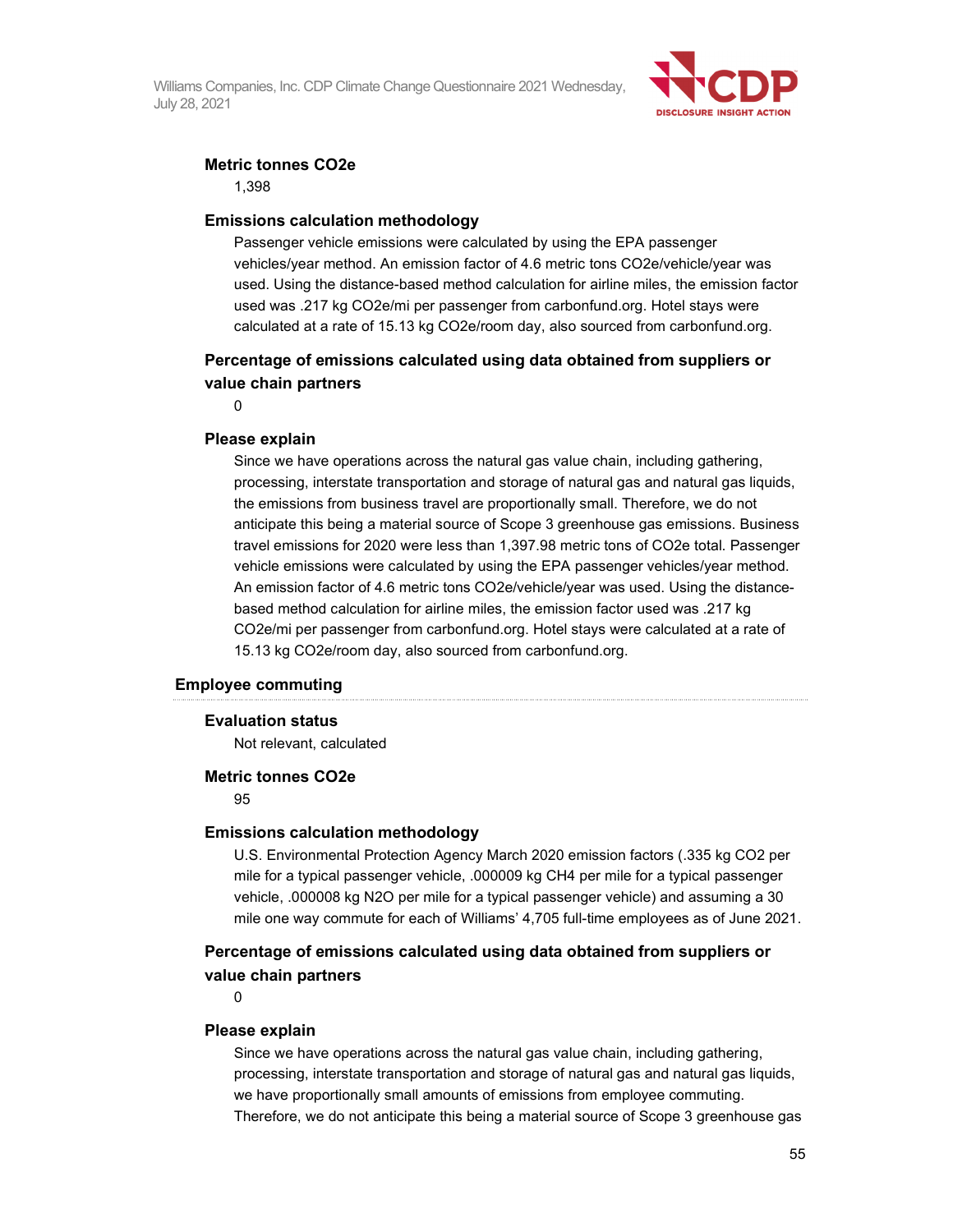

emissions. Employee commuting is less than 95.3 metric tons CO2e per year, using the U.S. Environmental Protection Agency March 2020 emission factor of .335 kg CO2 per mile for a typical passenger vehicle, .000009 kg CH4 per mile for a typical passenger vehicle, .000008 kg N2O per mile for a typical passenger vehicle, and assuming a 30 mile one way commute for each of Williams' 4,705 full-time employees as of June 2021.

#### **Upstream leased assets**

#### **Evaluation status**

Not relevant, explanation provided

#### **Please explain**

Since we have operations across the natural gas value chain, including gathering, processing, interstate transportation and storage of natural gas and natural gas liquids, we have proportionally small amounts of emissions from upstream leased assets. Therefore, we do not anticipate this being a material source of Scope 3 greenhouse gas emissions.

#### **Downstream transportation and distribution**

#### **Evaluation status**

Not relevant, explanation provided

#### **Please explain**

Since we have operations across the natural gas value chain, including gathering, processing, interstate transportation and storage of natural gas and natural gas liquids, we have proportionally small amounts of emissions from downstream transportation and distribution. Therefore, we do not anticipate this being a material source of Scope 3 greenhouse gas emissions.

#### **Processing of sold products**

#### **Evaluation status**

Not relevant, explanation provided

#### **Please explain**

Since we have operations across the natural gas value chain, including gathering, processing, interstate transportation and storage of natural gas and natural gas liquids, we have proportionally small amounts of emissions from processing of sold products. Therefore, we do not anticipate this being a material source of Scope 3 greenhouse gas emissions.

#### **Use of sold products**

#### **Evaluation status**

Relevant, calculated

## **Metric tonnes CO2e**

19,275,187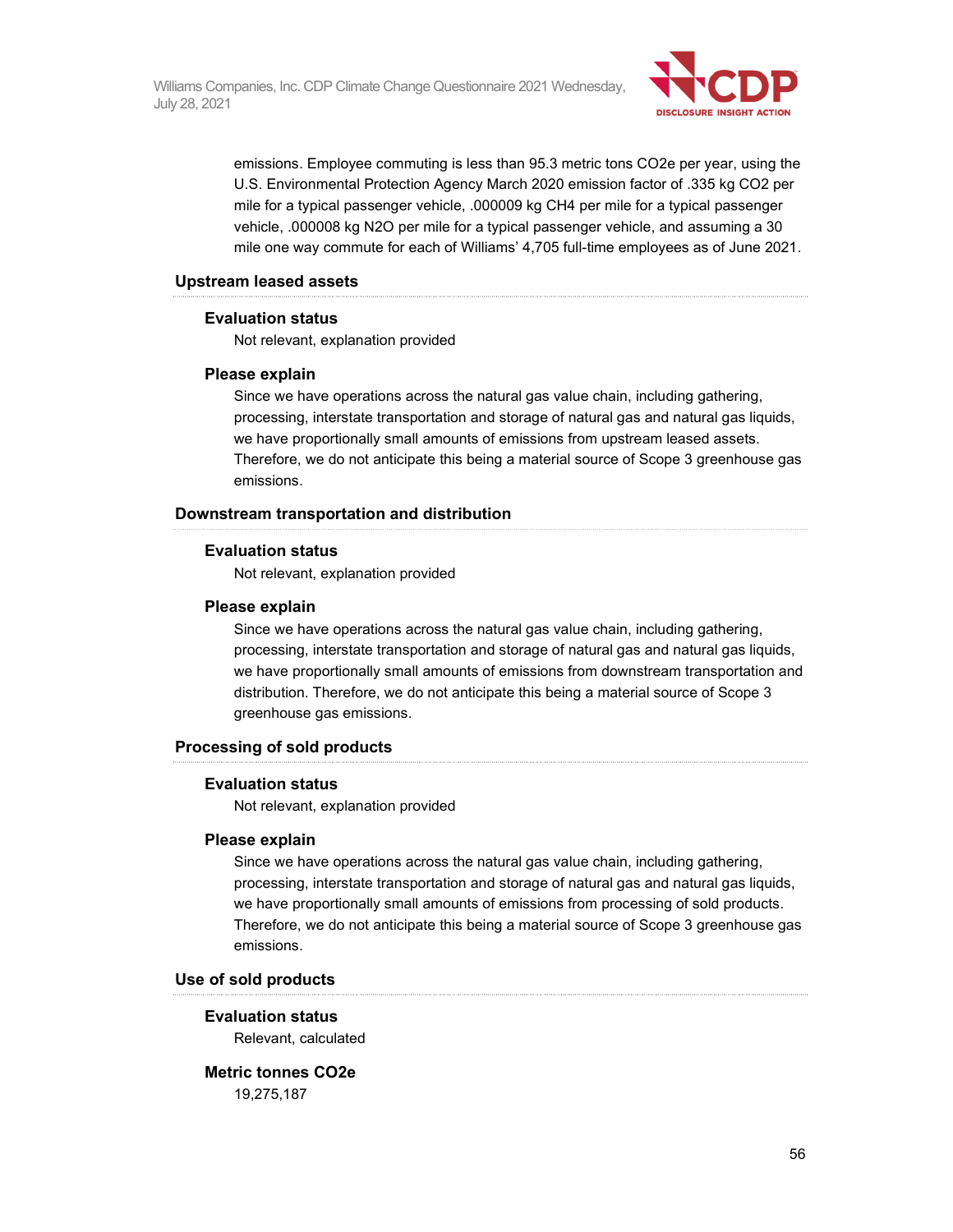

#### **Emissions calculation methodology**

Emissions reported according to Subpart NN – Suppliers of Natural Gas & Natural Gas Liquids, part of the EPA Greenhouse Gas Reporting Program (GHGRP)

## **Percentage of emissions calculated using data obtained from suppliers or value chain partners**

 $\Omega$ 

#### **Please explain**

We have operations across the natural gas value chain, including gathering, processing, interstate transportation and storage of natural gas and natural gas liquids, so the use of sold products is a significant source of Scope 3 greenhouse gas emissions. These emissions are reported according to Subpart NN – Suppliers of Natural Gas & Natural Gas Liquids.

#### **End of life treatment of sold products**

#### **Evaluation status**

Not relevant, explanation provided

#### **Please explain**

Since we have operations across the natural gas value chain, including gathering, processing, interstate transportation and storage of natural gas and natural gas liquids, we do not have end of life treatment of sold products. Therefore, we do not anticipate this being a material source of Scope 3 greenhouse gas emissions and we estimate the emissions to be zero (0).

#### **Downstream leased assets**

#### **Evaluation status**

Not relevant, explanation provided

#### **Please explain**

Since we have operations across the natural gas value chain, including gathering, processing, interstate transportation and storage of natural gas and natural gas liquids, we have proportionally small amounts of emissions from downstream leased assets. Therefore, we do not anticipate this being a material source of Scope 3 greenhouse gas emissions.

#### **Franchises**

#### **Evaluation status**

Not relevant, explanation provided

#### **Please explain**

Since we have operations across the natural gas value chain, including gathering, processing, interstate transportation and storage of natural gas and natural gas liquids, we do not have franchises. Therefore, we do not anticipate this being a material source of Scope 3 greenhouse gas emissions and we estimate the emissions to be zero (0).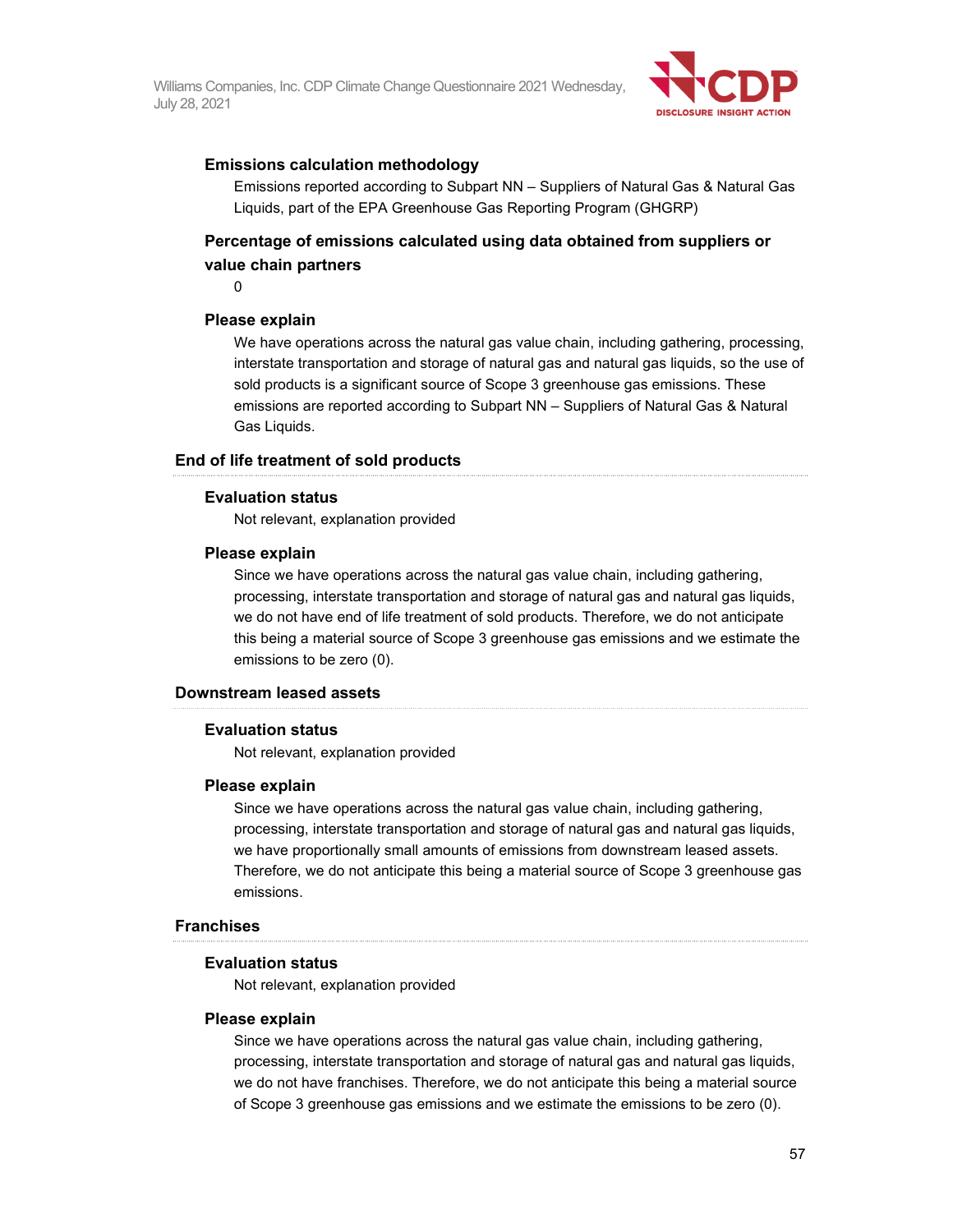

#### **Investments**

#### **Evaluation status**

Not evaluated

#### **Please explain**

We have not evaluated our Scope 3 emissions and thus are unable to determine if this will be a significant source of Scope 3 greenhouse gas emissions.

#### **Other (upstream)**

#### **Evaluation status**

Not relevant, explanation provided

#### **Please explain**

Since we have operations across the natural gas value chain, including gathering, processing, interstate transportation and storage of natural gas and natural gas liquids, we do not have other (upstream) emissions. Therefore, we do not anticipate this being a material source of Scope 3 greenhouse gas emissions and we estimate the emissions to be zero (0).

#### **Other (downstream)**

#### **Evaluation status**

Not relevant, explanation provided

#### **Please explain**

Since we have operations across the natural gas value chain, including gathering, processing, interstate transportation and storage of natural gas and natural gas liquids, we do not have other (downstream) emissions. Therefore, we do not anticipate this being a material source of Scope 3 greenhouse gas emissions and we estimate the emissions to be zero (0).

# **C6.7**

**(C6.7) Are carbon dioxide emissions from biogenic carbon relevant to your organization?** 

No

# **C6.10**

**(C6.10) Describe your gross global combined Scope 1 and 2 emissions for the reporting year in metric tons CO2e per unit currency total revenue and provide any additional intensity metrics that are appropriate to your business operations.** 

**Intensity figure**  0.001546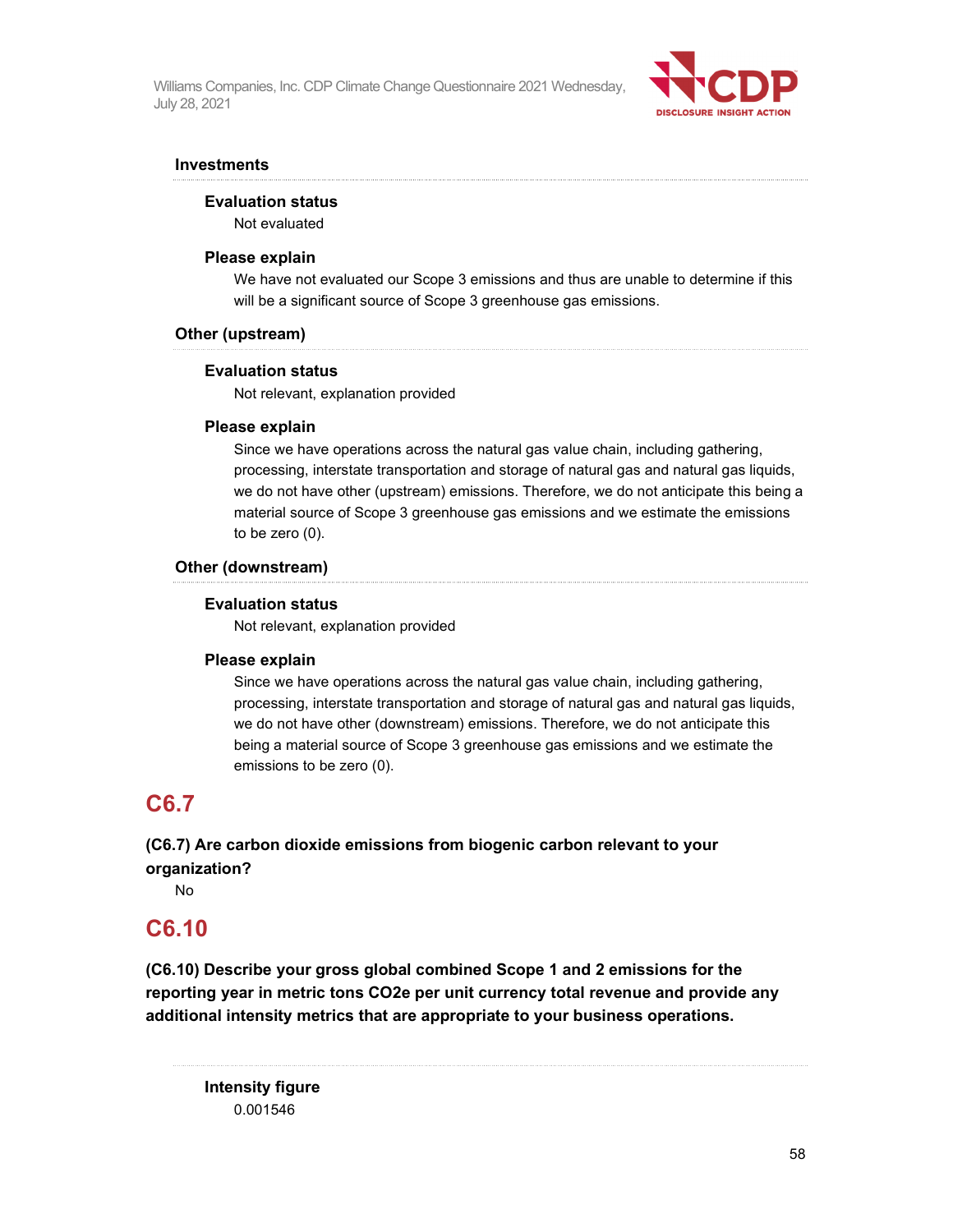

# **Metric numerator (Gross global combined Scope 1 and 2 emissions, metric tons CO2e)**

11,938,012

#### **Metric denominator**

unit total revenue

# **Metric denominator: Unit total**

7,719,000,000

## **Scope 2 figure used**

Location-based

## **% change from previous year**

0.26

#### **Direction of change**

Increased

### **Reason for change**

Williams saw a reduction in Scope 1 and 2 emissions from 2019 due to reduction efforts, changes in output and less construction activity in 2020. While there was a reduction in Scope 1 and 2 emissions, there was also a reduction in revenue resulting in a small increase for the revenue-based intensity figure.

# **C-OG6.12**

**(C-OG6.12) Provide the intensity figures for Scope 1 emissions (metric tons CO2e) per unit of hydrocarbon category.** 

| Unit of hydrocarbon category (denominator)<br>Million cubic feet of natural gas     |
|-------------------------------------------------------------------------------------|
| Metric tons CO2e from hydrocarbon category per unit specified<br>0.99               |
| % change from previous year<br>7                                                    |
| Direction of change                                                                 |
| Decreased                                                                           |
| <b>Reason for change</b>                                                            |
| The decrease is a result of the following:                                          |
| 1. Less transmission and storage blowdowns due to less construction and maintenance |
| projects                                                                            |
| 2. Emissions reduction activity that reduced methane emissions in gathering and     |
| boosting by routing more glycol dehydrator emissions to thermal oxidizers or vapor  |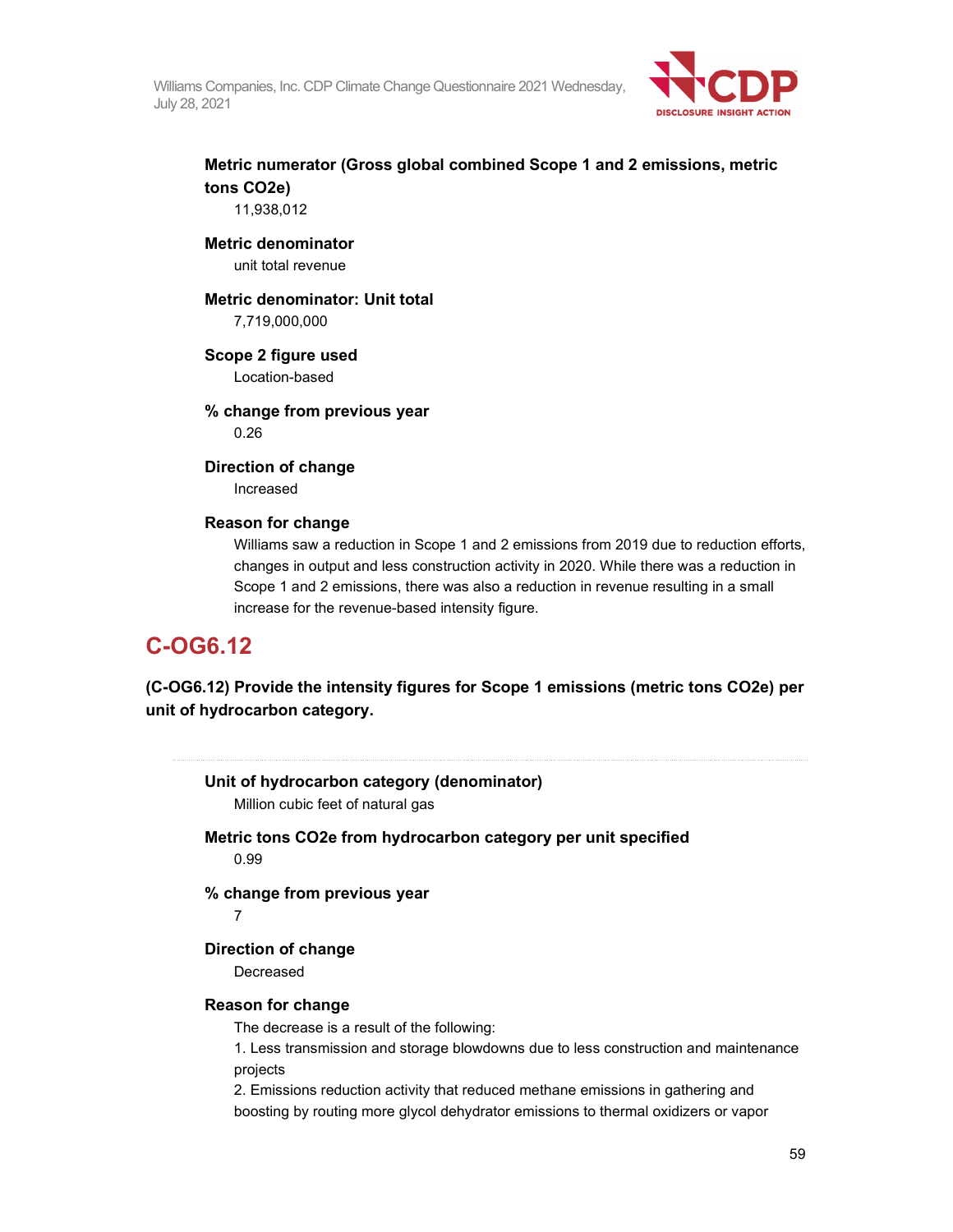

combustion units and installing lower emitting electric glycol pumps

- 3. Reduced miles of cathodically unprotected pipelines
- 4. Selling parts of our gathering and boosting pipeline

#### **Comment**

Due to more accurate reporting methodology, Williams has adjusted last year's intensity figure of 1.04 to 1.06 to provide a more accurate comparison to this year's response.

# **C-OG6.13**

**(C-OG6.13) Report your methane emissions as percentages of natural gas and hydrocarbon production or throughput.** 

**Oil and gas business division**  Midstream

**Estimated total methane emitted expressed as % of natural gas production or throughput at given division** 

0.49

**Estimated total methane emitted expressed as % of total hydrocarbon production or throughput at given division** 

0.02

## **Comment**

Our answer of 0.49% was calculated as follows: Methane emissions in metric tons CH4 divided by gathering plus transmission throughput in million standard cubic feet x 100. Our answer of 0.02% was calculated as follows: Methane emissions in MMBtu divided by gathering and transmission gas throughput in MMBtu plus processing and fractionating liquids throughput in MMBtu x 100. Methane molecules may be processed or moved twice, double counting is not accounted for in this metric. Please see ONE Future segment intensities.

# **C7. Emissions breakdowns**

# **C7.1**

**(C7.1) Does your organization break down its Scope 1 emissions by greenhouse gas type?** 

Yes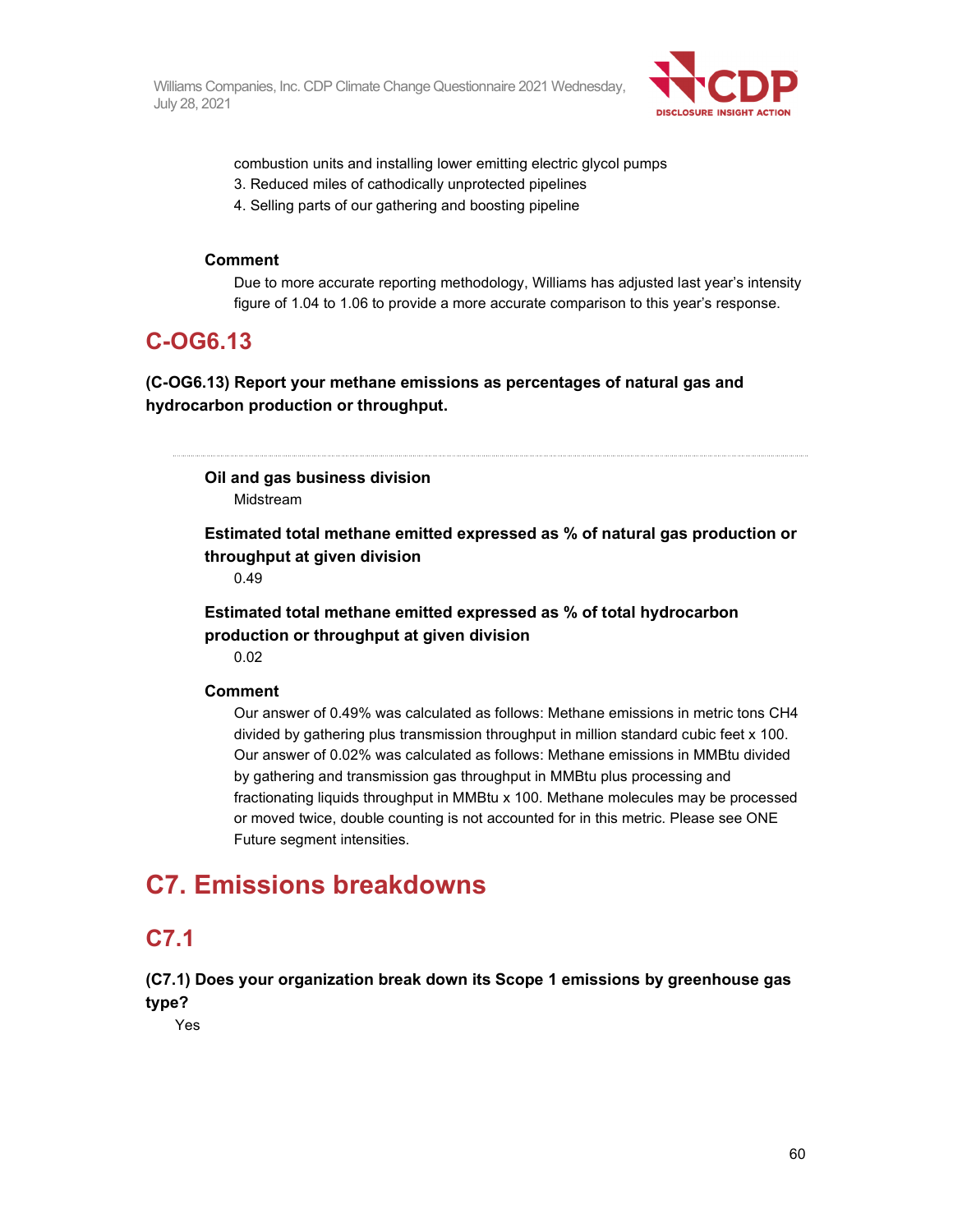

# **C7.1a**

# **(C7.1a) Break down your total gross global Scope 1 emissions by greenhouse gas type and provide the source of each used greenhouse warming potential (GWP).**

| <b>Greenhouse</b><br>gas | Scope 1 emissions (metric tons of GWP Reference<br>CO <sub>2e</sub> ) |                                                            |
|--------------------------|-----------------------------------------------------------------------|------------------------------------------------------------|
| CO <sub>2</sub>          | 9,139,658                                                             | <b>IPCC Fourth Assessment Report (AR4 -</b><br>$100$ year) |
| CH <sub>4</sub>          | 1.290.464                                                             | <b>IPCC Fourth Assessment Report (AR4 -</b><br>$100$ year) |
| N <sub>2</sub> O         | 4,658                                                                 | <b>IPCC Fourth Assessment Report (AR4 -</b><br>$100$ year) |

# **C-OG7.1b**

**(C-OG7.1b) Break down your total gross global Scope 1 emissions from oil and gas value chain production activities by greenhouse gas type.** 

# **Emissions category**

Combustion (excluding flaring)

## **Value chain**

Midstream

## **Product**

Gas

# **Gross Scope 1 CO2 emissions (metric tons CO2)**

8,056,541

## **Gross Scope 1 methane emissions (metric tons CH4)**  2,316

# **Total gross Scope 1 emissions (metric tons CO2e)**

8,118,864

# **Comment**

Emissions are calculated using the U.S. Environmental Protection Agency Greenhouse Gas Reporting Program methodology.

**Emissions category**  Flaring

## **Value chain**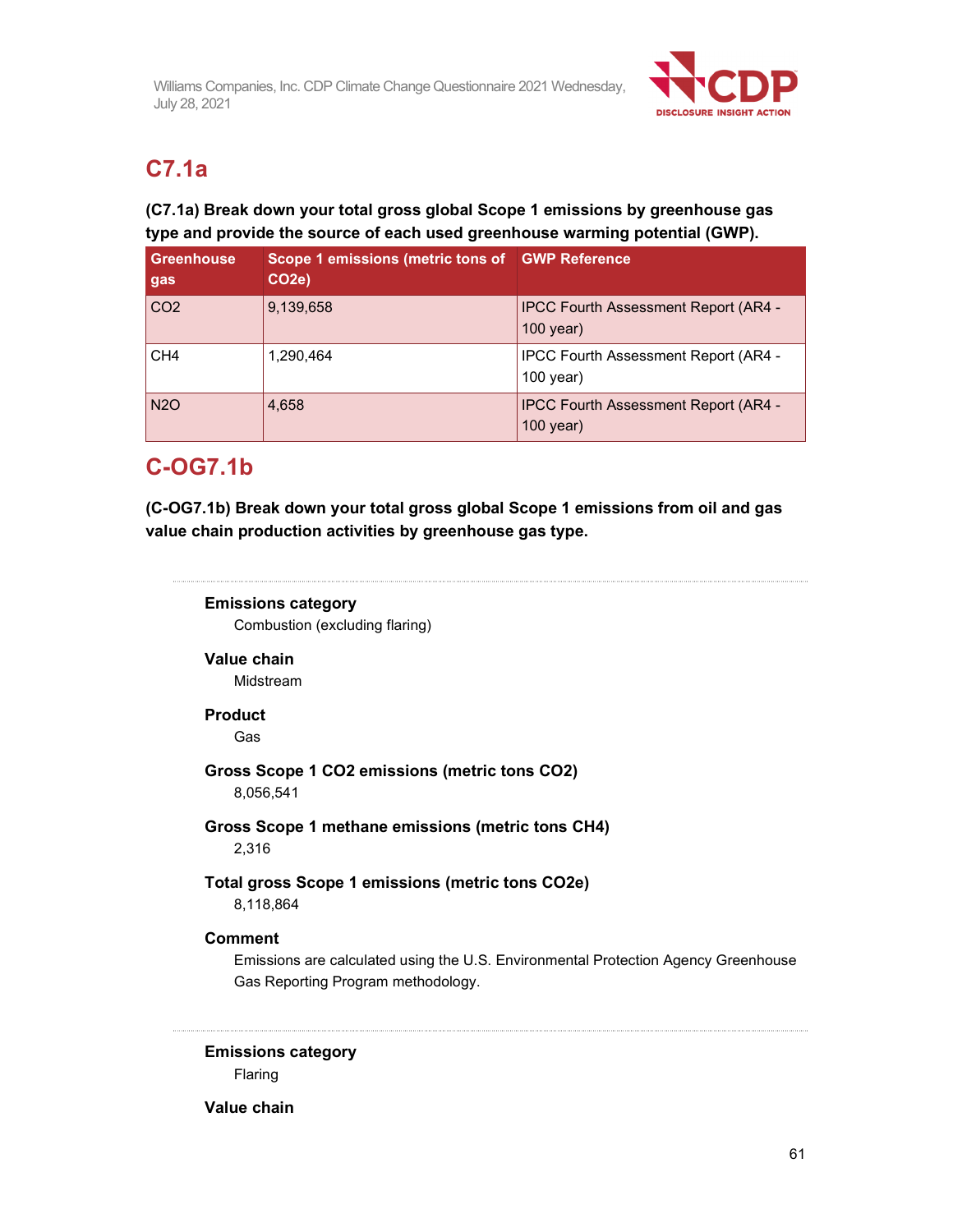

#### Midstream

**Product** 

Gas

### **Gross Scope 1 CO2 emissions (metric tons CO2)**  261,095

**Gross Scope 1 methane emissions (metric tons CH4)**  1,198

# **Total gross Scope 1 emissions (metric tons CO2e)**

291,181

### **Comment**

Emissions are calculated using the U.S. Environmental Protection Agency Greenhouse Gas Reporting Program methodology.

## **Emissions category**

Venting

## **Value chain**  Midstream

#### **Product**

Gas

# **Gross Scope 1 CO2 emissions (metric tons CO2)**

5,938

### **Gross Scope 1 methane emissions (metric tons CH4)**  36,091

# **Total gross Scope 1 emissions (metric tons CO2e)**

908,227

### **Comment**

Emissions are calculated using the U.S. Environmental Protection Agency Greenhouse Gas Reporting Program methodology.

## **Emissions category**

Fugitives

## **Value chain**

Midstream

## **Product**

Gas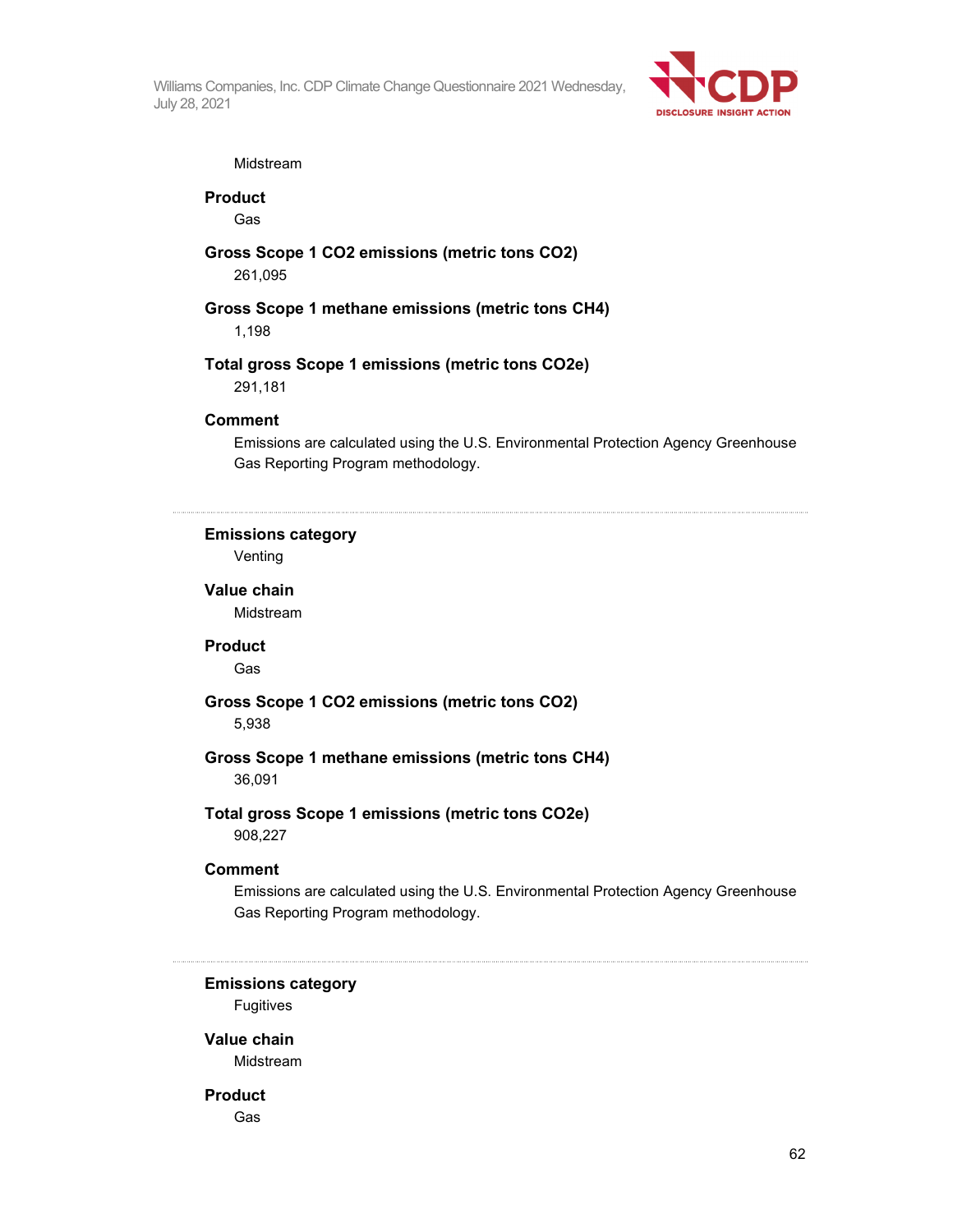

### **Gross Scope 1 CO2 emissions (metric tons CO2)**  301

**Gross Scope 1 methane emissions (metric tons CH4)**  8,493

#### **Total gross Scope 1 emissions (metric tons CO2e)**  212,621

#### **Comment**

Emissions are calculated using the U.S. Environmental Protection Agency Greenhouse Gas Reporting Program methodology.

**Emissions category** 

Process (feedstock) emissions

**Value chain** 

Midstream

#### **Product**

Gas

**Gross Scope 1 CO2 emissions (metric tons CO2)**  815,784

**Gross Scope 1 methane emissions (metric tons CH4)**  3,521

#### **Total gross Scope 1 emissions (metric tons CO2e)**  903,888

#### **Comment**

Emissions are calculated using the U.S. Environmental Protection Agency Greenhouse Gas Reporting Program methodology.

# **C7.2**

#### **(C7.2) Break down your total gross global Scope 1 emissions by country/region.**

| <b>Country/Region</b> | Scope 1 emissions (metric tons CO2e) |  |
|-----------------------|--------------------------------------|--|
| North America         | 10,434,780                           |  |

# **C7.3**

**(C7.3) Indicate which gross global Scope 1 emissions breakdowns you are able to provide.** 

By activity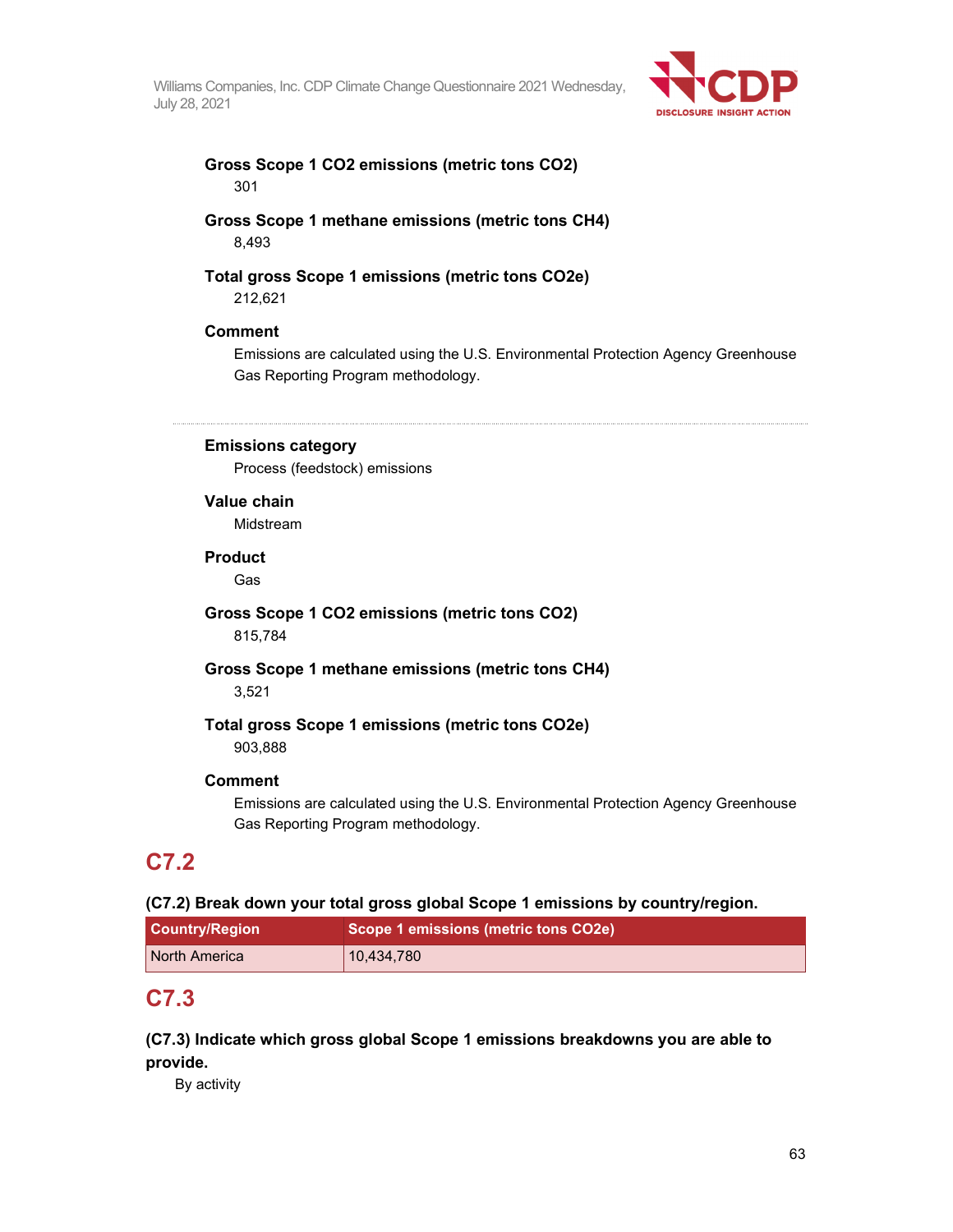

# **C7.3c**

## **(C7.3c) Break down your total gross global Scope 1 emissions by business activity.**

| <b>Activity</b>                 | Scope 1 emissions (metric tons CO2e) |
|---------------------------------|--------------------------------------|
| <b>Gathering and Boosting</b>   | 4,473,522                            |
| Processing                      | 3.028.322                            |
| <b>Transmission and Storage</b> | 2,932,936                            |

# **C-CE7.4/C-CH7.4/C-CO7.4/C-EU7.4/C-MM7.4/C-OG7.4/C-ST7.4/C-TO7.4/C-TS7.4**

**(C-CE7.4/C-CH7.4/C-CO7.4/C-EU7.4/C-MM7.4/C-OG7.4/C-ST7.4/C-TO7.4/C-TS7.4) Break down your organization's total gross global Scope 1 emissions by sector production activity in metric tons CO2e.** 

|                                                   | <b>Gross Scope 1 emissions,</b><br>metric tons CO <sub>2e</sub> | <b>Comment</b>                         |
|---------------------------------------------------|-----------------------------------------------------------------|----------------------------------------|
| Oil and gas production activities<br>(upstream)   | $\Omega$                                                        |                                        |
| Oil and gas production activities<br>(midstream)  | 10.434.780                                                      | All Scope 1 emissions are<br>midstream |
| Oil and gas production activities<br>(downstream) | $\Omega$                                                        |                                        |

# **C7.5**

**(C7.5) Break down your total gross global Scope 2 emissions by country/region.** 

| <b>Country/Region Scope 2,</b> | location-<br>based (metric based<br>tons CO <sub>2</sub> e) | Scope 2,<br>market-<br>CO <sub>2e</sub> ) | <b>Purchased and</b><br>consumed<br>electricity, heat,<br>(metric tons steam or cooling<br>(MWh) | <b>Purchased and consumed</b><br>low-carbon electricity, heat,<br>steam or cooling<br>accounted for in Scope 2<br>market-based approach<br>(MWh) |
|--------------------------------|-------------------------------------------------------------|-------------------------------------------|--------------------------------------------------------------------------------------------------|--------------------------------------------------------------------------------------------------------------------------------------------------|
| North America                  | 1,503,232                                                   |                                           | 3,421,151                                                                                        |                                                                                                                                                  |

# **C7.6**

**(C7.6) Indicate which gross global Scope 2 emissions breakdowns you are able to provide.** 

By activity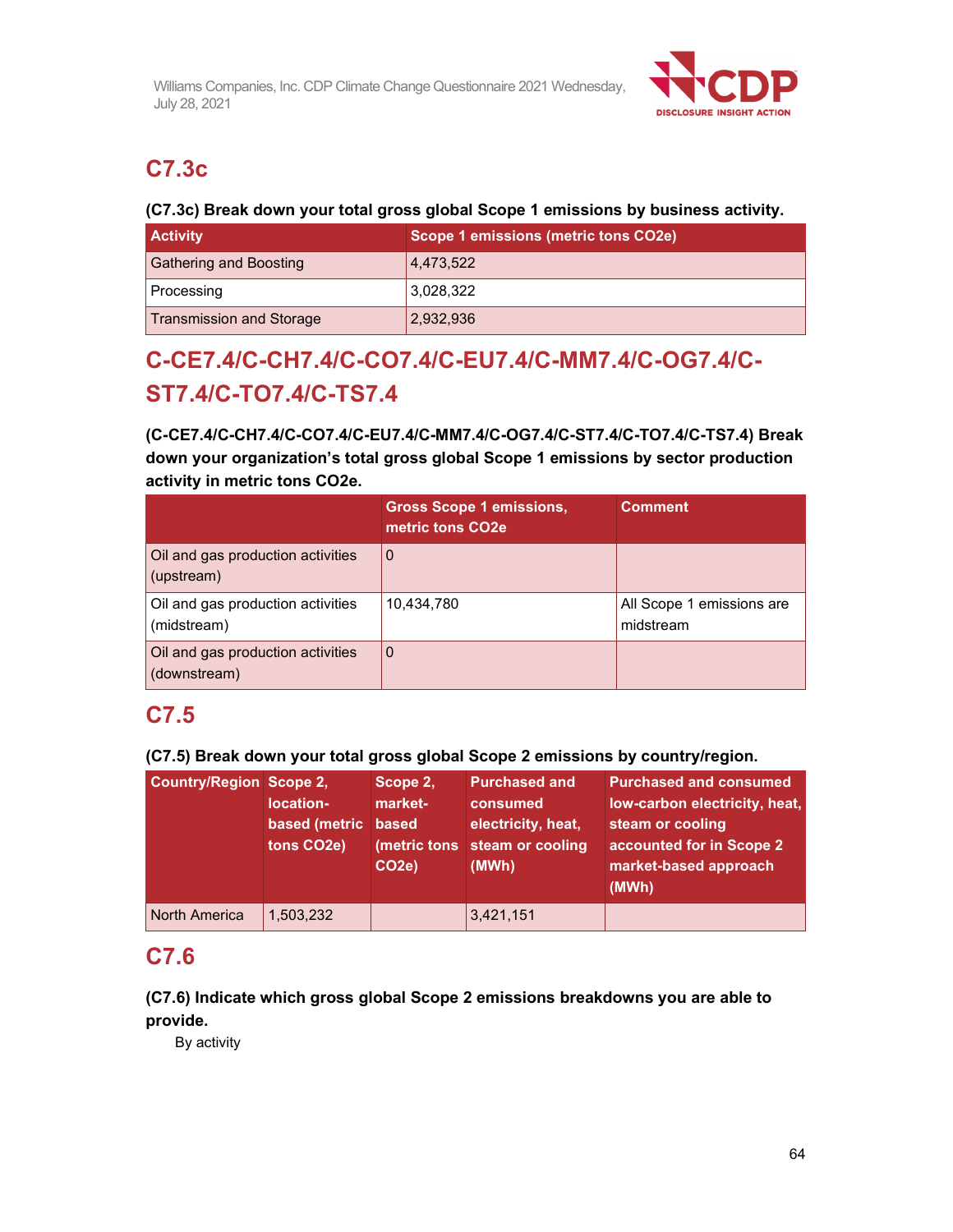

# **C7.6c**

## **(C7.6c) Break down your total gross global Scope 2 emissions by business activity.**

| <b>Activity</b>                                                      | Scope 2, location-based<br>(metric tons CO2e) | Scope 2, market-based<br>(metric tons CO2e) |
|----------------------------------------------------------------------|-----------------------------------------------|---------------------------------------------|
| Electric Power for Gathering,<br>Transmission, and Processing Assets | 1,503,232                                     |                                             |

# **C-CE7.7/C-CH7.7/C-CO7.7/C-MM7.7/C-OG7.7/C-ST7.7/C-TO7.7/C-TS7.7**

**(C-CE7.7/C-CH7.7/C-CO7.7/C-MM7.7/C-OG7.7/C-ST7.7/C-TO7.7/C-TS7.7) Break down your organization's total gross global Scope 2 emissions by sector production activity in metric tons CO2e.** 

|                                                   | <b>Scope 2, location-</b><br>based, metric tons<br>CO <sub>2e</sub> | Scope 2, market-based (if<br>applicable), metric tons<br>CO <sub>2e</sub> | <b>Comment</b>                             |
|---------------------------------------------------|---------------------------------------------------------------------|---------------------------------------------------------------------------|--------------------------------------------|
| Oil and gas production<br>activities (upstream)   | l 0                                                                 |                                                                           |                                            |
| Oil and gas production<br>activities (midstream)  | 1,503,232                                                           |                                                                           | All Scope 2<br>emissions are<br>midstream. |
| Oil and gas production<br>activities (downstream) | $\Omega$                                                            |                                                                           |                                            |

# **C7.9**

**(C7.9) How do your gross global emissions (Scope 1 and 2 combined) for the reporting year compare to those of the previous reporting year?** 

Decreased

# **C7.9a**

**(C7.9a) Identify the reasons for any change in your gross global emissions (Scope 1 and 2 combined), and for each of them specify how your emissions compare to the previous year.** 

|                        | ∣Change in <sup>।</sup><br>emissions<br>(metric<br>tons CO <sub>2</sub> e) | of change value | <b>Direction Emissions</b><br>(percentage) | <b>Please explain calculation</b>                            |
|------------------------|----------------------------------------------------------------------------|-----------------|--------------------------------------------|--------------------------------------------------------------|
| Change in<br>renewable | 0                                                                          | No change $ 0$  |                                            | Williams is not currently tracking<br>renewable energy usage |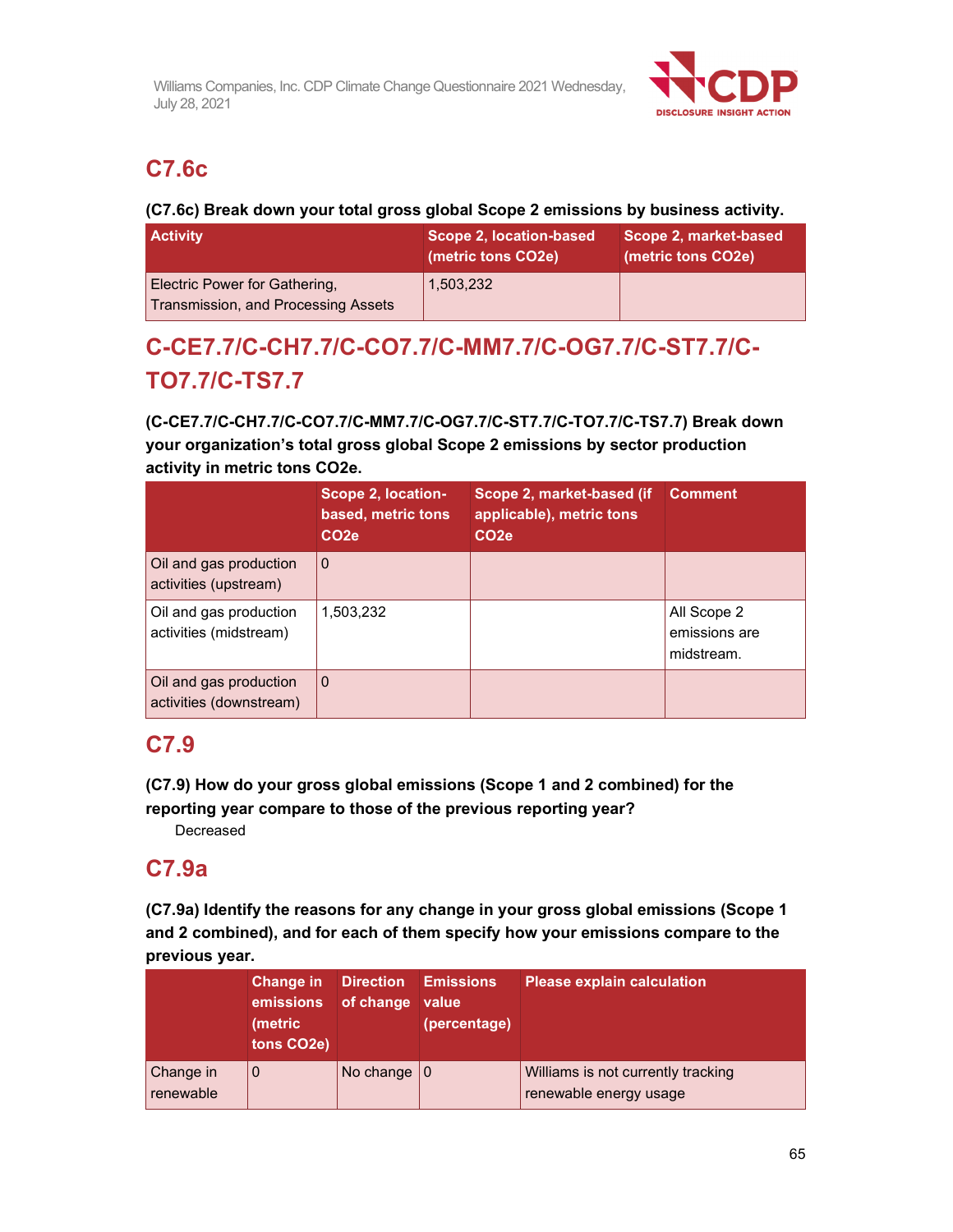

| energy<br>consumption                            |              |               |                  |                                                                                                                                                                                                                                                                                                                                                                                                                                                                                                                                                                                     |
|--------------------------------------------------|--------------|---------------|------------------|-------------------------------------------------------------------------------------------------------------------------------------------------------------------------------------------------------------------------------------------------------------------------------------------------------------------------------------------------------------------------------------------------------------------------------------------------------------------------------------------------------------------------------------------------------------------------------------|
| Other<br>emissions<br>reduction<br>activities    | 120,485      | Decreased     | $\mathbf{1}$     | Williams implemented several emissions<br>reduction projects in 2020 as described in<br>4.3b. We implemented a similar blowdown<br>recompression project in 2019, so<br>summing the other three initiatives for<br>2020 comes out to 120,485 mt CO2e. In<br>2019 Williams had 12.67 million mt CO2e<br>Scope 1 and 2 emissions.<br>$(120,485/12,670,000)^*100 = 1\%$                                                                                                                                                                                                                |
| <b>Divestment</b>                                | $\Omega$     | No change     | $\mathbf{0}$     | No material changes in emissions from<br>divestitures in 2020.                                                                                                                                                                                                                                                                                                                                                                                                                                                                                                                      |
| Acquisitions                                     | 0            | No change     | 0                | No acquisitions occurred in 2020.                                                                                                                                                                                                                                                                                                                                                                                                                                                                                                                                                   |
| <b>Mergers</b>                                   | $\mathbf 0$  | No change     | $\mathbf{0}$     | No mergers occurred in the reporting year<br>that resulted in a change in emissions.                                                                                                                                                                                                                                                                                                                                                                                                                                                                                                |
| Change in<br>output                              | 407,758      | Decreased     | 3                | Change in output emissions can be<br>represented by fuel combustion emissions<br>and Scope 2 emissions. In 2020 we had<br>8,056,540 mt CO2e in fuel combustion<br>emissions and 1,503,232 mt CO2e Scope<br>2 emissions, totalling 9,559,772 mt CO2e.<br>In 2019 we had 8,417,530 mt CO2e in fuel<br>combustion emissions and 1,550,000 mt<br>CO2e in Scope 2 emissions, totalling<br>9,967,530. The difference from 2019 to<br>2020 is therefore a decrease of 407,758.<br>In 2019 Williams had 12.67 million mt<br>CO2e Scope 1 and 2 emissions<br>$(407,758/12,670,000)*100 = 3%$ |
| Change in<br>methodology                         | $\mathbf 0$  | No change     | $\boldsymbol{0}$ | There are no changes in the calculation<br>methodology between 2019 and 2020                                                                                                                                                                                                                                                                                                                                                                                                                                                                                                        |
| Change in<br>boundary                            | 0            | No change     | $\mathbf 0$      | There are no changes in the boundary<br>between 2019 and 2020.                                                                                                                                                                                                                                                                                                                                                                                                                                                                                                                      |
| Change in<br>physical<br>operating<br>conditions | $\mathbf{0}$ | No change $ $ | $\mathbf{0}$     | There are no changes in the physical<br>operating conditions between 2019 and<br>2020.                                                                                                                                                                                                                                                                                                                                                                                                                                                                                              |
| Unidentified                                     | 73,954       | Increased     | $\mathbf{1}$     | In 2019 Williams had 12.67 million mt<br>CO2e Scope 1 and 2 emissions.<br>$(73,954/12,670,000)*100 = 1%$                                                                                                                                                                                                                                                                                                                                                                                                                                                                            |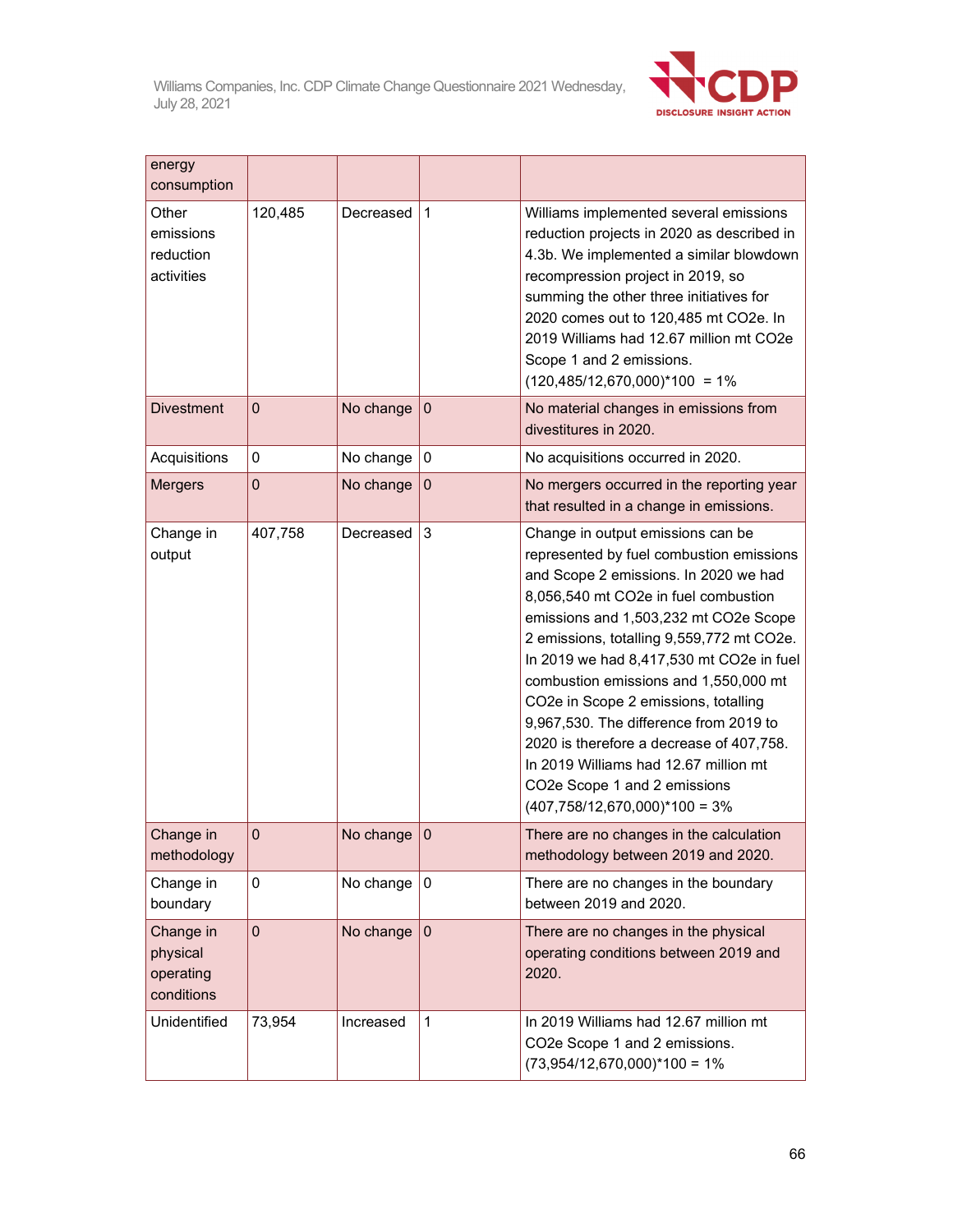

| Other | 275,711 | Decreased 2 | Williams had significantly reduced       |
|-------|---------|-------------|------------------------------------------|
|       |         |             | construction and maintenance activity in |
|       |         |             | 2020 due to COVID, which resulted in a   |
|       |         |             | significant reduction in Subpart W       |
|       |         |             | Blowdown Vent Stack emissions. In 2019,  |
|       |         |             | Williams had 566,329 mt CO2e in          |
|       |         |             | blowdown vent stack emissions. In 2020,  |
|       |         |             | Williams had 290,168 mt CO2e in          |
|       |         |             | blowdown vent stack emissions. In 2019   |
|       |         |             | Williams had 12.67 million mt CO2e       |
|       |         |             | Scope 1 and 2 emissions. This is a       |
|       |         |             | difference of 275,711 mt CO2e.           |
|       |         |             | $(275,711/12,670,000)^*100 = 2%$         |

# **C7.9b**

**(C7.9b) Are your emissions performance calculations in C7.9 and C7.9a based on a location-based Scope 2 emissions figure or a market-based Scope 2 emissions figure?** 

Location-based

# **C8. Energy**

# **C8.1**

# **(C8.1) What percentage of your total operational spend in the reporting year was on energy?**

More than 10% but less than or equal to 15%

# **C8.2**

# **(C8.2) Select which energy-related activities your organization has undertaken.**

|                                                     | Indicate whether your organization undertook this energy-<br>related activity in the reporting year |
|-----------------------------------------------------|-----------------------------------------------------------------------------------------------------|
| Consumption of fuel (excluding<br>feedstocks)       | Yes                                                                                                 |
| Consumption of purchased or<br>acquired electricity | Yes                                                                                                 |
| Consumption of purchased or<br>acquired heat        | <b>No</b>                                                                                           |
| Consumption of purchased or<br>acquired steam       | No.                                                                                                 |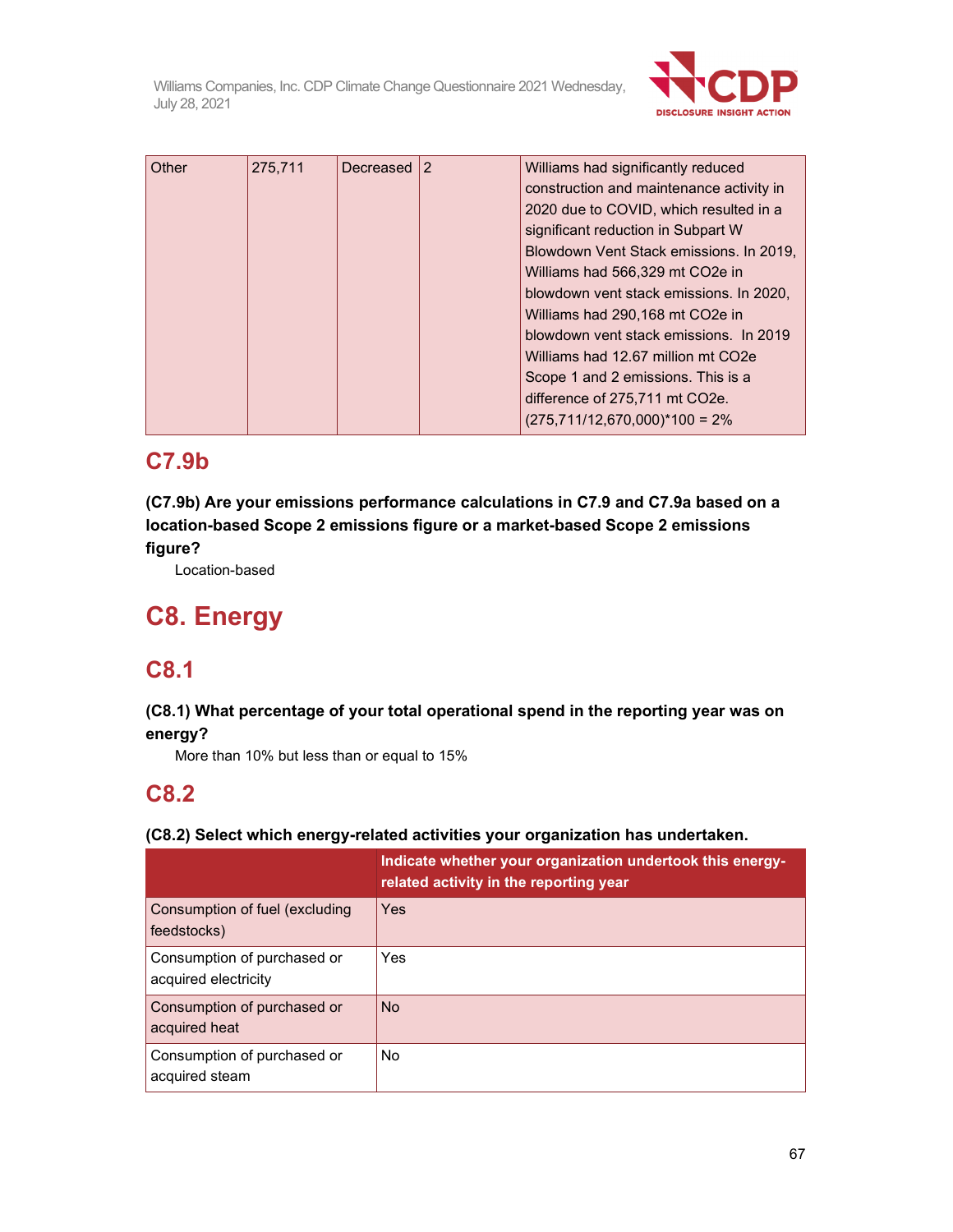

| Consumption of purchased or<br>acquired cooling       | <b>No</b> |
|-------------------------------------------------------|-----------|
| Generation of electricity, heat,<br>steam, or cooling | No        |

# **C8.2a**

| (C8.2a) Report your organization's energy consumption totals (excluding feedstocks) |  |
|-------------------------------------------------------------------------------------|--|
| in MWh.                                                                             |  |

|                                                        | <b>Heating</b><br>value          | <b>MWh from</b><br>renewable<br><b>sources</b> | <b>MWh from non-</b><br>renewable<br><b>SOUrces</b> | <b>Total (renewable</b><br>and non-renewable)<br><b>MWh</b> |
|--------------------------------------------------------|----------------------------------|------------------------------------------------|-----------------------------------------------------|-------------------------------------------------------------|
| Consumption of fuel<br>(excluding feedstock)           | HHV (higher<br>heating<br>value) | $\mathbf 0$                                    | 43,672,590                                          | 43,672,590                                                  |
| Consumption of<br>purchased or acquired<br>electricity |                                  | 410,628                                        | 3,010,522                                           | 3,421,150                                                   |
| Total energy<br>consumption                            |                                  | 410,628                                        | 46,683,112                                          | 47,093,740                                                  |

# **C8.2b**

# **(C8.2b) Select the applications of your organization's consumption of fuel.**

|                                                            | Indicate whether your organization undertakes this<br>fuel application |
|------------------------------------------------------------|------------------------------------------------------------------------|
| Consumption of fuel for the generation of<br>electricity   | Yes                                                                    |
| Consumption of fuel for the generation of<br>heat          | <b>No</b>                                                              |
| Consumption of fuel for the generation of<br>steam         | <b>No</b>                                                              |
| Consumption of fuel for the generation of<br>cooling       | <b>No</b>                                                              |
| Consumption of fuel for co-generation or<br>tri-generation | <b>No</b>                                                              |

# **C8.2c**

**(C8.2c) State how much fuel in MWh your organization has consumed (excluding feedstocks) by fuel type.**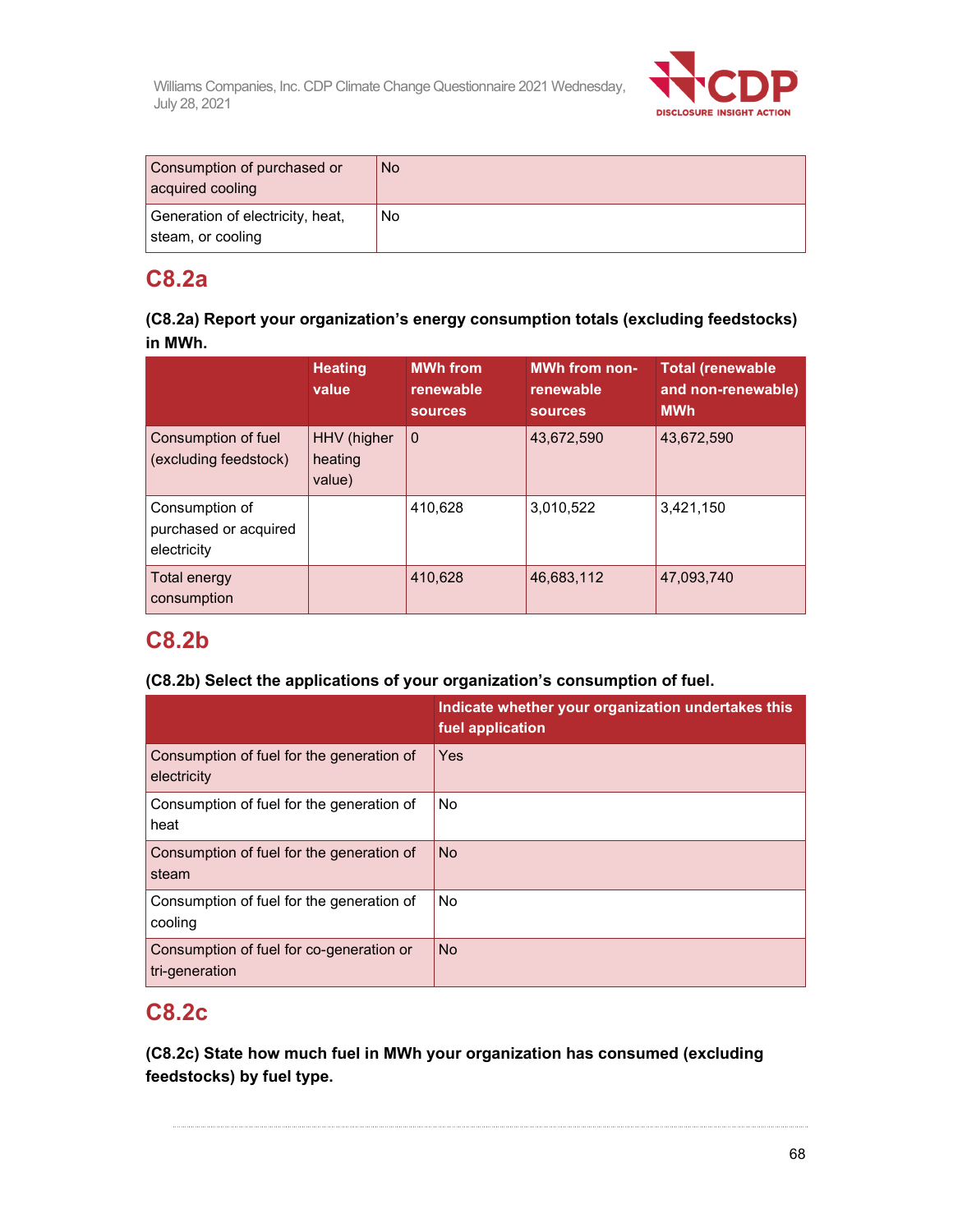

#### **Fuels (excluding feedstocks)**  Natural Gas

#### **Heating value**

HHV (higher heating value)

## **Total fuel MWh consumed by the organization**

43,672,590

#### **MWh fuel consumed for self-generation of electricity**

0

#### **MWh fuel consumed for self-generation of heat**

 $\Omega$ 

#### **Emission factor**

53.06

#### **Unit**

kg CO2 per million Btu

#### **Emissions factor source**

US CFR 40 Part 98 Subpart C Appendix

#### **Comment**

Emissions are calculated per the U.S. Environmental Protection Agency Greenhouse Gas Reporting Program methodology.

# **Fuels (excluding feedstocks)**

Diesel

#### **Heating value**

HHV (higher heating value)

## **Total fuel MWh consumed by the organization**

854

### **MWh fuel consumed for self-generation of electricity**  854

## **MWh fuel consumed for self-generation of heat**

0

# **Emission factor**

73.96

### **Unit**

kg CO2 per million Btu

## **Emissions factor source**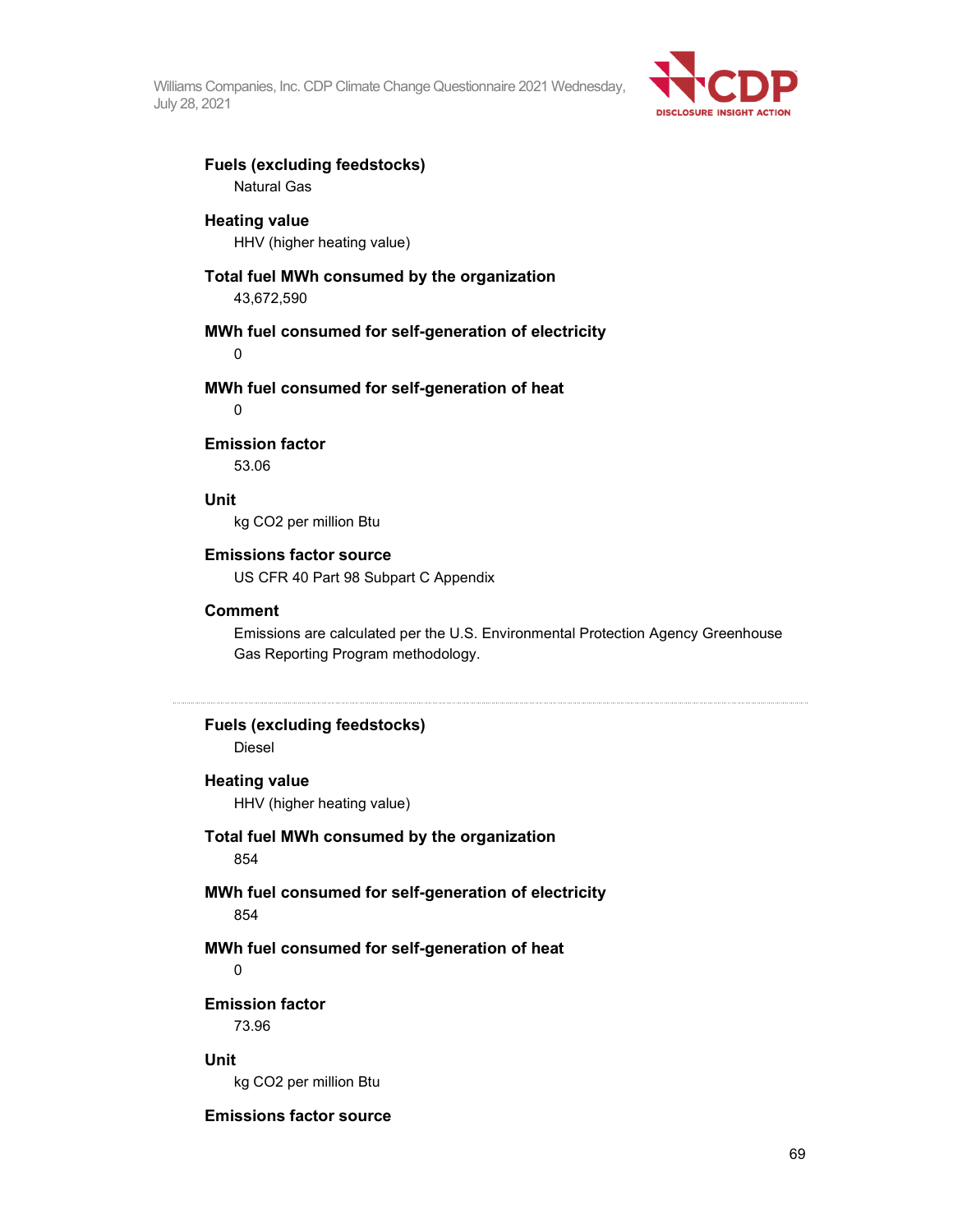

US CFR 40 Part 98 Subpart C Appendix

## **Comment**

Emissions are calculated per the U.S. Environmental Protection Agency Greenhouse Gas Reporting Program methodology.

# **C9. Additional metrics**

# **C9.1**

**(C9.1) Provide any additional climate-related metrics relevant to your business.** 

# **C-CE9.6/C-CG9.6/C-CH9.6/C-CN9.6/C-CO9.6/C-EU9.6/C-MM9.6/C-OG9.6/C-RE9.6/C-ST9.6/C-TO9.6/C-TS9.6**

**(C-CE9.6/C-CG9.6/C-CH9.6/C-CN9.6/C-CO9.6/C-EU9.6/C-MM9.6/C-OG9.6/C-RE9.6/C-ST9.6/C-TO9.6/C-TS9.6) Does your organization invest in research and development (R&D) of low-carbon products or services related to your sector activities?** 

|     | Investment in<br>low-carbon<br>R&D | <b>Comment</b>                                                                                                                                                                                                                                                                                                                                                                                                                                                                                                 |
|-----|------------------------------------|----------------------------------------------------------------------------------------------------------------------------------------------------------------------------------------------------------------------------------------------------------------------------------------------------------------------------------------------------------------------------------------------------------------------------------------------------------------------------------------------------------------|
| Row | Yes                                | Williams participates in Pipeline Research Council, which has a focus area of<br>research on emissions reduction from natural gas pipeline operations. We<br>also participated in U.S. Department of Energy's research efforts to reduce<br>methane emissions, and partnered with Colorado State University to advance<br>methane detection technology. Williams is also a member of the National<br>Petroleum Council, which has funded research and development on carbon<br>capture and storage technology. |

# **C-CO9.6a/C-EU9.6a/C-OG9.6a**

**(C-CO9.6a/C-EU9.6a/C-OG9.6a) Provide details of your organization's investments in low-carbon R&D for your sector activities over the last three years.** 

| <b>Technology</b><br>area             | <b>Stage of</b><br>development<br>in the<br>reporting year over the last | <b>Average % of R&amp;D</b><br>total R&D<br><b>investment</b><br>3 years | <b>investment</b><br>figure in the<br>reporting<br>year<br>(optional) | <b>Comment</b>                                                                                                               |
|---------------------------------------|--------------------------------------------------------------------------|--------------------------------------------------------------------------|-----------------------------------------------------------------------|------------------------------------------------------------------------------------------------------------------------------|
| Methane<br>detection and<br>reduction | Applied<br>research and<br>development                                   | $0\%$                                                                    | $\mathbf{0}$                                                          | Williams is donating technical<br>expertise and equipment to<br>various research organizations to<br>further enhance methane |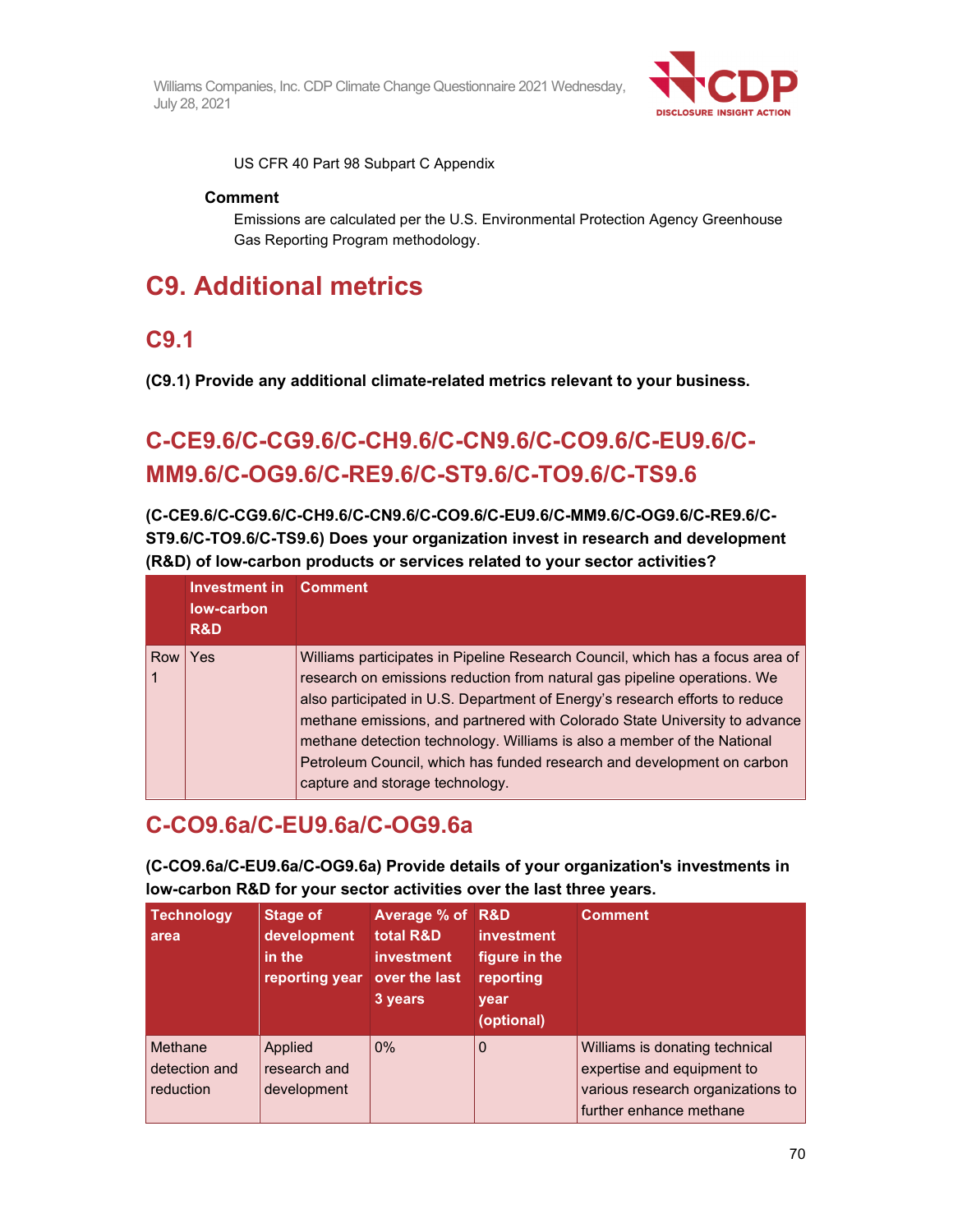

|                                                                             |                                               |         |         | detection technologies. Williams<br>is a partner of METEC, a<br>methane detection pilot facility<br>that is led by Colorado State<br>University, and allows new<br>technology providers to test their<br>equipment in a controlled,<br>realistic, environment. We also<br>participate in optical gas imaging<br>(OGI) field performance studies to<br>assess the efficacy of OGI in<br>upstream oil and gas<br>applications. The purpose of the<br>field work was to provide a<br>quantitative baseline which can<br>be used to demonstrate<br>equivalency of new leak detection<br>methods with regulatory-<br>approved OGI screening<br>methods. As part of this effort,<br>three camera operators<br>participated in two days of leak<br>simulation and data collection. |
|-----------------------------------------------------------------------------|-----------------------------------------------|---------|---------|-----------------------------------------------------------------------------------------------------------------------------------------------------------------------------------------------------------------------------------------------------------------------------------------------------------------------------------------------------------------------------------------------------------------------------------------------------------------------------------------------------------------------------------------------------------------------------------------------------------------------------------------------------------------------------------------------------------------------------------------------------------------------------|
| Other energy<br>efficiency<br>measures in the<br>oil and gas<br>value chain | Applied<br>research and<br>development        | ≤20%    | 4,000   | Williams is a member of The Gas<br>Machinery Research Council<br>(GMRC). GMRC focuses<br>research on improving the<br>reliability of compression and<br>compressor efficiency. Research<br>related to reduced maintenance<br>has the potential to yield less<br>blowdowns and therefore less<br>methane emissions.                                                                                                                                                                                                                                                                                                                                                                                                                                                          |
| Infrastructure                                                              | <b>Applied</b><br>research and<br>development | 81-100% | 213,230 | Williams is a partner of Pipeline<br><b>Research Council International</b><br>(PRCI), funding research projects<br>and providing technical expertise<br>to support research and<br>development in pipeline integrity<br>and mechanical reliability.                                                                                                                                                                                                                                                                                                                                                                                                                                                                                                                         |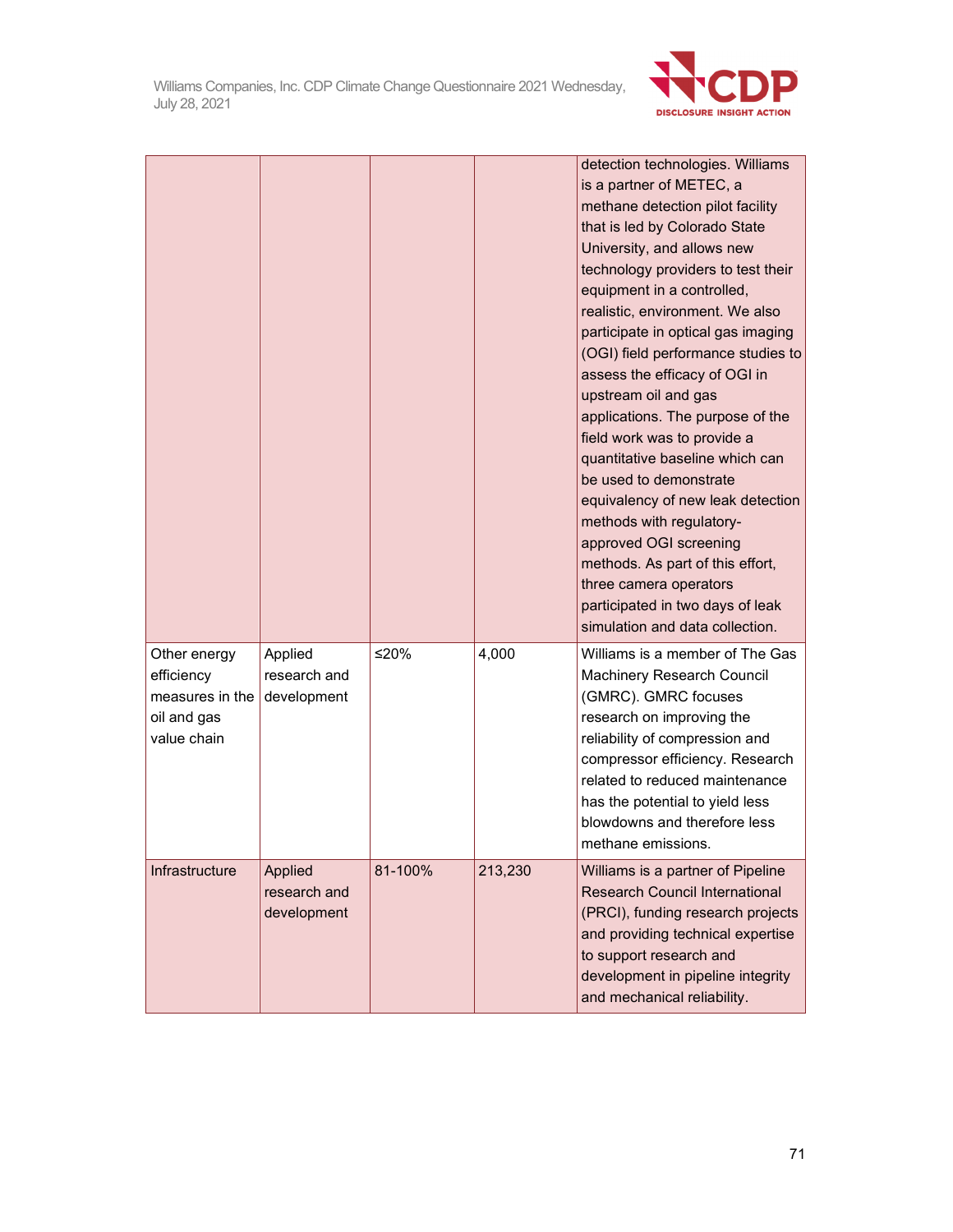

# **C10. Verification**

# **C10.1**

## **(C10.1) Indicate the verification/assurance status that applies to your reported emissions.**

|                                          | <b>Verification/assurance status</b>                   |
|------------------------------------------|--------------------------------------------------------|
| Scope 1                                  | Third-party verification or assurance process in place |
| Scope 2 (location-based or market-based) | Third-party verification or assurance process in place |
| Scope 3                                  | No emissions data provided                             |

# **C10.1a**

**(C10.1a) Provide further details of the verification/assurance undertaken for your Scope 1 emissions, and attach the relevant statements.**

#### 

# **Verification or assurance cycle in place**

Annual process

### **Status in the current reporting year**  Complete

# **Type of verification or assurance**

Limited assurance

## **Attach the statement**

ERM CVS Assurance Statement for Williams 2021 CDP Climate Change Questionnaire\_FINAL.pdf

## **Page/ section reference**  Page 1

**Relevant standard**  ISAE3000

# **Proportion of reported emissions verified (%)**

100

# **C10.1b**

**(C10.1b) Provide further details of the verification/assurance undertaken for your Scope 2 emissions and attach the relevant statements.**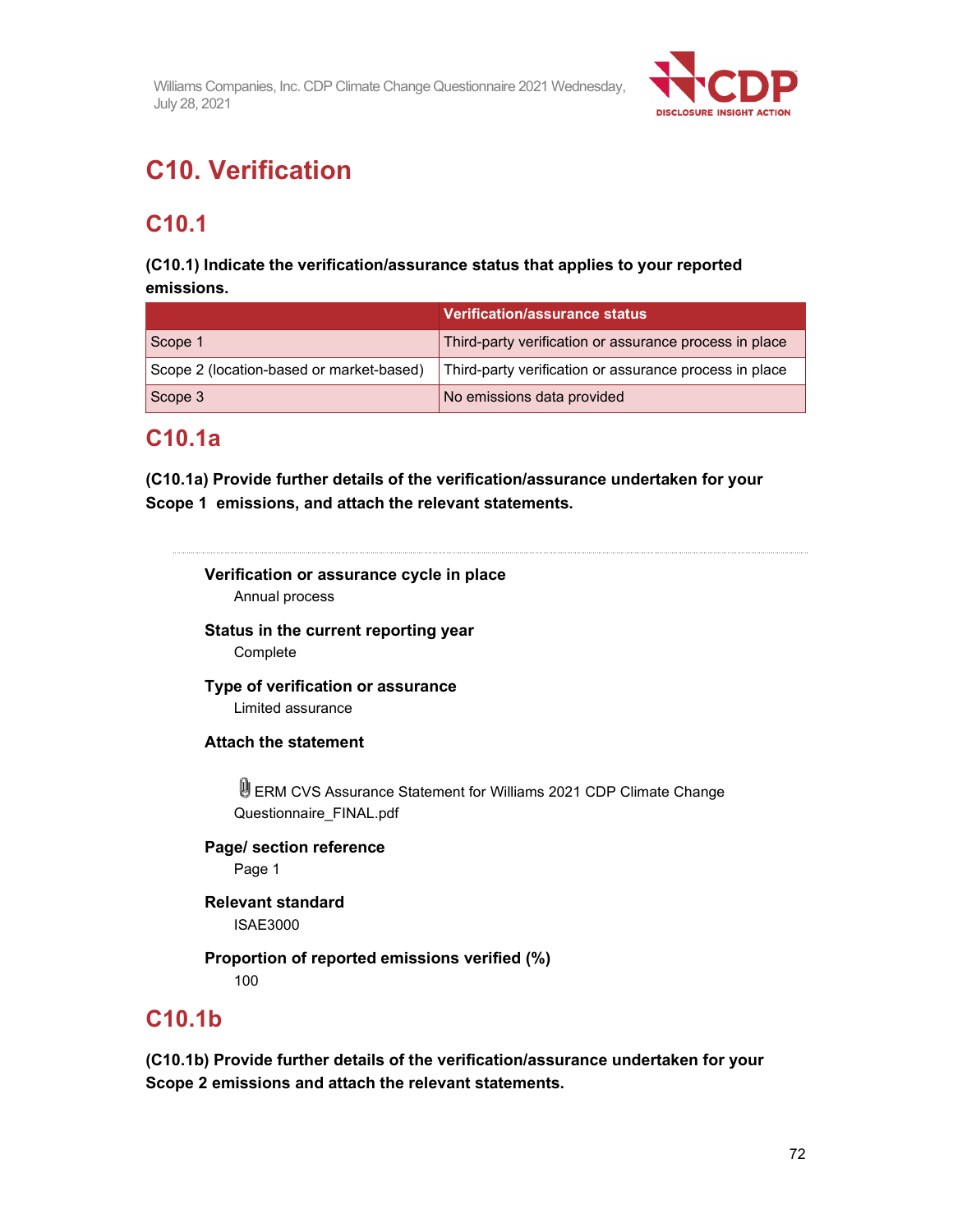

**Scope 2 approach**  Scope 2 location-based

#### **Verification or assurance cycle in place**

Annual process

#### **Status in the current reporting year**

Complete

#### **Type of verification or assurance**

Limited assurance

#### **Attach the statement**

ERM CVS Assurance Statement for Williams 2021 CDP Climate Change Questionnaire\_FINAL.pdf

**Page/ section reference**  Page 1

**Relevant standard**  ISAE3000

**Proportion of reported emissions verified (%)**  100

## **C10.2**

**(C10.2) Do you verify any climate-related information reported in your CDP disclosure other than the emissions figures reported in C6.1, C6.3, and C6.5?** 

No, we do not verify any other climate-related information reported in our CDP disclosure

# **C11. Carbon pricing**

## **C11.1**

**(C11.1) Are any of your operations or activities regulated by a carbon pricing system (i.e. ETS, Cap & Trade or Carbon Tax)?** 

No, and we do not anticipate being regulated in the next three years

# **C11.2**

**(C11.2) Has your organization originated or purchased any project-based carbon credits within the reporting period?** 

No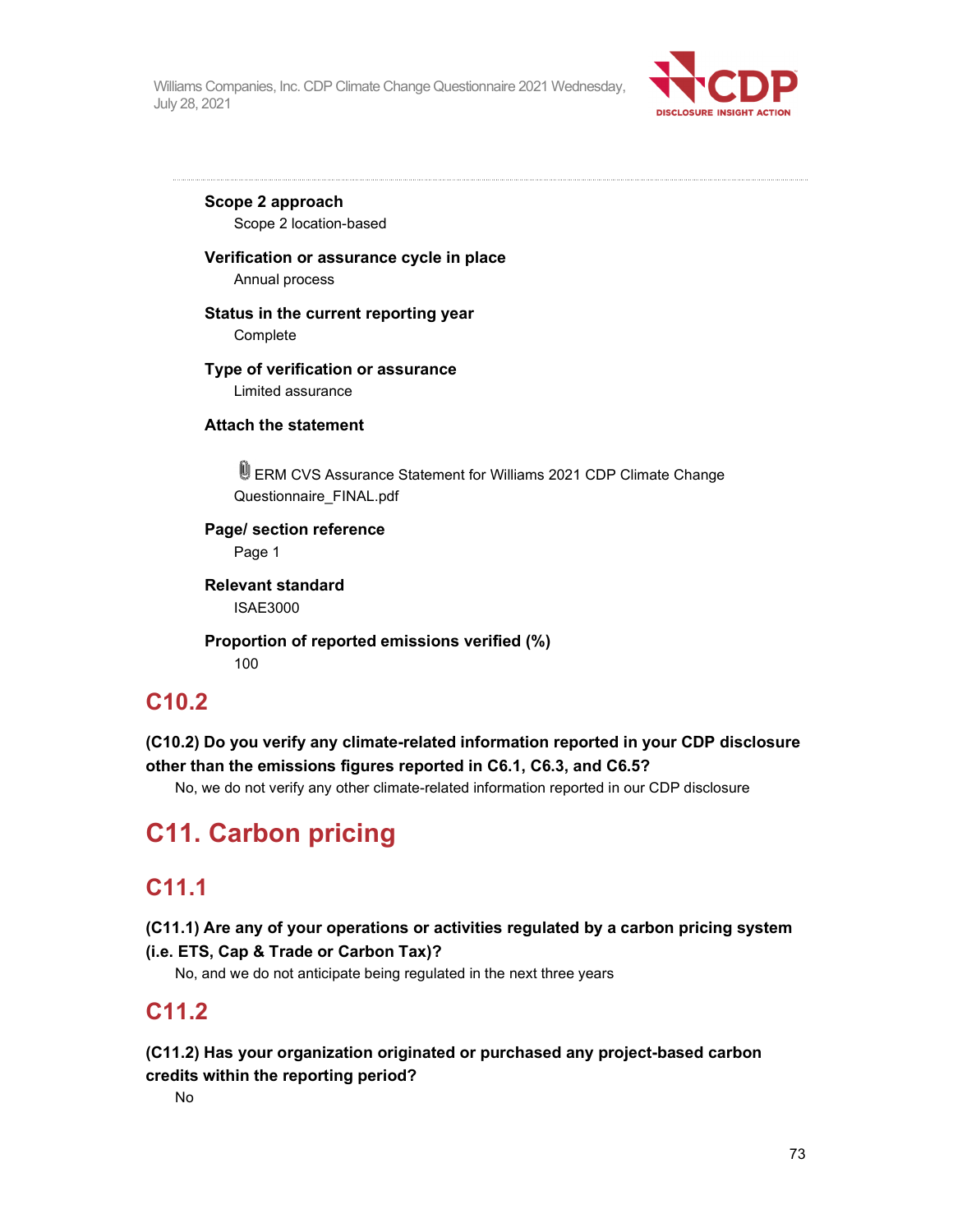

# **C11.3**

**(C11.3) Does your organization use an internal price on carbon?**  Yes

# **C11.3a**

**(C11.3a) Provide details of how your organization uses an internal price on carbon.** 

#### **Objective for implementing an internal carbon price**

Navigate GHG regulations Change internal behavior Drive energy efficiency Drive low-carbon investment Stress test investments Identify and seize low-carbon opportunities

#### **GHG Scope**

Scope 1

#### **Application**

Williams' has begun piloting an internal carbon price to evaluate projects. The carbon price has been used to evaluate some of our new larger projects or emissions reduction initiatives. It has not been institutionalized as part of a management system yet.

#### **Actual price(s) used (Currency /metric ton)**

10

#### **Variance of price(s) used**

Williams only has operations in the United States so our current approach is to use uniform pricing. We are using a price of \$10/ton, which considers consider external carbon market values and the previous US EPA's domestic social cost of carbon and general industry discussion.

#### **Type of internal carbon price**

Shadow price

#### **Impact & implication**

Our goal in implementing an internal carbon price is to make sure we are evaluating projects in a way that is efficient for both emissions reduction and executing capital. The price was used for evaluating vent gas recovery units for compressor blowdowns at new stations. It also was incorporated into our new transmission pipeline blowdown emissions reduction standard in 2021 as part of our economic evaluation of different types of emissions reduction methods, but we are evaluating beginning that process in 2021. More internal discussions are going on this year do decide how/when we will implement this more broadly within the organization. Where applied, the internal carbon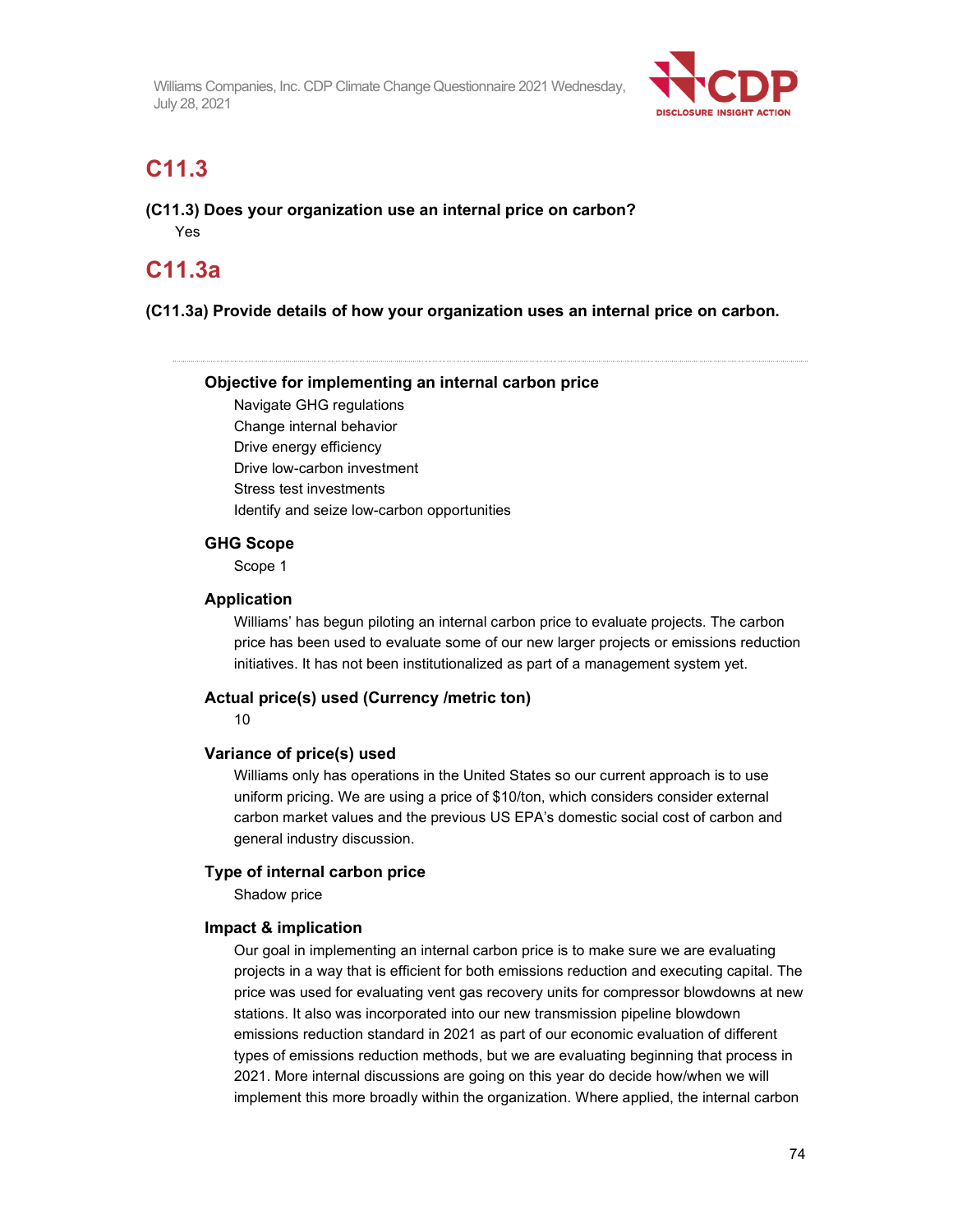

price is currently used to evaluate Scope 1 emissions, but we may consider expanding this to other emissions sources as the initiative evolves.

# **C12. Engagement**

# **C12.1**

**(C12.1) Do you engage with your value chain on climate-related issues?** 

Yes, our suppliers

Yes, other partners in the value chain

# **C12.1a**

**(C12.1a) Provide details of your climate-related supplier engagement strategy.** 

# **Type of engagement**

Compliance & onboarding

**Details of engagement**  Code of conduct featuring climate change KPIs

**% of suppliers by number**  7.3

- **% total procurement spend (direct and indirect)**  80
- **% of supplier-related Scope 3 emissions as reported in C6.5**

#### **Rationale for the coverage of your engagement**

Williams worked with more than 4,245 suppliers across the United States in 2020 to procure the materials, goods and services needed to support our daily operations. To manage suppliers, Williams uses a supplier relationship management process to segment suppliers into categories and develop relationships with suppliers that share our commitment to operational excellence and uphold our Core Values.

Through this process, we identify Tier 1 suppliers with the highest spending, strategic value and potential risks. Currently, Tier 1 suppliers are required to acknowledge and sign our new Code of Conduct for Suppliers and Contractors. A core value of our Code of Conduct is protecting the environment, including our goal of reducing greenhouse gas emissions. The code states, "Suppliers and contractors will comply with all applicable environmental laws and regulations. Suppliers will strive to reduce environmental impact in their operations through efforts such as minimizing greenhouse gas emissions and waste and using resources efficiently." Currently, we have a total of 309 Tier 1 suppliers that accounts for 80% of our total procurement spend.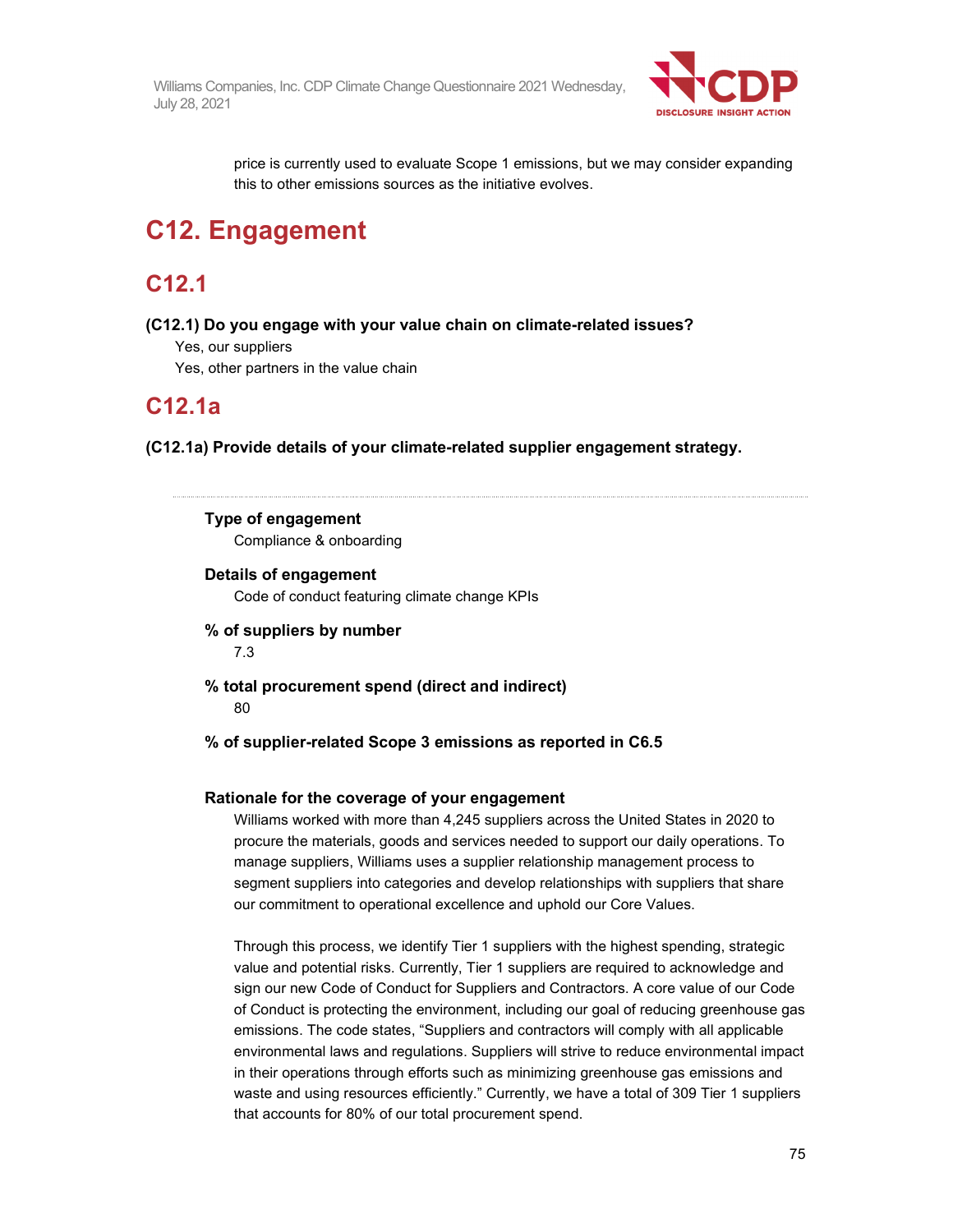

#### **Impact of engagement, including measures of success**

We see our suppliers as partners in helping Williams' achieve climate targets. Our measure of success is our engagement rate by total supplier spend, currently 80%. Williams' goal is full implementation of supplier acknowledgement by the end of 2021. Williams holds suppliers to high standards on both product quality and services, and routinely evaluates our Tier 1 suppliers to confirm compliance with company policies, performance expectations and regulatory requirements. Suppliers not meeting our expectations may be subject to contractual remedies, up to and including termination. In 2020, Williams also incorporated questions as part of the overall audit program to include an assessment of supplier performance on social and environmental topics. Below is an example of how transportation costs and associated emissions have affected our bid evaluation process.

(Situation) For example, Williams' supply chain team is responsible for procuring equipment packages for large natural gas infrastructure projects executed by Williams' engineering services team.

(Task) During the bid evaluation process, the supply chain team considers several important factors for awarding a decision. One of the important factors is the proximity between the supplier and the installation site, which minimizes transportation costs, reduces associated transportation risks and results in lower emissions.

(Action) Spending with the skid manufacturing suppliers typically goes through a total cost analysis, which includes the cost of transportation to the final project site.

(Result) Transportation costs alone may not determine the final award decision, but it is considered it as a factor in the bid selection process.

#### **Comment**

### **C12.1d**

#### **(C12.1d) Give details of your climate-related engagement strategy with other partners in the value chain.**

One of Williams' main tools for engaging stakeholder on climate change is the company's annual Sustainability Report, which provides detailed information regarding our initiatives to reduce greenhouse gas emissions as well as relevant performance metrics. We also provide public information about greenhouse emission reduction practices through voluntary disclosures like the CDP climate change questionnaire. We engage with communities, nongovernmental organizations, industry associations and government entities to conduct collaborative research, listen to different perspectives and share our position related to climate change. Williams maintains ongoing partnerships with industry groups and trade associations, which collectively engage member oil and gas companies in climate-related discussions and identify opportunities to collaborate on strategies and industry commitments. Examples include the Interstate Natural Gas Association of America, GPA Midstream and the American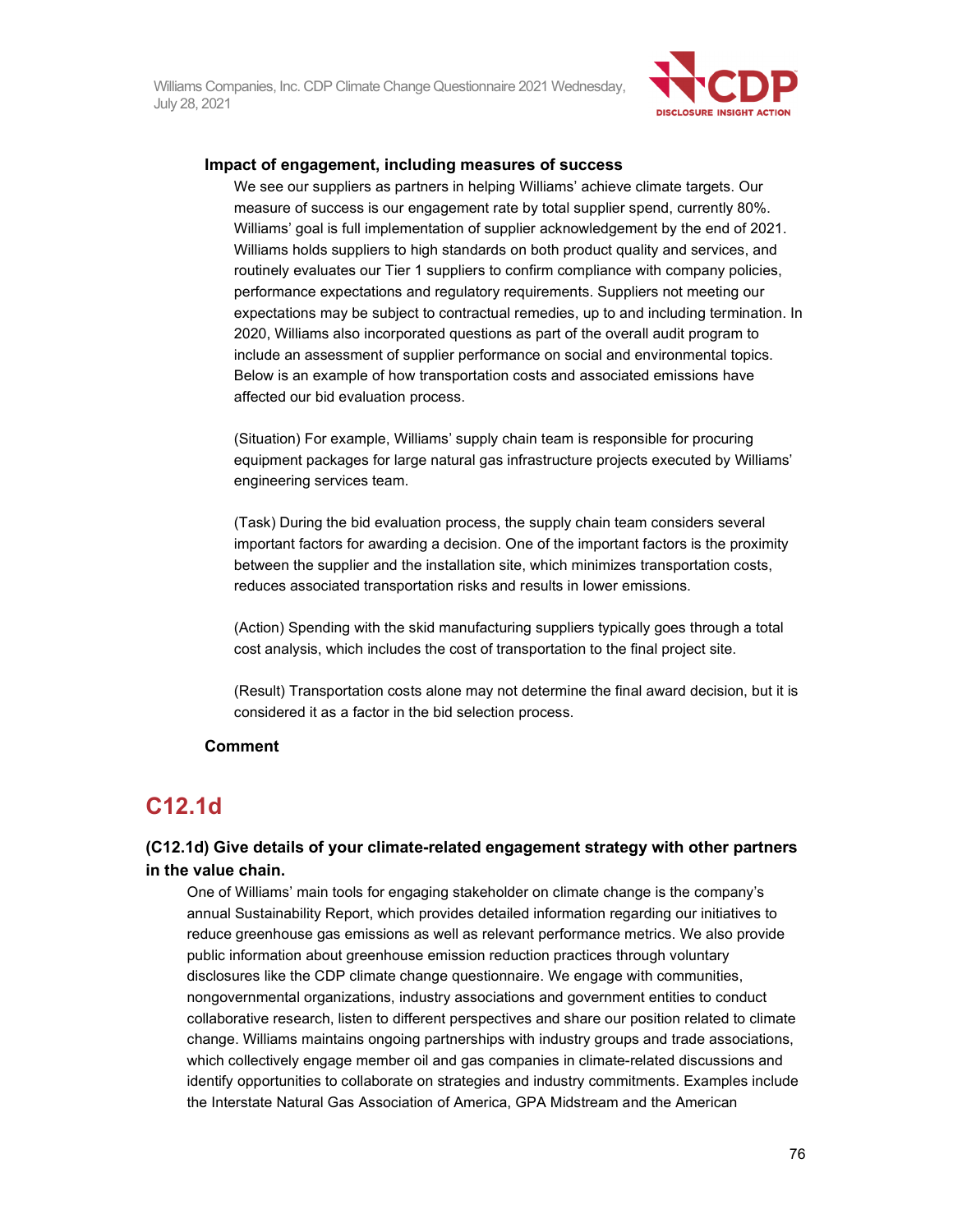

Petroleum Institute. We are also implementing mechanisms for evaluating increased transparency on climate change management in our supply chain.

(Situation): We take stakeholder feedback seriously and work to develop appropriate responses. Listening to stakeholder feedback is critical to building and maintaining collaborative relationships. Williams regularly interacts with stakeholders using a variety of mechanisms, including in-person and virtual meetings, social media, open houses and community events.

(Task): In recent years, some of Williams' investors have asked for more insight into our sustainability practices, including those related to climate change. In 2019, we engaged several of our largest active and passive shareholders, representing an estimated 15% of shares outstanding, to request feedback on our ESG reporting.

(Action): With the feedback in mind, Williams is working to increase transparency and reporting related to our sustainability practices and performance, including climate change.

(Result): We worked to further align our 2020 Sustainability Report with recommendations set by the Task Force on Climate-related Financial Disclosures and Sustainability Accounting Standards Board. In addition, Williams is a member of Energy Infrastructure Council (EIC), and our chief executive officer serves on the board and on the board's ESG Working Group. Through this partnership, Williams co-chaired an initiative with EIC to launch the first-ever midstream company ESG reporting template. This important development will allow all midstream energy infrastructure companies to coalesce and present the sustainability metrics that matter most to investors in a transparent and comparable way. We look forward to widespread adoption by both the midstream industry and investment community.

## **C12.3**

#### **(C12.3) Do you engage in activities that could either directly or indirectly influence public policy on climate-related issues through any of the following?**

Direct engagement with policy makers Trade associations Funding research organizations

# **C12.3a**

| <b>Focus of</b><br>legislation        | position | <b>Corporate Details of engagement</b>                                                                                                                                                                   | <b>Proposed legislative solution</b>                                                                                                                                                                                         |  |  |
|---------------------------------------|----------|----------------------------------------------------------------------------------------------------------------------------------------------------------------------------------------------------------|------------------------------------------------------------------------------------------------------------------------------------------------------------------------------------------------------------------------------|--|--|
| Regulation of<br>methane<br>emissions | Support  | Williams participated in a series<br>of studies championed by the<br><b>Environmental Defense Fund to</b><br>better understand methane<br>emissions from the entire U.S.<br>natural gas supply chain. In | The results of these studies provide<br>greater insight into actual methane<br>emission sources and magnitudes,<br>and highlight the need for updated<br>emission factors standards for the<br>U.S. Environmental Protection |  |  |

#### **(C12.3a) On what issues have you been engaging directly with policy makers?**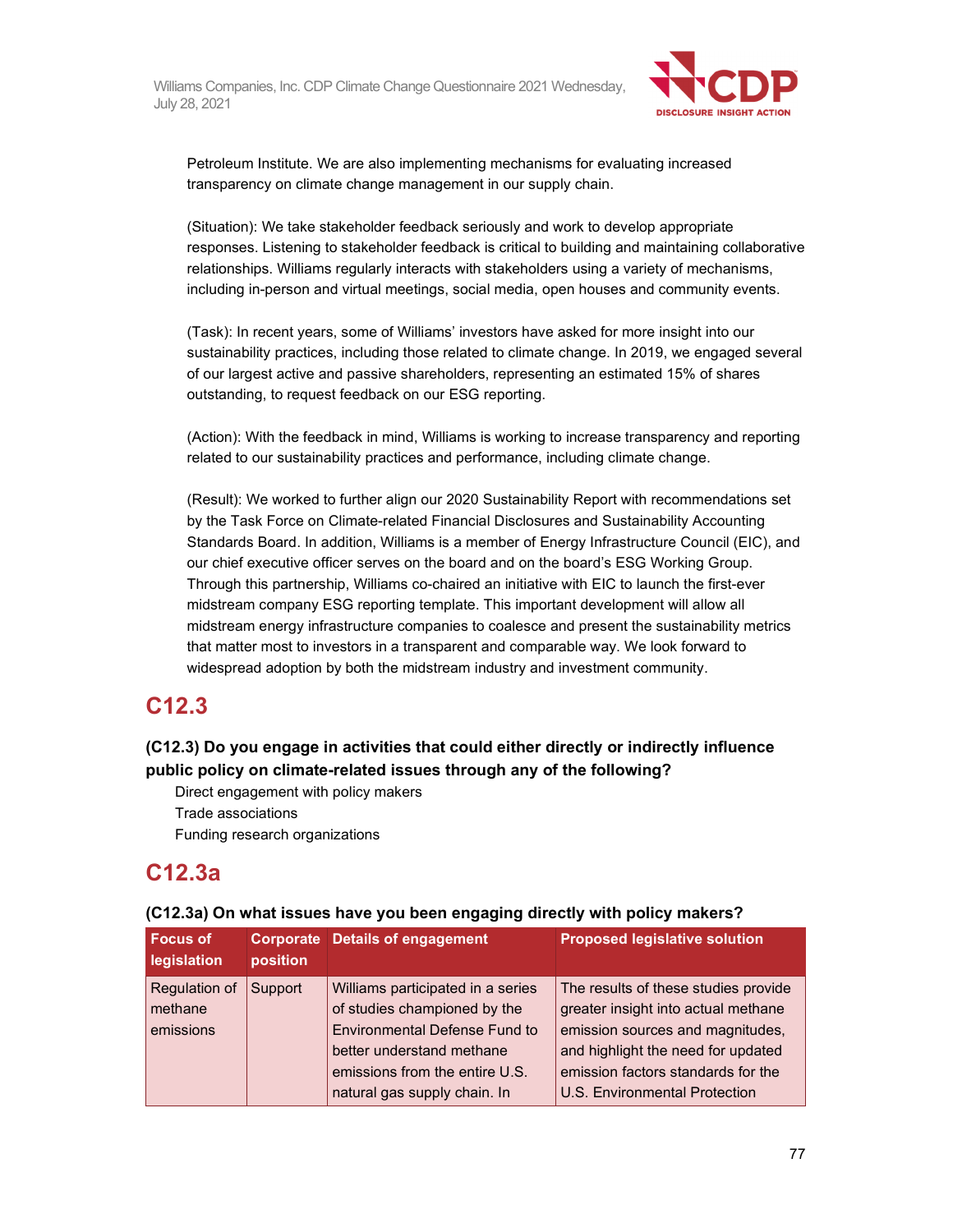

|                                                                  |         | addition to providing funding for<br>both studies, we also provided<br>requested facility data, hosted<br>measurement crews at our<br>facilities and actively participated<br>on the project's technical and<br>steering committees.                                                                                                                                                                                                                                                                                                                                                                      | Agency greenhouse gas emissions<br>inventory. These new datasets can<br>be used by industry and governing<br>agencies when assessing reduction<br>targets and potential reduction<br>strategies.                                                                                                                                                                                                                                                                                                                                                   |
|------------------------------------------------------------------|---------|-----------------------------------------------------------------------------------------------------------------------------------------------------------------------------------------------------------------------------------------------------------------------------------------------------------------------------------------------------------------------------------------------------------------------------------------------------------------------------------------------------------------------------------------------------------------------------------------------------------|----------------------------------------------------------------------------------------------------------------------------------------------------------------------------------------------------------------------------------------------------------------------------------------------------------------------------------------------------------------------------------------------------------------------------------------------------------------------------------------------------------------------------------------------------|
| Other, please<br>specify<br>Regulation<br>of carbon<br>emissions | Support | The National Petroleum Council's<br>energy infrastructure study, co-<br>chaired by the Chief Executive<br>Officer of Williams Companies,<br>calls on Congress to clarify the<br><b>National Environmental</b><br>Protection Act permit process and<br>develop a national climate<br>change policy. In response to the<br>study, bipartisan action was taken<br>by Congress and the Executive<br>Branch, including mechanisms to<br>expedite the permitting process<br>for large infrastructure projects.<br>These actions represent positive<br>steps in the effective regulation of<br>carbon emissions. | The Council made several<br>recommendations to overcome<br>challenges associated with reducing<br>carbon emissions, including clarifying<br>greenhouse gas assessments under<br>the National Environmental Policy<br>Act and enacting a comprehensive<br>national policy to reduce greenhouse<br>gas emissions. Notably, one of the<br>key findings of the study was that<br>even in low-carbon, high-renewable<br>demand scenarios, natural gas will<br>continue to play a leading role in<br>meeting our nation's energy demand<br>through 2040. |

# **C12.3b**

**(C12.3b) Are you on the board of any trade associations or do you provide funding beyond membership?** 

Yes

## **C12.3c**

**(C12.3c) Enter the details of those trade associations that are likely to take a position on climate change legislation.** 

#### **Trade association**

Interstate Natural Gas Association of America (INGAA)

#### **Is your position on climate change consistent with theirs? Consistent**

#### **Please explain the trade association's position**

Protecting and improving the environment is a top priority for natural gas and pipeline companies. INGAA's members deliver clean, abundant and affordable natural gas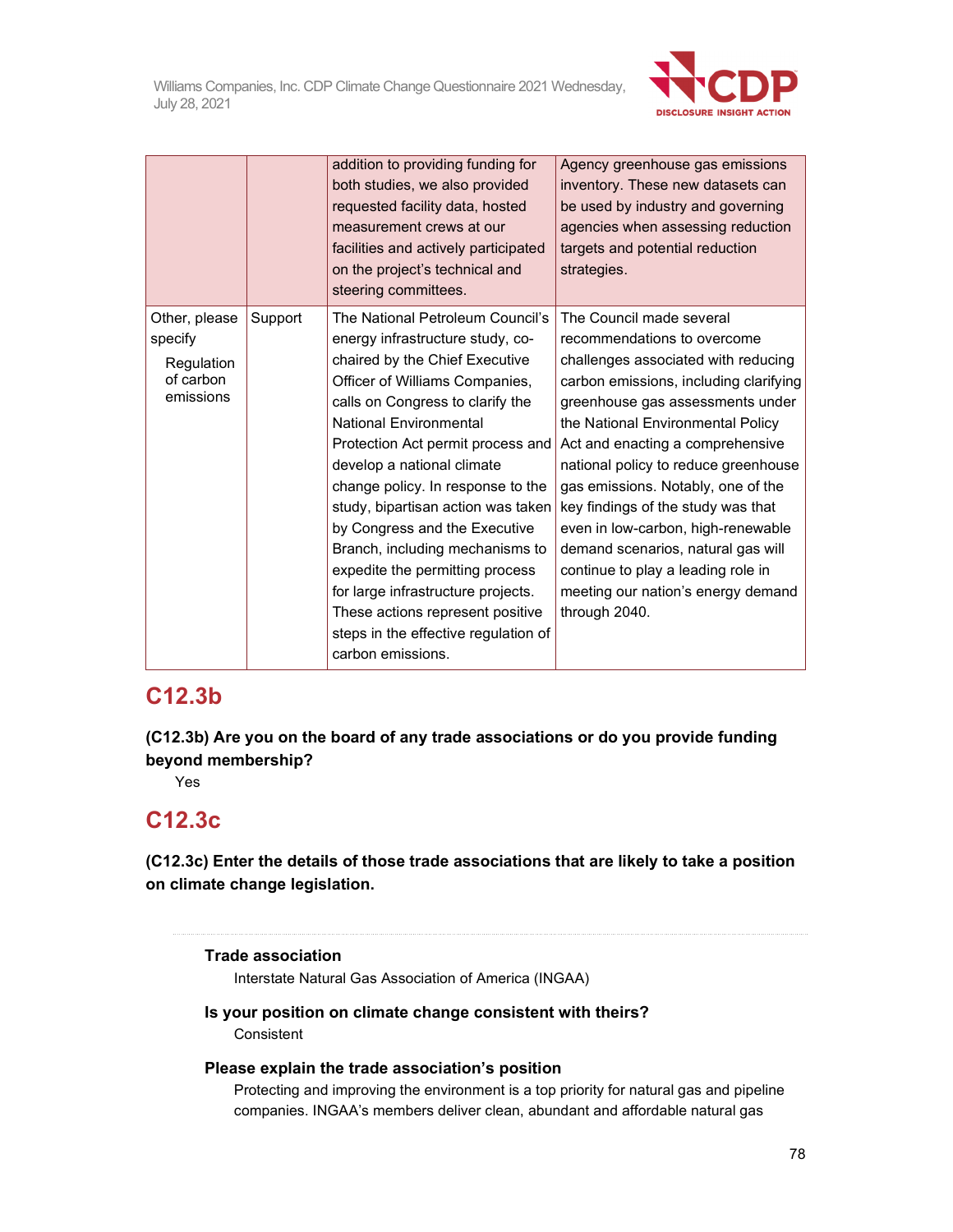

throughout North America. INGAA has announced a set of climate change commitments that outline in detail its mission to help address climate change, including working together as an industry towards reaching net-zero greenhouse gas (GHG) emissions from natural gas transmission and storage by 2050. INGAA's climate commitments include member companies reducing individual GHG emissions from natural gas transmission and storage operations; providing consistent and transparent data collection, measurement, and reporting of GHG emissions from operations; and reducing the carbon intensity of natural gas infrastructure by adopting and investing in more innovative technologies.

More information on the climate change statement is available through INGAA: https://www.ingaa.org/File.aspx?id=38523&v=6553c6c8

#### **How have you influenced, or are you attempting to influence their position?**

Williams' Senior Vice President of Corporate Strategic Development is an INGAA Board of Director.

#### **Trade association**

Business Roundtable

#### **Is your position on climate change consistent with theirs?**

**Consistent** 

#### **Please explain the trade association's position**

Business Roundtable believes corporations should lead by example, support sound public policies and drive the innovation needed to address climate change. Business Roundtable states that the United States should adopt a more comprehensive, coordinated and market-based approach to reduce emissions that is pursued in a manner that ensures environmental effectiveness while fostering innovation, maintaining U.S. competitiveness, maximizing compliance flexibility and minimizing costs to business and society. Business Roundtable supports the following policy actions to address the climate challenge: invest in technology, drive energy efficiency, develop and deploy resiliency and adaptation measures, and invest in energy infrastructure and improve permitting processes.

#### **How have you influenced, or are you attempting to influence their position?**

Williams' CEO is a member of Business Roundtable.

#### **Trade association**

American Petroleum Institute (API)

#### **Is your position on climate change consistent with theirs?**

Consistent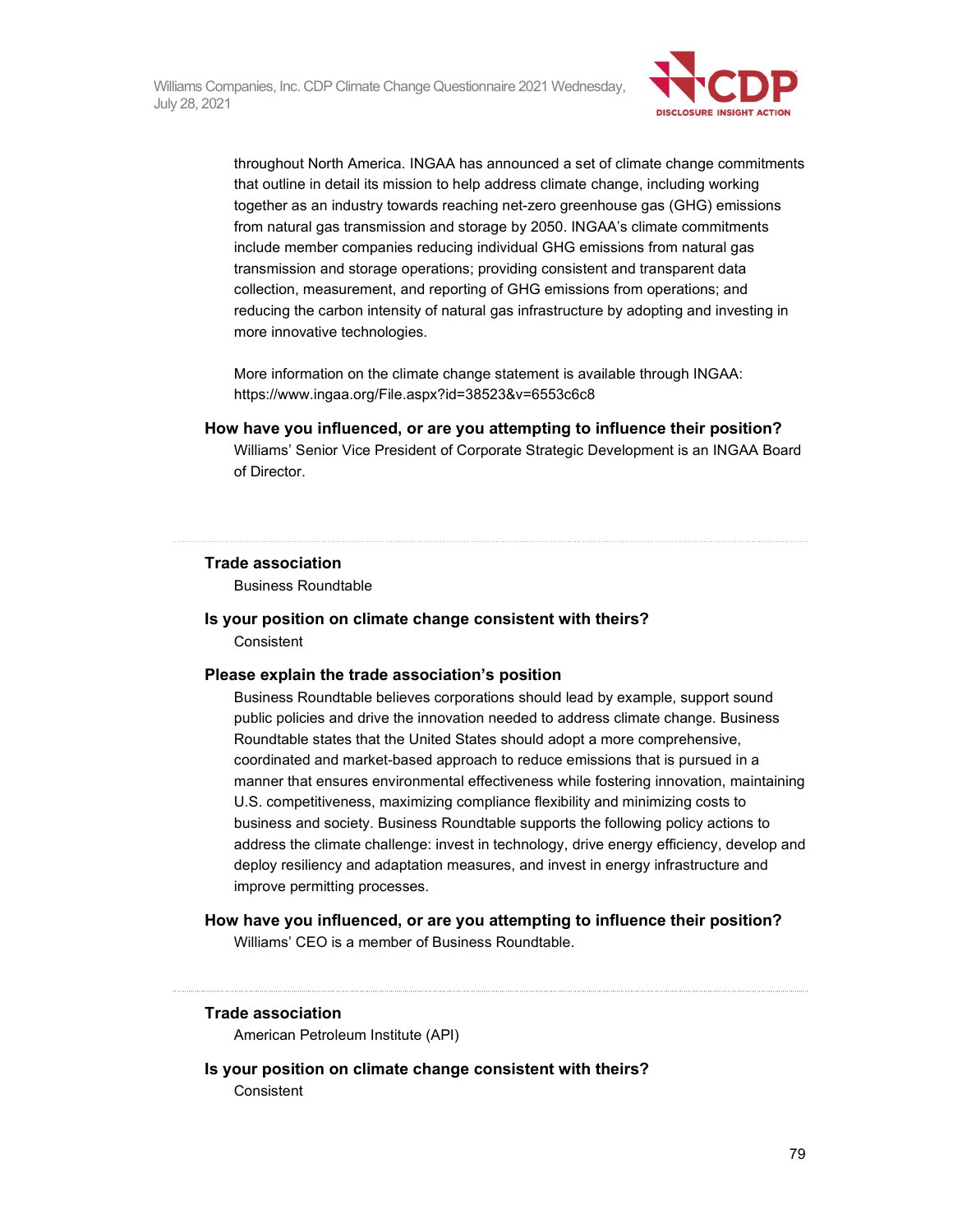

#### **Please explain the trade association's position**

API and its members are committed to delivering solutions that reduce the risks of climate change while meeting society's growing energy demand. We support global action that drives greenhouse gas emission reductions and economic development. The oil and gas industry is part of the global solution, and plays a vital role in developing and deploying technologies and products that continue to reduce greenhouse gas emissions while advancing human and economic prosperity by extending the benefits of modern life.

API leads by providing platforms for industry action to:

• Reduce greenhouse gas emissions through industry-led solutions, and

• Actively work on policies that address the risks of climate change while meeting the global need for affordable, reliable and sustainable energy.

More information is available through the API website: https://www.api.org/news-policy-and-issues/climate-change

#### **How have you influenced, or are you attempting to influence their position?**

In 2019, Williams joined the API Environmental Partnership, which provides a forum for participants to share information, analyze best practices and research technological breakthroughs aimed at responsibly developing natural gas and oil resources. Williams participated in the working group that expanded the commitments to be inclusive of midstream, transmission and storage operations, expanding opportunities for enhanced reduction opportunities and collaboration. Williams actively engages at the API Midstream Committee and Natural Gas Subcommittee level, encouraging API to adopt and advocate for policies that support natural gas use to improve air and water quality, support continued deployment of renewables, and grow the domestic clean energy economy and advance domestic energy independence. Our President and Chief Executive Officer is on the Board for API, and was involved in discussions with API regarding the findings in the National Petroleum Council leadership role.

## **C12.3d**

**(C12.3d) Do you publicly disclose a list of all research organizations that you fund?**  Yes

## **C12.3f**

**(C12.3f) What processes do you have in place to ensure that all of your direct and indirect activities that influence policy are consistent with your overall climate change strategy?** 

Williams' growth depends on continued support for energy infrastructure expansion in North America. Government policies at the federal, state and local level affect our existing operations and future project plans. Williams works with government stakeholders and regulatory agencies on topics related to Williams' operations and on energy policies. Williams works with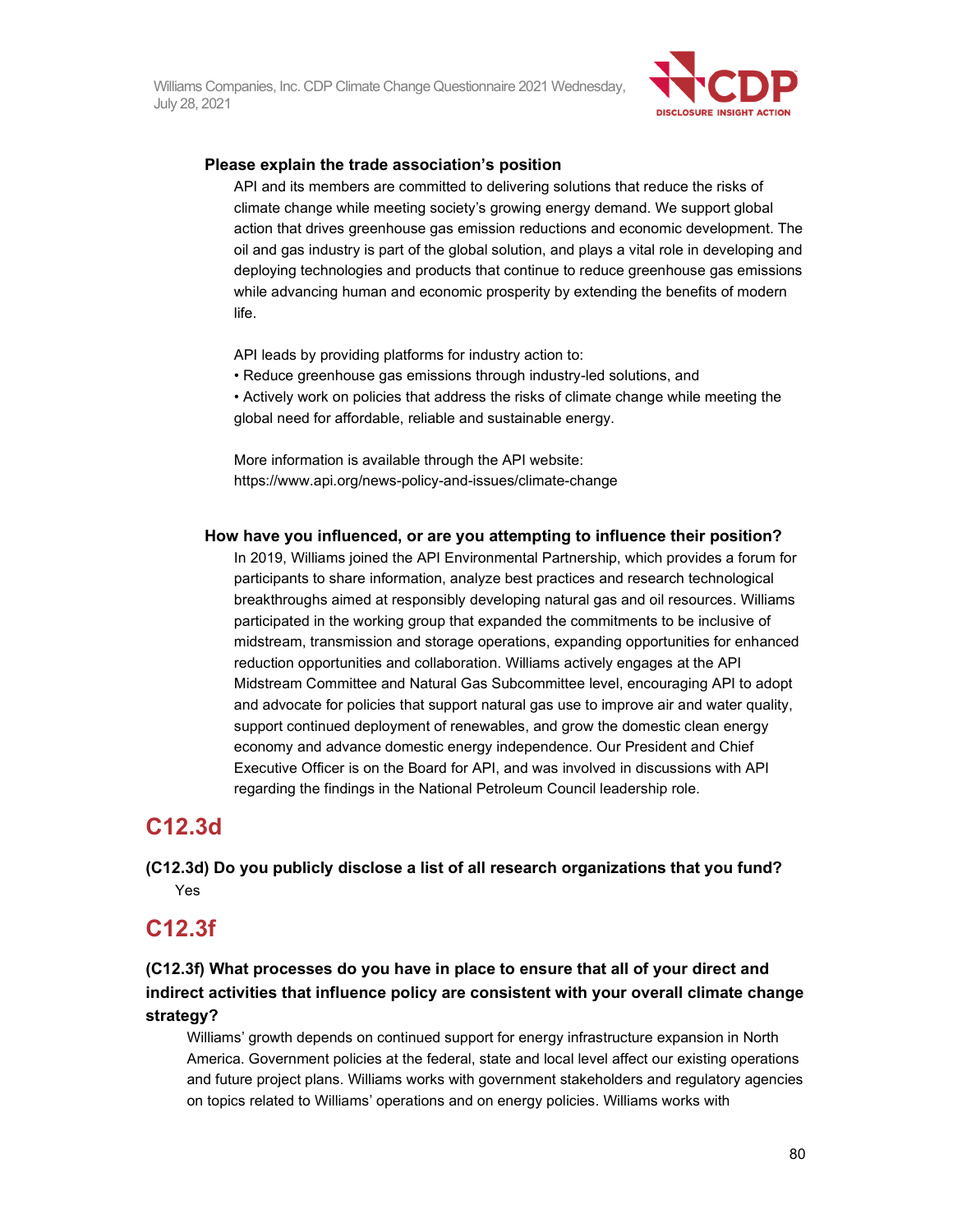

government stakeholders and regulatory agencies at the federal, state and local levels on policies that impact our current and future operations. Our government affairs and outreach team educates policymakers and other government stakeholders on our projects and policy positions.

We have proven experience working with regulators, policymakers and stakeholders to minimize risk in order to build the critical infrastructure needed to fuel our clean energy economy. Our dialogue with shareholders allows us to address issues, share relevant information and enhance alignment with shareholder expectations. In 2020, members of our executive management team attended 17 virtual investor conferences, 30 conference calls, four virtual question and answer sessions and four virtual non-deal roadshows. During such meetings, management may discuss Williams' strategy, operations, ESG efforts, financial performance as well as broader energy industry topics and trends. The investor relations team at Williams also shares these same key messages with the financial community throughout the year via phone calls, video calls and email correspondence. In 2020, the investor relations team facilitated 17 ESG-focused investor conference calls, 15 of which included a member of the executive management team.

## **C12.4**

**(C12.4) Have you published information about your organization's response to climate change and GHG emissions performance for this reporting year in places other than in your CDP response? If so, please attach the publication(s).** 

#### **Publication**

In mainstream reports

**Status** 

**Complete** 

**Attach the document** 

WMB-Annual-Report-2020\_FINAL.pdf

## **Page/Section reference**

PDF pages 3, 26, 31, 36-37, 42-44

#### **Content elements**

**Strategy** Risks & opportunities Emissions figures Emission targets

#### **Comment**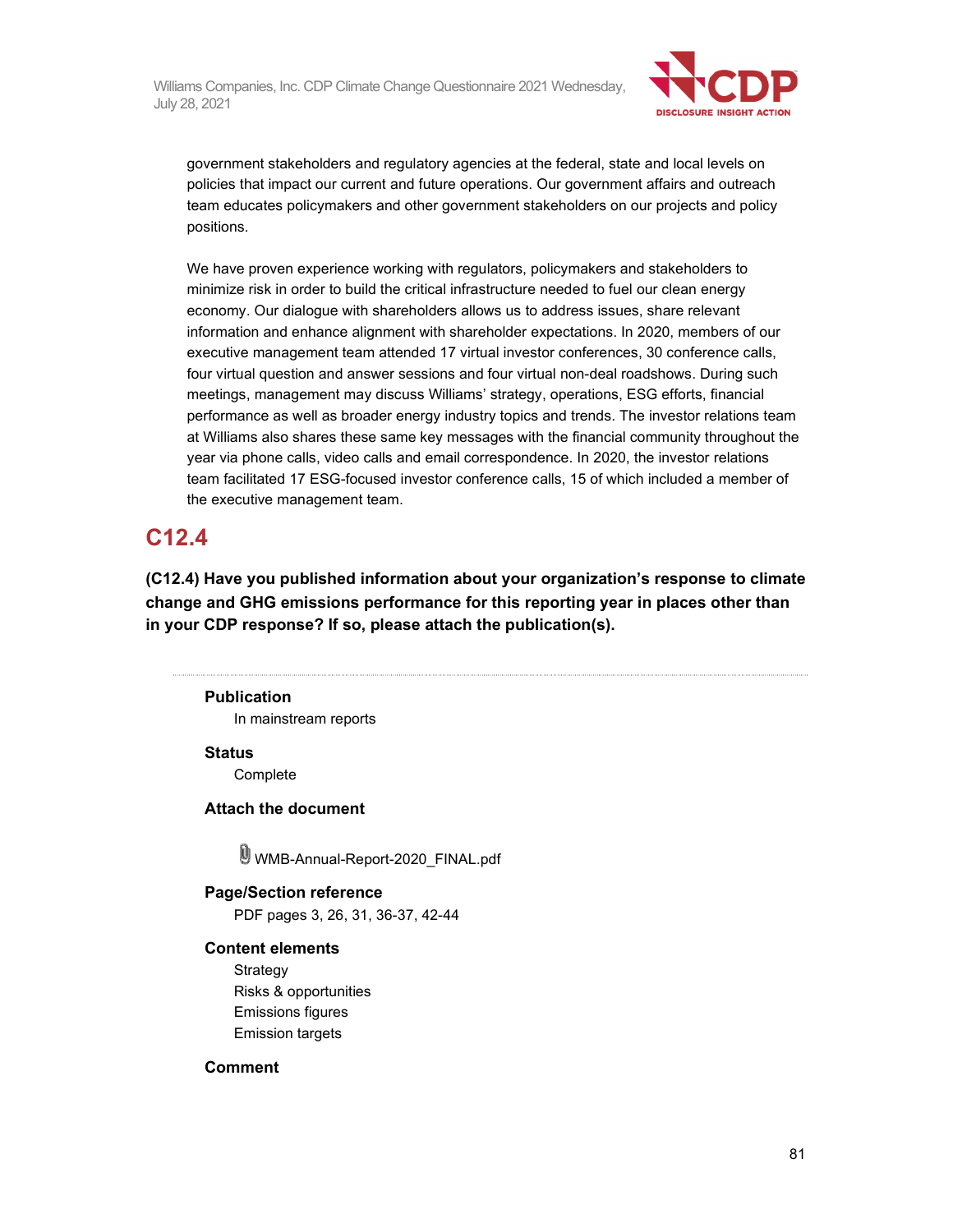

#### **Publication**

In voluntary sustainability report

#### **Status**

Complete

#### **Attach the document**

Williams\_2020SustainabilityReport\_Pages under 30MB.pdf

#### **Page/Section reference**

PDF pages 25-30, 38-40, 107

#### **Content elements**

**Governance** Strategy Risks & opportunities Emissions figures Emission targets Other metrics

**Comment** 

# **C15. Signoff**

## **C-FI**

**(C-FI) Use this field to provide any additional information or context that you feel is relevant to your organization's response. Please note that this field is optional and is not scored.** 

### **C15.1**

**(C15.1) Provide details for the person that has signed off (approved) your CDP climate change response.** 

|     | <b>Job title</b>              | <b>Corresponding job category</b> |
|-----|-------------------------------|-----------------------------------|
| Row | Chief Executive Officer (CEO) | Chief Executive Officer (CEO)     |

# **Submit your response**

**In which language are you submitting your response?**